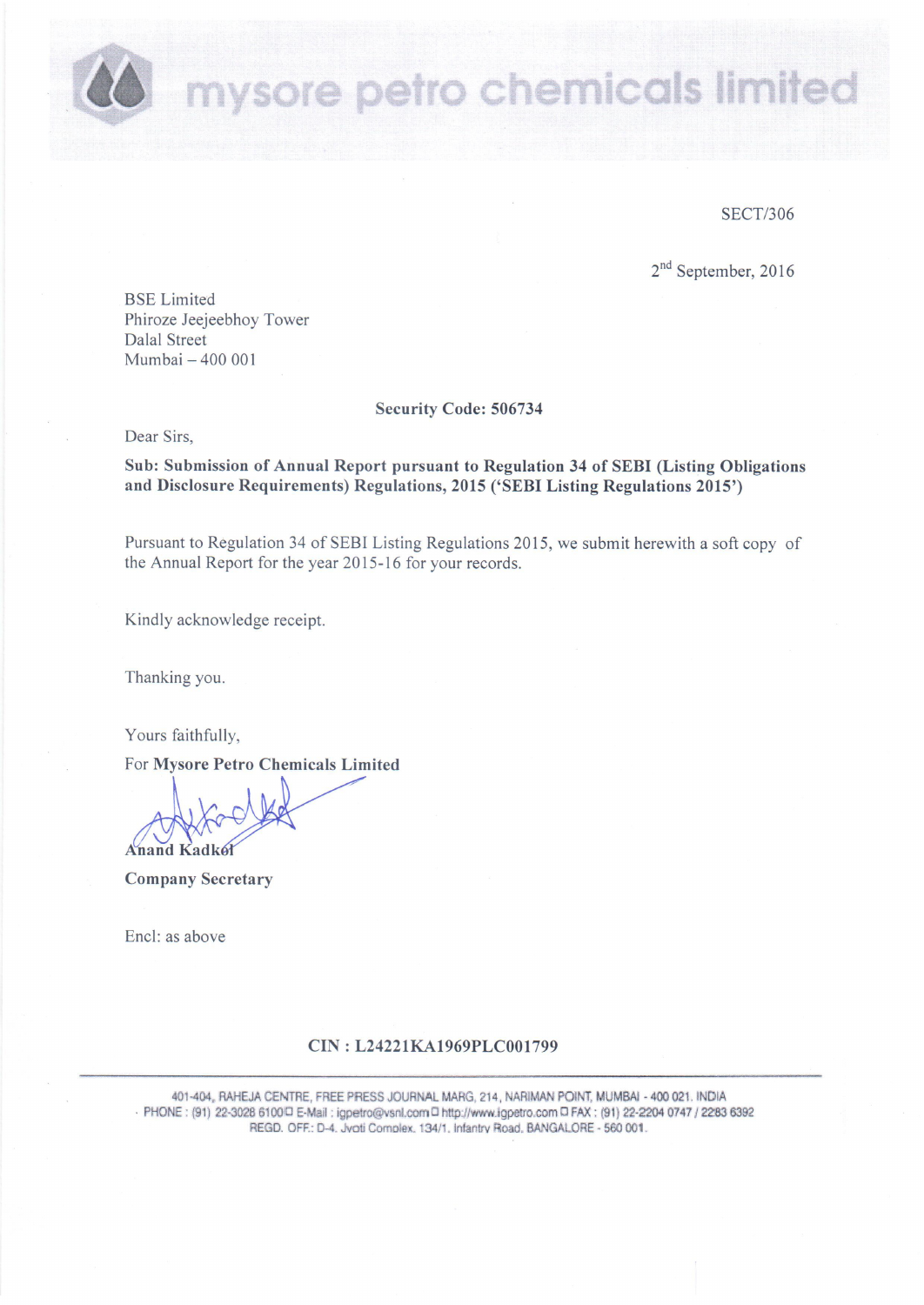

46th Annual Report 2015-2016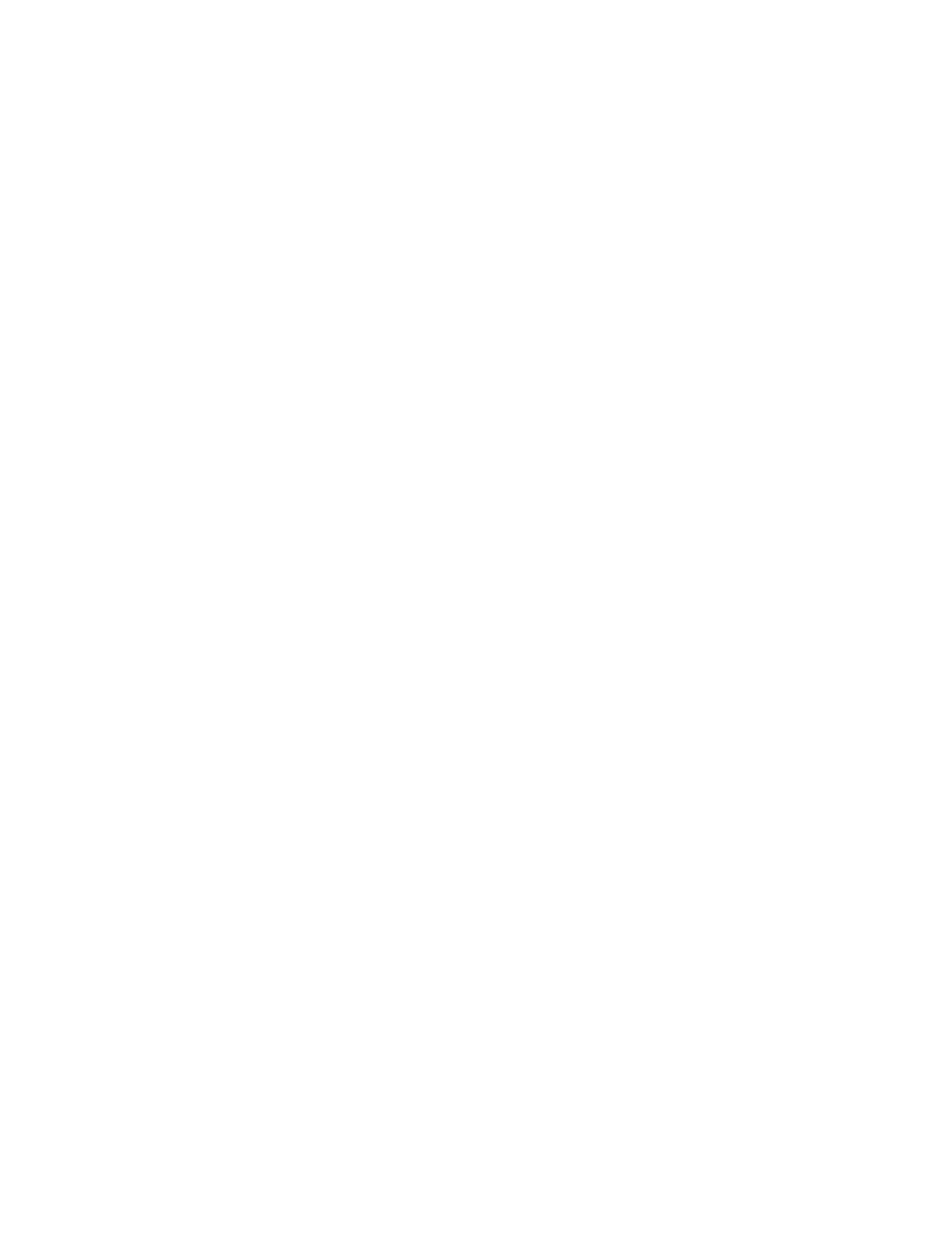# **BOARD OF DIRECTORS**

Shri M M Dhanuka – *Chairman & Managing Director* Shri Nikunj Dhanuka Shri M M Jayakar Shri Anil Kochar Shri S N Maheshwari Shri Shrikant Somani Smt Uma Acharya

#### **COMPANY SECRETARY**

Shri Anand Kadkol

#### **AUDITORS**

M/s. Hariharan & Co. Chartered Accountants No. 133, 26th Cross 6th Block, Jayanagar Bengaluru – 560 082

#### **INTERNAL AUDITORS**

M/s. Shyam Malpani & Associates Chartered Accountants 307, Chartered House, 297/299, Dr. Cawasji Hormasji Street, Near Marine Lines Church Mumbai – 400 002

#### **FACTORY LOCATION**

#### **MALEIC ANHYDRIDE PLANT**

T-1, MIDC Industrial Area Taloja - 410 208, Dist. Raigad Maharashtra Tel : 022-39289100 Fax : 022-39289148 / 149

#### **REGISTERED OFFICE**

D/4, Jyothi Complex 134/1, Infantry Road, Bengaluru - 560 001 Tel. : 080 - 22868372 Fax : 080 - 22868778 E-mail : mys\_petro@rediffmail.com Web : http://mysorepetro.com CIN : L24221KA1969PLC001799

#### **CORPORATE OFFICE**

401-404, Raheja Centre 214, Nariman Point Mumbai-400 021 Tel : 022-30286100/30286133 Fax : 022-22040747 Email: mpcl@mysorepetro.com

#### **REGISTRAR & SHARE TRANSFER AGENTS**

M/s. Bigshare Services Pvt. Ltd. E-2/3, Ansa Industrial Estate, Saki Vihar Road, Saki Naka, Andheri (East), Mumbai - 400 072. Tel.: 022-40430200 • Fax : 022-28475207 E-mail : info@bigshareonline.com

# **CONTENTS** Page

| Directors' Report, Management Discussion    |  |
|---------------------------------------------|--|
| Report on Corporate Governance  31          |  |
| Independent Auditors' Report 38             |  |
| Annexure to Independent Auditors' Report 40 |  |
|                                             |  |
|                                             |  |
|                                             |  |
|                                             |  |
|                                             |  |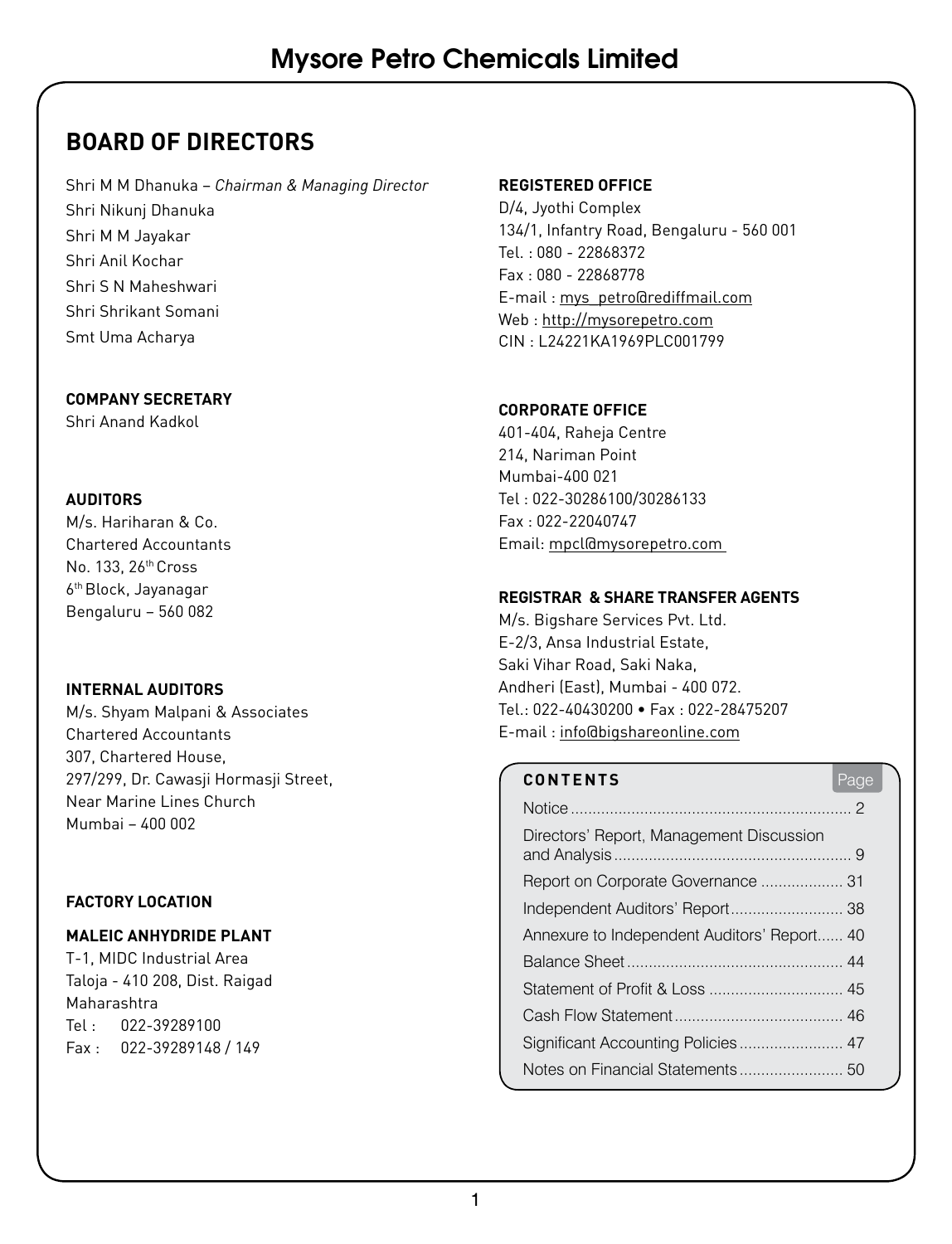# **NOTICE TO THE SHAREHOLDERS**

**NOTICE** is hereby given that the Forty Sixth Annual General Meeting of the members of **MYSORE PETRO CHEMICALS LIMITED** (CIN: L24221KA1969PLC001799) will be held at Woodlands Hotel, 5, Raja Rammohan Roy Road, Bengaluru – 560 025 on Tuesday, the 23rd August, 2016 at 12.30 p.m. to transact the following business :

### **As Ordinary Business**

- 1. To consider and adopt the Audited Financial Statements of the Company for the financial year ended 31st March 2016 and the Reports of the Board of Directors and the Auditors' thereon.
- 2. To declare dividend on Equity Shares.
- 3. To appoint a Director in place of Shri Nikunj Dhanuka (DIN 00193499) who retires by rotation and being eligible offers himself for reappointment.

#### 4. **Ratification of appointment of Auditors**

To appoint Auditors and fix their remuneration and for this purpose to consider and if thought fit, to pass with or without modification(s) the following resolution as an **Ordinary Resolution**:

"RESOLVED that pursuant to the provisions of Section 139, 142 and all other applicable provisions, if any, of the Companies Act, 2013 (the "Act") and the Companies (Audit and Auditors) Rules, 2014 ("the said Rules"), the Company hereby ratifies the appointment of M/s. Hariharan & Co., Chartered Accountants, Bengaluru (Firm Registration No. 001083S), as the Statutory Auditors of the Company to hold office from the conclusion of this meeting until the conclusion of the Forty Seventh (47) Annual General Meeting of the Company to be held in the year 2017 on such remuneration as may be agreed upon by the Board of Directors and the Auditors in addition to service tax and re-imbursement of out of pocket expenses incurred by them in connection with the audit of accounts of the Company."

#### **As Special Business**

#### 5. **Approval of Material Related Party Transactions**

To consider and if thought fit, to pass with or without modification(s), the following resolution as a **Special Resolution:**

"RESOLVED THAT in terms of Regulation 23 of the Securities and Exchange Board of India (Listing Obligations and Disclosure Requirements) Regulations, 2015, approval of the Company be and is hereby accorded to the contracts entered into between the Company and M/s I G Petrochemicals Ltd. for the purchase of Wash Water, Steam and Orthoxylene and rendering of premises on leave and licence on the terms and conditions as has been agreed between both the parties.

RESOLVED FURTHER THAT the Board of Directors of the Company be and are hereby authorized to perform and execute all such deeds, matters and things to give effect to this resolution and for the matters connected therewith or incidental thereto."

> By order of the Board For **Mysore Petro Chemicals Limited**

Mumbai **Anand Kadkol** 27th June, 2016 **Company Secretary**

#### **Registered Office :** D - 4, Jyothi Complex 134/1, Infantry Road, Bengaluru – 560 001.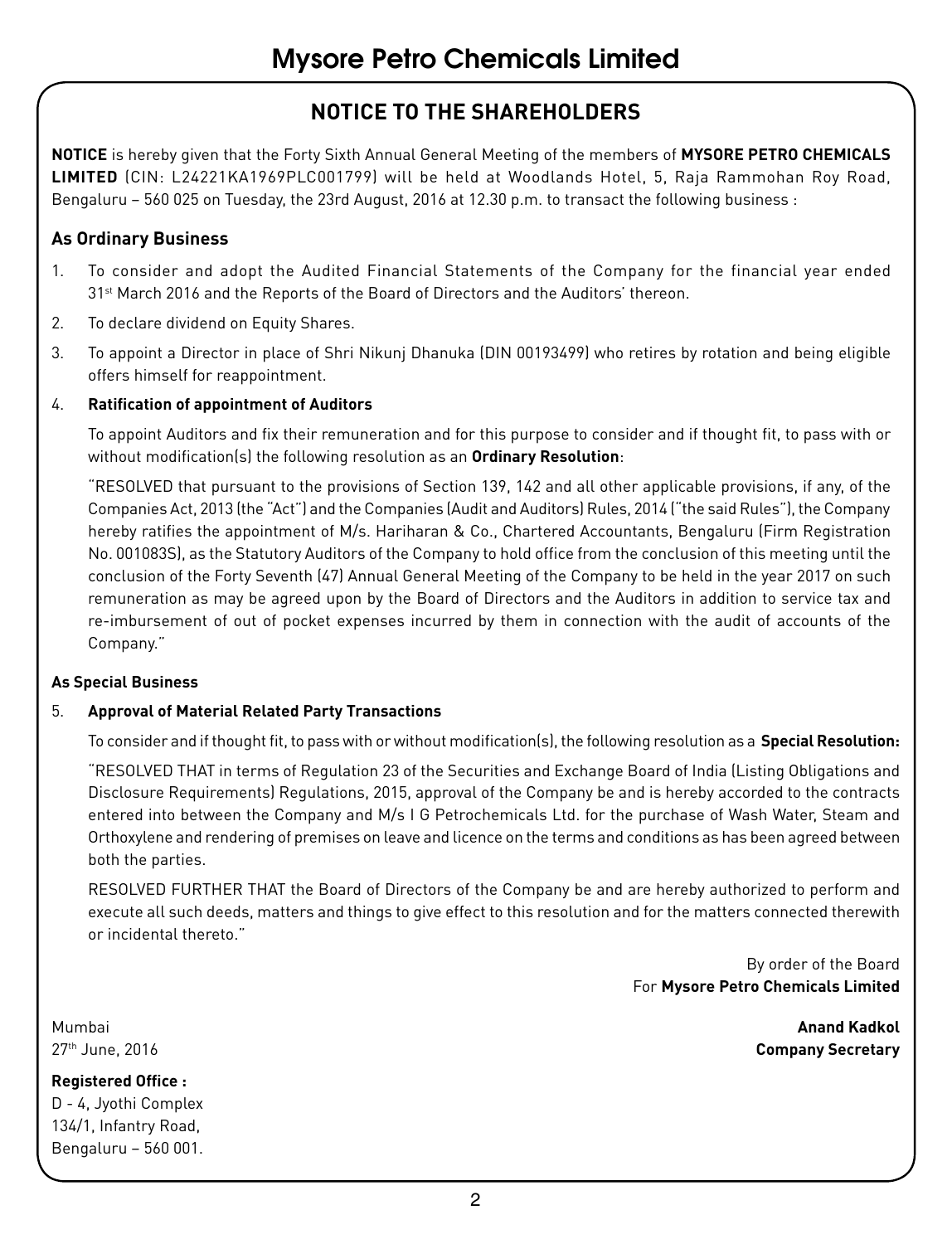#### **Notes :**

- 1. A MEMBER ENTITLED TO ATTEND AND VOTE AT THE ANNUAL GENERAL MEETING OF THE COMPANY MAY APPOINT A PROXY TO ATTEND AND VOTE INSTEAD OF HIMSELF AND A PROXY NEED NOT BE A MEMBER OF THE COMPANY. Proxies in order to be effective must be received by the Company at its Registered Office not later than forty-eight hours before the commencement of the meeting. Proxies submitted on behalf of Companies, societies, etc. must be supported by an appropriate resolution/authority, as applicable. A person shall not act as a Proxy for more than 50 members and holding in the aggregate not more than ten percent of the total voting share capital of the Company. However, a single person may act as a Proxy for a member holding more than ten percent of the total voting share capital of the Company provided that such person shall not act as a Proxy for any other person.
- 2. The Explanatory Statement pursuant to Section 102 of the Companies Act, 2013, which sets out details relating to Special Business at the meeting is annexed hereto and forms part of the Notice.
- 3. Corporate members intending to send their authorized representatives to attend the meeting are requested to send a certified copy of the Board Resolution to the Company, authorizing their representative to attend and vote on their behalf at the meeting.
- 4. A statement giving the relevant details of the Director seeking appointment/re-appointment under item No.3 of the accompanying Notice is annexed hereto. The Director has furnished the requisite declaration for his appointment /re-appointment.
- 5. The register of members and share transfer books of the Company will remain closed from Wednesday, 17<sup>th</sup> August, 2016 to Monday, 22<sup>nd</sup> August, 2016 (both days inclusive), for the purpose of Annual General Meeting and payment of Dividend.
- 6. After the declaration of Dividend as recommended by the Board of Directors, payment of such dividend will be made on or after 28<sup>th</sup> August, 2016 as under:
	- a) To all Beneficial Owners in respect of shares held in dematerialized form as per the data made available by the National Securities Depository Limited (NSDL) and the Central Depository Services (India) Limited (CDSL) as of the close of business hours on 16<sup>th</sup> August, 2016;
	- b) To all Members holding shares in physical form, whose names stand on the Register of Members of the Company on 16<sup>th</sup> August, 2016.
- 7. Members are requested to immediately intimate change of address, if any, to the Company/Registrar & Share Transfer Agents.
- 8. SEBI has mandated the submission of Permanent Account Number (PAN) by every participant in securities market. Members holding shares in electronic form are, therefore requested to submit the PAN to their Depository Participants with whom they are maintaining their demat accounts. Members holding shares in physical form can submit their PAN details to the Registrar and Transfer Agent/the Company.
- 9. In terms of Sections 205C and 205A of the Companies Act, 1956, the amount of dividend remaining unpaid or unclaimed for a period of seven years from the date of transfer to the unpaid dividend account is required to be transferred to the Investor Education and Protection Fund (IEPF). Statements of uncalimed Dividends declared at the Annual General Meetings held on 1<sup>st</sup> August, 2014 and 24<sup>th</sup> August, 2015 are available on companies website www.mysorepetro.com. Members are requested to claim their dividends before they become due for transfer to IEPF.
- 10. Members holding shares in single name or in physical form are advised to make nomination in respect of their shareholding in the Company. The nomination forms can be downloaded from the company's website i.e. www.mysorepetro.com.
- 11. Electronic copy of the Annual Report is being sent to the members whose email ID's are registered with the Company/Depository Participants for communication purposes unless any member has requested for a physical copy of the same. For members who have not registered their email address, physical copies of the Annual Report 2016 is being sent in the permitted mode. A form for registration of your e-mail address is attached to this report. You are requested to kindly avail the facility. Alternatively, the members can also download the email registration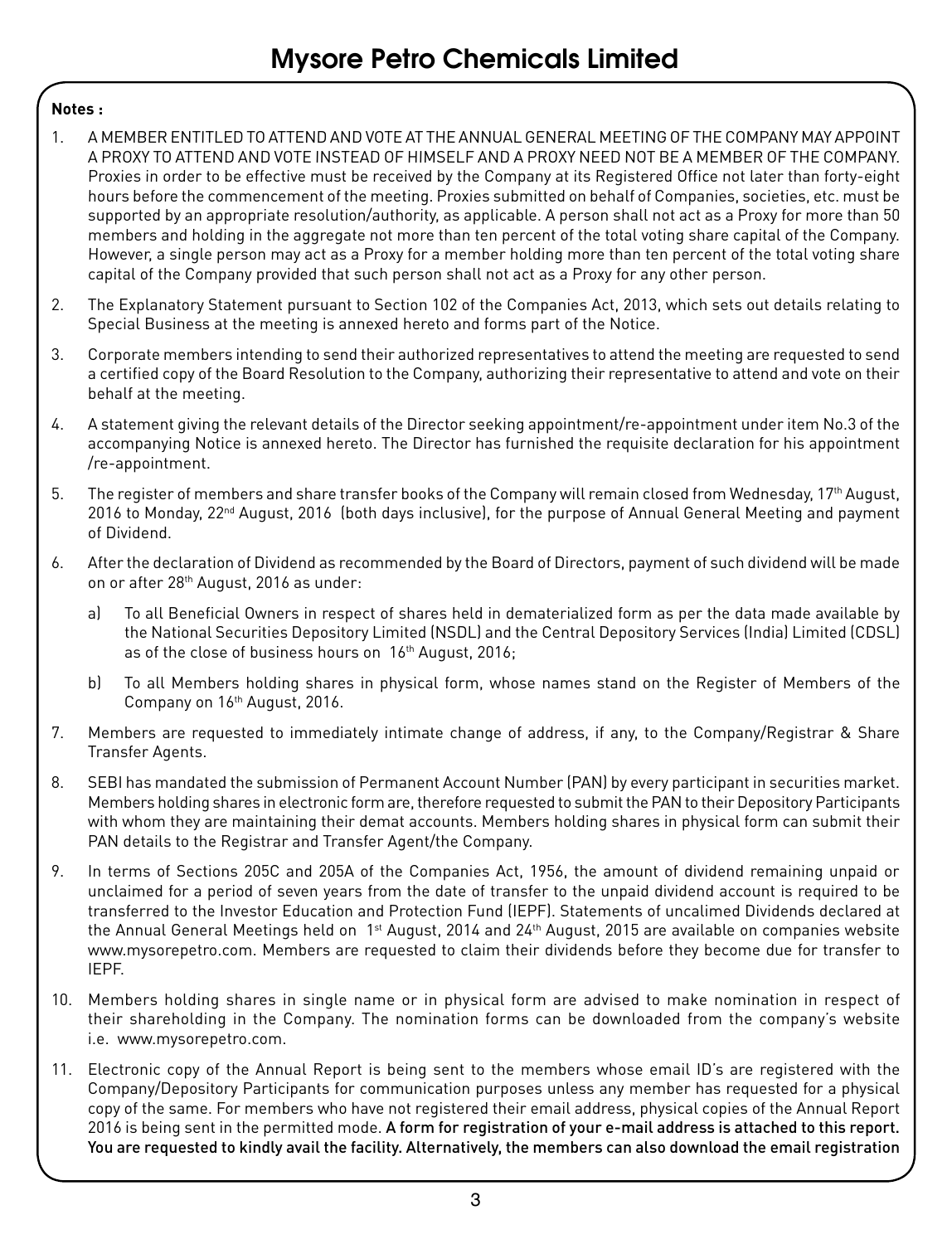form from the companies website www.mysorepetro.com. Shareholders may note that even after registering their e-mail address, they shall always have a right to ask for a physical copy of the annual report.

- 12. Members are requested to bring their personal copy of the Annual Report to the Meeting. Corporate members are requested to forward a certified copy of the Board Resolution authorizing their representatives to attend and vote on their behalf at the Annual General Meeting.
- 13. Members may also note that the Notice of the 46<sup>th</sup> Annual General Meeting and the Annual Report will also be available on the Company's website www.mysorepetro.com for download. The physical copies of the aforesaid documents will also be available at the Company's Registered Office for inspection during normal business hours on working days.
- 14. All documents referred to in the accompanying Notice and the Explanatory Statement shall be open for inspection at the Registered Office of the Company during normal working days, up to and including the date of the Annual General Meeting of the Company.
- 15. Members seeking any information with regard to the Accounts, are requested to write to the Company at an early date, so as to enable the Management to keep the information ready at the meeting.
- 16. A route map showing directions to reach the venue of the meeting is produced in the Annual Report.
- 17. In case of any change in email ID, members are requested to notify such change to the Company / RTA (for shares held in physical form) and to their respective Depository Participants (for shares held in electronic form).
- 18. The facility for voting through ballot paper shall be made available at the AGM and the members attending the meeting who have not cast their vote by remote e-voting shall be able to exercise their right at the meeting through ballot paper.
- 19. The Company is providing the facility to the Members to cast their vote by electronic means i.e. through the e-voting services provided by Central Depository Services (India) Limited (CDSL") on all resolutions set forth in this Notice and the Members may cast their vote on resolutions through such e-voting.
- 20. The facility for voting, either through e-voting or ballot or polling paper shall also be made available to the Members at the meeting and the Members attending the meeting who have not already cast their vote by remote e-voting shall be able to vote either through ballot or polling at the meeting.
- 21. However, the Members who have cast their vote by remote e-voting prior to the meeting may attend the meeting but they shall not be able to cast their vote again at the meeting.

# **PROCESS FOR MEMBERS OPTING FOR E-VOTING**

#### **The instructions for members for voting electronically are as under:-**

- (i) The voting period begins on Saturday 20<sup>th</sup> August, 2016 at 10:00 a.m. and ends on Monday, 22<sup>nd</sup> August, 2016 at 5:00 p.m. During this period shareholders' of the Company, holding shares either in physical form or in dematerialized form, as on the cut-off date of Tuesday, 16<sup>th</sup> August, 2016 may cast their vote electronically. The e-voting module shall be disabled by CDSL for voting thereafter.
- (ii) The shareholders should log on to the e-voting website www.evotingindia.com.
- (ii) Click on Shareholders.
- (iv) Now Enter your User ID
	- a. For CDSL: 16 digits beneficiary ID,
	- b. For NSDL: 8 Character DP ID followed by 8 Digits Client ID,
	- c. Members holding shares in Physical Form should enter Folio Number registered with the Company.
- (v) Next enter the Image Verification as displayed and Click on Login.
- (vi) If you are holding shares in demat form and had logged on to www.evotingindia.com and voted on an earlier voting of any company, then your existing password is to be used.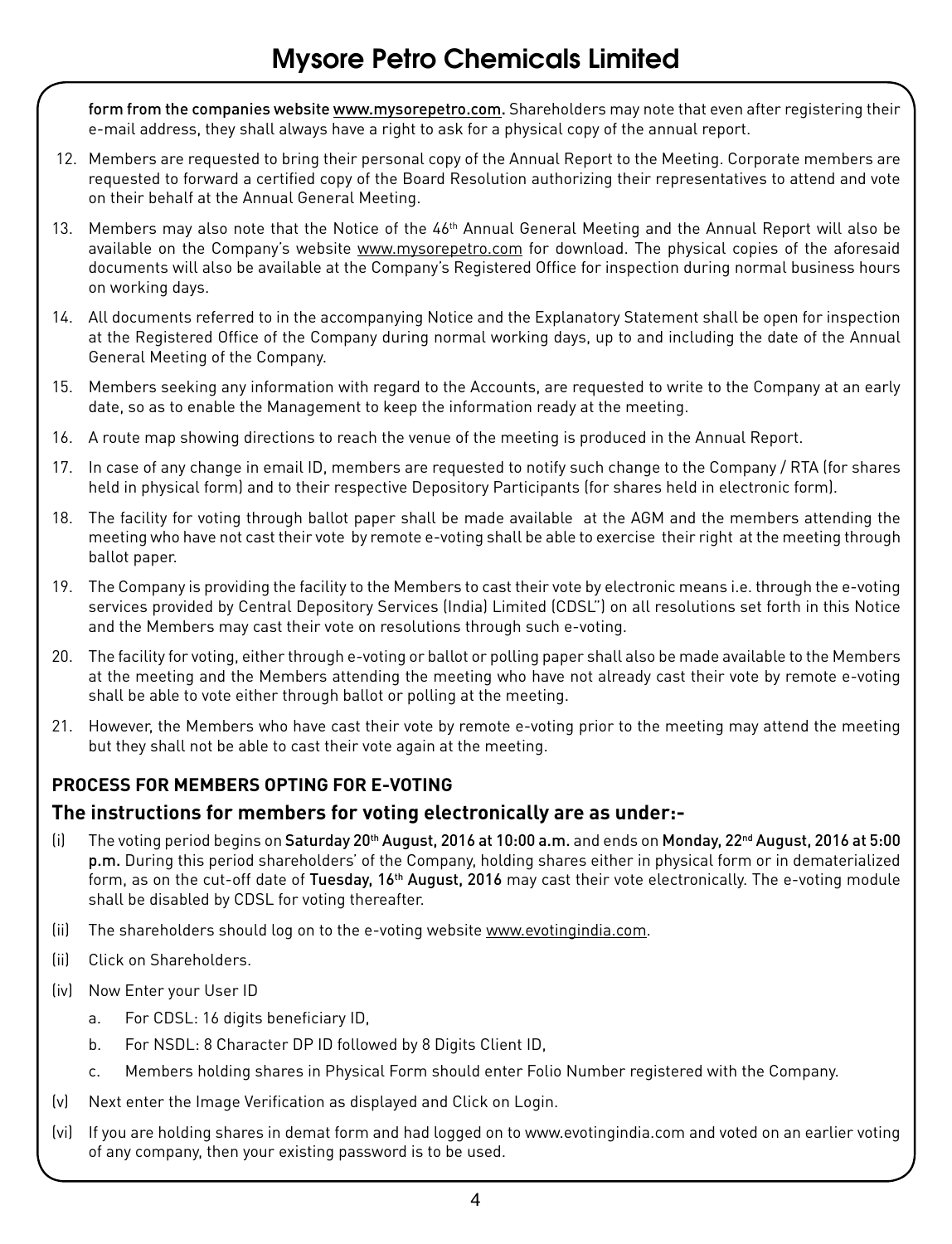|  |                              | (vii) If you are a first time user follow the steps given below:                                                                                                                                                                                                               |  |  |  |  |  |  |
|--|------------------------------|--------------------------------------------------------------------------------------------------------------------------------------------------------------------------------------------------------------------------------------------------------------------------------|--|--|--|--|--|--|
|  | <b>PAN</b>                   | Enter your 10 digit alpha-numeric PAN issued by Income Tax Department (Applicable for<br>both demat shareholders as well as physical shareholders)                                                                                                                             |  |  |  |  |  |  |
|  |                              | Members who have not updated their PAN with the Company/Depository Participant<br>are requested to use the first two letters of their name and the 8 digits of the<br>sequence number in the PAN field.                                                                        |  |  |  |  |  |  |
|  |                              | In case the sequence number is less than 8 digits enter the applicable number<br>of 0's before the number after the first two characters of the name in CAPITAL<br>letters. Eq. If your name is Ramesh Kumar with sequence number 1 then enter<br>RA00000001 in the PAN field. |  |  |  |  |  |  |
|  | Dividend Bank<br>Details     | Enter the Dividend Bank Details or Date of Birth (in dd/mm/yyyy format) as recorded in<br>your demat account or in the company records in order to login.                                                                                                                      |  |  |  |  |  |  |
|  | 0R<br>Date of Birth<br>(DOB) | If both the details are not recorded with the depository or company please enter<br>the member id / folio number in the Dividend Bank details field as mentioned in<br>instruction (iv).                                                                                       |  |  |  |  |  |  |

- (viii) After entering these details appropriately, click on "SUBMIT" tab.
- (ix) Members holding shares in physical form will then directly reach the Company selection screen. However, members holding shares in demat form will now reach 'Password Creation' menu wherein they are required to mandatorily enter their login password in the new password field. Kindly note that this password is to be also used by the demat holders for voting for resolutions of any other company on which they are eligible to vote, provided that company opts for e-voting through CDSL platform. It is strongly recommended not to share your password with any other person and take utmost care to keep your password confidential.
- (x) For Members holding shares in physical form, the details can be used only for e-voting on the resolutions contained in this Notice.
- (xi) Click on the EVSN for the relevant <Company Name> on which you choose to vote.
- (xii) On the voting page, you will see "RESOLUTION DESCRIPTION" and against the same the option "YES/NO" for voting. Select the option YES or NO as desired. The option YES implies that you assent to the Resolution and option NO implies that you dissent to the Resolution.
- (xiii) Click on the "RESOLUTIONS FILE LINK" if you wish to view the entire Resolution details.
- (xiv) After selecting the resolution you have decided to vote on, click on "SUBMIT". A confirmation box will be displayed. If you wish to confirm your vote, click on "OK", else to change your vote, click on "CANCEL" and accordingly modify your vote.
- (xv) Once you "CONFIRM" your vote on the resolution, you will not be allowed to modify your vote.
- (xvi) You can also take a print of the votes cast by clicking on "Click here to print" option on the Voting page.
- (xvii) If a demat account holder has forgotten the login password then Enter the User ID and the image verification code and click on Forgot Password & enter the details as prompted by the system.
- (xviii) **Shareholders can also cast their vote using CDSL's mobile app m-Voting available for android based mobiles. The m-Voting app can be downloaded from Google Play Store. iPhone and Windows phone users can download the app from the App Store and the Windows Phone Store respectively on or after 30th June 2016. Please follow the instructions as prompted by the mobile app while voting on your mobile.**
- (xix) Note for Non-Individual Shareholders and Custodians
	- 6 Non-Individual shareholders (i.e. other than Individuals, HUF, NRI etc.) and Custodian are required to log on to www.evotingindia.com and register themselves as Corporates.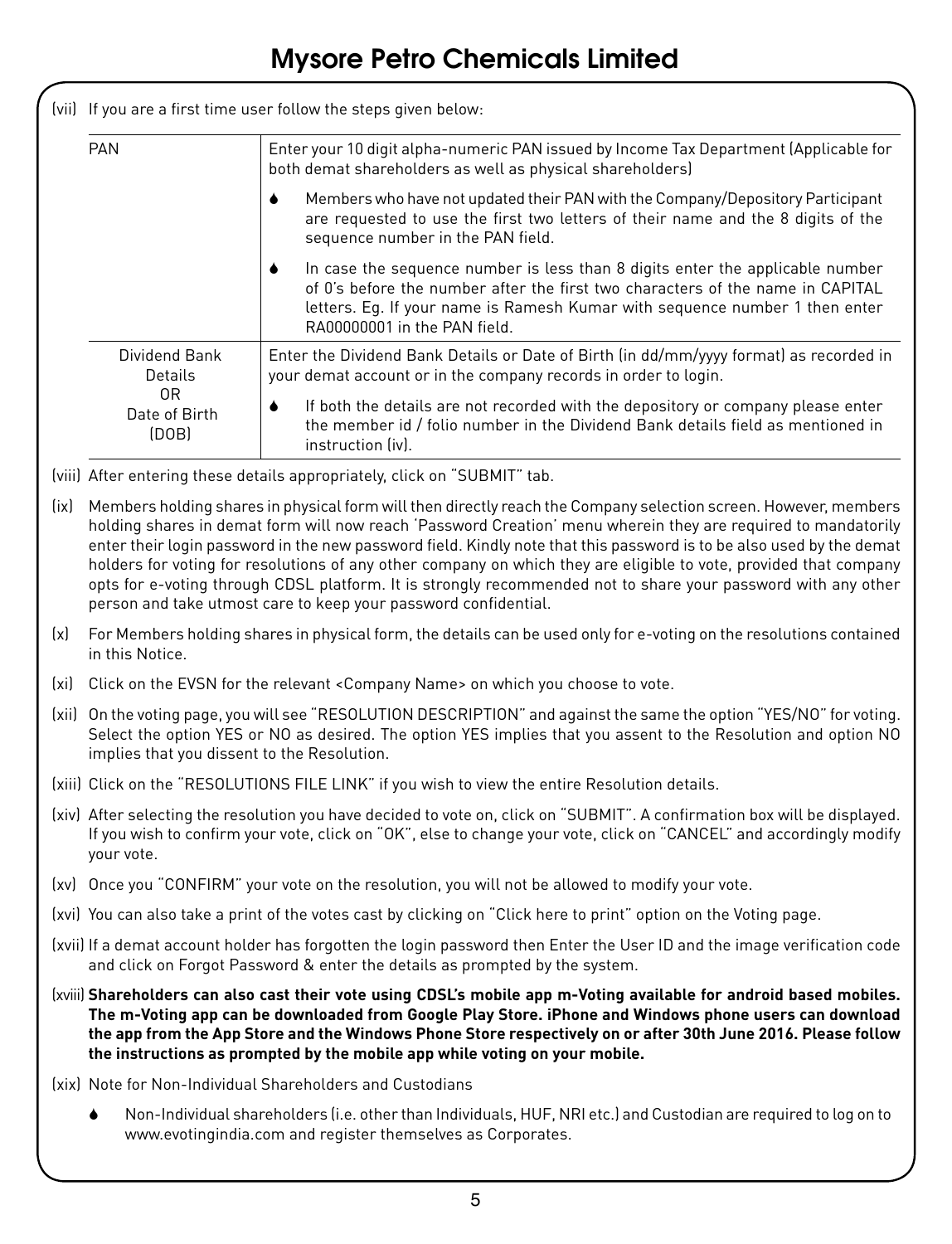- 6 A scanned copy of the Registration Form bearing the stamp and sign of the entity should be emailed to helpdesk.evoting@cdslindia.com.
- After receiving the login details a Compliance User should be created using the admin login and password. The Compliance User would be able to link the account(s) for which they wish to vote on.
- The list of accounts linked in the login should be emailed to helpdesk.evoting@cdslindia.com and on approval of the accounts they would be able to cast their vote.
- 6 A scanned copy of the Board Resolution and Power of Attorney (POA) which they have issued in favour of the Custodian, if any, should be uploaded in PDF format in the system for the scrutinizer to verify the same.
- (xx) In case you have any queries or issues regarding e-voting, you may refer the Frequently Asked Questions ("FAQs") and e-voting manual available at www.evotingindia.com, under help section or write an email to helpdesk.evoting@cdslindia.com

#### **Other Instructions:**

- i. The voting rights shall be as per the number of shares held by the members as on  $16<sup>th</sup>$  August, 2016, being the cut off date. Members are eligible to cast their vote electronically only if they are holding shares as on the cut off date.
- ii. Any person who becomes a member of the Company after despatch of the Notice of the Meeting and holding shares as on the cut off date i.e.  $16<sup>th</sup>$  August, 2016 shall follow the process as mentioned at sr. nos. (ii) to (v) of the above instructions for sharholders voting.
- iii. Mr. Martinho Ferrao, Practicing Company Secretary (Membership No. 6221) has been appointed as the Scrutinizer to scrutinise the e-voting process (including the Ballot Form received from the Members who do not have access to the e-voting process) in a fair and transparent manner.
- iv. The Scrutinizer shall, immediately after the conclusion of voting at the general meeting, count the votes cast at the meeting, thereafter unblock the votes cast through remote e-voting in the presence of at least two witnesses not in the employment of the Company and make, not later than 25<sup>th</sup> August, 2016 a consolidated Scrutinizer's Report of the total votes cast in favour or against, if any, forthwith to the Chairman of the Company.
- v. A Member can opt for only one mode of voting i.e. either through e-voting or in physical form. If a Member casts his/her vote by both modes, then voting done through e-voting shall prevail and the vote by ballot shall be treated as invalid.

The results declared along with the Scrutinizer's Report shall be placed on the Company's website www.mysorepetro.com and on the website of CDSL www.evoting.cdsl.com immediately after the result is declared by the Chairman. The Company shall also simultaneously forward the results to BSE where its shares are listed.

> By order of the Board For **Mysore Petro Chemicals Limited**

Mumbai **Anand Kadkol** 27th June, 2016 **Company Secretary**

**Registered Office :** D-4, Jyothi Complex 134/1, Infantry Road, Bengaluru – 560 001.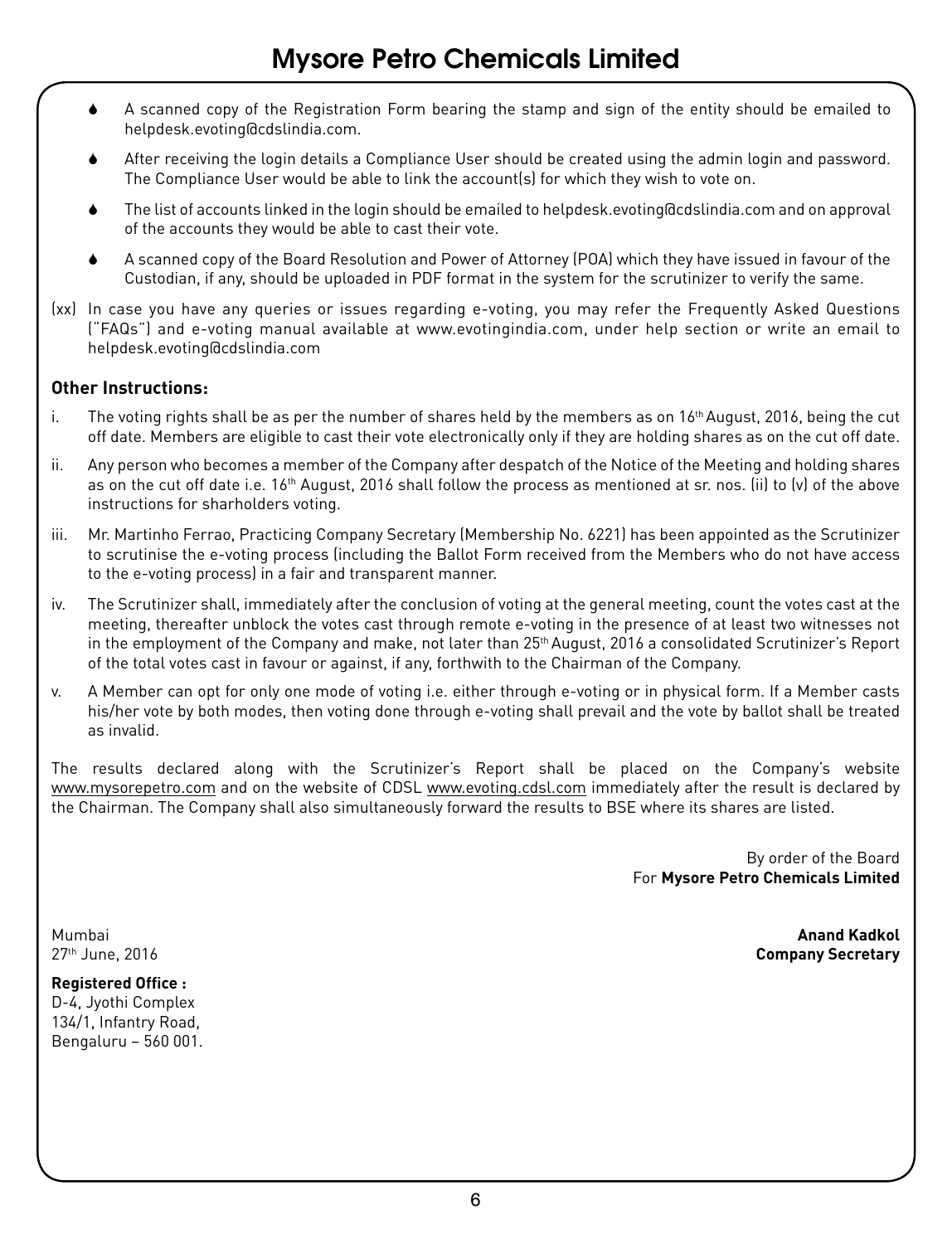# **Explanatory Statement pursuant to Section 102 of the Companies Act, 2013**

# **Item No. 5**

The Company had entered into contracts with M/s I G Petrochemicals Ltd. (being related party) for the purchase of Wash Water, Steam and Orthoxylene and rendering of office premises on leave and licence basis on 1st March,2014 and 21st March, 2014 respectively for a period of five years each.

During the year ended 31st March, 2016, the aggregate consideration of the above contracts was  $\bar{\tau}$  8.64 crores apprx. which includes  $\bar{\bar{\xi}}$  6.25 crores as refundable security deposit.

In terms of Regulation 23(8) of the Securities and Exchange Board of India (Listing Obligations and Disclosure Requirements) Regulations, 2015, all existing material related party contracts entered into prior to the date of notification of these regulations and which continues thereafter shall require approval of the shareholders at the general meeting. Material related party transactions have been defined as that exceeding ten per cent of turnover of the Company. The contracts referred herein above, therefore, constitute material related party contracts and would require approval of the shareholders of the Company.

Copies of the contracts shall be available to the members for inspection at the Corporate Office of the Company on all working days during 11.00 a.m. to 5.00 p.m. up to the date of the Meeting.

Except for Shri M M Dhanuka and Shri Nikunj Dhanuka, no other Directors, Key Managerial Personnel of the Company or their relatives are in any way concerned or interested in the resolution as set out at item No. 5 of the Notice.

The Board recommends the Special Resolution as set out at item No. 5 for the approval of the Shareholders.

By order of the Board For **Mysore Petro Chemicals Limited** 

Mumbai **Anand Kadkol** 27th June, 2016 **Company Secretary**

# **Registered Office :**

D-4, Jyothi Complex 134/1, Infantry Road Bengaluru-560 001.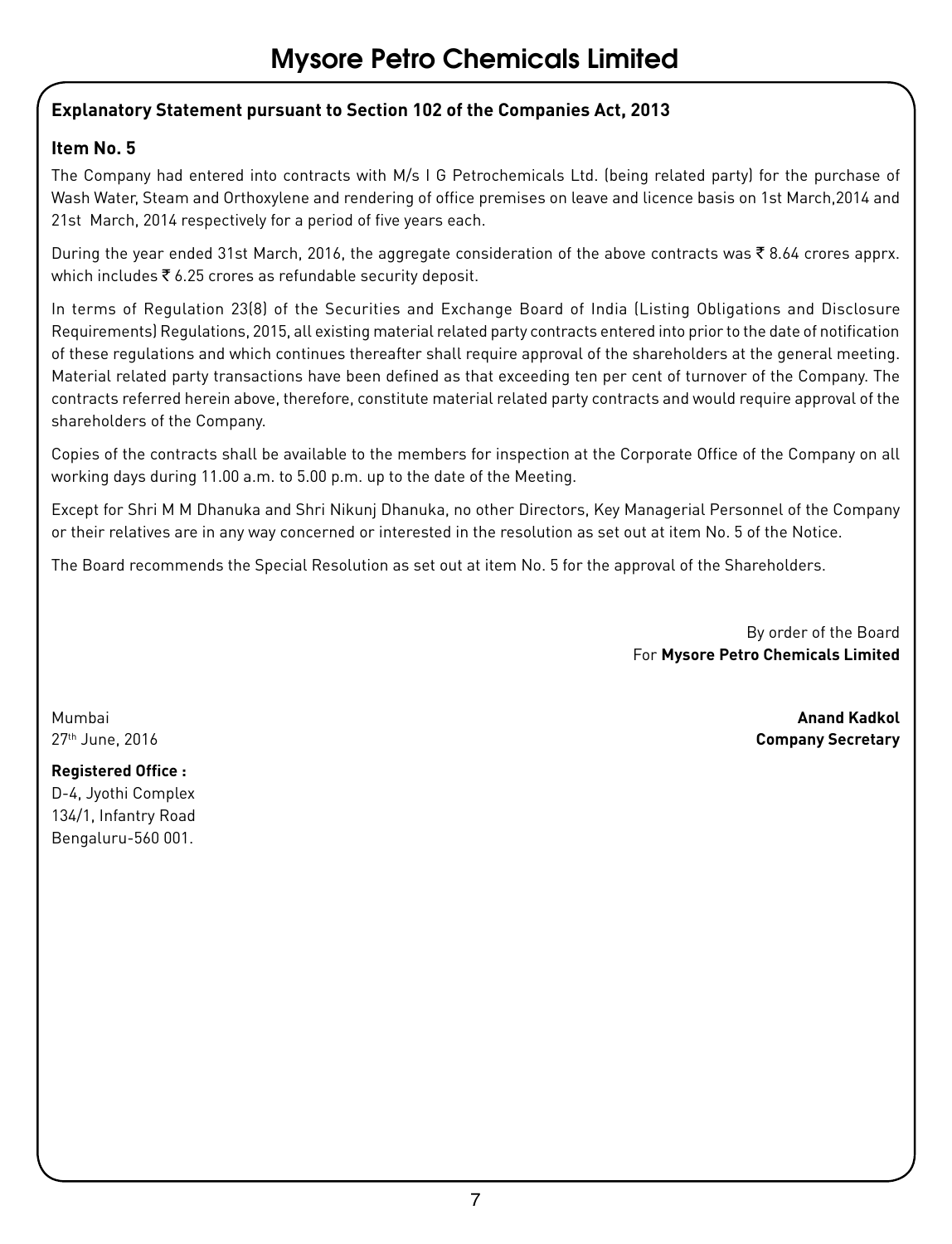# **Details of Director seeking Appointment / Re-appointment**

(As required under Securities and Exchange Board of India (Listing Obligations and Disclosure Requirements) Regulations, 2015)

| Name of the Director                                                                     | Shri Nikunj Dhanuka                                                                                                                                                                                                  |                          |                                                                                         |  |  |  |
|------------------------------------------------------------------------------------------|----------------------------------------------------------------------------------------------------------------------------------------------------------------------------------------------------------------------|--------------------------|-----------------------------------------------------------------------------------------|--|--|--|
| Directors Identification Nunber (DIN)                                                    | 00193499                                                                                                                                                                                                             |                          |                                                                                         |  |  |  |
| Date of Birth                                                                            | 26.05.1967                                                                                                                                                                                                           |                          |                                                                                         |  |  |  |
| Date of Appointment                                                                      | 28.09.1996                                                                                                                                                                                                           |                          |                                                                                         |  |  |  |
| Qualifications                                                                           | B.Com.                                                                                                                                                                                                               |                          |                                                                                         |  |  |  |
| Expertise                                                                                | He has extensive knowledge on the functioning of<br>Chemical Industries and is in charge of the overall affairs<br>of the Company and specifically supervises the finance,<br>banking and operations of the Company. |                          |                                                                                         |  |  |  |
| Directorship held in other Public Companies (excluding<br>foreign and private Companies) | <b>IG Petrochemicals Limited</b>                                                                                                                                                                                     |                          |                                                                                         |  |  |  |
| Chairmanships / Memberships of Committee across                                          | Name of the<br>Sr.<br><b>Company</b><br>No.                                                                                                                                                                          |                          | <b>Committees</b>                                                                       |  |  |  |
|                                                                                          | 1 <sub>1</sub><br>Ltd.                                                                                                                                                                                               | <b>IG Petrochemicals</b> | Member of Stakeholders<br><b>Relationship Committee</b>                                 |  |  |  |
|                                                                                          | Mysore Petro<br>2.<br>Chemicals Ltd.                                                                                                                                                                                 |                          | Member of Audit<br>Committee and Chairman<br>of Stakeholders<br>Relationship Committee. |  |  |  |
| Shareholding of Directors                                                                | Nil                                                                                                                                                                                                                  |                          |                                                                                         |  |  |  |
| Relationship between directors inter-se                                                  | Nil                                                                                                                                                                                                                  |                          |                                                                                         |  |  |  |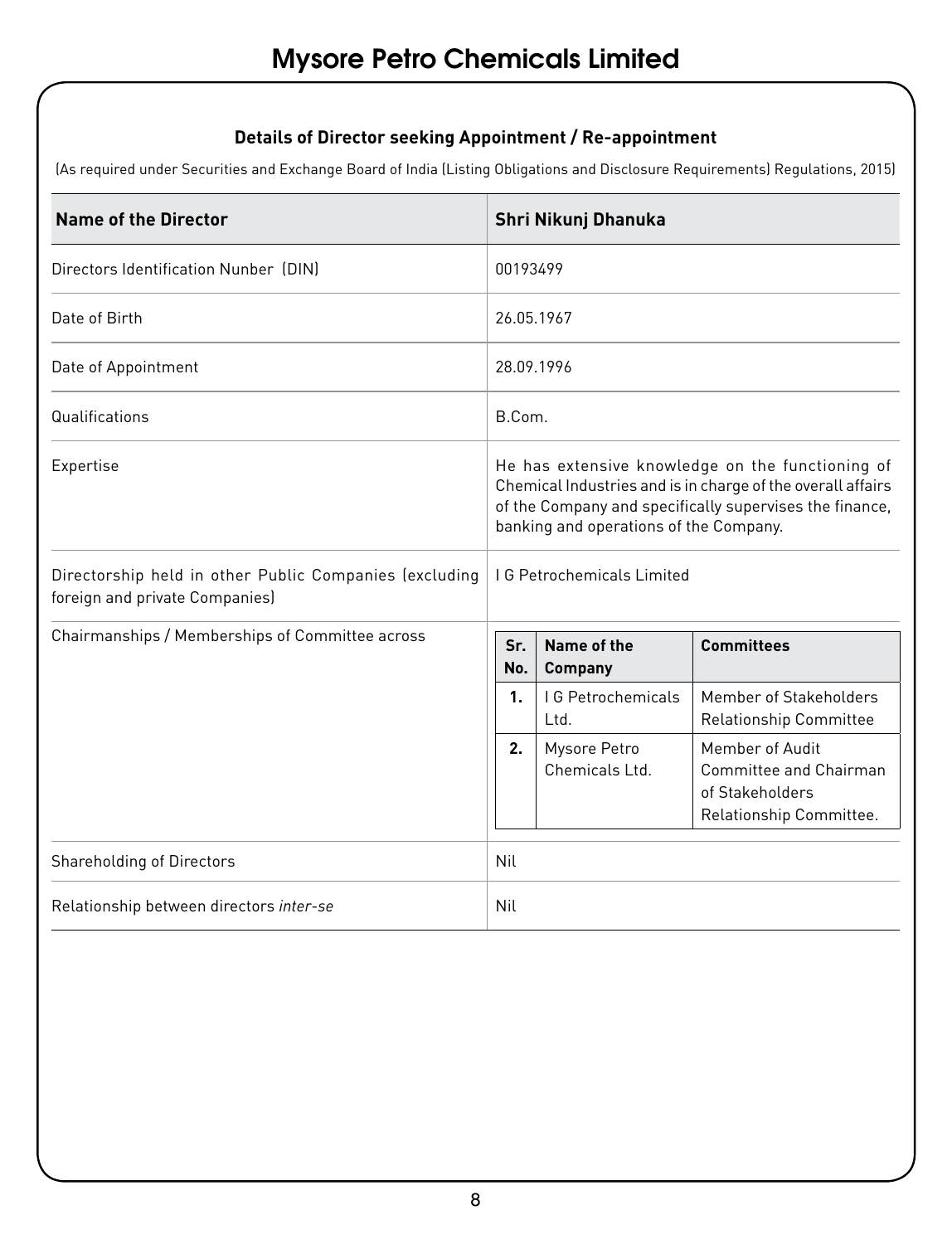# **DIRECTORS' REPORT & MANAGEMENT DISCUSSION AND ANALYSIS**

To,

#### The Members

Your Directors hereby present the Forty Sixth Annual Report alongwith Audited Financial Statements of the Company for the financial year ended 31<sup>st</sup> March, 2016.

#### **1. Financial Results**

|                                            |           | $\bar{\tau}$ in Lacs |
|--------------------------------------------|-----------|----------------------|
|                                            | 2015-2016 | 2014-2015            |
| Revenue from Operations (Gross)            | 2,621.86  | 3,696.73             |
| Less: Excise duty                          | 293.26    | 409.99               |
| Revenue from Operations (Net)              | 2,328.60  | 3,286.74             |
| Other Income                               | 100.26    | 94.94                |
| <b>Total Revenue</b>                       | 2,428.86  | 3,381.68             |
| <b>Gross Profit</b>                        | 713.15    | 1,642.31             |
| Less:                                      |           |                      |
| <b>Finance Cost</b>                        | 76.68     | 135.14               |
| Depreciation and Amortisation expenses     | 276.81    | 273.98               |
| Profit before Tax                          | 359.66    | 1,233.19             |
| Tax Expenses:                              |           |                      |
| Current Tax                                | 167.20    | 462.00               |
| Deferred Tax                               |           | 49.65                |
| Profit for the year                        | 192.46    | 721.54               |
| Less: Appropriations                       |           |                      |
| <b>Transfer to General Reserve</b>         |           | 200.00               |
| Proposed Equity Dividend                   | 65.84     | 131.67               |
| Tax on Proposed Dividend                   | 13.40     | 27.56                |
| Balance brought forward from previous year | 1,515.85  | 1,153.54             |
| Balance carried forward to Balance Sheet   | 1,629.07  | 1,515.85             |
|                                            |           |                      |

#### **2. Operational Review**

The Gross Sales amounted to  $\bar{\tau}$  2,621.86 lacs (previous year  $\bar{\tau}$  3,696.73 lacs) and Net Sales was  $\bar{\tau}$  2,328.60 lacs (previous year ₹ 3,286.74 lacs). After providing for interest, finance charges and Depreciation, the Net Profit substantially declined to ₹192.46 lacs as against ₹721.54 lacs in the previous year 2014-2015. There was a steep fall in international crude oil price, due to which the prices of downstream products including Maleic Anhydride (MA) witnessed sharp fall.

The sales realization was low due to continuous fall in MA prices especially in the second half of the year. Imports of MA has increased off late, however with the rise in crude oil prices since February 2016, the MA prices improved and the trend is likely to continue in the current year.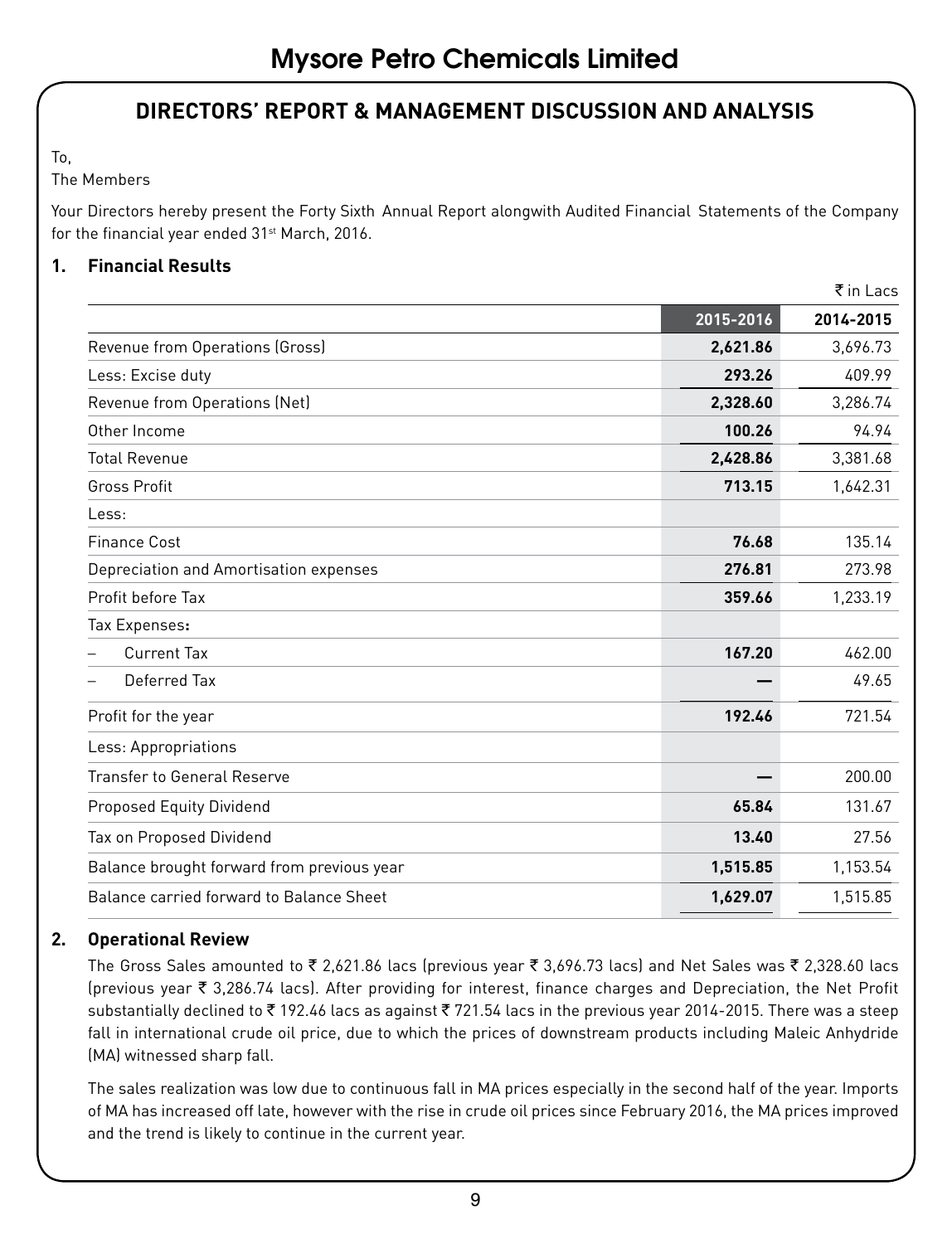The PA Plant at Raichur, Karnataka was closed since July, 2013 due to economic unviability and the management staff and a few workmen accepted the retrenchment compensation offered by the Company. 52 (fifty two) workmen have not accepted the offer and have approached the Labour Department, Government of Karnataka for further demands and the matter is pending before the Industrial Tribunal, Hubballi, Karnataka. The management is awaiting the outcome of the Tribunal's judgement in this regard.

Meanwhile the Company has filed a Writ Petition in the Hon'ble High Court of Karnataka, Bangalore, Gulbarga Bench. The hearing date is awaited.

#### **3. Dividend**

Your Directors are pleased to recommend dividend of  $\bar{z}$  1/- (10 %) per equity share of  $\bar{z}$  10/- each. The total outgo on account of dividend for the current year amounts to  $\bar{\tau}$  79.24 lacs as against  $\bar{\tau}$  159.23 lacs in the previous year (including dividend distribution tax).

# **4. Share Capital & Finance**

#### **4.1 Share Capital**

The paid up Equity Share Capital as on 31<sup>st</sup> March, 2016 was ₹ 658.76 lacs. During the year under review, the Company has neither issued any shares nor granted any stock options or sweat equity. The Promoter shareholding as on 31st March, 2016 is 72.99%.

#### **4.2 Finance**

The Company does not have any secured debts as on date.

#### **4.3 Fixed Deposits**

The Company has not accepted any Fixed Deposits from the public falling within the ambit of Section 73 of the Companies Act, 2013 and the Rules framed thereunder.

#### **4.4 Particulars of Loans, Guarantees or Investments**

The Company has not given any loans or guarantees within the meaning of the provisions of Section 186 of the Companies Act, 2013.

The details of the investments made by the Company are given in the notes to the Financial Statements.

# **5. Taxes and Duties**

The Company has contributed  $\bar{\zeta}$  533.89 lacs ( $\bar{\zeta}$  971.17 lacs) to the Central and State exchequer by way of Excise Duty, Sales Tax, Income Tax and Professional Tax.

#### **6. Economic scenario, opportunities, concerns and future outlook**

The Indian economy enjoyed a relatively stable macro economic scenario during 2015 as compared to many other countries in the world. The GDP is expected to be around 7.6% in the current year 2015-16 amid expectations of higher investments in infrastructure and industry. Notwithstanding some slackening in a few sectors, manufacturing growth in 2015-16 was strong at 7.5% as compared to 6% growth in 2014-15. This spurt in manufacturing resulted in higher industrial production and revival in overall consumer demand. The outlook for India's national economy in the year 2016 and beyond shows a strong emerging potential.

There is steady rise in demand for MA in view of the growth in user industries viz. Resins, paints, plasticizers and newer applications of MA in certain user industries. The performance since the last quarter of the year has improved and continues during the current quarter and hence the Company is cautiously optimistic about the performance in the current financial year. The Company is the only producer of MA in India and sells its entire produce indigenously to local consumers.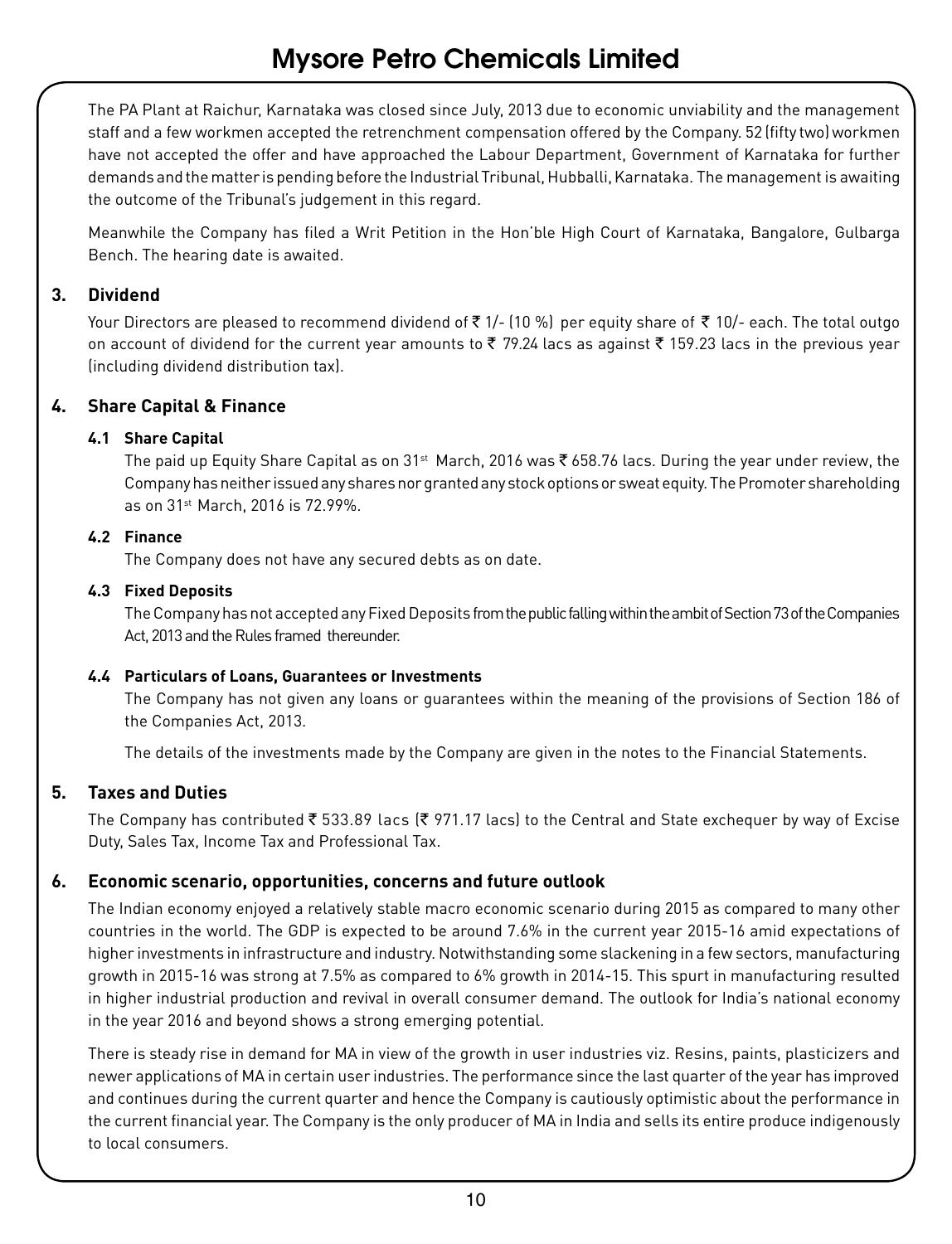The performance depends upon uninterrupted supply of Wash Water from IGPL. The Governments import policies and other environmental issues are the other areas which is a cause of concern. The Company's efforts in better working capital management and expected rise in demand will help to improve our operations.

# **7. Corporate Social Responsibility (CSR)**

The Corporate Social Responsibility (CSR) Policy of the Company aims to bring a difference in the lives of the needy, under privileged persons of the society including children, women and senior citizens. During the year, the CSR Committee of the Company directed its spending on the sectors primarily in healthcare and education in accordance with its CSR Policy.

The Report on CSR activities is annexed herewith as "Annexure A".

#### **8. Risk Management**

The Company manufactures a single product MA which is recovered from the Wash Water made available by IGPL. MA is sold in local markets and there are no exports. Hence there are only the general business risks which are inherent to any business. The Board of Directors do a periodic assessment of risks through properly defined frame work and its mitigation resulting in minimization of risks.

The key business risks identified by the Company and its mitigation plans are as under:

#### **a. Technical/Operational risk**

During the year under review the MA Plants operations were smooth except on certain occasions due to minor technical problems and less availability of Wash Water from IGPL. The maintenance department at the Plant takes care of the day to day maintenance. The Company's Plants are adequately insured viz. Fire Policy, Loss of Profit Policy etc.

#### **b. Exchange rate risk ( Procurement of raw material and sale of finished goods)**

Wash Water is supplied from IGPL Plants for recovery of MA and the product is sold locally. Hence there is no exchange rate risk for the product. There are no forex transactions and hence there is no exchange rate risk.

#### **c. Interest rate risk**

The Company does not have any secured debts from Banks/Institutions. There are only unsecured debts from group Companies. Interest as per Bank rates is paid regularly to the Companies from whom inter-corporate loans are accepted. The Company reviews the position on regular basis and keeps the loan/interest cost at minimum level.

# **d. Economic and Geo Political risk**

The political situation and the Government policies viz. import duty, taxes etc. and the international situation have an impact on the overall corporate growth. There was a steep fall in the international crude oil price from a high of about US\$ 115 to US\$ 28 during the past one year due to which all the downstream petro products including MA witnessed a sharp fall in the prices. The Company keeps abreast with the domestic and international economic developments and works on the strategies favourable to the Company. The Company maintains minimum inventory levels of finished goods in order to minimize the loss due to external factors.

# **9. Vigil Mechanism/Whistle Blower Policy**

The Company has a Vigil Mechanism Policy to deal with instance of fraud and mismanagement, if any. The details of the Policy is explained in the Corporate Governance Report and also posted on the Company's website www.mysorepetro.com. There was no fraud or irregularity noticed during the year under review.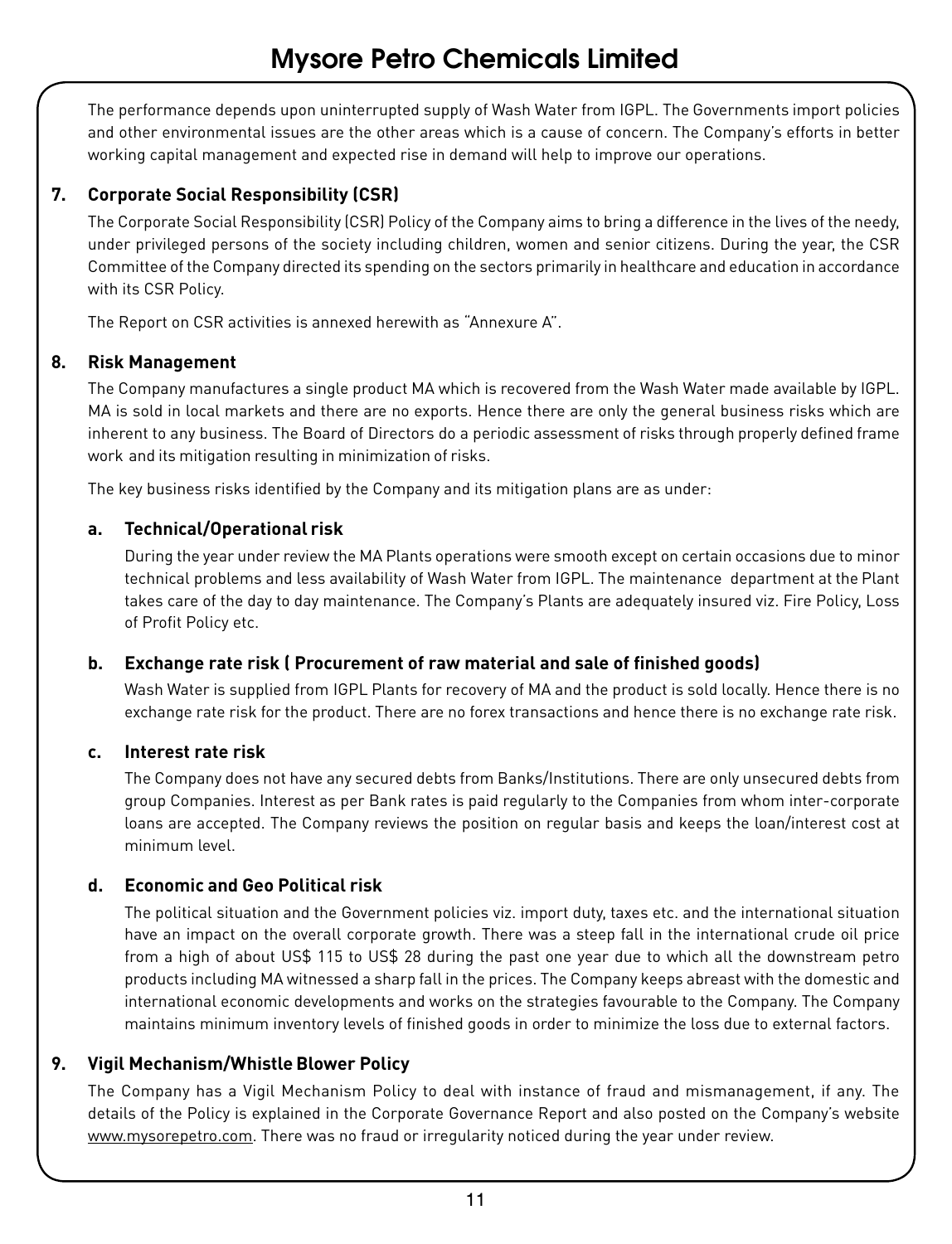#### **10. Directors**

Shri. Nikunj Dhanuka, Director retires by rotation and being eligible has offered himself for re-appointment.

The Company has received necessary declarations from all Independent Directors of the Company as required under Section 149(7) of the Companies Act, 2013 that they meet the criteria of independence laid down in Section 149(6) of the Companies Act, 2013.

#### **10.1Board Evaluation**

As mandated under the Companies Act, 2013 and the SEBI (Listing Obligations and Disclosure Requirements) Regulations, 2015, the annual performance evaluation of the Directors individually vis-à-vis the Board and its committees have been carried out during the year. The manner of such evaluation has been disclosed in the Corporate Governance Report.

#### **10.2 Remuneration Policy**

The Board has, on the recommendation of the Nomination and Remuneration Committee framed a policy for selection and appointment of Directors, Senior Management and determination of their remuneration. The Remuneration Policy forms part of the Corporate Governance Report.

#### **10.3 Meetings**

During the year five Board Meetings and four Audit Committee Meetings were convened and held. The details of the same are given in the Corporate Governance Report. The intervening gap between the Meetings was within the period prescribed under the Act.

#### **11. Key Managerial Personnel**

The following persons have been designated as Key Managerial Personnel of the Company pursuant to Section 2(51) and Section 203 of the Act, read with the Rules framed thereunder –

- 1. Mr. M M Dhanuka, Managing Director & CEO
- 2. Mr. Paras Jain, Chief Financial Officer
- 3. Mr. Anand Kadkol, Company Secretary & Compliance Officer

There are no changes in the Key Managerial Personnel during the year under review.

#### **12. Directors' responsibility statement**

To the best of our knowledge and belief and according to the information and explanation obtained by us, in terms of Section 134(3)(c) of the Companies Act, 2013 we state:

- a) that in the preparation of the annual financial statements for the year ended  $31st$  March 2016, all the applicable accounting standards have been followed and no material departures have been made from the same;
- b) that appropriate accounting policies have been selected and applied consistently and have made judgments and estimates that are reasonable and prudent, so as to give a true and fair view of the state of affairs of the Company at the end of the financial year ended  $31<sup>st</sup>$  March 2016 and of the profit of the Company for that year;
- c) that proper and sufficient care has been taken for the maintenance of adequate accounting records in accordance with the provisions of the Companies Act, 2013 for safeguarding the assets of the Company and for preventing/ detecting fraud and other irregularities;
- d) that the annual financial statements have been prepared on a going concern basis;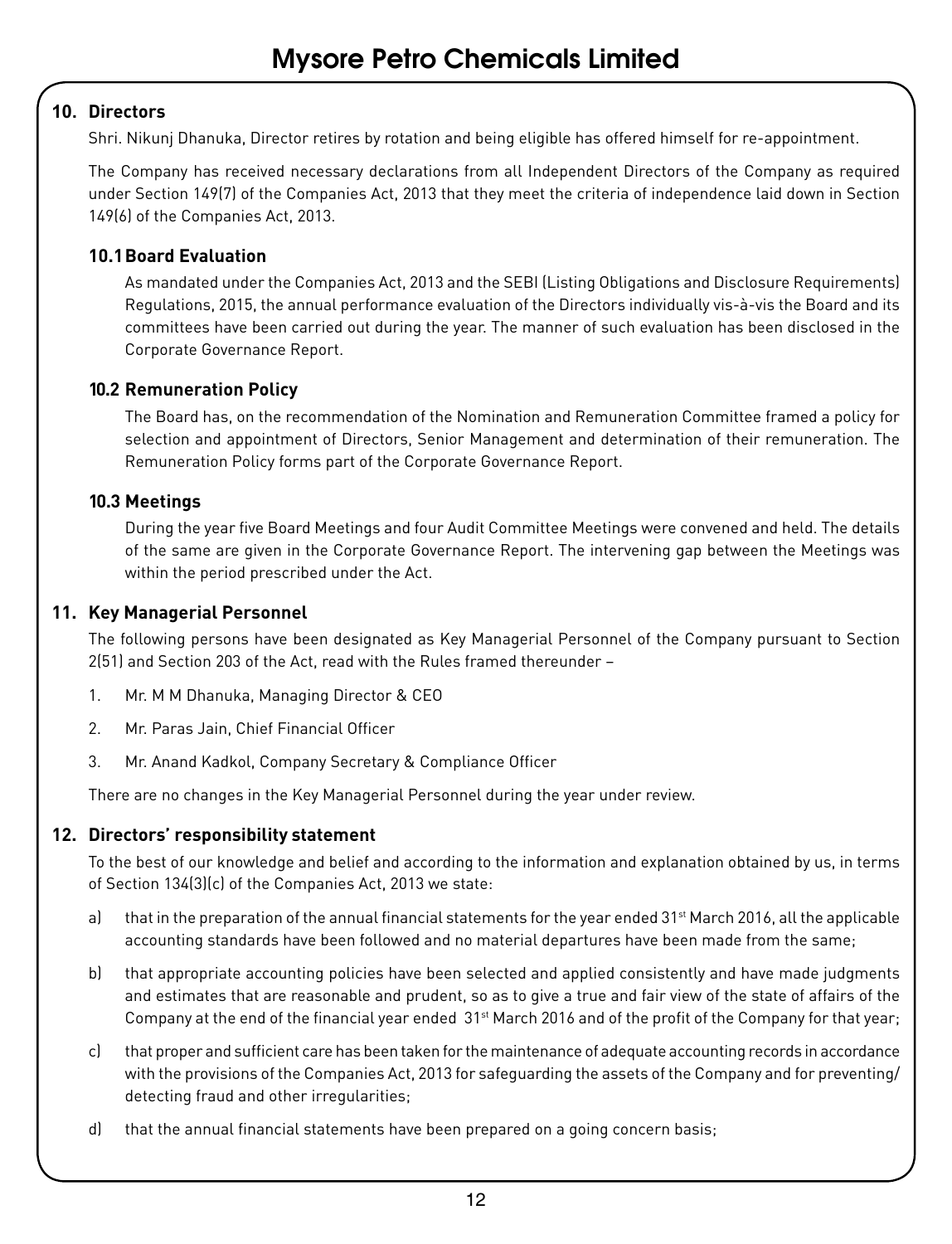- e) that proper internal financial controls were in place and that the financial controls were adequate and were operating effectively;
- f) that systems to ensure compliance with the provisions of all applicable laws were in place and were adequate and operating effectively.

### **13. Related Party Transactions**

The Company has certain existing long term related party transactions which are on arm's length basis and in the ordinary course of business. In terms of Regulations 23(8) of SEBI (Listing Obligations and Disclosure Requirements) Regulations, 2015, all existing material related party contracts entered into prior to the date of notification of these regulations and which continues thereafter shall require approval of the shareholders at the genereal meeting.

Accordingly the resolution for material related party transaction is placed at the forthcoming Annual General Meeting for approval of the shareholders. Information on Related Party Transactions are given in Annexure 'E'.

#### **14. Auditors**

#### 14.1 Statutory Auditors

M/s. Hariharan and Company, Chartered Accountants, Bengaluru (Firm's Registration No. 001083S) were appointed as Statutory Auditors in the last Annual General Meeting (AGM) to hold office until the conclusion of the 47<sup>th</sup> AGM of the Company to be held in the year 2017. The said appointment was subject to the ratification by the Members at every AGM till the expiry of their present tenure. The Auditor has provided a written confirmation to the effect that their appointment, if ratified, would be in conformity with the limits specified in Section 141(3) (g) of the Companies Act, 2013. As required under Regulation 33 of the SEBI Listing Regulations, the Statutory Auditor has also confirmed that they hold a valid certificate issued by the Peer Review Board of the Institute of Chartered Accountants of India (ICAI).

The Members are requested to ratify the appointment of the Auditors as aforesaid and fix their remuneration. The Auditors' Report does not contain any qualification, reservation or adverse remark.

#### 14.2 Secretarial Audit

Pursuant to the provisions of Section 204 of the Companies Act, 2013 and The Companies (Appointment and Remuneration of Managerial Personnel) Rules, 2014, the Board of Directors has appointed M/s. Makarand M Joshi and Associates, Practicing Company Secretaries (CP No. 3662) to conduct the Secretarial Audit of the Company for the Financial Year 2015-16. The said Report is annexed herewith as "Annexure B".

The Secretarial Audit Report does not contain any qualification, reservation or adverse remark.

#### **15. Listing of Shares**

Your Company's shares are listed on BSE Limited (BSE) under Scrip Code No. 506734. The ISIN code is INE741A01011.

#### **16. Corporate Governance**

The disclosures as required under Schedule V to the SEBI (Listing Obligations and Disclosure Requirements) Regulations, 2015 are attached and forms part of this report.

#### **17. Conservation of Energy, Technology Absorption and Foreign Exchange Earnings and Outgo**

The information on conservation of energy, technology absorption and foreign exchange earnings and outgo stipulated under Section 134(3)(m) of the Companies Act, 2013 read with Rule 8 of The Companies (Accounts) Rules, 2014 is annexed herewith as "Annexure C".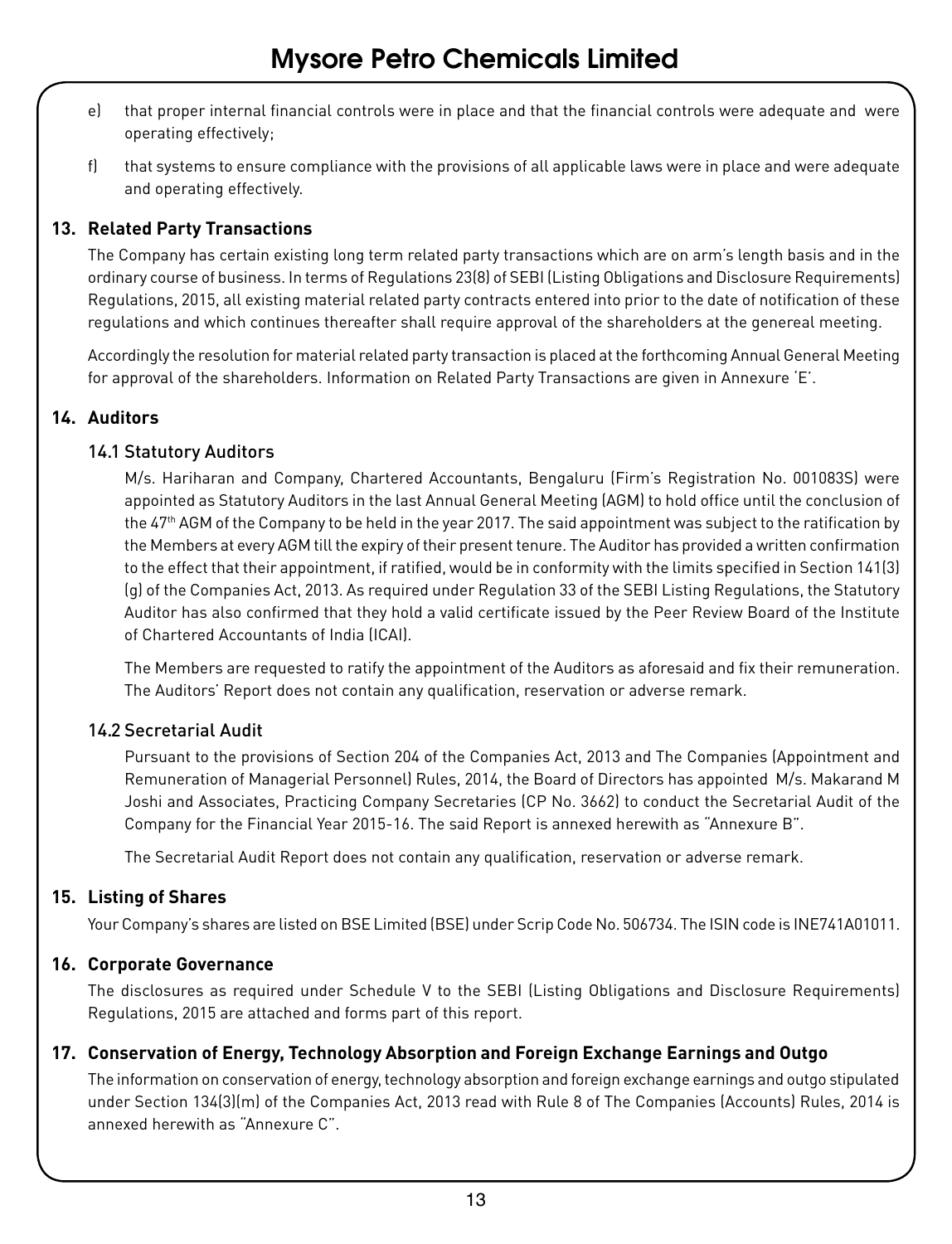#### **18. Extract of Annual Return**

Pursuant to the provisions of Section 92(3) of the Companies Act, 2013 read with Rule 12 of the Companies (Management and Administration) Rules, 2014, an extract of the Annual Return in Form MGT-9 is annexed herewith as "Annexure D".

#### **19. Internal Control System**

The Company has internal controls commensurate with the size of its business and has established framework of internal controls to ensure that the assets are safeguarded and are productive. Necessary checks and balances are in place to ensure that transactions are adequately authorized and reported correctly. The Company is following all the Accounting Standards for properly maintaining the books of accounts and the reporting of financial statements. The Company has appointed the Internal Auditors to review various areas of the operations of the Company. The audit reports are reviewed by the management and the Audit Committee of the Board and corrective actions are taken by the Company when needed.

#### **20. Human Resource Development/Industrial Relations**

The PA Plant at Raichur, Karnataka has closed down its operations since July, 2013 and the settlement with the workers is in progress.

Industrial relations continued to remain cordial at the manufacturing unit at Taloja, Maharashtra.

#### **21. Cautionary Statement**

Statements made in this report describes the Company's objectives, projections and estimates and may be forward looking and are stated as required by applicable laws and regulations. Actual results may differ substantially or materially from those expressed or implied. Important developments that could affect the Company's operations include market conditions, Government regulations, exchange rate fluctuations, interest and other costs.

#### **22. Particulars of Employees**

During the year, there are no employees who are in receipt of the remuneration exceeding the limit specified in Rule 5(2) of the Companies (Appointment and Remuneration of Managerial Personnel) Rules, 2014.

The information relating to remuneration in respect of directors/employees of the Company as required pursuant to Section 197(12) of the Companies Act, 2013 read with Rule 5 of the Companies (Appointment and Remuneration of Managerial Personnel) Rules, 2014, will be provided to the members upon request.

#### **23. Acknowledgements**

Your Directors sincerely thank the various Central and State Government Departments and various Organizations for their continued help and co-operation extended by them. The Directors also gratefully acknowledge all stakeholders of the Company viz. customers, members, dealers, vendors, banks and other business partners for their excellent support. The Directors place on record their sincere appreciation to all employees of the Company for their unstinted commitment and continued contribution to the Company.

For and on behalf of the Board

**M M Dhanuka** Mumbai Chairman & Managing Director

20th May, 2016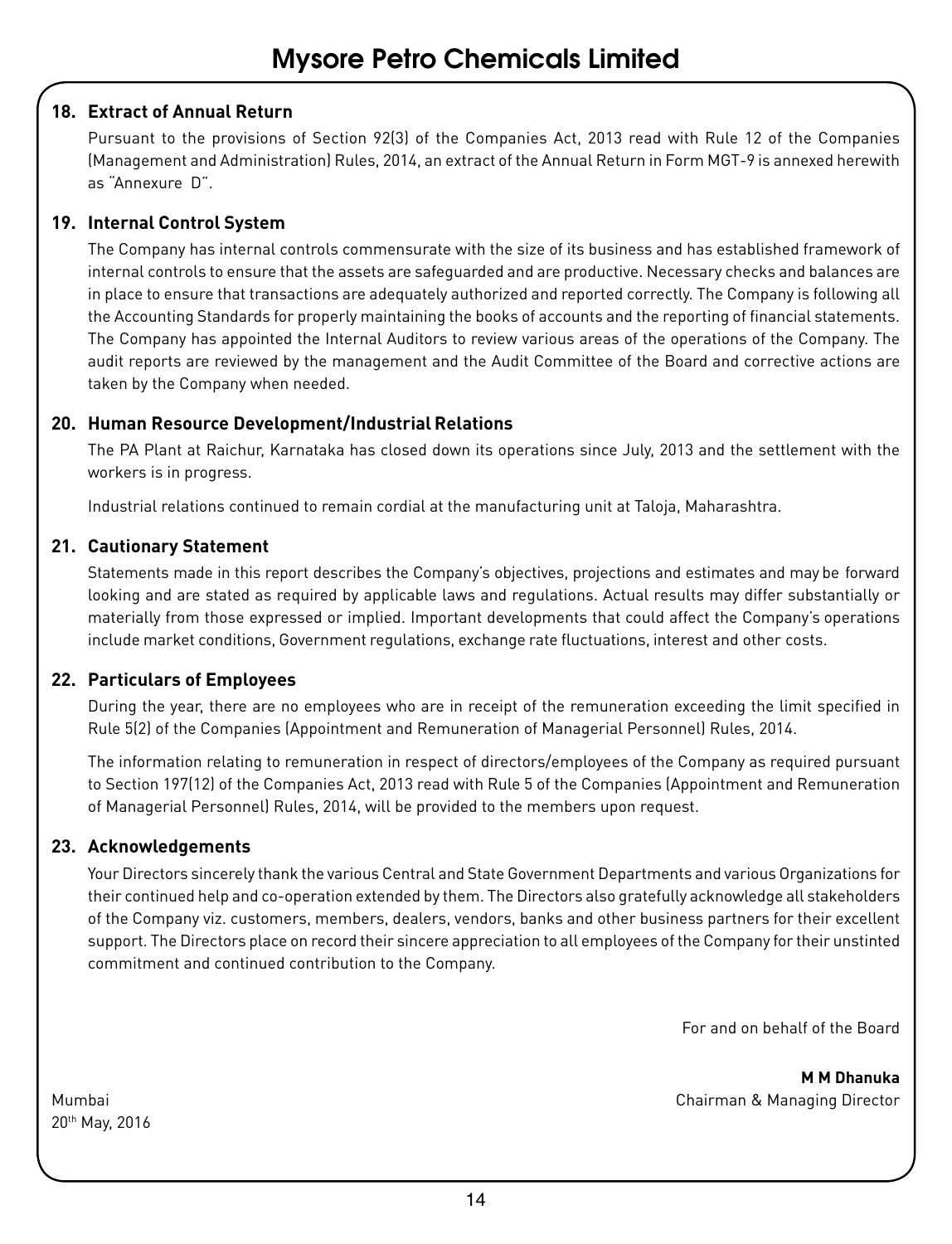# **ANNEXURE 'A' TO THE DIRECTORS' REPORT**

# **ANNUAL REPORT ON CORPORATE SOCIAL RESPONSIBILITY (CSR) ACTIVITIES**

- 1. A brief outline of the Company's CSR Policy, including overview of projects or programmes proposed to be undertaken and a reference to the web-link to the CSR policy and projects or programmes: CSR Policy of the Company is available on http://www.mysorepetro.com/csrpolicy
- 2. Composition of the CSR Committee: The CSR Committee was constituted by the Board of Directors effective 25<sup>th</sup> May, 2015. During the year, the Committee met twice on 17.7.2015 and 21.3.2016. The composition of the Committee is given below:

| Name of the Director | <b>Position</b> | Category                             |
|----------------------|-----------------|--------------------------------------|
| Shri Nikunj Dhanuka  | Chairman        | Non-Executive Director               |
| Shri Shrikant Somani | Member          | Non-Executive & Independent Director |
| Shri S N Maheshwari  | Member          | Non-Executive Director               |
| Smt. Uma Acharya     | Member          | Non-Executive & Independent Director |

- 3. Average net profit of the Company for the last three financial years:  $\bar{\xi}$  668.80 lacs
- 4. Prescribed CSR expenditure (two per cent of the amount as in item No. 3 above): ₹13.38 lacs
- 5. Details of amount spent on CSR during the financial year 2015-16:
	- a. Total amount spent: ₹13.40 lacs
		- b. Amount unspent, if any: Nil
		- c. Manner in which the amount spent during the financial year is detailed below:

 $[Amount in ₹]$ 

| Sr.<br>No.     | <b>CSR</b><br><b>Project or</b><br><b>Activity</b><br>identified | Sector in<br>which the<br>project is<br>covered | Projects or<br>program<br>1. Local area<br>or other<br>2. Specify the<br><b>State and</b><br>district<br>where<br>projects or<br><b>Programs</b><br>was<br>undertaken | Amount<br>outlay<br>(Budget)<br>Project or<br>Programs-<br>wise | <b>Amount spent</b><br>on the Project<br>or Programs<br>Sub-heads<br>1. Direct<br>expenditure<br>on<br>projects or<br>programs<br>2. Overheads | <b>Cumulative</b><br><b>Expenditure</b><br>upto the<br>reporting<br>period | Amount<br>spent: Direct<br>or through<br>implementing<br>agency      |
|----------------|------------------------------------------------------------------|-------------------------------------------------|-----------------------------------------------------------------------------------------------------------------------------------------------------------------------|-----------------------------------------------------------------|------------------------------------------------------------------------------------------------------------------------------------------------|----------------------------------------------------------------------------|----------------------------------------------------------------------|
| $\mathbf{1}$ . | School                                                           | Education                                       | Vrindaban, U.P.                                                                                                                                                       | $5,00,000/-$                                                    | $5,00,000/-$                                                                                                                                   | $5,00,000/$ -                                                              | Direct -<br>Parmeshwari<br>Devi Dhanuka<br>Saraswati Vidya<br>Mandir |
| 2.             | Society                                                          | Community<br>Organisation                       | Vrindaban, U.P.                                                                                                                                                       | $9,00,000/-$                                                    | $8,40,000/-$                                                                                                                                   | $8,40,000/-$                                                               | Donation to<br>H P Dhanuka<br>Charity Trust,<br>Mumbai               |
|                |                                                                  | <b>TOTAL</b>                                    |                                                                                                                                                                       | $14,00,000/-$                                                   | $13,40,000/-$                                                                                                                                  | 13,40,000/-                                                                |                                                                      |

6. The CSR Committee hereby confirms that the implementation and monitoring of CSR Policy is in compliance with CSR objectives and Policy of the Company.

Sd/- Sd/-

**M. M. Dhanuka Nikunj Dhanuka**

Managing Director & CEO Chairman – CSR Committee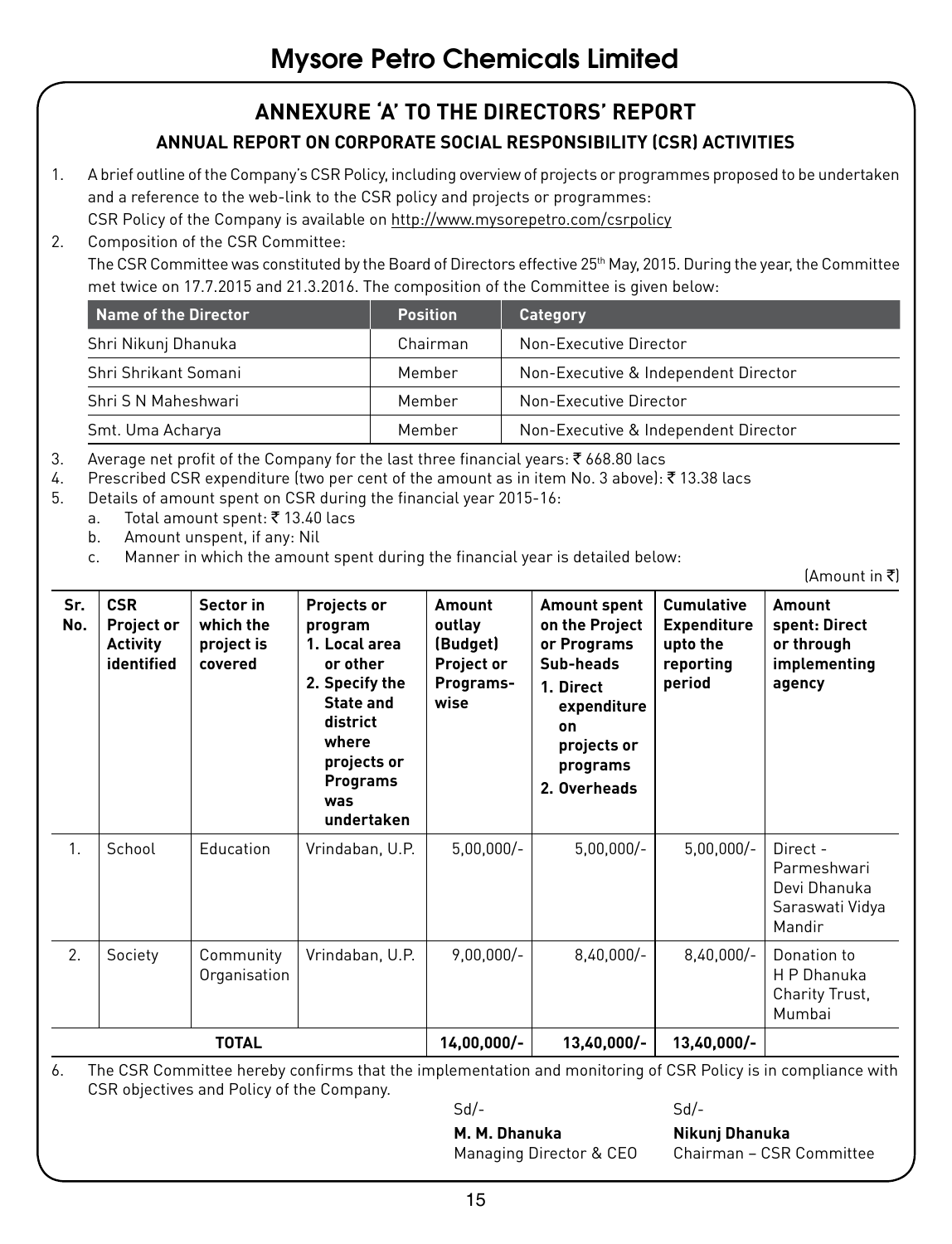# **CSR POLICY**

(approved by the Board of Directors on 25th May, 2015)

Our CSR activities shall aim to bring a difference in the lives of the needy, under privileged persons of the society including children, women and senior citizens.

## **Areas to be covered under CSR**

- a) To identify core areas where social activities are required to be done i.e. eradicating hunger, poverty and malnutrition, promoting preventive health care and sanitation and making available safe drinking water.
- b) Promoting education, especially among children, women, elderly and the differently abled and livelihood enhancement projects.
- c) Rural development projects.
- d) Overall development activities in areas surrounding our manufacturing sites for the benefit of the society.
- e) Any other projects which may be recommended and taken from time to time.

In order to achieve the aforesaid objectives we shall collaborate with like minded bodies like Governments, voluntary organizations and academic institutions in pursuit of our goals.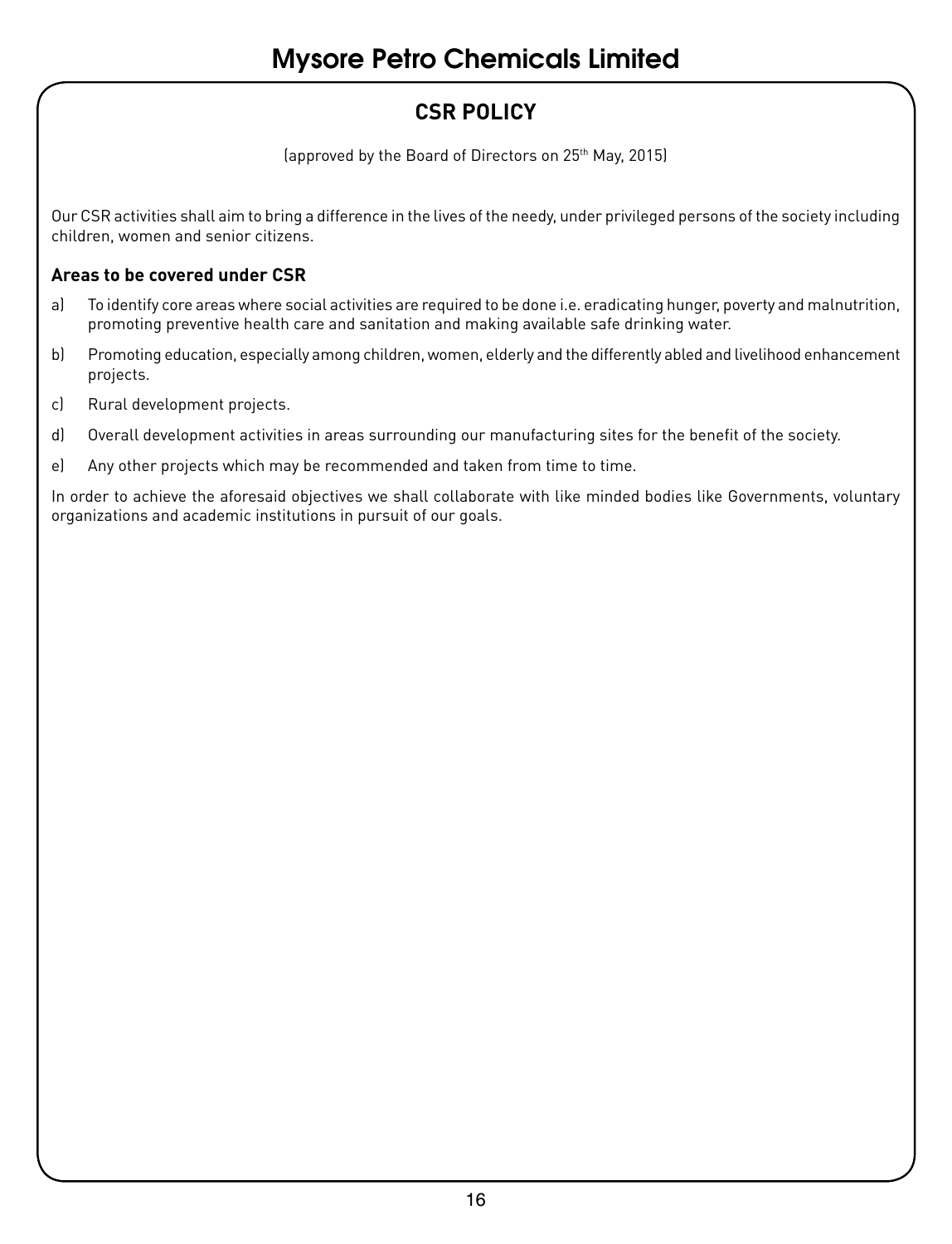# **ANNEXURE 'B' TO DIRECTORS' REPORT**

#### **FORM NO. MR.3**

#### **SECRETARIAL AUDIT REPORT**

For the Financial Year Ended 31<sup>st</sup> March, 2016

[Pursuant to Section 204(1) of the Companies Act, 2013 and rule 9 of the Companies (Appointment and Remuneration of Managerial Personnel) Rules, 2014]

To, The Members,

## **MYSORE PETRO CHEMICALS LIMITED**

D-4, Jyothi Complex, 134/1, Infantry Road, Bangalore – 560 001, Karnataka.

We have conducted the Secretarial audit of the compliance of applicable statutory provisions and the adherence to good corporate practices by MYSORE PETRO CHEMICALS LIMITED (hereinafter called the "Company"). Secretarial Audit was conducted in a manner that provided us a reasonable basis for evaluating the corporate conducts/ statutory compliances and expressing our opinion thereon.

Based on our verification of the Company's books, papers, minute books, forms and returns filed and other records maintained by the Company and also the information provided by the Company, its officers, agents and authorized representatives during the conduct of secretarial audit, we hereby report that in our opinion, the Company has, during the audit period covering the financial year ended on 31st March,2016 ('Audit Period') complied with the statutory provisions listed hereunder and also that the Company has proper Board processes and compliance mechanism in place to the extent, in the manner and subject to the reporting made hereinafter:

We have examined the books, papers, minute books, forms and returns filed and other records maintained by the Company for the financial year ended on 31st March, 2016 according to the provisions of:

- (i) The Companies Act, 2013 (the Act) and the rules made thereunder;
- (ii) The Securities Contracts (Regulation) Act, 1956 ('SCRA') and the rules made thereunder;
- (iii) The Depositories Act, 1996 and the Regulations and Bye-laws framed thereunder;
- (iv) Foreign Exchange Management Act, 1999 and the rules and regulations made thereunder to the extent of Foreign Direct Investment (Overseas Direct Investment and External Commercial Borrowings not applicable to the Company during the audit period);
- (v) The following Regulations and Guidelines prescribed under the Securities and Exchange Board of India Act, 1992 ('SEBI Act'):
	- a) The Securities and Exchange Board of India (Substantial Acquisition of Shares and Takeovers) Regulations, 2011;
	- b) The Securities and Exchange Board of India (Prohibition of Insider Trading) Regulations, 1992 and The Securities and Exchange Board of India (Prohibition of Insider Trading) Regulations, 2015;
	- c) The Securities and Exchange Board of India (Issue of Capital and Disclosure Requirements) Regulations, 2009 (Not applicable to the Company during the audit period);
	- d) The Securities and Exchange Board of India (Employee Stock Option Scheme and Employee Stock Purchase Scheme) Guidelines, 1999 and The Securities and Exchange Board of India (Share Based Employee Benefits) Regulations, 2014 notified on 28th October, 2014 and its amendments notified on 18th September, 2015 (Not applicable to the Company during the audit period);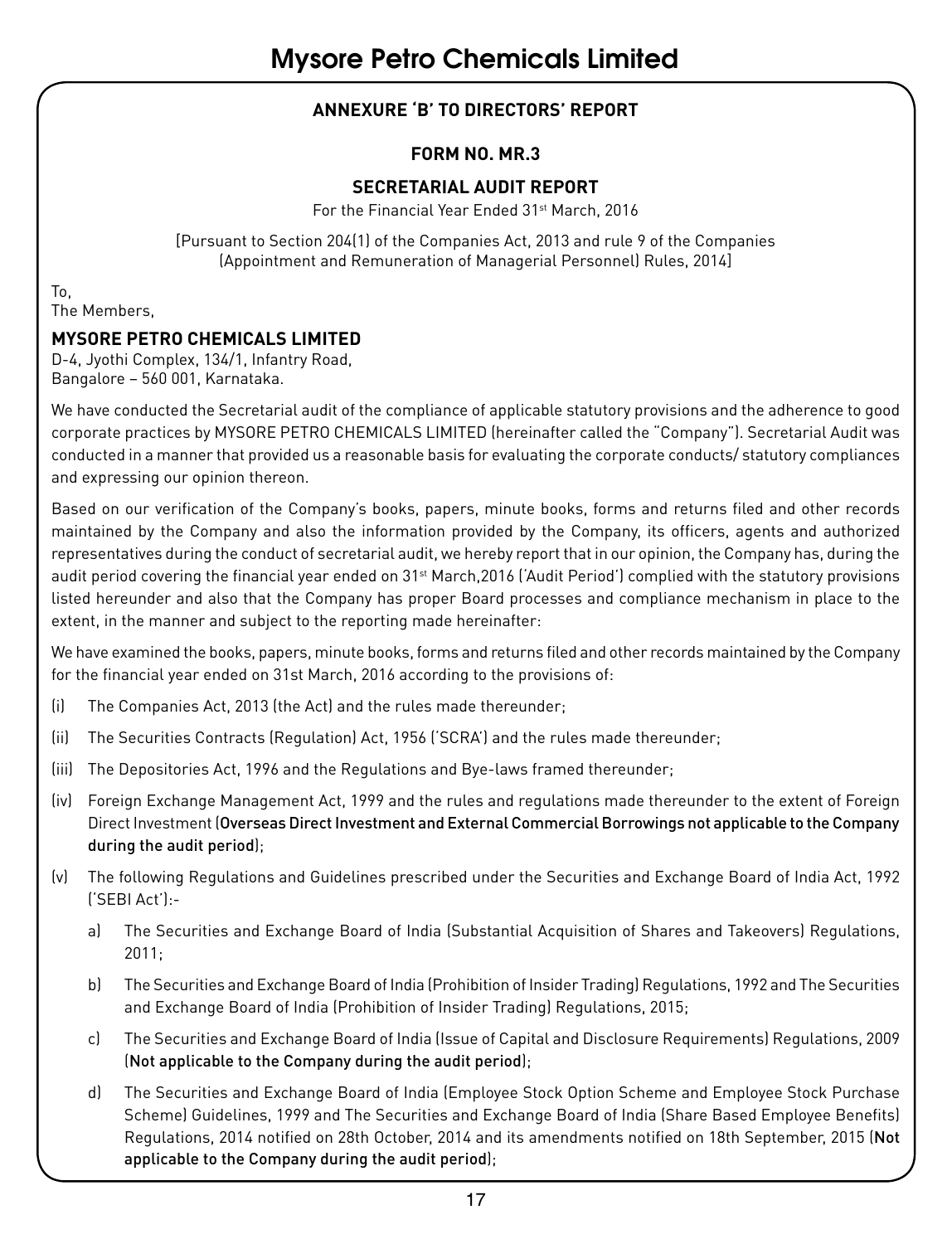- e) The Securities and Exchange Board of India (Issue and Listing of Debt Securities) Regulations, 2008 (Not applicable to the Company during the audit period);
- f) The Securities and Exchange Board of India (Registrars to an Issue and Share Transfer Agents) Regulations, 1993 regarding the Companies Act and dealing with client;
- g) The Securities and Exchange Board of India (Delisting of Equity Shares) Regulations, 2009 (Not applicable to the Company during the audit period);
- h) The Securities and Exchange Board of India (Buyback of Securities) Regulations, 1998 (Not applicable to the Company during the audit period);
- i) The Securities and Exchange Board of India (Listing Obligations and Disclosure Requirements) Regulations, 2015 (w.e.f. 01/12/2015).

We have also examined compliance with the applicable clauses of the following:

- (i) Secretarial Standards issued by The Institute of Company Secretaries of India
- (ii) The Listing Agreements entered into by the Company with stock exchange. (till 30/11/2015)

During the period under review the Company has complied with the provisions of the Act, Rules, Regulations, Guidelines, Standards, etc. mentioned above.

We further report that, having regard to the Compliance system prevailing in the Company and on examination of the relevant documents and records in pursuance thereof on test check basis, the Company has complied with the following laws applicable specifically to the Company:

- The Petroleum Act, 1934 and
- The Petroleum Rules, 2002
- 6 The Chemical Weapons Convention Act, 2000

#### We further report that

The Board of Directors of the Company is duly constituted with proper balance of Executive Directors, Non-Executive Directors and Independent Directors. The changes in the composition of the Board of Directors that took place during the period under review were carried out in compliance with the provisions of the Act.

Adequate notice is given to all directors to schedule the Board Meetings, agenda and detailed notes on agenda were sent in advance and a system exists for seeking and obtaining further information and clarifications on the agenda items before the meeting and for meaningful participation at the meeting.

All decisions at Board Meetings and Committee Meetings are carried out either unanimously or majority as recorded in the minutes of the meetings of the Board of Directors or Committee of the Board, as the case may be.

We further report that there are adequate systems and processes in the Company commensurate with the size and operations of the Company to monitor and ensure compliance with applicable laws, rules, regulations and guidelines.

> For **Makarand M. Joshi & Co Company Secretaries**

> > Sd/-

**Makarand Joshi** Partner

Place: Mumbai FCS No. 5533 Date: 20th May, 2016 CP No. 3662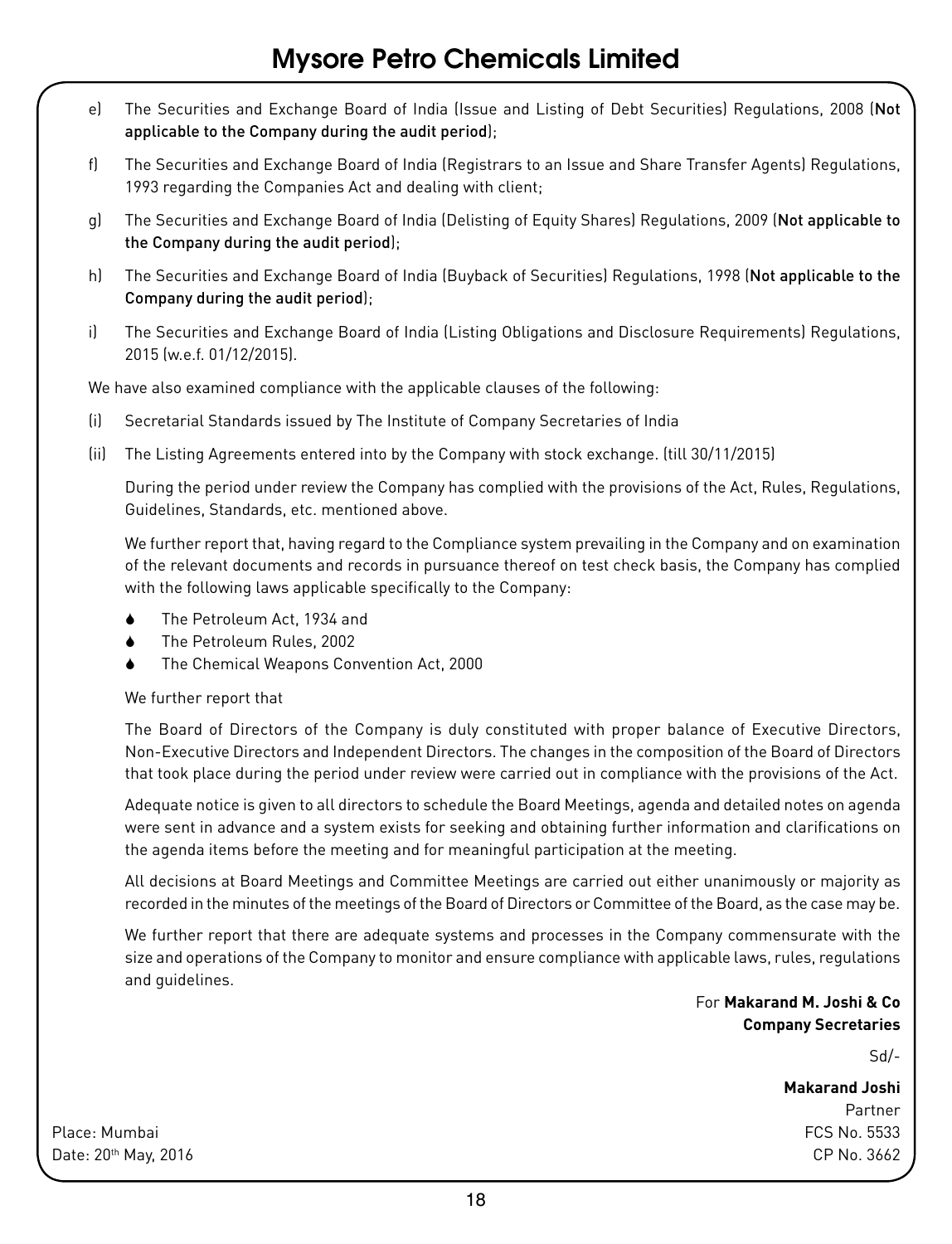# **ANNEXURE 'C' TO DIRECTORS' REPORT**

#### **Conservation of Energy, Technology Absorption and Foreign Exchange earnings and outgo**

[Section 134(3)(m) of the Companies Act, 2013 read with Rule 8(3) of The Companies (Accounts) Rules, 2014]

#### **A) Conservation of Energy**

#### a. Energy Conservation Measures Taken

- 1. Steam leaks are being attended to prevent losses by carrying out relevant action day to day and with online sealing action wherever system cannot be isolated.
- 2. Predictive and preventive maintenance and in certain areas pro-active maintenance activities are carried out by which energy is saved.

#### **B) (i)** Total energy consumption and energy consumption per unit of production:

(A) Power & Fuel Consumption

|     |                                                                                                                                            |               | For the<br>year ended<br>31/03/2016 | For the<br>vear ended<br>31/03/2015 |
|-----|--------------------------------------------------------------------------------------------------------------------------------------------|---------------|-------------------------------------|-------------------------------------|
|     | 1.<br>Electricity                                                                                                                          |               |                                     |                                     |
|     | a. Purchased (Units)                                                                                                                       |               | 82,740                              | 143,380                             |
|     | Total Amount (₹)                                                                                                                           |               | 1,457,939                           | 1,701,115                           |
|     | Rate/Unit [₹]                                                                                                                              |               | 17.62                               | 11.86                               |
|     | b. Own Generation                                                                                                                          |               |                                     |                                     |
|     | I Through Diesel Generator                                                                                                                 |               |                                     |                                     |
|     | Unit per Litre of Diesel Oil                                                                                                               |               |                                     |                                     |
|     | Cost/Unit [₹]                                                                                                                              |               |                                     |                                     |
|     | II Through Steam Turbine                                                                                                                   |               |                                     |                                     |
|     | Generator (Units)                                                                                                                          |               |                                     |                                     |
|     | Units per Ltr. of Fuel / Oil / Gas                                                                                                         |               |                                     |                                     |
|     | $\mathfrak{p}$<br>Coal is not used in Manufacturing Process                                                                                |               |                                     |                                     |
|     | 3.<br>Furnace Oil quantity (MT)                                                                                                            |               |                                     |                                     |
|     | Total Amount [₹]                                                                                                                           |               |                                     |                                     |
|     | Average rate/MT [₹]                                                                                                                        |               |                                     |                                     |
|     | Other/Internal generation<br>4.                                                                                                            |               |                                     |                                     |
|     |                                                                                                                                            |               | 2015-16                             | 2014-15                             |
| (B) | Energy consumption per unit (MT) of Product                                                                                                |               |                                     |                                     |
|     | Maleic Anhydride                                                                                                                           | Standard      |                                     |                                     |
|     | Electricity - Units                                                                                                                        | Not Specified | 23                                  | 45                                  |
|     | Furnace Oil - Litres                                                                                                                       | Not Specified |                                     |                                     |
| (C) | <b>Technology Absorption</b>                                                                                                               |               |                                     |                                     |
|     | The technology of recovery of Maleic Anhydride from the waste<br>water has been adapted in the Maleic Anhydride project of the<br>Company. |               |                                     |                                     |
| (D) | Foreign Exchange Earnings & outgo                                                                                                          |               |                                     |                                     |
|     | <b>Total Foreign Exchange Earnings</b>                                                                                                     |               |                                     |                                     |
|     | Total Foreign Exchange Outgo                                                                                                               |               | 32.86                               | 17.95                               |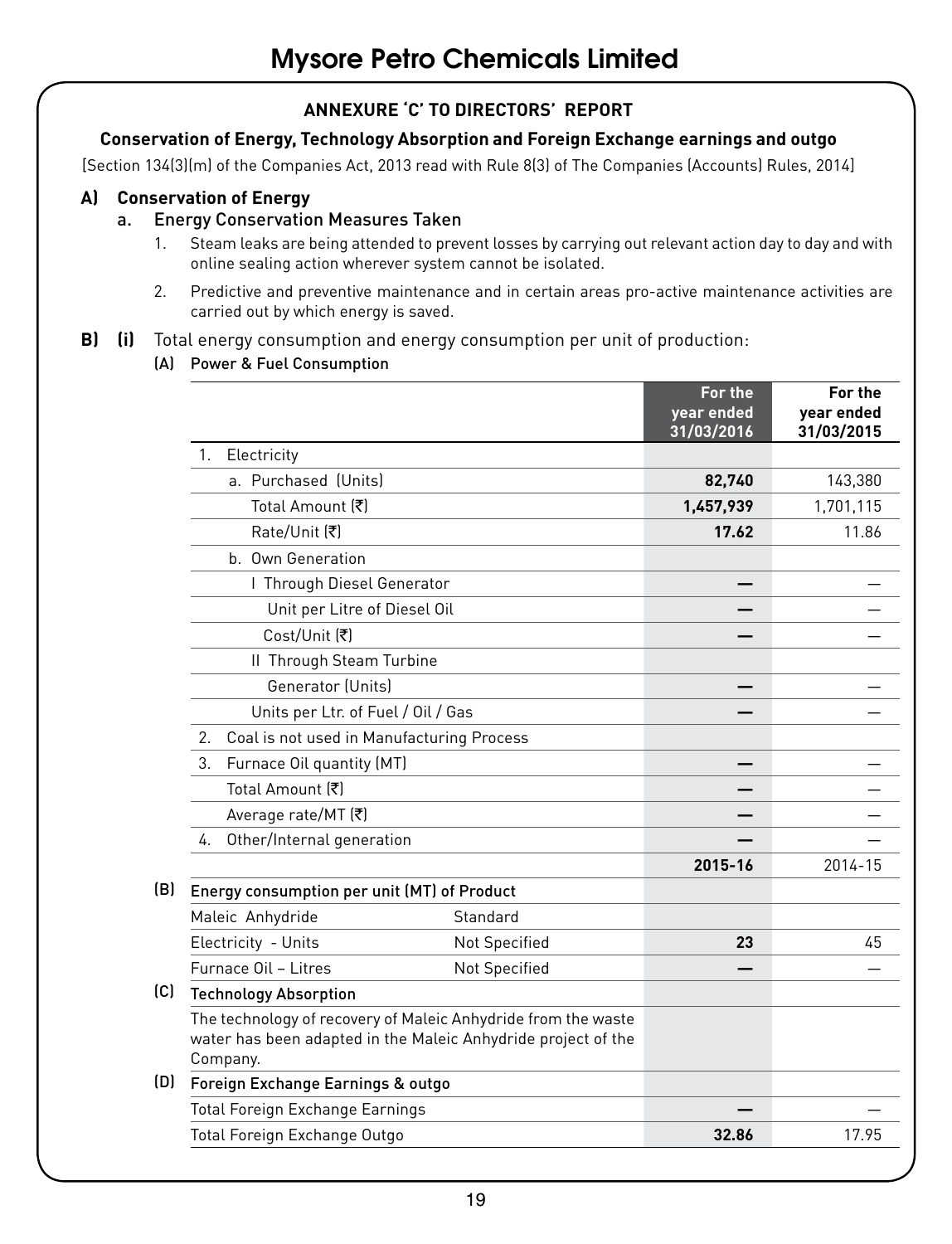# **ANNEXURE 'D' TO DIRECTOR'S REPORT**

# **FORM NO. MGT-9**

# **EXTRACT OF ANNUAL RETURN**

as on the financial year ended 31.3.2016

[Pursuant to Section 92(3) of the Companies Act, 2013 and Rule 12(1) of the Companies (Management and Administration) Rules, 2014

### **I. Registration and other details**

| <b>CIN</b>                                                                   | L24221KA1969PLC001799                                                                                                                                                                                       |
|------------------------------------------------------------------------------|-------------------------------------------------------------------------------------------------------------------------------------------------------------------------------------------------------------|
| Registration date                                                            | 9 <sup>th</sup> June 1969                                                                                                                                                                                   |
| Name of the Company                                                          | Mysore Petro Chemicals Limited                                                                                                                                                                              |
| Category/Sub-Category of the Company                                         | Company Limited by shares / Indian Non-Government<br>Company                                                                                                                                                |
| Address of the Registered Office and Contact details                         | D/4, Jyothi Complex, 134/1, Infantry Road<br>Bengaluru - 560 001.<br>Tel.: 080 - 22868372<br>Fax: 080 - 22868778<br>E-mail: mys petro@rediffmail.com                                                        |
| Whether listed company                                                       | Yes                                                                                                                                                                                                         |
| Name, address and contact details of Registrar and<br>Transfer agent, if any | Bigshare Services Pvt. Ltd.<br>E-2/3, Ansa Industrial Estate<br>Saki Vihar Road<br>Saki Naka Andheri (East)<br>Mumbai - 400 072.<br>Tel. 022 40430200; Fax - 022 28475207<br>Email: info@bigshareonline.com |

#### **II. Principal Business Activity of the Company**

All the Business Activities contributing 10% or more of the total turnover of the Company shall be stated:

| Name and Description of main<br><b>Products/Services</b> | NIC Code of the Product/Service | % of total turnover of the Company |
|----------------------------------------------------------|---------------------------------|------------------------------------|
| Maleic Anhydride                                         | 24117                           | 100%                               |

## **III. Particulars of Holding / Subsidiary / Associate Companies**

| Name and address<br>of the Company | CIN/GLN | Holding/Subsidiary/<br>Associate | % of shares held | <b>Applicable Section</b> |  |
|------------------------------------|---------|----------------------------------|------------------|---------------------------|--|
|                                    |         | Nil                              |                  |                           |  |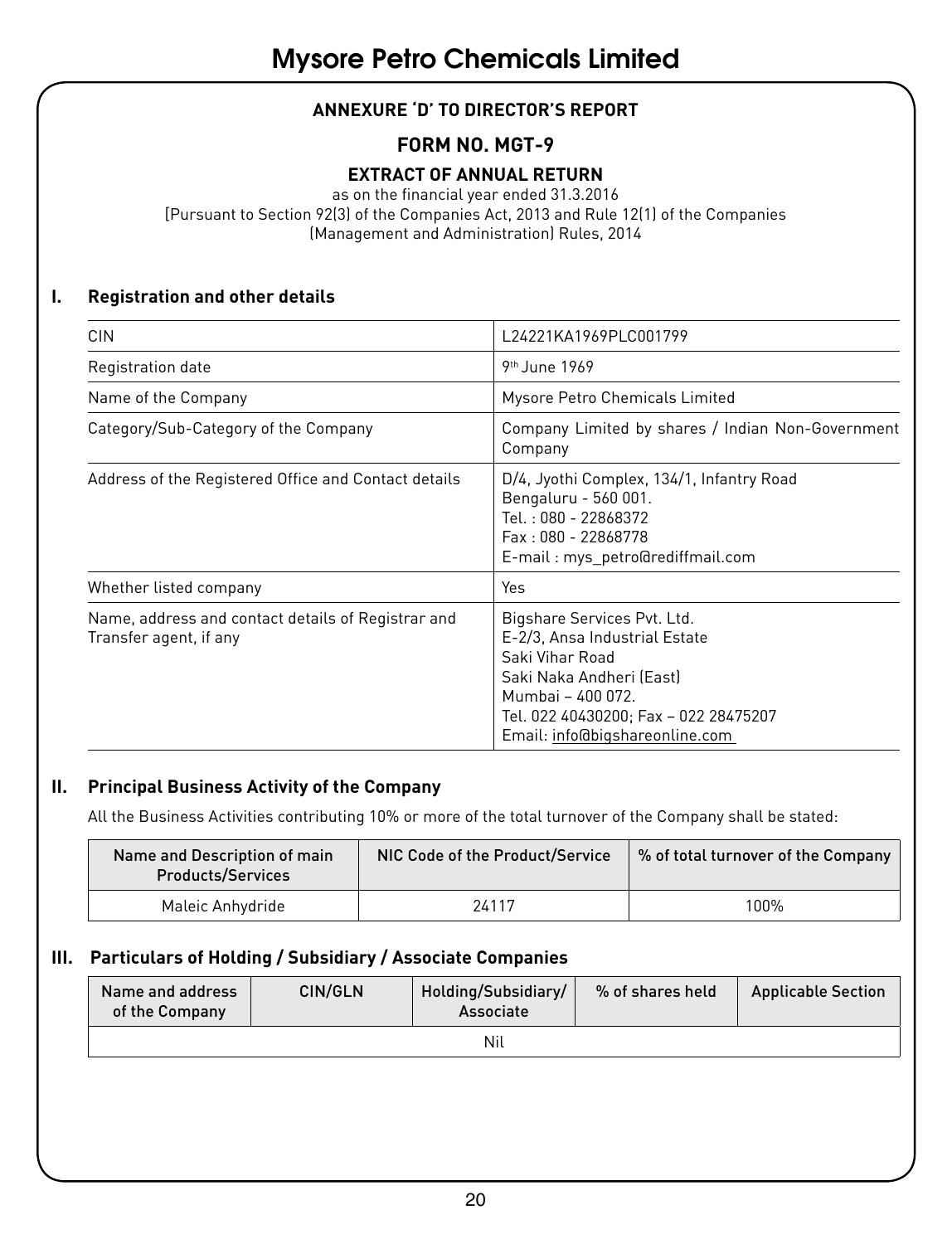# **IV. SHARE HOLDING PATTERN (Equity Share Capital Breakup as percentage of Total Equity)**

# i) **Category-wise Share Holding**

|     | <b>Category of Shareholders</b> |                                    |              | No. of Shares held at the beginning of<br>the year: 01/04/2015 |                               |         |              | No. of Shares held at the end of the<br>year: 31/03/2016 |                               |         |  |
|-----|---------------------------------|------------------------------------|--------------|----------------------------------------------------------------|-------------------------------|---------|--------------|----------------------------------------------------------|-------------------------------|---------|--|
|     |                                 |                                    | <b>Demat</b> | <b>Physical</b>                                                | <b>Total</b><br><b>Shares</b> | Total % | <b>Demat</b> | <b>Physical</b>                                          | <b>Total</b><br><b>Shares</b> | Total % |  |
| А.  |                                 | <b>Promoter and Promoter Group</b> |              |                                                                |                               |         |              |                                                          |                               |         |  |
| (1) | Indian                          |                                    |              |                                                                |                               |         |              |                                                          |                               |         |  |
|     | a)                              | Individual / HUF                   | 118881       | 0                                                              | 118881                        | 1.81    | 109576       | 0                                                        | 109576                        | 1.66    |  |
|     | b)                              | Central / State Government(s)      | 0            | 0                                                              | 0                             | 0.00    | 0            | 0                                                        | 0                             | 0.00    |  |
|     | c)                              | <b>Bodies Corporate</b>            | 4686424      | 0                                                              | 4686424                       | 71.18   | 4695729      | 0                                                        | 4695729                       | 71.33   |  |
|     | d)                              | Financial Institutions / Banks     | 0            | $\overline{0}$                                                 | $\Omega$                      | 0.00    | 0            | $\mathbf{0}$                                             | 0                             | 0.00    |  |
|     | e)                              | Any Others (Specify)               | 0            | 0                                                              | $\mathbf{0}$                  | 0.00    | 0            | 0                                                        | 0                             | 0.00    |  |
|     |                                 | SUB TOTAL (A)(1):                  | 4805305      | 0                                                              | 4805305                       | 72.99   | 4805305      | 0                                                        | 4805305                       | 72.99   |  |
| (2) |                                 | Foreign                            |              |                                                                |                               |         |              |                                                          |                               |         |  |
|     | a)                              | Individual                         | 0            | 0                                                              | $\mathbf{0}$                  | 0.00    | 0            | 0                                                        | 0                             | 0.00    |  |
|     | b)                              | <b>Bodies Corporate</b>            | 0            | 0                                                              | 0                             | 0.00    | 0            | 0                                                        | 0                             | 0.00    |  |
|     | c)                              | Institutions                       | 0            | 0                                                              | $\mathbf{0}$                  | 0.00    | 0            | 0                                                        | 0                             | 0.00    |  |
|     | d)                              | Qualified Foreign Investor         | 0            | 0                                                              | $\mathbf{0}$                  | 0.00    | 0            | $\mathbf{0}$                                             | 0                             | 0.00    |  |
|     | e)                              | Any Others (Specify)               | $\mathbf{0}$ | $\overline{0}$                                                 | $\mathbf{0}$                  | 0.00    | 0            | $\mathbf{0}$                                             | 0                             | 0.00    |  |
|     |                                 | SUB TOTAL (A)(2):                  | 0            | 0                                                              | $\mathbf{0}$                  | 0.00    | 0            | $\mathbf{0}$                                             | 0                             | 0.00    |  |
|     |                                 | $(A)=(A)(1)+(A)(2)$                | 4805305      | 0                                                              | 4805305                       | 72.99   | 4805305      | $\mathbf{0}$                                             | 4805305                       | 72.99   |  |
| В.  |                                 | <b>Public Shareholding</b>         |              |                                                                |                               |         |              |                                                          |                               |         |  |
| 1.  |                                 | Institutions                       |              |                                                                |                               |         |              |                                                          |                               |         |  |
|     | a)                              | Mutual Funds / UTI                 | 130          | 100                                                            | 230                           | 0.00    | 130          | 100                                                      | 230                           | 0.00    |  |
|     | b)                              | Financial Institutions / Banks     | 455          | 970                                                            | 1425                          | 0.02    | 455          | 970                                                      | 1425                          | 0.02    |  |
|     | c)                              | Central / State Government(s)      | 200          | 0                                                              | 200                           | 0.00    | 0            | $\mathbf{0}$                                             | 0                             | 0.00    |  |
|     | d)                              | Venture Capital Funds              | 0            | 0                                                              | $\mathbf{0}$                  | 0.00    | 0            | $\mathbf{0}$                                             | 0                             | 0.00    |  |
|     | e)                              | Insurance Companies                | 196010       | 0                                                              | 196010                        | 2.98    | 196010       | $\mathbf{0}$                                             | 196010                        | 2.98    |  |
|     | f)                              | FII's                              | 0            | 0                                                              | 0                             | 0.00    | 0            | 0                                                        | 0                             | 0.00    |  |
|     | g)                              | Foreign Venture Capital Investors  | 0            | 0                                                              | 0                             | 0.00    | 0            | $\mathbf 0$                                              | 0                             | 0.00    |  |
|     | h)                              | Qualified Foreign Investor         | 0            | 0                                                              | 0                             | 0.00    | 0            | 0                                                        | 0                             | 0.00    |  |
|     | i)                              | Any Others (Specify)               | 0            | 0                                                              | $\mathbf{0}$                  | 0.00    | 0            | 0                                                        | 0                             | 0.00    |  |
|     |                                 | SUB TOTAL (B)(1) :                 | 196795       | 1070                                                           | 197865                        | 3.01    | 196595       | 1070                                                     | 197665                        | 3.00    |  |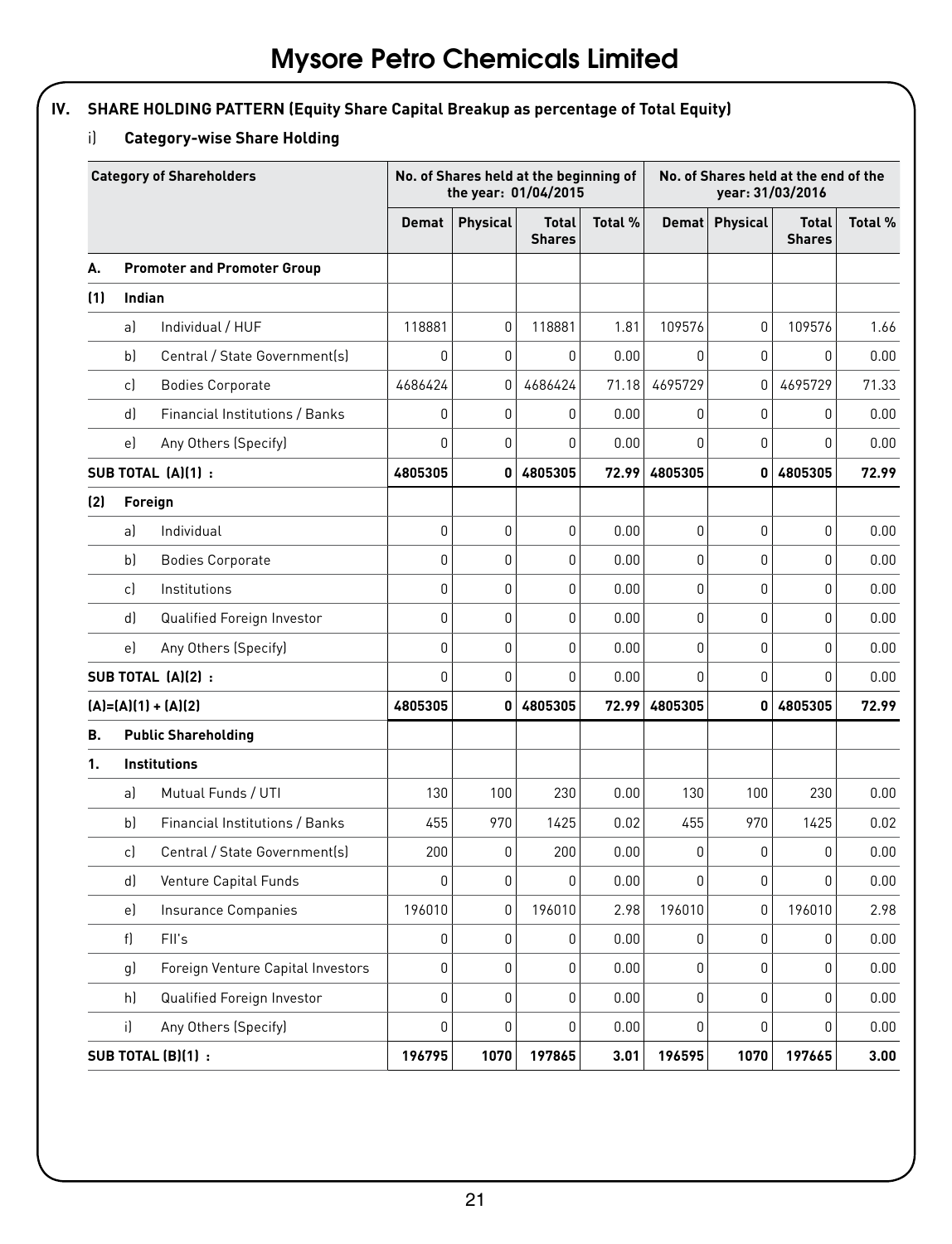|    | <b>Category of Shareholders</b> |              |                                                                              | No. of Shares held at the beginning of<br>the year: 01/04/2015 |          |                               |         | No. of Shares held at the end of the<br>year: 31/03/2016 |              |                               |         |
|----|---------------------------------|--------------|------------------------------------------------------------------------------|----------------------------------------------------------------|----------|-------------------------------|---------|----------------------------------------------------------|--------------|-------------------------------|---------|
|    |                                 |              |                                                                              | <b>Demat</b>                                                   | Physical | <b>Total</b><br><b>Shares</b> | Total % | Demat                                                    | Physical     | <b>Total</b><br><b>Shares</b> | Total % |
| 2. | <b>Non-Institutions</b>         |              |                                                                              |                                                                |          |                               |         |                                                          |              |                               |         |
|    | al                              |              | <b>Bodies Corporate</b>                                                      | 186193                                                         | 2833     | 189026                        | 2.87    | 176952                                                   | 2808         | 179760                        | 2.73    |
|    | b)                              |              | <b>Individuals</b>                                                           |                                                                |          |                               |         |                                                          |              |                               |         |
|    |                                 | i)           | (Capital Upto to ₹1 Lakh)                                                    | 923673                                                         | 342069   | 1265742                       | 19.23   | 966299                                                   | 332202       | 1298501                       | 19.72   |
|    |                                 | ii)          | (Capital greater than<br>₹1 Lakhl                                            | 89758                                                          | 0        | 89758                         | 1.36    | 70316                                                    | $\mathbf{0}$ | 70316                         | 1.07    |
|    | c)                              |              | Qualified Foreign Investor                                                   | 0                                                              | 0        | $\mathbf{0}$                  | 0.00    | 0                                                        | 0            | 0                             | 0.00    |
|    | d)                              |              | <b>Any Others (Specify)</b>                                                  |                                                                |          |                               |         |                                                          |              |                               |         |
|    |                                 | $\mathbf{i}$ | Trusts                                                                       | 150                                                            | 0        | 150                           | 0.00    | 150                                                      | 0            | 150                           | 0.00    |
|    |                                 | ii)          | Clearing Member                                                              | 14901                                                          | 0        | 14901                         | 0.23    | 10524                                                    | 0            | 10524                         | 0.16    |
|    |                                 | iii)         | Directors Relatives                                                          | 3625                                                           | 0        | 3625                          | 0.06    | 3625                                                     | 0            | 3625                          | 0.06    |
|    |                                 | iv)          | Employee                                                                     | 0                                                              | 0        | $\mathbf{0}$                  | 0.00    | $\mathbf{0}$                                             | 0            | U                             | 0.00    |
|    |                                 | v)           | Non Resident Indians (NRI)                                                   | 16806                                                          | 310      | 17116                         | 0.26    | 17082                                                    | 560          | 17642                         | 0.27    |
|    |                                 | vi)          | Overseas Bodies Corporates                                                   | 0                                                              | 0        | 0                             | 0.00    | 0                                                        | 0            | 0                             | 0.00    |
|    |                                 | vii)         | Unclaimed Suspense Account                                                   | 0                                                              | 0        | 0                             | 0.00    | 0                                                        | $\mathbf{0}$ | 0                             | 0.00    |
|    | SUB TOTAL (B)(2):               |              |                                                                              | 1235106                                                        | 345212   | 1580318                       | 24.00   | 1244948                                                  | 335570       | 1580518                       | 24.01   |
|    |                                 |              | Total Public Shareholding (B)=(B)(1) + (B)(2)                                | 1431901                                                        | 346282   | 1778183                       | 27.01   | 1441543                                                  | 336640       | 1778183                       | 27.01   |
|    | Total $(A) + (B)$ :             |              |                                                                              | 6237206                                                        | 346282   | 6583488                       | 100.00  | 6246848                                                  | 336640       | 6583488                       | 100.00  |
| C. | issued                          |              | Shares held by Custodians and against<br>which Depository Receipts have been |                                                                |          |                               |         |                                                          |              |                               |         |
|    | (a)                             |              | Shares held by custodians                                                    | 0                                                              | 0        | 0                             | 0.00    | 0                                                        | 0            | 0                             | 0.00    |
|    |                                 | il.          | <b>Promoter and Promoter</b><br>Group                                        | 0                                                              | 0        | 0                             | 0.00    | 0                                                        | 0            | 0                             | 0.00    |
|    |                                 | iil          | <b>Public</b>                                                                | 0                                                              | 0        | $\mathbf{0}$                  | 0.00    | 0                                                        | 0            | 0                             | 0.00    |
|    | SUB TOTAL (C)(1):               |              |                                                                              | 0                                                              | 0        | 0                             | 0.00    | $\mathbf{0}$                                             | 0            | 0                             | 0.00    |
|    | $[C]=[C][1]$                    |              |                                                                              | 0                                                              | 0        | $\mathbf{0}$                  | 0.00    | 0                                                        | $\mathbf{0}$ | 0                             | 0.00    |
|    | Total $(A) + (B)$ :             |              |                                                                              | 6237206                                                        | 346282   | 6583488                       | 100.00  | 6246848                                                  | 336640       | 6583488                       | 100.00  |
|    |                                 |              | Grand Total $(A) + (B) + (C)$                                                | 6237206                                                        | 346282   | 6583488                       | 100.00  | 6246848                                                  | 336640       | 6583488                       | 100.00  |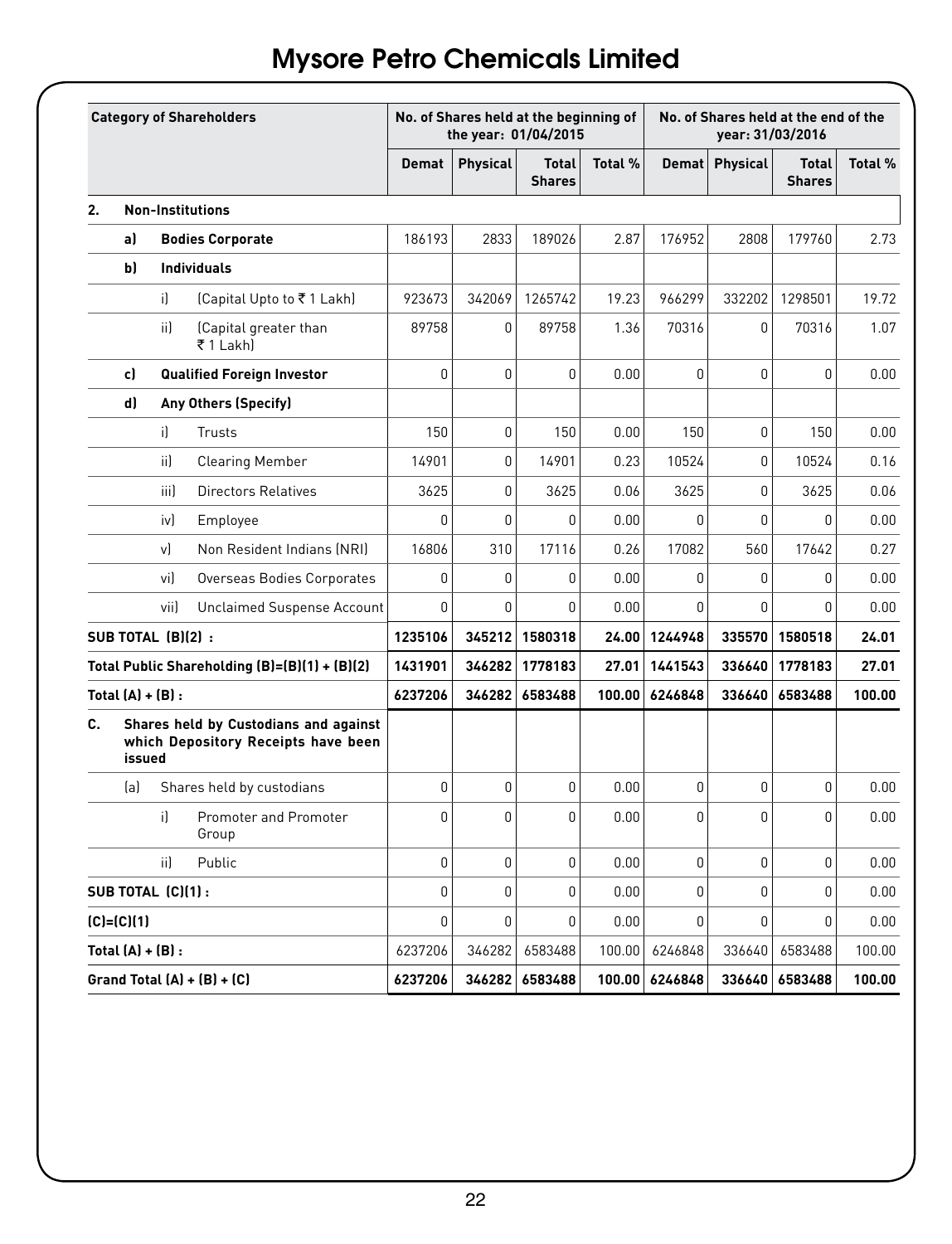# **ii) Category-wise Share Holding**

| SL <sub>1</sub><br>No. | <b>NAME</b>                                             |                         | the year 01/04/2015                  | Shareholding at the beginning of                            |                         | 31/03/2016                           | Shareholding at the end of the year                         | % Change<br>in share-         |
|------------------------|---------------------------------------------------------|-------------------------|--------------------------------------|-------------------------------------------------------------|-------------------------|--------------------------------------|-------------------------------------------------------------|-------------------------------|
|                        |                                                         | No. of<br><b>Shares</b> | % Shares<br>of the<br><b>Company</b> | % of Shares<br>Pledged/<br>encumbered<br>to total<br>shares | No. of<br><b>Shares</b> | % Shares<br>of the<br><b>Company</b> | % of Shares<br>Pledged/<br>encumbered<br>to total<br>shares | holding<br>during the<br>year |
| $\mathbf{1}$           | Amishi Dhanuka                                          | 2050                    | 0.0311                               | 0.0000                                                      | 2050                    | 0.0311                               | 0.0000                                                      | 0.0000                        |
| $\overline{2}$         | Bihariji Constructions (India)<br>Ltd.                  | 294510                  | 4.4735                               | 0.0000                                                      | 294510                  | 4.4735                               | 0.0000                                                      | 0.0000                        |
| 3                      | Bihariji Projects Ltd.                                  | 296835                  | 4.5088                               | 0.0000                                                      | 296835                  | 4.5088                               | 0.0000                                                      | 0.0000                        |
| 4                      | Brahamputra Enterprises Ltd.                            | 294349                  | 4.4710                               | 0.0000                                                      | 294349                  | 4.4710                               | 0.0000                                                      | 0.0000                        |
| 5                      | Ellenbarrie Steels And Allied<br>Industries Ltd.        | 38140                   | 0.5793                               | 0.0000                                                      | 38140                   | 0.5793                               | 0.0000                                                      | 0.0000                        |
| 6                      | <b>Ellenbarrie Steels And Allied</b><br>Industries Ltd. | 334434                  | 5.0799                               | 0.0000                                                      | 334434                  | 5.0799                               | 0.0000                                                      | 0.0000                        |
| 7                      | Gembel Trade Enterprises Ltd.                           | 769020                  | 11.6810                              | 0.0000                                                      | 778325                  | 11.8224                              | 0.0000                                                      | 0.1414                        |
| 8                      | Kalimpong Produce Co. Ltd.                              | 4800                    | 0.0729                               | 0.0000                                                      | 4800                    | 0.0729                               | 0.0000                                                      | 0.0000                        |
| 9                      | Kamakhaya Enterprises Ltd.                              | 84960                   | 1.2905                               | 0.0000                                                      | 84960                   | 1.2905                               | 0.0000                                                      | 0.0000                        |
| 10 <sup>1</sup>        | Kamrup Enterprises Ltd.                                 | 132090                  | 2.0064                               | 0.0000                                                      | 132090                  | 2.0064                               | 0.0000                                                      | 0.0000                        |
| 11                     | Madan Mohan Dhanuka                                     | 60900                   | 0.9250                               | 0.0000                                                      | 60900                   | 0.9250                               | 0.0000                                                      | 0.0000                        |
| 12                     | Mayank Dhanuka                                          | 9125                    | 0.1386                               | 0.0000                                                      | 0                       | 0.0000                               | 0.0000                                                      | -0.1386                       |
|                        | 13   Nikunj Dhanuka                                     | 180                     | 0.0027                               | 0.0000                                                      | 0                       | 0.0000                               | 0.0000                                                      | $-0.0027$                     |
| 14                     | Savita Investment Company<br>Ltd.                       | 1509503                 | 22.9286                              | 0.0000                                                      | 1509503                 | 22.9286                              | 0.0000                                                      | 0.0000                        |
|                        | 15 Shekhavati Investment Corp.<br>Ltd.                  | 208536                  | 3.1676                               | 0.0000                                                      | 208536                  | 3.1676                               | 0.0000                                                      | 0.0000                        |
|                        | 16 Shekhavati Investment Corp.<br>Ltd.                  | 447558                  | 6.7982                               | 0.0000                                                      | 447558                  | 6.7982                               | 0.0000                                                      | 0.0000                        |
| 17 <sup>1</sup>        | Shogun Vinimay (P) Ltd.                                 | 4633                    | 0.0704                               | 0.0000                                                      | 4633                    | 0.0704                               | 0.0000                                                      | 0.0000                        |
| 18                     | Umang Dhanuka                                           | 1144                    | 0.0174                               | 0.0000                                                      | 1144                    | 0.0174                               | 0.0000                                                      | 0.0000                        |
| 19                     | Umang Dhanuka                                           | 45482                   | 0.6908                               | 0.0000                                                      | 45482                   | 0.6908                               | 0.0000                                                      | 0.0000                        |
| 20 <sup>1</sup>        | Vincent India Ltd.                                      | 267056                  | 4.0565                               | 0.0000                                                      | 267056                  | 4.0565                               | 0.0000                                                      | 0.0000                        |
|                        | <b>Total</b>                                            | 4805305                 | 72.9903                              | 0.0000                                                      | 4805305                 | 72.9903                              | 0.0000                                                      | 0.0000                        |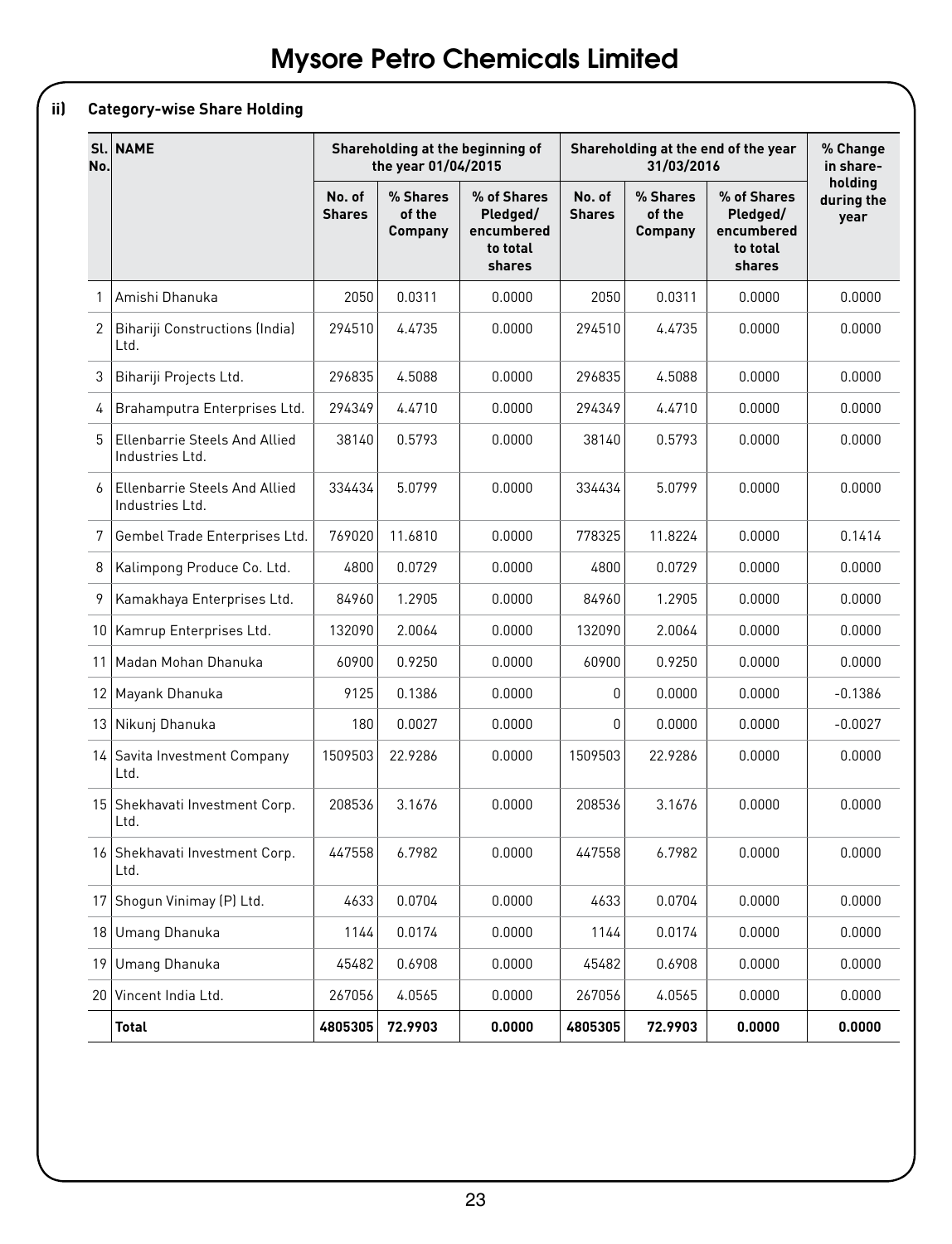**iii) Change in Promoters' Shareholding (please specify, if there is no change) Sl. No. Particulars Particulars Share holding at the beginning of**  $\blacksquare$ **the year 01/04/2015 Share holding at the end of the year 31/03/2016 No. of shares % of total shares of the company No. of shares % of total shares of the company** At the beginning of the year  $\vert$  4805305 72.99 4805305 72.99 **At the end of the year** 4805305 72.99 **iv) Shareholding Pattern of top ten Shareholders: (Other than Directors, Promoters and Holders of GDRs and ADRs):** Sl. | NAME **No. No. of Shares at the Date Increase/ Decrease in No. of Shares % of total shares** 

| No.            |                                  | Shares at the<br>beginning/<br>End of the<br>year |                 | Decrease in<br>shareholding | <b>Shares</b> | shares<br>of the<br>company |
|----------------|----------------------------------|---------------------------------------------------|-----------------|-----------------------------|---------------|-----------------------------|
| $\mathbf{1}$   | Life Insurance Corp. of India    | 196,010                                           | 31-Mar-15       | $\mathbf{0}$                | 196,010       | 2.98                        |
|                |                                  | 196,010                                           | 31-Mar-16       | 0                           | 196,010       | 2.98                        |
| 2              | Woodburn Infratech Pvt. Ltd.     | 56,969                                            | 31-Mar-15       | $\mathbf{0}$                | 56,969        | 0.87                        |
|                |                                  |                                                   | $05 - Jun - 15$ | 6842                        | 63,811        | 0.97                        |
|                |                                  |                                                   | $12 - Jun - 15$ | 3950                        | 67,761        | 1.03                        |
|                |                                  |                                                   | 19-Jun-15       | 18                          | 67,779        | 1.03                        |
|                |                                  |                                                   | 17-Jul-15       | (476)                       | 67,303        | 1.02                        |
|                |                                  |                                                   | 20-Nov-15       | 3000                        | 70,303        | 1.07                        |
|                |                                  | 70,303                                            | 31-Mar-16       | 0                           | 70,303        | 1.07                        |
| 3              | Rakesh V Sawant                  | 32,046                                            | $31-Mar-15$     | $\mathbf{0}$                | 32,046        | 0.49                        |
|                |                                  |                                                   | $31 -$ Jul-15   | 18820                       | 50,866        | 0.77                        |
|                |                                  | 50,866                                            | 31-Mar-16       | 0                           | 50.866        | 0.77                        |
| $\overline{4}$ | Nangalia Stock Broking Pvt. Ltd. | 34,792                                            | 31-Mar-15       | $\Omega$                    | 34,792        | 0.53                        |
|                |                                  |                                                   | 17-Jul-15       | [8109]                      | 26,683        | 0.41                        |
|                |                                  |                                                   | $24 - Jul - 15$ | (2500)                      | 24,183        | 0.37                        |
|                |                                  |                                                   | 7-Aug-15        | (5000)                      | 19,183        | 0.29                        |
|                |                                  | 19,183                                            | 31-Mar-16       | 0                           | 19,183        | 0.29                        |
| 5              | Nangalia Traders Pvt. Ltd        | $\mathbf{0}$                                      | $31-Mar-15$     |                             | $\Omega$      | 0.00                        |
|                |                                  |                                                   | 18-Dec-15       | 1140                        | 1,140         | 0.02                        |
|                |                                  |                                                   | 25-Dec-15       | 1234                        | 2,374         | 0.04                        |
|                |                                  |                                                   | $31 - Dec - 15$ | 1744                        | 4,118         | 0.06                        |
|                |                                  |                                                   | 22-Jan-16       | 3028                        | 7,146         | 0.11                        |
|                |                                  |                                                   | 12-Feb-16       | 5819                        | 12,965        | 0.20                        |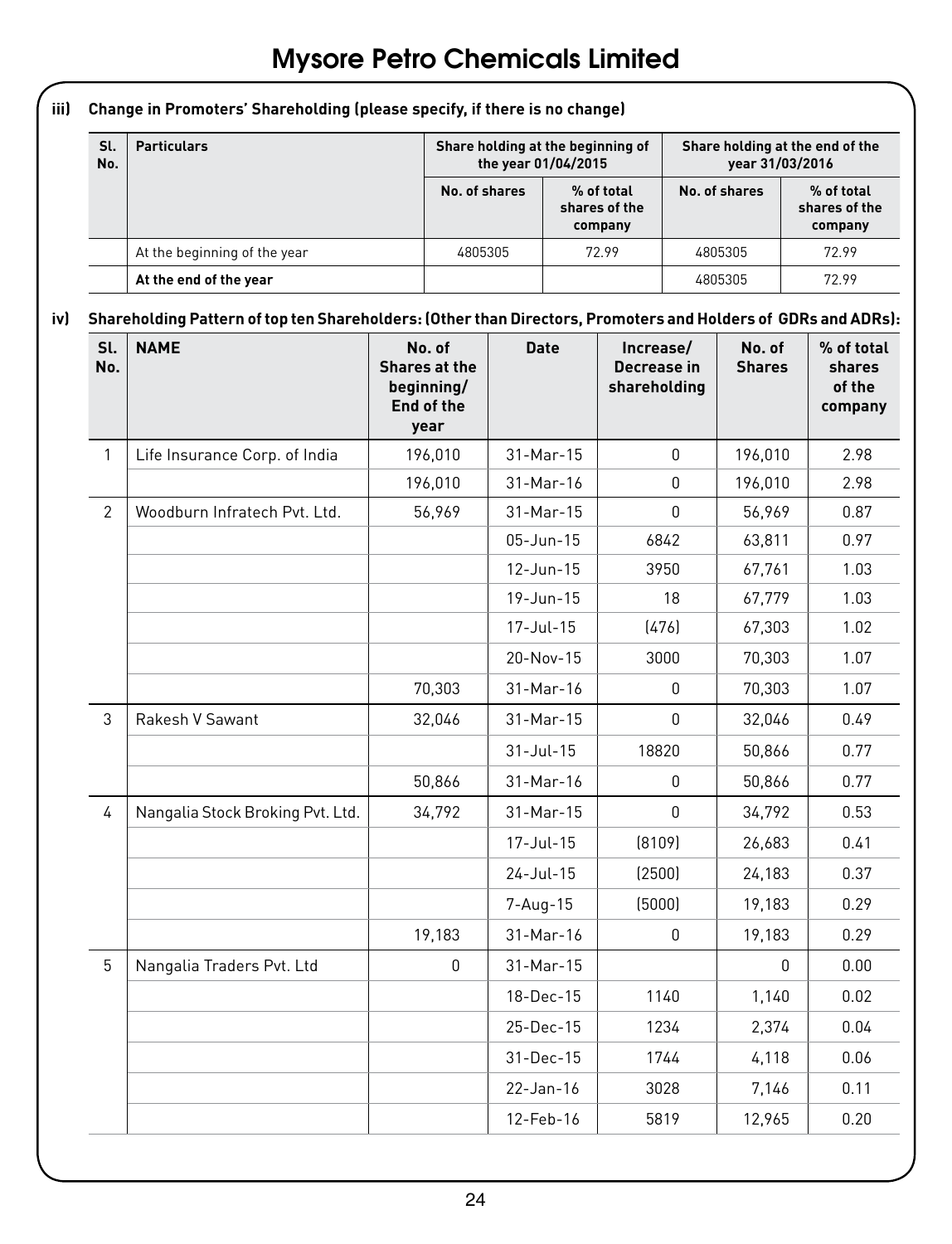| Sl.<br>No. | <b>NAME</b>                | No. of<br>Shares at the<br>beginning/<br>End of the<br>year | <b>Date</b>    | Increase/<br>Decrease in<br>shareholding | No. of<br><b>Shares</b> | % of total<br>shares<br>of the<br>company |
|------------|----------------------------|-------------------------------------------------------------|----------------|------------------------------------------|-------------------------|-------------------------------------------|
|            |                            |                                                             | 19-Feb-16      | 3940                                     | 16,905                  | 0.26                                      |
|            |                            |                                                             | 26-Feb-16      | 583                                      | 17,488                  | 0.27                                      |
|            |                            |                                                             | 04-Mar-16      | 1805                                     | 19,293                  | 0.29                                      |
|            |                            |                                                             | 11-Mar-16      | 1280                                     | 20,573                  | 0.31                                      |
|            |                            |                                                             | 18-Mar-16      | 1194                                     | 21,767                  | 0.33                                      |
|            |                            |                                                             | 25-Mar-16      | 4864                                     | 26,631                  | 0.40                                      |
|            |                            |                                                             | 31-Mar-16      | 500                                      | 27,131                  | 0.41                                      |
|            |                            | 27,131                                                      | 31-Mar-16      | 0                                        | 27,131                  | 0.41                                      |
| 6          | Satya Prakash Mittal (Huf) | 20,015                                                      | 31-Mar-15      | 0                                        | 20,015                  | 0.30                                      |
|            |                            |                                                             | 10-Apr-15      | (207)                                    | 19,808                  | 0.30                                      |
|            |                            |                                                             | 17-Apr-15      | (185)                                    | 19,623                  | 0.30                                      |
|            |                            |                                                             | 29-May-15      | (400)                                    | 19,223                  | 0.29                                      |
|            |                            |                                                             | 17-Jul-15      | (1380)                                   | 17,843                  | 0.27                                      |
|            |                            |                                                             | 24-Jul-15      | (17843)                                  | 0                       | 0.00                                      |
|            |                            |                                                             | 31-Mar-16      | 0                                        | 0                       | 0.00                                      |
| 7          | Ayush Mittal               | 18,038                                                      | 31-Mar-15      | 0                                        | 18,038                  | 0.27                                      |
|            |                            |                                                             | 10-Apr-15      | (927)                                    | 17,111                  | 0.26                                      |
|            |                            |                                                             | 29-May-15      | (1301)                                   | 15,810                  | 0.24                                      |
|            |                            |                                                             | 26-Jun-15      | (654)                                    | 15,156                  | 0.23                                      |
|            |                            |                                                             | $3-Jul-15$     | (1343)                                   | 13,813                  | 0.21                                      |
|            |                            |                                                             | $10$ -Jul-15   | (2663)                                   | 11,150                  | 0.17                                      |
|            |                            |                                                             | 17-Jul-15      | (11150)                                  | 0                       | 0.00                                      |
|            |                            |                                                             | 31-Mar-16      | 0                                        | 0                       | 0.00                                      |
| 8          | Camel Foods Pvt Ltd.       | 15,315                                                      | 31-Mar-15      | 0                                        | 15,315                  | 0.23                                      |
|            |                            |                                                             | 17-Apr-15      | 9196                                     | 24,511                  | 0.37                                      |
|            |                            |                                                             | 24-Apr-15      | 2679                                     | 27,190                  | 0.41                                      |
|            |                            |                                                             | 8-May-15       | 777                                      | 27,967                  | 0.42                                      |
|            |                            |                                                             | 29-May-15      | (10439)                                  | 17,528                  | 0.27                                      |
|            |                            |                                                             | $5 - Jun - 15$ | (5000)                                   | 12,528                  | 0.19                                      |
|            |                            |                                                             | 26-Jun-15      | (2000)                                   | 10,528                  | 0.16                                      |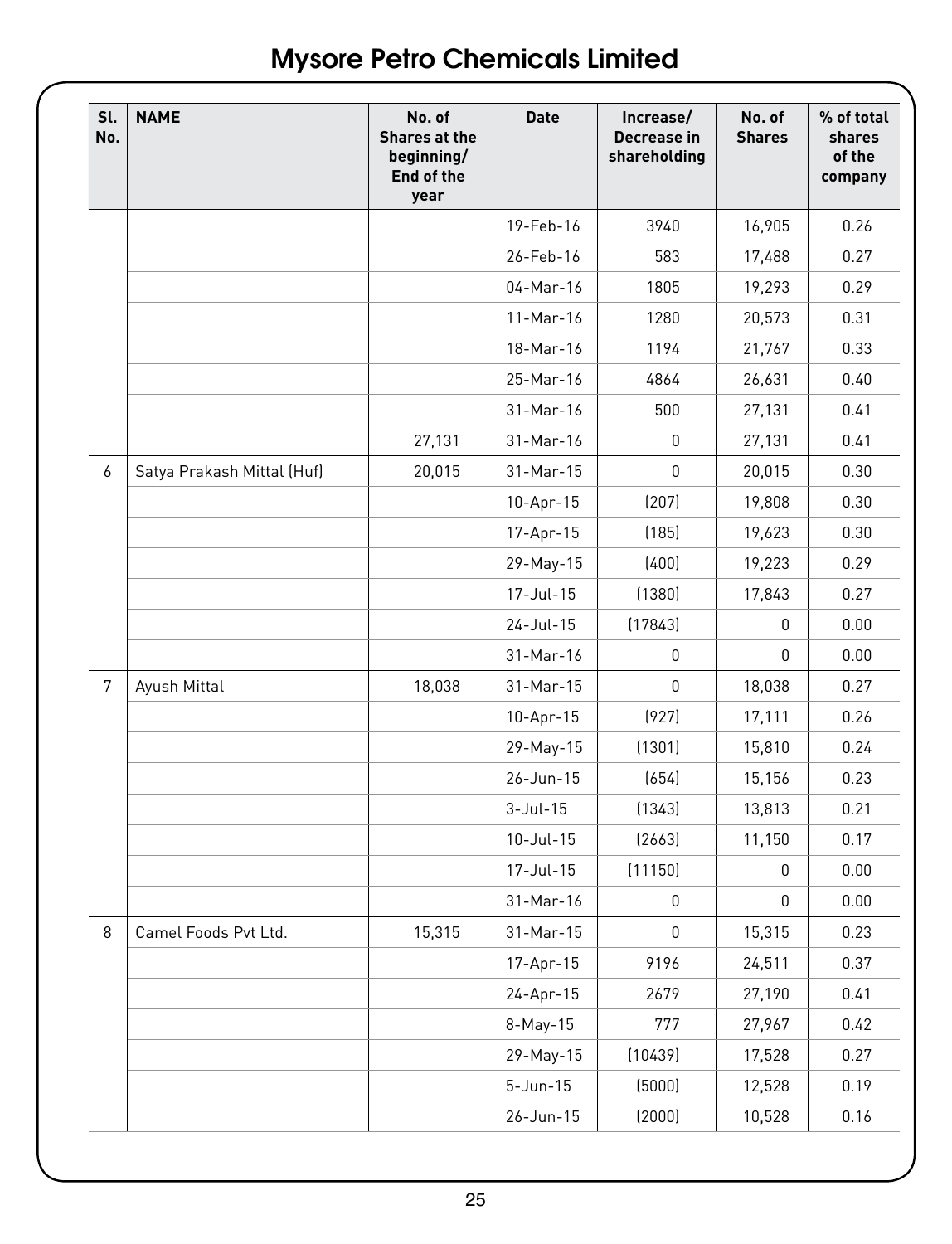| Sl.<br>No. | <b>NAME</b>           | No. of<br>Shares at the<br>beginning/<br>End of the<br>year | <b>Date</b>     | Increase/<br>Decrease in<br>shareholding | No. of<br><b>Shares</b> | % of total<br>shares<br>of the<br>company |
|------------|-----------------------|-------------------------------------------------------------|-----------------|------------------------------------------|-------------------------|-------------------------------------------|
|            |                       |                                                             | 30-Jun-15       | (528)                                    | 10,000                  | 0.15                                      |
|            |                       |                                                             | 10-Jul-15       | (391)                                    | 9,609                   | 0.15                                      |
|            |                       |                                                             | 24-Jul-15       | (9609)                                   | 0                       | 0.00                                      |
|            |                       |                                                             | 31-Mar-16       | 0                                        | 0                       | 0.00                                      |
| 9          | Gautam M Mehta (Huf)  | 15,000                                                      | 31-Mar-15       | $\mathbf{0}$                             | 15,000                  | 0.23                                      |
|            |                       |                                                             | 29-May-15       | 10000                                    | 25,000                  | 0.38                                      |
|            |                       |                                                             | $5 - Jun - 15$  | (10000)                                  | 15,000                  | 0.23                                      |
|            |                       |                                                             | 26-Jun-15       | 6054                                     | 21,054                  | 0.32                                      |
|            |                       |                                                             | 30-Jun-15       | (6054)                                   | 15,000                  | 0.23                                      |
|            |                       |                                                             | $21 - Aug - 15$ | (10000)                                  | 5,000                   | 0.08                                      |
|            |                       |                                                             | 18-Sep-15       | 15000                                    | 20,000                  | 0.30                                      |
|            |                       |                                                             | 30-Sep-15       | (5000)                                   | 15,000                  | 0.23                                      |
|            |                       |                                                             | $6-Nov-15$      | (15000)                                  | 0                       | 0.00                                      |
|            |                       |                                                             | 31-Mar-16       | 0                                        | 0                       | 0.00                                      |
| 10         | B. Daulat Ltd.        | 14,500                                                      | 31-Mar-15       | 0                                        | 14,500                  | 0.22                                      |
|            |                       |                                                             | 10-Jul-15       | (375)                                    | 14,125                  | 0.21                                      |
|            |                       |                                                             | 17-Jul-15       | (116)                                    | 14,009                  | 0.21                                      |
|            |                       |                                                             | 24-Jul-15       | (1500)                                   | 12,509                  | 0.19                                      |
|            |                       |                                                             | $31 -$ Jul-15   | (1000)                                   | 11,509                  | 0.17                                      |
|            |                       | 11,509                                                      | 31-Mar-16       | 0                                        | 11,509                  | 0.17                                      |
| 11         | Rameshwar Nath Pandey | 0                                                           | 31-Mar-15       |                                          | 0                       | 0.00                                      |
|            |                       |                                                             | 26-Jun-15       | 3408                                     | 3,408                   | 0.05                                      |
|            |                       |                                                             | 03-Jul-15       | 345                                      | 3,753                   | 0.06                                      |
|            |                       |                                                             | $10 - Jul - 15$ | 755                                      | 4,508                   | 0.07                                      |
|            |                       |                                                             | 17-Jul-15       | 566                                      | 5,074                   | 0.08                                      |
|            |                       |                                                             | 24-Jul-15       | 4100                                     | 9,174                   | 0.14                                      |
|            |                       |                                                             | $31 -$ Jul-15   | 200                                      | 9,374                   | 0.14                                      |
|            |                       |                                                             | 09-Oct-15       | 1957                                     | 11,331                  | 0.17                                      |
|            |                       | 11,331                                                      | 31-Mar-16       | 0                                        | 11,331                  | 0.17                                      |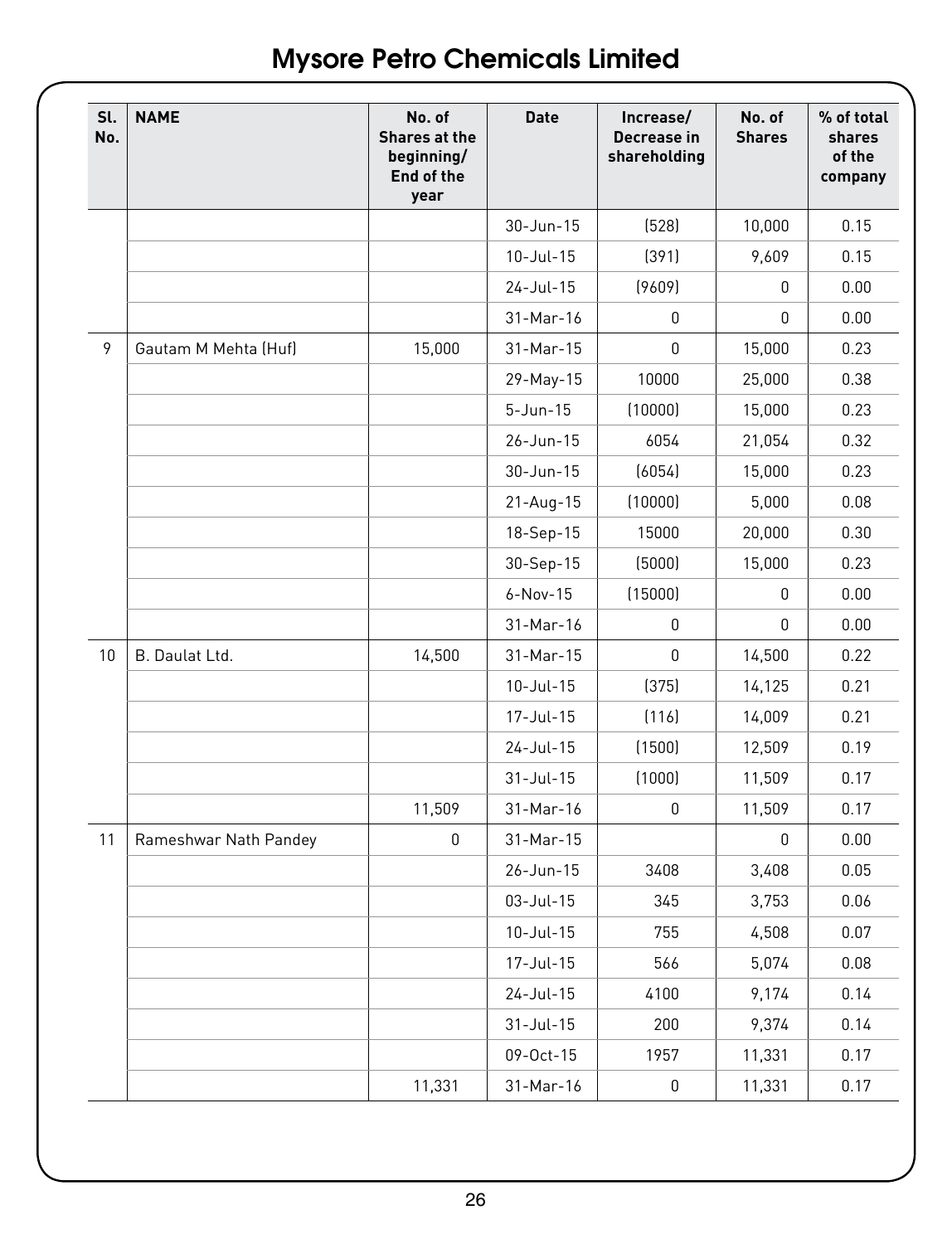| Sl.<br>No. | <b>NAME</b>                   | No. of<br>Shares at the<br>beginning/<br>End of the<br>year | Date            | Increase/<br>Decrease in<br>shareholding | No. of<br><b>Shares</b> | % of total<br>shares<br>of the<br>company |
|------------|-------------------------------|-------------------------------------------------------------|-----------------|------------------------------------------|-------------------------|-------------------------------------------|
| 12         | Shiv Kumar Bagri              | 10,464                                                      | $31-Mar-15$     | $\mathbf{0}$                             | 10,464                  | 0.16                                      |
|            |                               |                                                             | $24 - Jul - 15$ | (2000)                                   | 8,464                   | 0.13                                      |
|            |                               |                                                             | $31 -$ Jul - 15 | (1000)                                   | 7,464                   | 0.11                                      |
|            |                               |                                                             | $07$ -Aug-15    | [2430]                                   | 5,034                   | 0.08                                      |
|            |                               |                                                             | $14 - Aug - 15$ | (1000)                                   | 4,034                   | 0.06                                      |
|            |                               | 4,034                                                       | $31-Mar-16$     | $\mathbf{0}$                             | 4,034                   | 0.06                                      |
| 13         | Ramesh Kumar Bubna            | 8,144                                                       | $31-Mar-15$     | $\mathbf{0}$                             | 8.144                   | 0.12                                      |
|            |                               |                                                             | $22 - Jan - 16$ | 2000                                     | 10,144                  | 0.15                                      |
|            |                               | 10,144                                                      | $31-Mar-16$     | $\Omega$                                 | 10,144                  | 0.15                                      |
| 14         | Choice Equity Broking Pvt Ltd | $\mathbf{0}$                                                | $31-Mar-15$     |                                          | $\mathbf{0}$            | 0.00                                      |
|            |                               |                                                             | 07-Aug-15       | 10000                                    | 10.000                  | 0.15                                      |
|            |                               | 10.000                                                      | $31-Mar-16$     | $\mathbf{0}$                             | 10.000                  | 0.15                                      |
| 15         | Sahaj Pravinbhai Dave         | 30                                                          | $31-Mar-15$     | $\mathbf{0}$                             | 30                      | 0.00                                      |
|            |                               |                                                             | 30-Sep-15       | 9793                                     | 9,823                   | 0.15                                      |
|            |                               | 9.823                                                       | $31-Mar-16$     | 0                                        | 9,823                   | 0.15                                      |

**V. Sl.** 

| Sl.<br>No.     | Shareholding of each Directors and each Key<br><b>Managerial Personnel</b> |                  | Shareholding at the beginning of<br>the year i.e. 01.04.2015 | <b>Cumulative Shareholding during</b><br>the year i.e. 31.03.2016 |                                        |  |
|----------------|----------------------------------------------------------------------------|------------------|--------------------------------------------------------------|-------------------------------------------------------------------|----------------------------------------|--|
|                |                                                                            | No. of<br>shares | % of total<br>shares of the<br><b>Company</b>                | No. of<br>shares                                                  | % of total<br>shares of the<br>Company |  |
|                | M M Dhanuka                                                                | 60900            | 0.93                                                         | 60900                                                             | 0.93                                   |  |
| $\overline{2}$ | Nukunj Dhanuka                                                             | 180              | 0.00                                                         | 0                                                                 | 0.00                                   |  |
| 3              | M M Jayakar                                                                | 2725             | 0.04                                                         | 2725                                                              | 0.04                                   |  |
| 4              | Shrikant Somani                                                            | 100              | 0.00                                                         | 100                                                               | 0.00                                   |  |
| 5              | Anil Kochar                                                                | 100              | 0.00                                                         | 100                                                               | 0.00                                   |  |
| 6              | S N Maheshwari                                                             | 700              | 0.01                                                         | 700                                                               | 0.01                                   |  |
| 7              | Uma Acharya                                                                | 0                | 0.00                                                         | 100                                                               | 0.00                                   |  |
| 8              | Paras Jain                                                                 | 0                | 0.00                                                         | $\Omega$                                                          | 0.00                                   |  |
| 9              | Anand Kadkol                                                               | 83               | 0.00                                                         | 83                                                                | 0.00                                   |  |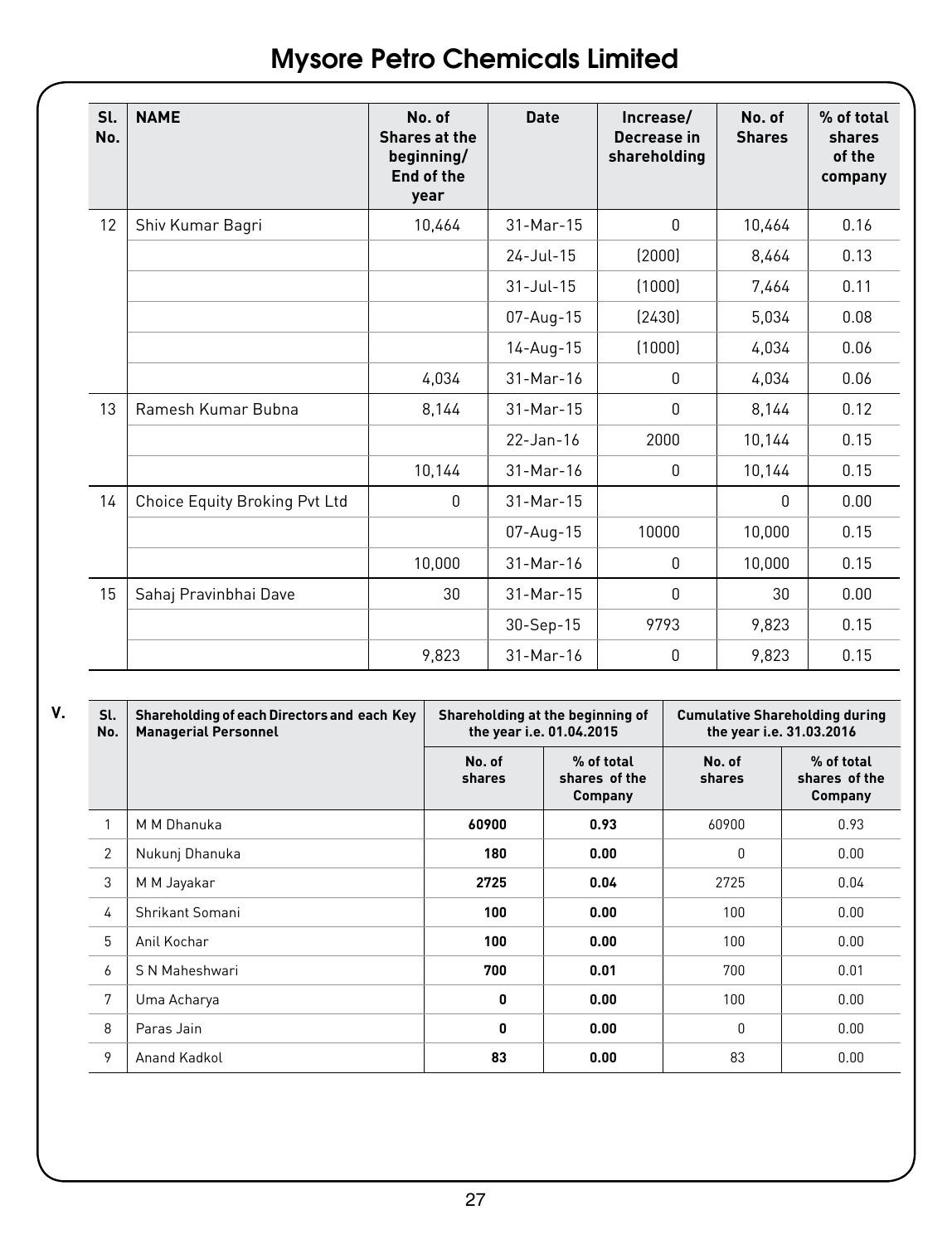| <b>Particulars</b>                                  | <b>Secured Loans</b><br><b>Excluding</b><br><b>Deposits</b> | Unsecured<br>Loans | <b>Deposits</b> | <b>Total</b><br><b>Indebtedness</b> |
|-----------------------------------------------------|-------------------------------------------------------------|--------------------|-----------------|-------------------------------------|
| Indebtedness at the beginning of the financial year |                                                             |                    |                 |                                     |
| i)<br><b>Principal Amount</b>                       | 16.80                                                       | 617.74             |                 | 634.54                              |
| ii)<br>Interest due but not paid                    |                                                             |                    |                 |                                     |
| iii)<br>Interest accrued but not due                |                                                             | 112.83             |                 | 112.83                              |
| Total (i+ii+iii)                                    | 16.80                                                       | 730.57             |                 | 747.37                              |
| Change in Indebtedness during the financial year    |                                                             |                    |                 |                                     |
| Addition                                            | 0.59                                                        |                    |                 | 0.59                                |
| Reduction                                           |                                                             | [85.97]            |                 | [85.97]                             |
| <b>Net Change</b>                                   | 0.59                                                        | [85.97]            |                 | (85.38)                             |
| Indebtedness at the end of the financial year       |                                                             |                    |                 |                                     |
| il.<br>Principal Amount                             | 17.39                                                       | 632.18             |                 | 649.57                              |
| ii)<br>Interest due but not paid                    |                                                             |                    |                 |                                     |
| iii)<br>Interest accrued but not due                |                                                             | 12.42              |                 | 12.42                               |
| Total (i+ii+iii)                                    | 17.39                                                       | 644.60             |                 | 661.99                              |

# **VI. REMUNERATION OF DIRECTORS AND KEY MANAGERIAL PERSONNEL**

# A. Remuneration to Managing Director, Whole-time Directors and/or Manager:

| SI.<br>No. | <b>Particulars of Remuneration</b>                                                                     | Name of<br><b>Managing Director</b> | <b>Total Amount</b> |
|------------|--------------------------------------------------------------------------------------------------------|-------------------------------------|---------------------|
|            |                                                                                                        | Shri, M M Dhanuka                   |                     |
| 1.         | Gross salary                                                                                           | 54.00                               | 54.00               |
|            | (a) Salary as per provisions contained in Section<br>17(1) of the Income-tax Act, 1961                 |                                     |                     |
|            | (b) Value of perquisites u/s 17(2) Income-tax Act,<br>1961                                             | 25.07                               | 25.07               |
|            | (c) Profits in lieu of salary under Section 17(3)<br>Income-tax Act, 1961                              |                                     |                     |
| 2.         | <b>Stock Option</b>                                                                                    |                                     |                     |
| 3.         | Sweat Equity                                                                                           |                                     |                     |
| 4          | Commission<br>- as % of profit<br>- others, specify                                                    |                                     |                     |
| 5.         | Others, please specify                                                                                 |                                     |                     |
|            | Total (A)                                                                                              | 79.07                               | 79.07               |
|            | Ceiling as per Section 198 of the Companies Act, 2013<br>(Pursuant to Schedule V, Part II, Section II) |                                     | 84.00               |

**V) INDEBTEDNESS - Indebtedness of the Company including interest outstanding/accrued but not due for payment.**

(` in lacs)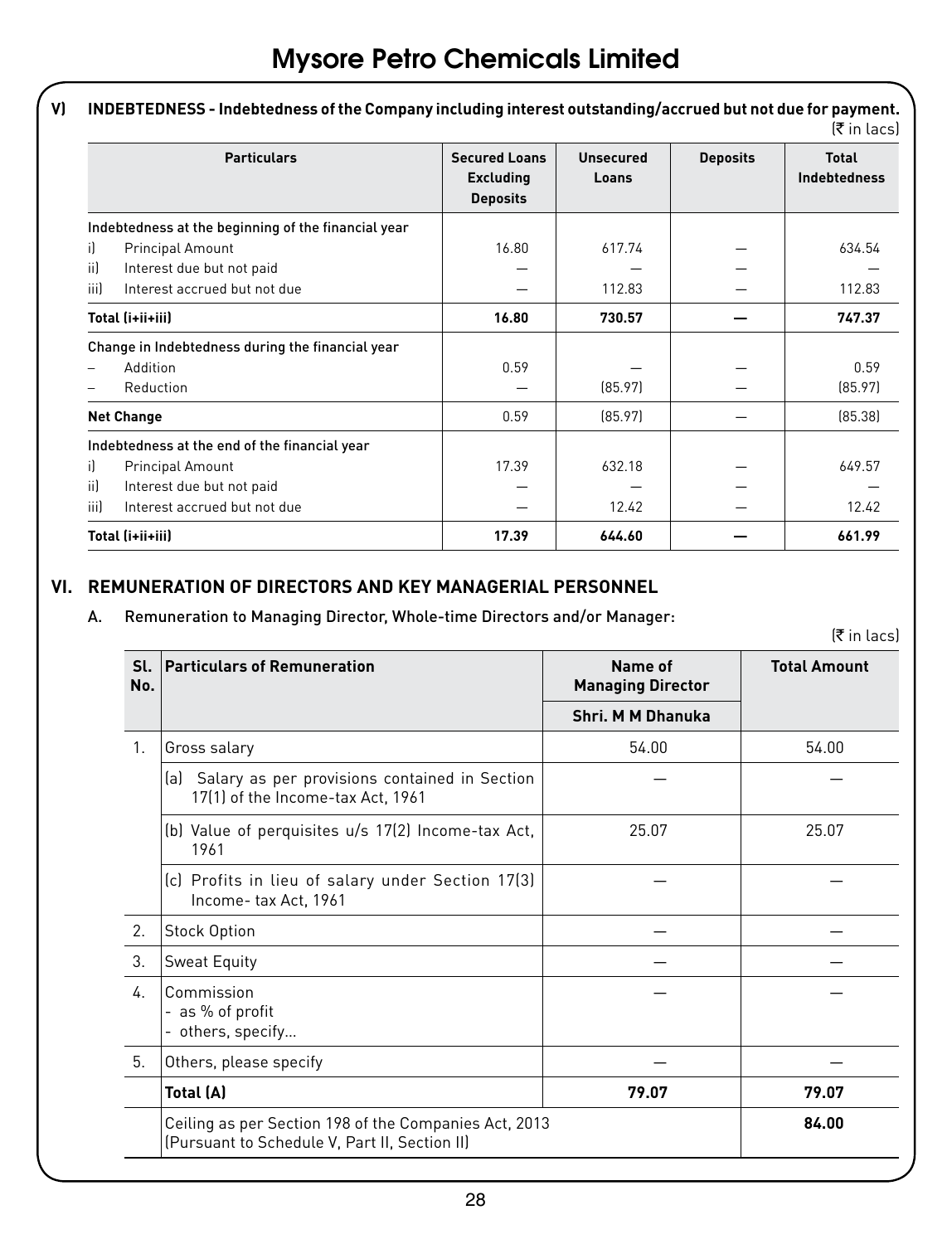#### **B. Remuneration to other directors**

|            |                                                                                    |                   |                              |                    |                | रिं in lacs)           |
|------------|------------------------------------------------------------------------------------|-------------------|------------------------------|--------------------|----------------|------------------------|
| SI.<br>No. | <b>Particulars of Remuneration</b>                                                 |                   | <b>Name of Directors</b>     |                    |                | <b>Total</b><br>Amount |
| 1.         | <b>Independent Directors</b>                                                       | Anil<br>Kochar    | M M Jayakar                  | Shrikant<br>Somani | Uma<br>Acharya |                        |
|            | Fee for attending Board / Committee<br>meetings                                    | 1.50              | 2.60                         | 2.05               | 1.55           | 7.70                   |
|            | Commission                                                                         |                   |                              |                    |                |                        |
|            | Others, please specify                                                             |                   |                              |                    |                |                        |
|            | Total (1)                                                                          | 1.50              | 2.60                         | 2.05               | 1.55           | 7.70                   |
| 2.         | <b>Other Non-Executive Directors</b>                                               | Nikunj<br>Dhanuka | S <sub>N</sub><br>Maheshwari |                    |                |                        |
|            | Fee for attending Board / Committee<br>meetings                                    | 1.50              | 2.30                         |                    |                | 3.80                   |
|            | Commission                                                                         |                   |                              |                    |                |                        |
|            | Others, please specify                                                             |                   |                              |                    |                |                        |
|            | Total (2)                                                                          | 1.50              | 2.30                         |                    |                | 3.80                   |
|            | Total (B)=(1+2)                                                                    |                   |                              |                    |                | 11.50                  |
|            | <b>Total Managerial Remuneration (A+B)</b>                                         |                   |                              |                    |                | 90.57                  |
|            | Within the overall ceiling limits as per the provisions of the Companies Act, 2013 |                   |                              |                    |                |                        |

#### **C. Remuneration to Key Managerial Personnel other than MD / Manager / WTD**

(` in lacs)

| Sl.     | <b>Particulars of Remuneration</b>                                                        |                             | <b>Key Managerial Personnel</b> |              |
|---------|-------------------------------------------------------------------------------------------|-----------------------------|---------------------------------|--------------|
| No.     |                                                                                           | <b>Anand Kadkol</b><br>(CS) | Paras Jain<br>(CFO)             | <b>Total</b> |
| $1_{.}$ | Gross salary                                                                              | 13.18                       | 6.68                            | 19.86        |
|         | Salary as per provisions contained in Section 17(1)<br>(a)<br>of the Income-tax Act, 1961 |                             |                                 |              |
|         | Value of perquisites u/s 17(2) Income-tax Act, 1961<br>(b)                                | 3.82                        | 3.13                            | 6.95         |
|         | (c)<br>Profits in lieu of salary under Section 17(3) Income-<br>tax Act, 1961             |                             |                                 |              |
| 2.      | <b>Stock Option</b>                                                                       |                             |                                 |              |
| 3.      | Sweat Equity                                                                              |                             |                                 |              |
| 4.      | Commission                                                                                |                             |                                 |              |
|         | as % of profit                                                                            |                             |                                 |              |
|         | Others                                                                                    |                             |                                 |              |
| 5.      | Others                                                                                    |                             |                                 |              |
|         | <b>Total</b>                                                                              | 17.00                       | 9.81                            | 26.81        |

# **VII Penalties / Punishment / Compounding of Offences**

There were no Penalties /punishment/compounding of offences during the year ended 31<sup>st</sup> March, 2016.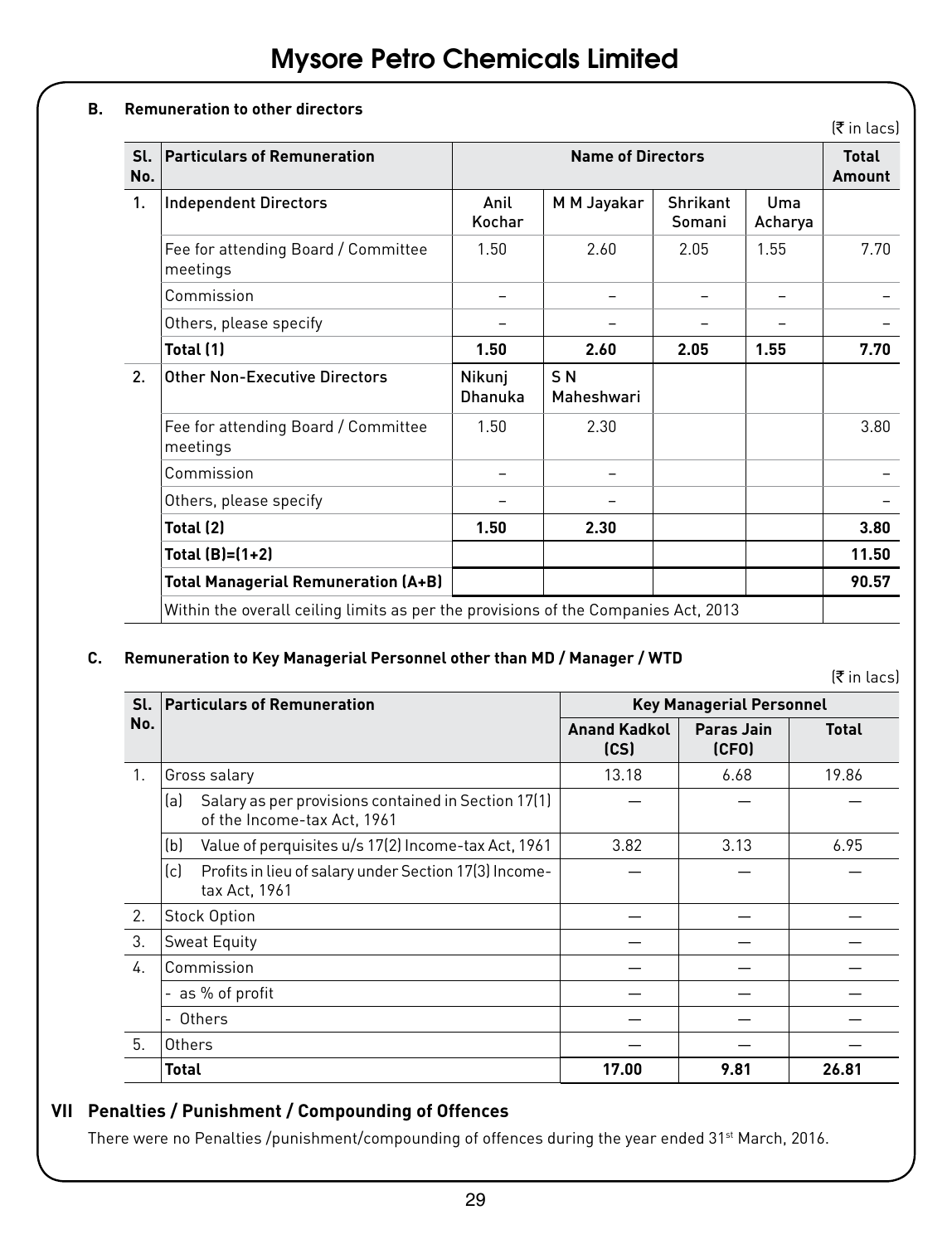# **ANNEXURE 'E' TO DIRECTOR'S REPORT**

# **Form AOC-2**

(Pursuant to Section 134(3)(h) of the Companies Act, 2013 and Rule 8(2) of the Companies (Accounts) Rules, 2014)

Form for disclosure of particulars of contracts/ arrangements entered into by the Company with related parties referred to in sub-section (1) of Section 188 of the Companies Act, 2013 including certain arm's length transaction under third proviso thereto

#### **1. Details of contracts or arrangements or transactions not at arm's length basis:**

Not applicable.

#### **2. Details of contracts or arrangements or transactions at arm's length basis:**

| Name of the<br>related party<br>and nature of<br>relationship       | Nature of<br>contracts/<br>arrangements/<br>transactions   | Duration of<br>the contracts/<br>arrangements /<br>transactions                                                                                                                         | Salient terms of<br>the contracts or<br>arrangements<br>or transactions<br>including the<br>value, if any                                      | Justification<br>for entering<br>into such<br>contracts or<br>arrangements<br>or transactions                                                              | Date of approval<br>by the Board | Amount paid<br>as advances,<br>if any |
|---------------------------------------------------------------------|------------------------------------------------------------|-----------------------------------------------------------------------------------------------------------------------------------------------------------------------------------------|------------------------------------------------------------------------------------------------------------------------------------------------|------------------------------------------------------------------------------------------------------------------------------------------------------------|----------------------------------|---------------------------------------|
| I G Petrochemicals (a) Supply of<br>Limited (IGPL) -<br>Co-Promoter | Goods &<br>Services.<br>b) Office<br>Premises on<br>Lease. | al Contract<br>Agreement<br>dt. 1.3.2014<br>for five [5]<br>years upto<br>28.2.2019.<br>bl Leave &<br>License<br>Agreement<br>dt. 21.3.2014<br>for five [5]<br>years upto<br>28.2.2019. | al Purchase of<br>Wash Water.<br>Steam and<br>Orthoxylene<br>from IGPL.<br>b) Rented to<br>IGPL on<br>Security<br>Deposit of<br>₹ 6.25 crores. | al Wash Water<br>available<br>only from<br>IGPL being<br>its effluent in<br>the process of<br>manufacture.<br>b) To put the<br>premises to<br>optimum use. | al 23.5.2014<br>bl13.2.2014      | <b>NIL</b>                            |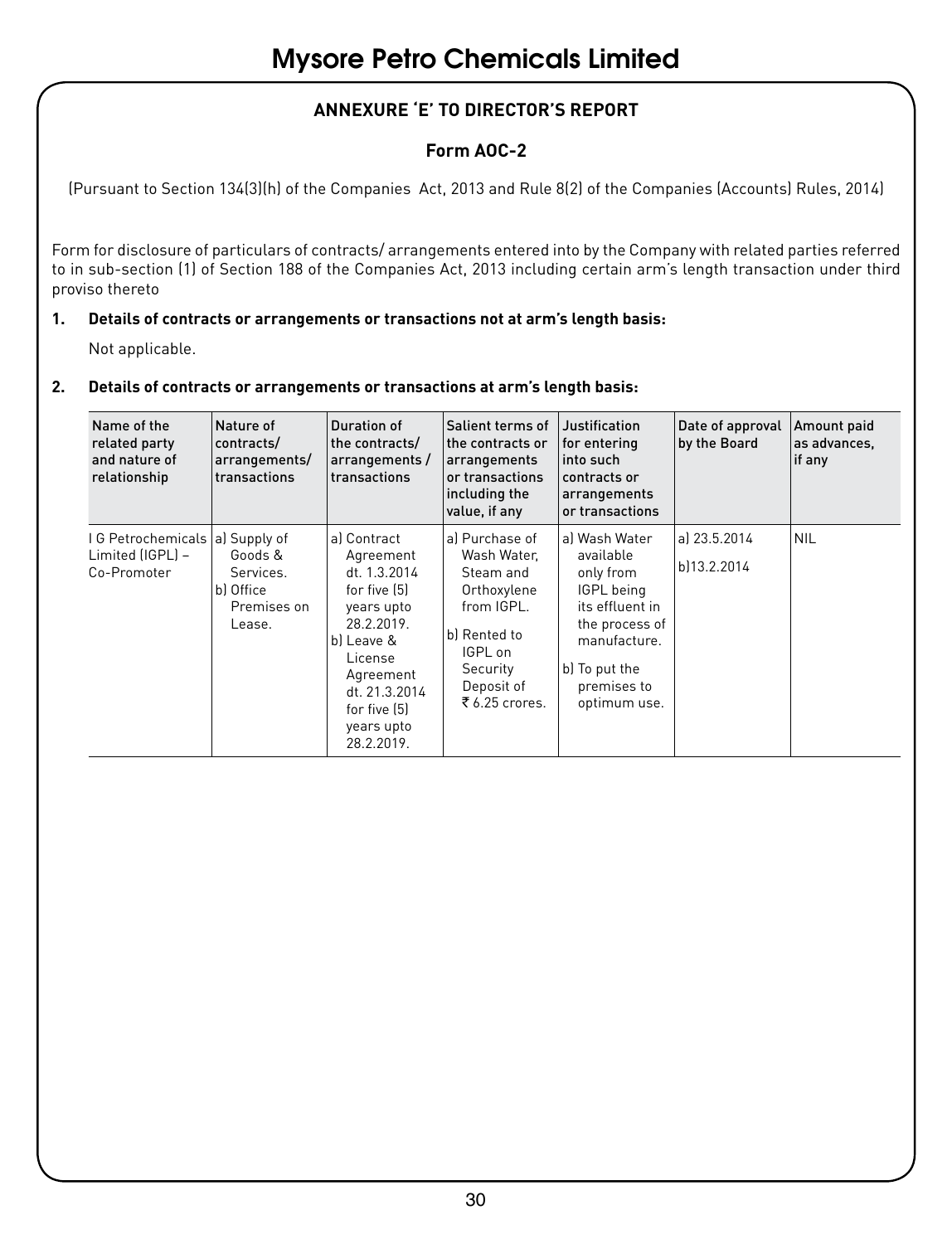# **REPORT ON CORPORATE GOVERNANCE**

(Pursuant to Schedule V of the SEBI (Listing Obligations and Disclosure Requirements) Regulations, 2015)

The Directors present the Company's Report on Corporate Governance for the year ended 31<sup>st</sup> March, 2016.

### **Company's Philosophy on Code of Governance**

The Company believes that good Corporate Governance is a continuous process and strives to improve the Corporate Governance practices to meet shareholder's expectations. The management of the Company aims to conduct the business in a fair and transparent manner to meet the obligations of its stakeholders and business partners.

A Report on compliance with the principles of Corporate Governance as prescribed by The Securities and Exchange Board of India (SEBI) in Chapter IV read with Schedule V of SEBI (Listing Obligations and Disclosure Requirements) Regulations, 2015 (hereinafter referred to as "SEBI Regulations") is given below:

#### **Board of Directors**

#### Composition and size of the Board

The present strength of the Board is 7 (seven) Directors. The Board comprises of optimum combination of Executive and Non-Executive Directors. The Chairman is Executive Chairman and Managing Director and two other Directors are non-Executive Directors. Also there are four Non-Executive and Independent Directors out of which one is a Woman Director. The Board operates within the framework of a well defined responsibility matrix which enables it to discharge its fiduciary duties of safeguarding the interests of the Company.

The Board has in place all mandatory committees viz. Audit Committee, Stakeholders' Relationship Committee, Nomination and Remuneration Committee and Corporate Social Responsibility Committee. The roles and functions of these committees are defined in accordance with the regulatory framework.

#### **Board Meetings and Attendance**

During the year under review, five Board Meetings were held i.e. on 25<sup>th</sup> May, 2015, 17<sup>th</sup>July, 2015, 19<sup>th</sup> October, 2015, 11<sup>th</sup> February, 2016 and 21<sup>st</sup> March, 2016.

The composition of the Board, attendance at the Board Meetings and at the last Annual General Meeting, number of Directorships in other Companies and memberships in Committees across other Companies of which the Director is a Member/Chairman are given below:

| Name of the Director                                  | Date of<br>Appointment | Category                                   | <b>Number</b><br>of Board<br>Meetings | Attendance at<br>the AGM held<br>on 24th August, | Number of<br>Directorship(s) held<br>in Indian Public | <b>Number of Committee</b><br>positions held<br>(including MPCL)# |                |
|-------------------------------------------------------|------------------------|--------------------------------------------|---------------------------------------|--------------------------------------------------|-------------------------------------------------------|-------------------------------------------------------------------|----------------|
|                                                       |                        |                                            | attended                              | 2015                                             | <b>Limited Companies</b><br>(including MPCL)*         | Chairman                                                          | <b>Member</b>  |
| Shri M M Dhanuka                                      | 14.09.1982             | Managing<br>Director                       | 5                                     | Yes                                              | 2                                                     |                                                                   | $\overline{c}$ |
| Shri Nikunj Dhanuka                                   | 28.09.1996             | Non-Executive<br>Director                  | 3                                     | No                                               | $\overline{2}$                                        | 1                                                                 | $\mathcal{P}$  |
| Shri M M Jayakar                                      | 16.06.2007             | Non-Executive<br>& Independent<br>Director | 5                                     | No                                               | 5                                                     |                                                                   | $\mathcal{P}$  |
| Shri Anil Kochar                                      | 21.09.2007             | Non-Executive<br>& Independent<br>Director | 3                                     | Yes                                              | 3                                                     |                                                                   | $\mathfrak{p}$ |
| Shri Shrikant Somani                                  | 22.05.2009             | Non-Executive<br>& Independent<br>Director | 4                                     | N <sub>0</sub>                                   | $\overline{2}$                                        |                                                                   |                |
| Shri S N Maheshwari                                   | 19.11.2001             | Non-Executive<br>Director                  | 5                                     | Yes                                              | 3                                                     |                                                                   |                |
| Smt. Uma Acharya<br>Inducted effective<br>25.05.2015) | 25.05.2015             | Non-Executive<br>& Independent<br>Director | 5                                     | No                                               | $\mathfrak{p}$                                        |                                                                   |                |

Excludes Directorships held in Private Limited Companies, Foreign Companies and Section 8 Companies.

# Includes only Audit Committee and Stakeholders Relationship committee.

@ The Company has not issued any convertible instruments.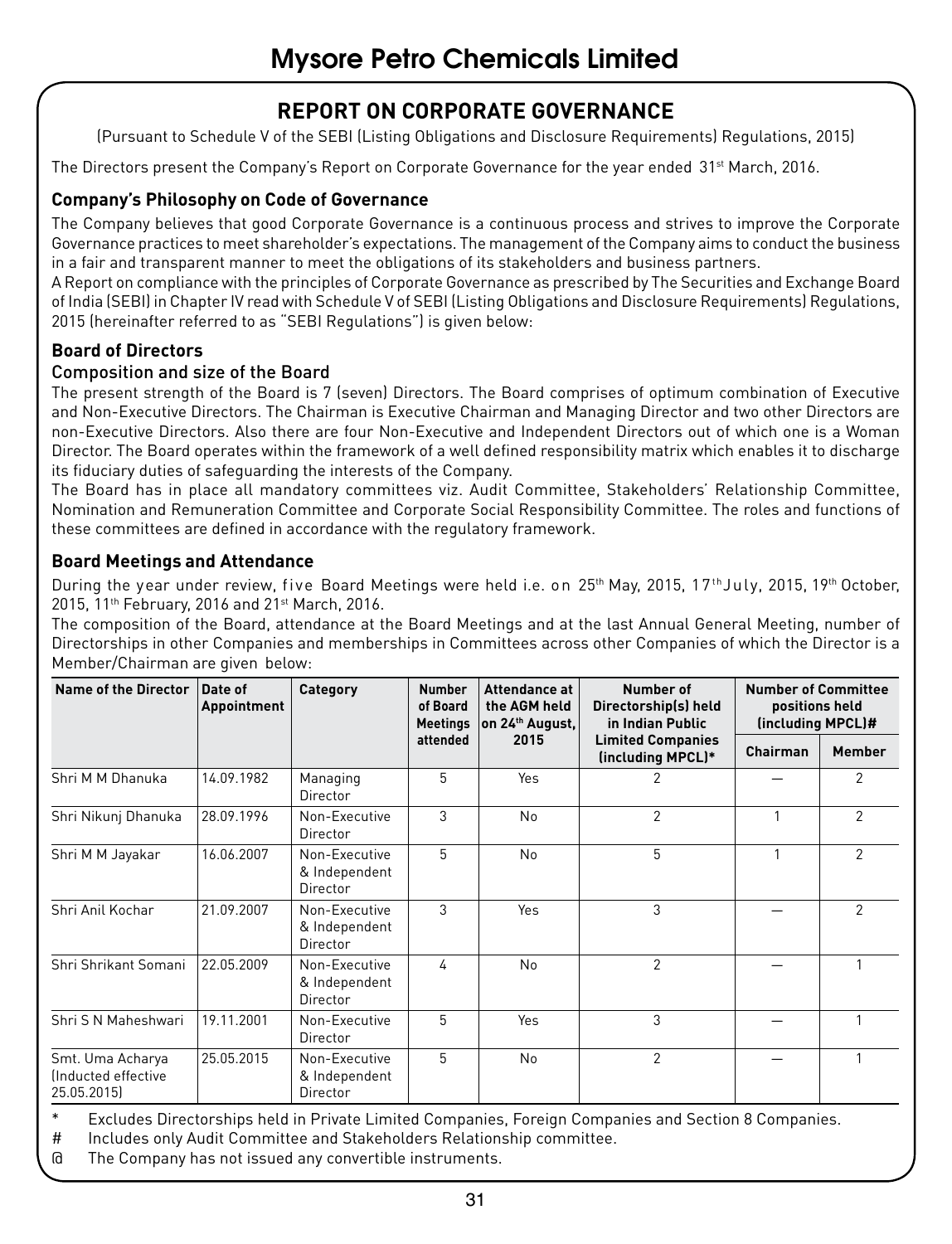The Directors are not related to each other as defined under Section 2(77) of the Companies Act, 2013.

The familiarization programme of the Directors can be accessed at http://www.mysorepetro.com/corporate-governance

### **Audit Committee**

The Audit Committee meets regularly as required and exercises its powers in accordance with the framework defined by the Board. The terms of reference of the Audit Committee are as set out by the Board which is in accordance with the provisions of Regulation 18 of the SEBI Listing Obligations and Section 177 of the Companies Act, 2013. The Audit Committee provides its observations and recommendations to the Board to enable it to arrive at informed decisions which relates primarily to overseeing the financial statements and its reporting process, internal audit reports, appointment of Auditors, transactions with related parties, reviewing the adequacy and evaluation of internal financial controls, etc.

During the year, four meetings were held i.e. on 25<sup>th</sup> May, 2015, 17<sup>th</sup> July, 2015, 19<sup>th</sup> October, 2015 and 11<sup>th</sup> February, 2016 and which were attended by majority of the members of the Committee. There were no changes in the constitution of the Audit Committee. The details of composition are given below:

Attendance at its meetings held during 2015-2016 is given below:

| <b>Name of the Director</b> | <b>Position</b> | Category                             | <b>Number of Meetings</b> |                 |
|-----------------------------|-----------------|--------------------------------------|---------------------------|-----------------|
|                             |                 |                                      | <b>Held</b>               | <b>Attended</b> |
| Shri M M Jayakar            | Chairman        | Non-Executive & Independent Director | 4                         | 4               |
| Shri Nikunj Dhanuka         | Member          | Non-Executive Director               | 4                         | 3               |
| Shri Anil Kochar            | Member          | Non-Executive & Independent Director | 4                         | 3               |
| Shri Shrikant Somani        | Member          | Non-Executive & Independent Director | 4                         | 4               |

The Company Secretary acts as the Secretary of the Committee. The Audit Committee generally invites the Statutory and Internal Auditors and other Senior Executives for its meetings.

The Chairman of the Audit Committee was not present at the last AGM of the Company held on 24<sup>th</sup> August, 2015 due to pre-occupations.

#### **Nomination and Remuneration Committee**

The role of the Nomination and Remuneration Committee as defined by the Board is based on the stipulations of Regulation 19 of the SEBI (Listing Obligations and Disclosure Requirements) Regulations, 2015 and Section 178 of the Companies Act, 2013.

The Committee oversees the matters relating to appointment of directors, key managerial personnel, senior management level employees, recommending to the Board the remuneration and other related benefits of the executive directors and senior management employees, determining the term of the directors, recommending to the Board and the shareholders the appointment of directors, evaluating the re-appointment and determining whether to extend the tenure of the independent directors, etc.

During the year, two meetings were held on 25<sup>th</sup> May, 2015 and 17<sup>th</sup> July, 2015. There were no changes in the constitution of the Committee. The details of composition and attendance are given below:

| Name of the Director | <b>Position</b> | Category                             | Held on 25th May, 2015 &<br>17th July, 2015 and Attended |
|----------------------|-----------------|--------------------------------------|----------------------------------------------------------|
| Shri Anil Kochar     | Chairman        | Non-Executive & Independent Director |                                                          |
| Shri M M Jayakar     | Member          | Non-Executive & Independent Director |                                                          |

#### Meetings and Attendance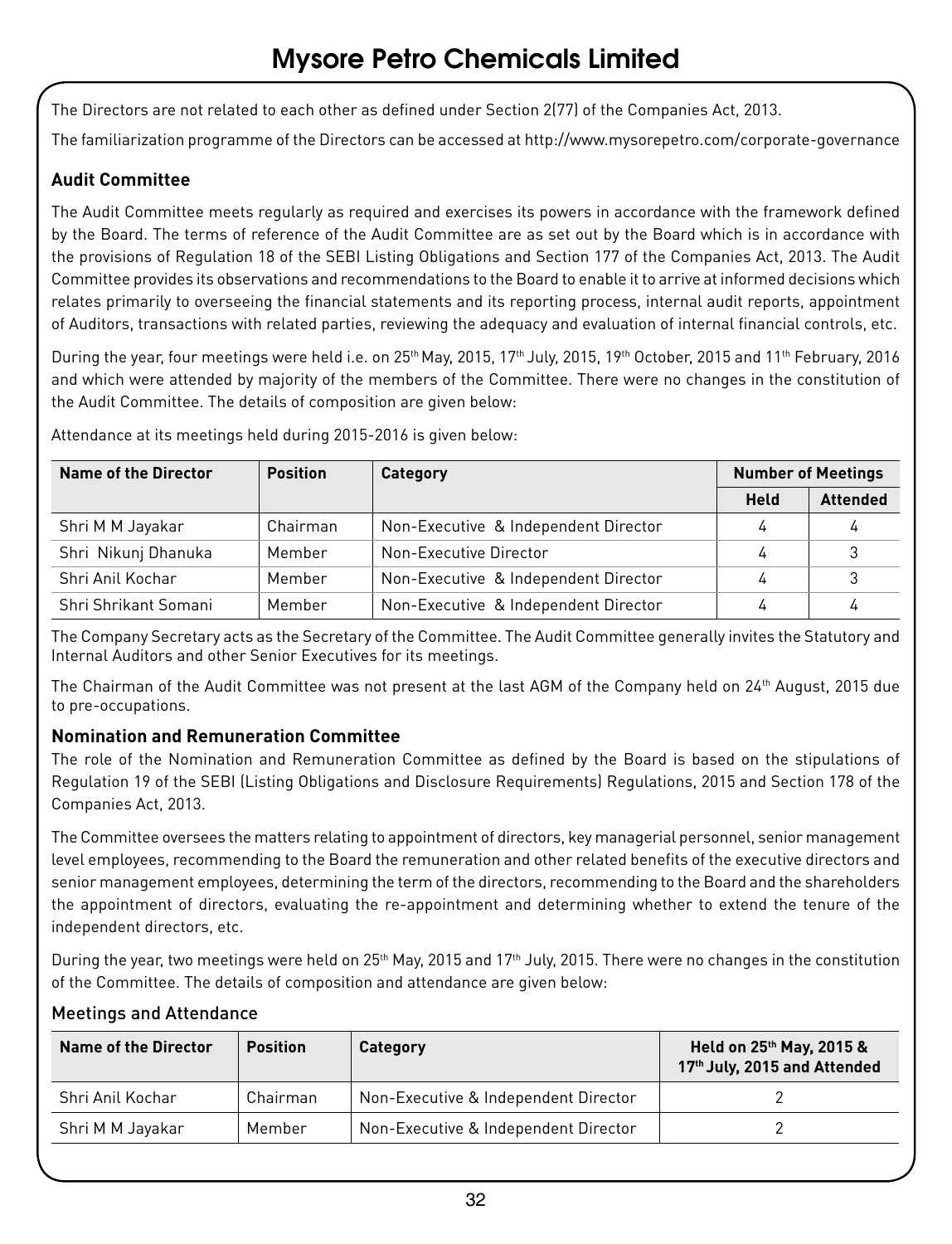| Name of the Director | <b>Position</b> | <b>Category</b>                      | Held on 25th May, 2015 &<br>17th July, 2015 and Attended |
|----------------------|-----------------|--------------------------------------|----------------------------------------------------------|
| Shri S N Maheshwari  | Member          | Non-Executive Director               |                                                          |
| Shri Shrikant Somani | Member          | Non-Executive & Independent Director |                                                          |

The Company Secretary acts as the Secretary of the Committee.

#### Performance evaluation criteria of independent directors

The evaluation criteria laid down by the Nomination and Remuneration Committee contains different parameters for the evaluation of the performance of the Board, its committees and Directors (including Independent Directors). The criteria for the evaluation were designed from the point of discharge of the key responsibilities, attendance at the meetings, directors' contribution, board functioning, etc.

All the Directors carried out the performance evaluation. The Independent Directors evaluated the performance of non-independent directors, the Board as a whole and Chairman. The performance evaluation of independent directors was done by the entire Board members in which the independent directors who were being evaluated did not participate.

#### Remuneration of Directors

The Remuneration Policy of the Company strives to ensure that the level and composition of the remuneration is reasonable and sufficient to attract, retain and motivate the best talent commensurate with the size of the Company and that it involves a balance between fixed and incentive pay reflecting short and long-term performance objectives.

The non-executive directors of the Company are entitled only for the sitting fees for each meeting of the Board/Committees attended by them. During the year, there was no transaction or any other pecuniary relationship with the non-executive directors.

The details of remuneration of the Managing Director (MD) is disclosed in Annexure - D to the Board Report. There are no performance linked incentives payable to the Directors.

The service contracts entered into with the MD is for a period of 5 years each i.e. upto 30th June, 2018. The contract can be terminated by either party at 3 months' notice without any severance fees.

#### **Stakeholders' Relationship Committee**

The Shareholders' Relationship Committee meets as and when required and reviews all matters relating to the resolution of the investors grievances viz. transfer of shares, non-receipt of annual report, non-receipt of dividends, issue of duplicate share certificates, etc.

The investor grievances are being attended by M/s Bigshare Services Pvt. Ltd., Registrar and Transfer Agent (RTA) administered under the supervision of the Company Secretary and a periodical report on the same is being presented before the Committee.

| Name of the<br><b>Director</b> | <b>Position</b> | Category                             | Held on 25th May, 2015, 19th<br>October, 2015 & 11th December,<br>2015 & attended |
|--------------------------------|-----------------|--------------------------------------|-----------------------------------------------------------------------------------|
| Shri Nikunj Dhanuka            |                 | Chairman   Non-Executive Director    |                                                                                   |
| Shri M M Jayakar               | Member          | Non-Executive & Independent Director |                                                                                   |
| Shri S N Maheshwari            | Member          | Non-Executive Director               |                                                                                   |

#### Meetings and Attendance

Shri Anand Kadkol, Company Secretary acts as the Secretary of the Committee and is the Compliance Officer of the Company.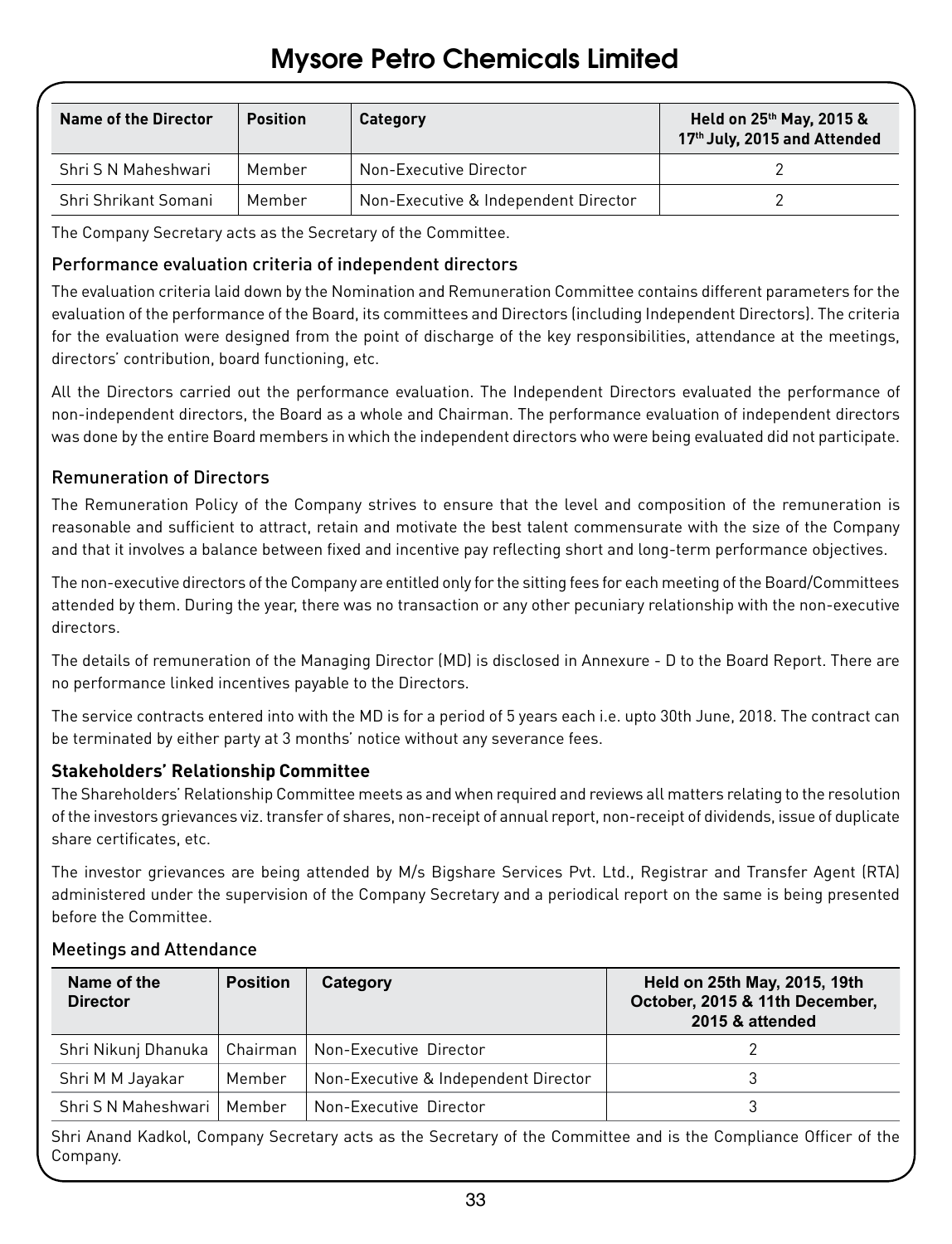#### **General Body Meetings**

#### **a. Annual General Meetings**

| <b>Financial Year</b> | <b>Date</b>                   | Time       | <b>Venue</b>               |
|-----------------------|-------------------------------|------------|----------------------------|
| 2012-13               | 24th September, 2013          | 12.30 p.m. | Hotel Woodlands            |
| 2013-14               | 01 <sup>st</sup> August, 2014 | 12.30 p.m. | 5, Raja Rammohan Roy Road, |
| 2014-15               | 24 <sup>th</sup> August, 2015 | 12.30 p.m. | Bengaluru - 560 025        |

#### **b. Special Resolutions**

| <b>Financial Year</b> | Date of AGM                   | <b>Purpose</b>                                                                                                                                                                          |
|-----------------------|-------------------------------|-----------------------------------------------------------------------------------------------------------------------------------------------------------------------------------------|
| 2014-15               | 24 <sup>th</sup> August, 2015 | Revision of terms of appointment of Shri M M Dhanuka.<br>Alternation of Articles of Association<br>Maintenance of statutory books at a place other than the<br>-3.<br>registered office |

c. During the year, no Special Resolution was passed through postal ballot.

d. No special resolution is proposed to be conducted through postal ballot at this AGM.

#### **Means of Communication**

| Quarterly results                                  | The quarterly results are announced within 45 days of the end of the<br>quarter whereas the annual results are announced within 60 days of<br>the end of the financial year. The results are available on the website<br>of the stock exchange. |
|----------------------------------------------------|-------------------------------------------------------------------------------------------------------------------------------------------------------------------------------------------------------------------------------------------------|
| Newspapers where published                         | The results are generally published in Financial Express, Mumbai<br>and Hosadigantha, Bengaluru                                                                                                                                                 |
| Website where displayed                            | www.mysorepetro.com                                                                                                                                                                                                                             |
| Whether website displays the official news release | Yes                                                                                                                                                                                                                                             |
| Presentation to institutional investors/analysts   | No.                                                                                                                                                                                                                                             |

#### **General Shareholder Information**

| Annual General Meeting<br>Date, Time and Venue<br>Financial year<br>Dividend Payment Date<br>Name and address of stock<br>exchanges | $\mathbf{r}$<br>$\mathbb{Z}^{\times}$<br>$\mathbb{Z}^{\mathbb{Z}}$<br>$\mathbf{r}$ | Tuesday, 23 <sup>rd</sup> August, 2016 at 12.30 p.m. at Woodlands Hotel, 5,<br>Raja Rammohan Roy Road, Bengaluru - 560 025.<br>1 <sup>st</sup> April to 31 <sup>st</sup> March<br>On or after 28 <sup>th</sup> August, 2016<br>The equity shares of the Company are listed on:<br><b>BSE Limited</b><br>The listing fees for the year 2016-17 has been paid to the stock exchange. |
|-------------------------------------------------------------------------------------------------------------------------------------|------------------------------------------------------------------------------------|------------------------------------------------------------------------------------------------------------------------------------------------------------------------------------------------------------------------------------------------------------------------------------------------------------------------------------------------------------------------------------|
| Stock Code                                                                                                                          | ÷.                                                                                 | BSE - 506734                                                                                                                                                                                                                                                                                                                                                                       |
| Date of Book Closure                                                                                                                | ÷.                                                                                 | The share transfer books and the Register of Members will be closed from<br>17 <sup>th</sup> August, 2016 to 22 <sup>nd</sup> August, 2016 (both days inclusive).                                                                                                                                                                                                                  |
| Registrars & Share Transfer Agents:                                                                                                 |                                                                                    | M/s Bigshare Services Pvt. Ltd.,<br>E-2/3 Ansa Industrial Estate, Saki Vihar Road, Sakinaka,<br>Andheri (E), Mumbai 400 072.<br>Contact person - Ms. Ujata Pokharkar<br>Tel No.: (91) 022-40430200   Fax No.: (91) 022-28475207<br>E-mail: info@bigshareonline.com                                                                                                                 |
| <b>Share Transfer System</b>                                                                                                        | $\mathcal{L}$                                                                      | By the Registrars & Share Transfer Agents in compliance of the provisions in<br>this regard.                                                                                                                                                                                                                                                                                       |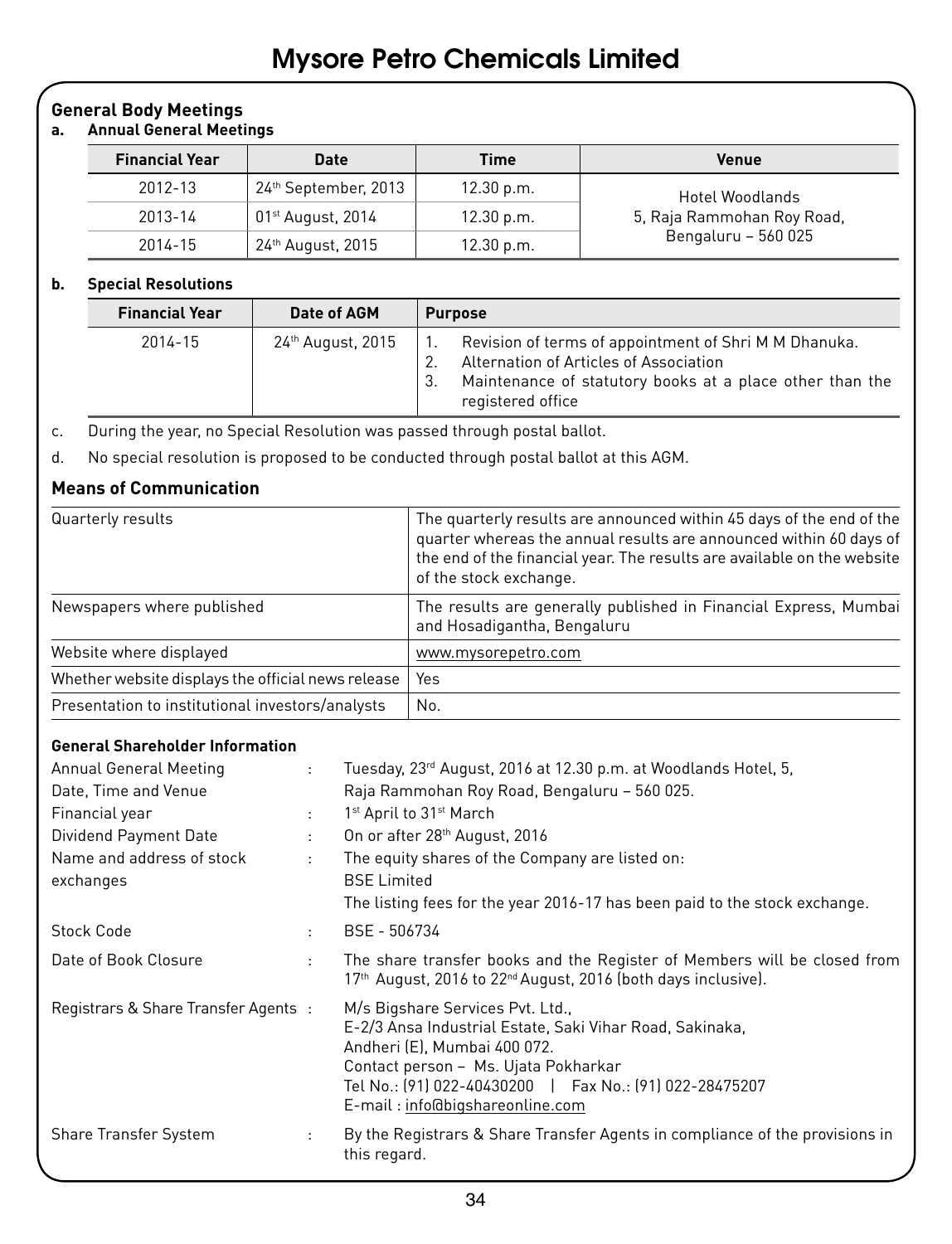| Dematerialisation of shares and<br>liquidity | $\sim$ | 94.89 % of the shares are held in dematerialised form as at $31^{st}$ March 2016<br>The shares of the Company are freely tradable on the stock exchanges |
|----------------------------------------------|--------|----------------------------------------------------------------------------------------------------------------------------------------------------------|
| ISIN Code                                    | ٠      | INE 741A01011                                                                                                                                            |
| <b>Plant locations</b>                       |        | : T-1, MIDC Industrial Area, Taloja 410 208, Dist. Raigad, Maharashtra                                                                                   |
| Address for correspondence                   |        | 401, Raheja Centre, 214, Nariman Point, Mumbai - 400 021<br>Phone: [91] 022-30286100<br>E-mail- mpcl@mysorepetro.com                                     |

#### **Market Price Data during the year ended 31st March, 2016 (Month-wise)**

| <b>Bombay Stock Exchange (BSE)</b> |                  |                 |          |                  |                 |
|------------------------------------|------------------|-----------------|----------|------------------|-----------------|
| Month                              | High $(\bar{z})$ | Low $(\bar{z})$ | Month    | High $(\bar{z})$ | Low $(\bar{z})$ |
| April                              | 56               | 43.05           | October  | 58.5             | 41              |
| May                                | 60               | 44              | November | 52.2             | 42              |
| June                               | 70               | 48              | December | 62               | 47.1            |
| July                               | 81               | 50.4            | January  | 59.7             | 49              |
| August                             | 72.9             | 46.3            | February | 54               | 40.5            |
| September                          | 61               | 45.1            | March    | 49               | 40.45           |



#### **Performance of MPCL share price in comparison with Sensex (BSE)**

#### **Share Holding Pattern as on 31st March, 2016**

#### a) Shareholding Pattern as on 31st March, 2016

| Sl. No.       | Category                                    | No. of shares | % of shareholding |
|---------------|---------------------------------------------|---------------|-------------------|
|               | Promoters & Persons acting in Concert       | 4805305       | 72.99             |
| $\mathcal{P}$ | Mutual funds / Banks / Fls                  | 197665        | 3.00              |
| 3             | Private Corporate Bodies - Indian & Foreign | 190284        | 2.89              |
| 4             | <b>NRIS</b>                                 | 17642         | 0.27              |
| 5             | Indian Public                               | 1372592       | 20.85             |
|               | <b>Grand Total</b>                          | 6583488       | 100.00            |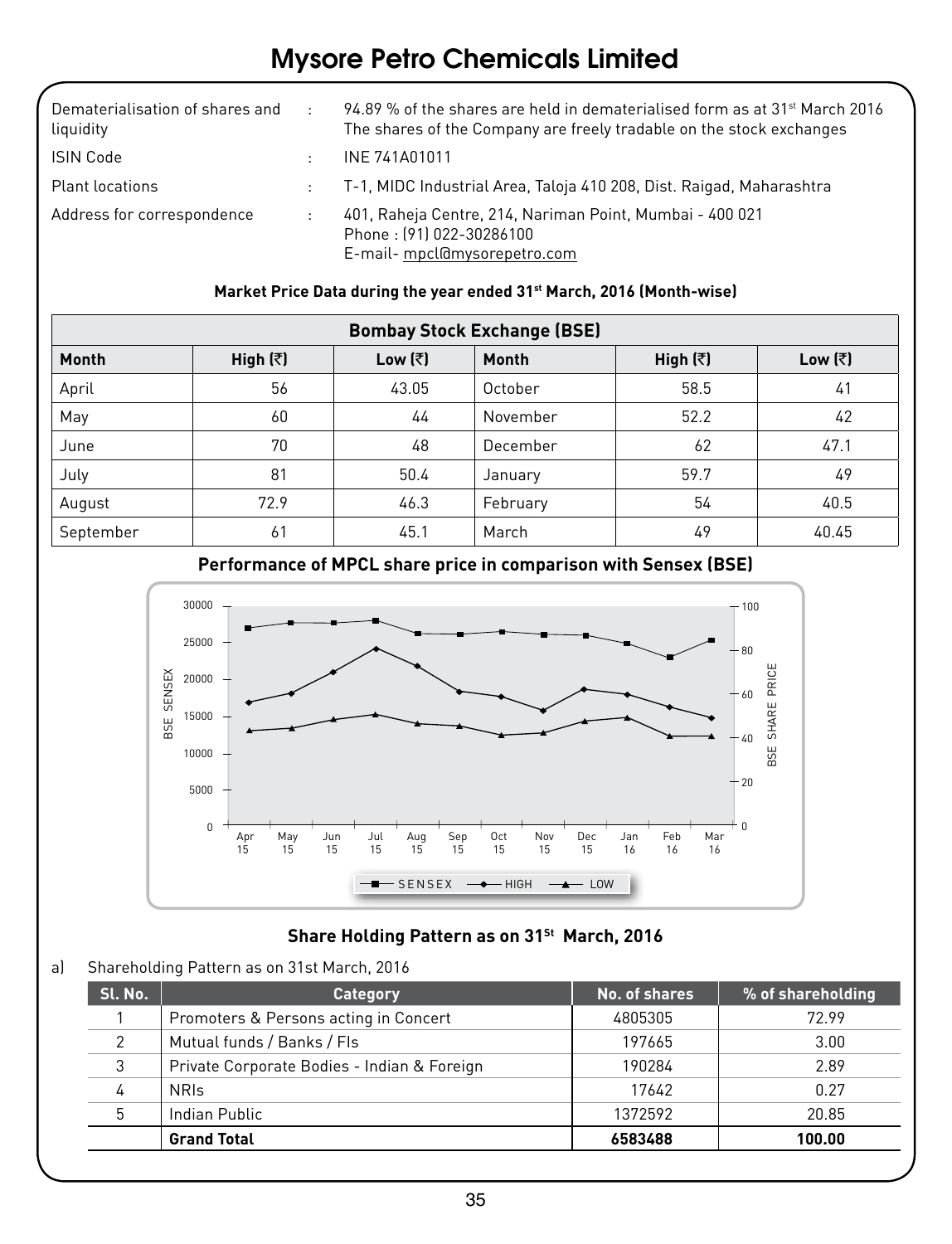b) Distribution of shareholding as at 31-03-2016

| Shareholding   | No. of shareholders | % to total | No. of shares | % to total |
|----------------|---------------------|------------|---------------|------------|
| $001 - 500$    | 7303                | 94.39      | 746803        | 11.34      |
| $501 - 1000$   | 236                 | 3.05       | 189037        | 2.87       |
| $1001 - 2000$  | 96                  | 1.24       | 145415        | 2.21       |
| $2001 - 3000$  | 36                  | 0.47       | 89142         | 1.35       |
| $3001 - 4000$  | 13                  | 0.22       | 60045         | 0.91       |
| $4001 - 5000$  | 17                  | 0.17       | 58980         | 0.90       |
| $5001 - 10000$ | 14                  | 0.18       | 106936        | 1.62       |
| 10001 & Above  | 22                  | 0.28       | 5187130       | 78.79      |
| <b>Total</b>   | 7737                | 100.00     | 6583488       | 100.00     |

#### **Other Disclosures**

#### Related party transactions

There are certain existing long term contracts which are at arm's length and in the ordinary course of business. Approval of the Audit Committee and Board of Directors has been obtained. However as they are material related party transactions as defined under Regulation 23 of the SEBI (Listing Obligations and Disclosure Requirements) Regulations, 2015 shareholders approval is being sought at the forthcoming Annual General Meeting.

#### Strictures and Penalties

The Company has been in compliance with the erstwhile Listing Agreement and now SEBI Listing Obligations and no penalties or strictures were imposed by the stock Exchange or SEBI or by any other authority on any matters related to capital markets during the last three years.

#### **Vigil Mechanism/Whistle Blower Policy**

The Company is committed to adhere to the highest standards of ethical, moral and legal conduct of business operations and it provides its employees a channel for the reporting of genuine concerns about unethical behaviour, actual or suspected or misconduct without fear of punishment or unfair treatment.

The mechanism provides for adequate safeguards against victimization and direct access to the Chairman of the Audit Committee in exceptional cases. The Company Secretary of the Company is the Vigilance Officer who can be approached to report the concern. During the year, no employee has been denied access to the Audit Committee.

#### Mandatory/Non-mandatory compliances

The Company has been complying with all mandatory legislations including but not restricted to Accounting Standards, Secretarial Standards, Internal Financial Controls, Code of Conduct, Code of Practices and Procedures for Fair Disclosure of Unpublished Price Sensitive Information, Corporate Social Responsibility, etc.

#### Adoption of non-mandatory requirements

The Company has adopted the following non-mandatory requirements:

The financial statements of the Company contain an unmodified audit opinion.

The report of the Internal Auditor is placed before the Audit Committee meeting and they are invitees to the meeting.

The Company do not have any material subsidiary.

The Policy on related party transactions is available at http://www.mysorepetro.com/corporate-governance

The Company do not have any shares lying in the demat suspense account /unclaimed suspense account.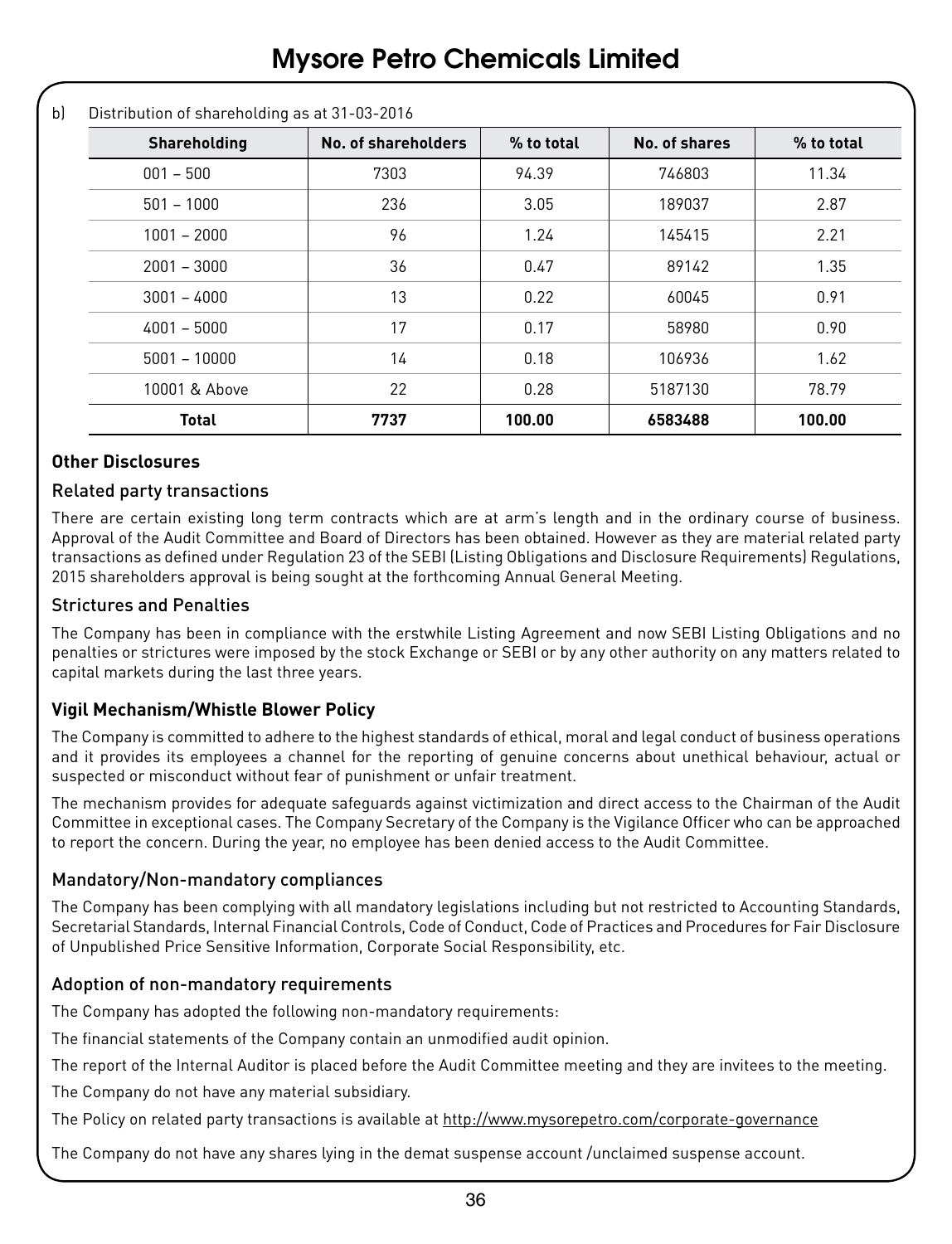### **Declaration on Code of Conduct**

I hereby confirm and declare that all the Directors and Senior Management Personnel of the Company as defined in the Code of Conduct of the Company have submitted annual declarations for the year ended 31st March, 2016 confirming their compliance of the same.

> **M M Dhanuka** Managing Director & CEO

Mumbai, 20<sup>th</sup> May, 2016

### **Auditors' Certificate on Corporate Governance**

The Members

Mysore Petro Chemicals Limited

We have examined the compliance of conditions of Corporate Governance by Mysore Petro Chemicals Limited, for the year ended on 31st March, 2016, as stipulated in Clause 49 of the Listing Agreement of the Company with the BSE Limited for the period 1<sup>st</sup> April, 2015 to 30<sup>th</sup> November, 2015 and as per the relevant provisions of Securities and Exchange Board of India (Listing Obligations and Disclosure Requirements) Regulations, 2015 ('Listing Regulations') as referred to in Regulation 15(2) of the Listing Regulations, 2015 for the period 1st December, 2015 to 31st March, 2016.

The compliance of conditions of corporate governance is the responsibility of the management. Our review was limited to procedures and implementation thereof, adopted by the Company for ensuring the compliance of the conditions of the corporate governance. It is neither an audit nor an expression of opinion on the financial statements of the Company.

In our opinion and to the best of our information and according to the explanations given to us and the representations made by the Directors and the management, we certify that the Company has complied with the conditions of Corporate Governance as stipulated in the above mentioned Listing Agreement and Listing Regulations, 2015, as applicable.

We further state that, such compliance is neither an assurance as to the future viability of the Company, nor as to the efficiency or effectiveness with which the management has conducted affairs of the Company.

> **For Hariharan & Co.** Firm's Registration No.: 001083S Chartered Accountants

#### **K Nagarajan**

Partner Membership No. 16398

Mumbai, 27<sup>th</sup> June, 2016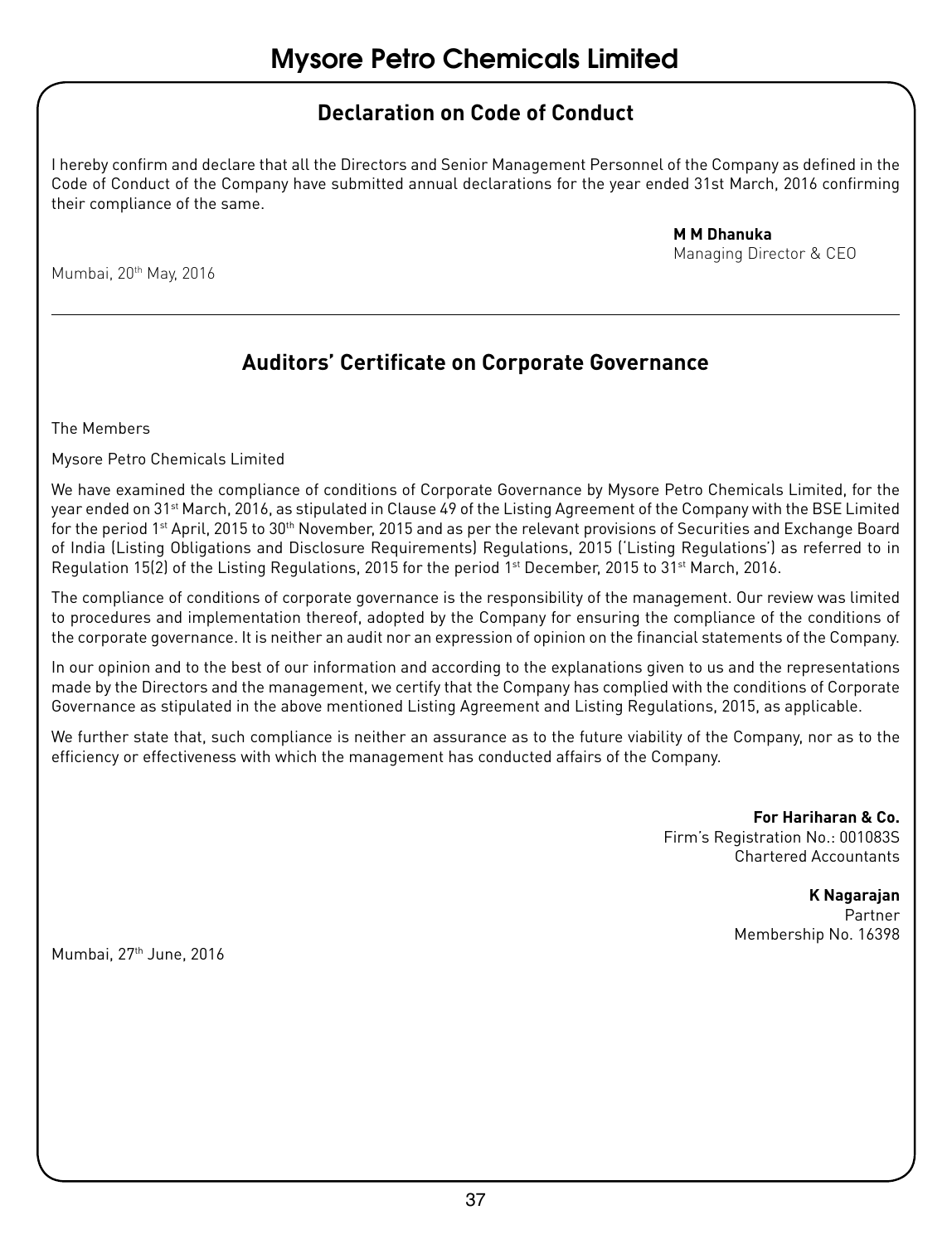### **INDEPENDENT AUDITORS' REPORT**

To the Members of

#### **MYSORE PETRO CHEMICALS LIMITED**

#### **Report on the Financial Statements**

We have audited the accompanying financial statements of **Mysore Petro Chemicals Limited** ("the Company"), which comprise the Balance Sheet as at 31<sup>st</sup> March, 2016, the Statement of Profit and Loss, the Cash Flow Statement for the year then ended, and a summary of the significant accounting policies and other explanatory information.

#### **Management's Responsibility for the Financial Statements**

The Company's Board of Directors is responsible for the matters stated in Section 134(5) of the Companies Act, 2013 ("the Act") with respect to the preparation of these financial statements that give a true and fair view of the financial position, financial performance and cash flows of the Company in accordance with the accounting principles generally accepted in India, including the Accounting Standards specified under Section 133 of the Act, read with Rule 7 of the Companies (Accounts) Rules, 2014. This responsibility also includes maintenance of adequate accounting records in accordance with the provisions of the Act for safeguarding the assets of the Company and for preventing and detecting frauds and other irregularities;selection and application of appropriate accounting policies; making judgments and estimates that are reasonable and prudent; and design, implementation and maintenance of adequate internal financial controls, that were operating effectively for ensuring the accuracy and completeness of the accounting records, relevant to the preparation and presentation of the financial statements that give a true and fair view and are free from material misstatement, whether due to fraud or error.

#### **Auditor's Responsibility**

Our responsibility is to express an opinion on these financial statements based on our audit.

We have taken into account the provisions of the Act, the accounting and auditing standards and matters which are required to be included in the audit report under the provisions of the Act and the Rules made there under.

We conducted our audit in accordance with the Standards on Auditing specified under Section 143(10) of the Act. Those Standards require that we comply with ethical requirements and plan and perform the audit to obtain reasonable assurance about whether the financial statements are free from material misstatement.

An audit involves performing procedures to obtain audit evidence about the amounts and the disclosures in the financial statements. The procedures selected depend on the auditor's judgment, including the assessment of the risks of material misstatement of the financial statements, whether due to fraud or error. In making those risk assessments, the auditor considers internal financial control relevant to the Company's preparation of the financial statements that give a true and fair view in order to design audit procedures that are appropriate in the circumstances. An audit also includes evaluating the appropriateness of the accounting policies used and the reasonableness of the accounting estimates made by the Company's Directors, as well as evaluating the overall presentation of the financial statements.

We believe that the audit evidence we have obtained is sufficient and appropriate to provide a basis for our audit opinion on the financial statements.

#### **Opinion**

In our opinion and to the best of our information and according to the explanations given to us, the aforesaid financial statements give the information required by the Act in the manner so required and give a true and fair view in conformity with the accounting principles generally accepted in India, of the state of affairs of the Company as at 31<sup>st</sup>March, 2016, and its profit and its cash flows for the year ended on that date.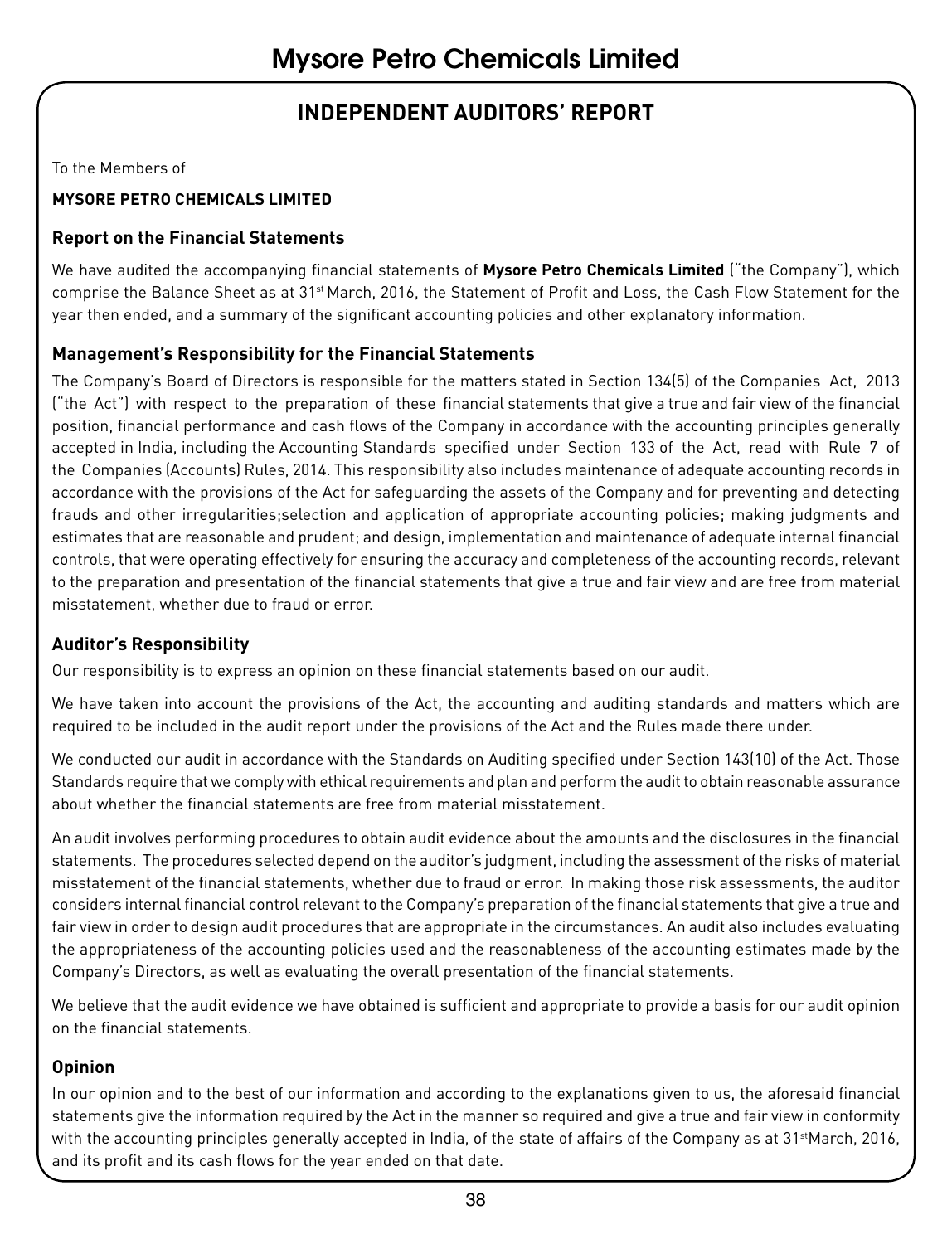#### **Report on Other Legal and Regulatory Requirements**

- 1. As required by the Companies (Auditor's Report) Order, 2016("the Order") issued by the Central Government of India in terms of sub-section (11) of Section 143 of the Act, and on the basis of such checks of the books and records of the Company as we considered appropriate and according to the information and explanations given to us during the course of audit, we give in the Annexure 'A' a statement on the matters specified in the paragraphs 3 and 4 of the Order.
- 2. As required by Section 143 (3) of the Act, we report that:
	- (a) We have sought and obtained all the information and explanations which to the best of our knowledge and belief were necessary for the purposes of our audit.
	- (b) In our opinion, proper books of account as required by law have been kept by the Company so far as it appears from our examination of those books.
	- (c) The Balance Sheet, the Statement of Profit and Loss, and the Cash Flow Statement dealt with by this Report are in agreement with the books of account.
	- (d) In our opinion, the aforesaid financial statements comply with the Accounting Standards specified under Section 133 of the Act, read with Rule 7 of the Companies (Accounts) Rules,2014.
	- (e) On the basis of the written representations received from the directors as on 31st March, 2016 taken on record by the Board of Directors, none of the directors is disqualified as on 31st March, 2016 from being appointed as a director in terms of Section 164 (2) of the Act.
	- (f) As required by Section 143(3)(i) of the Companies Act, 2013, and based on the checking of the books and records of the Company as we considered appropriate and according to the information and explanations given to us, we give our separate report in Annexure B with respect to the adequacy of the internal financial controls over financial reporting of the Company and the operating effectiveness of such controls.
	- (g) With respect to the other matters to be included in the Auditor's Report in accordance with Rule 11 of the Companies (Audit and Auditors) Rules, 2014, in our opinion and to the best of our information and according to the explanations given to us:
		- i. The Company has disclosed the impact of pending litigations on its financial position in its financial statements.
		- ii. The Company did not have any long-term contracts including derivative contracts for which there were material foreseeable losses.
		- iii. There were no amounts which were required to be transferred to the Investor Education and Protection Fund by the Company.

For **Hariharan & Co.** Firm's Registration No. 001083S Chartered Accountants

**K Nagarajan** Mumbai Partner 20th May, 2016 Membership No.16398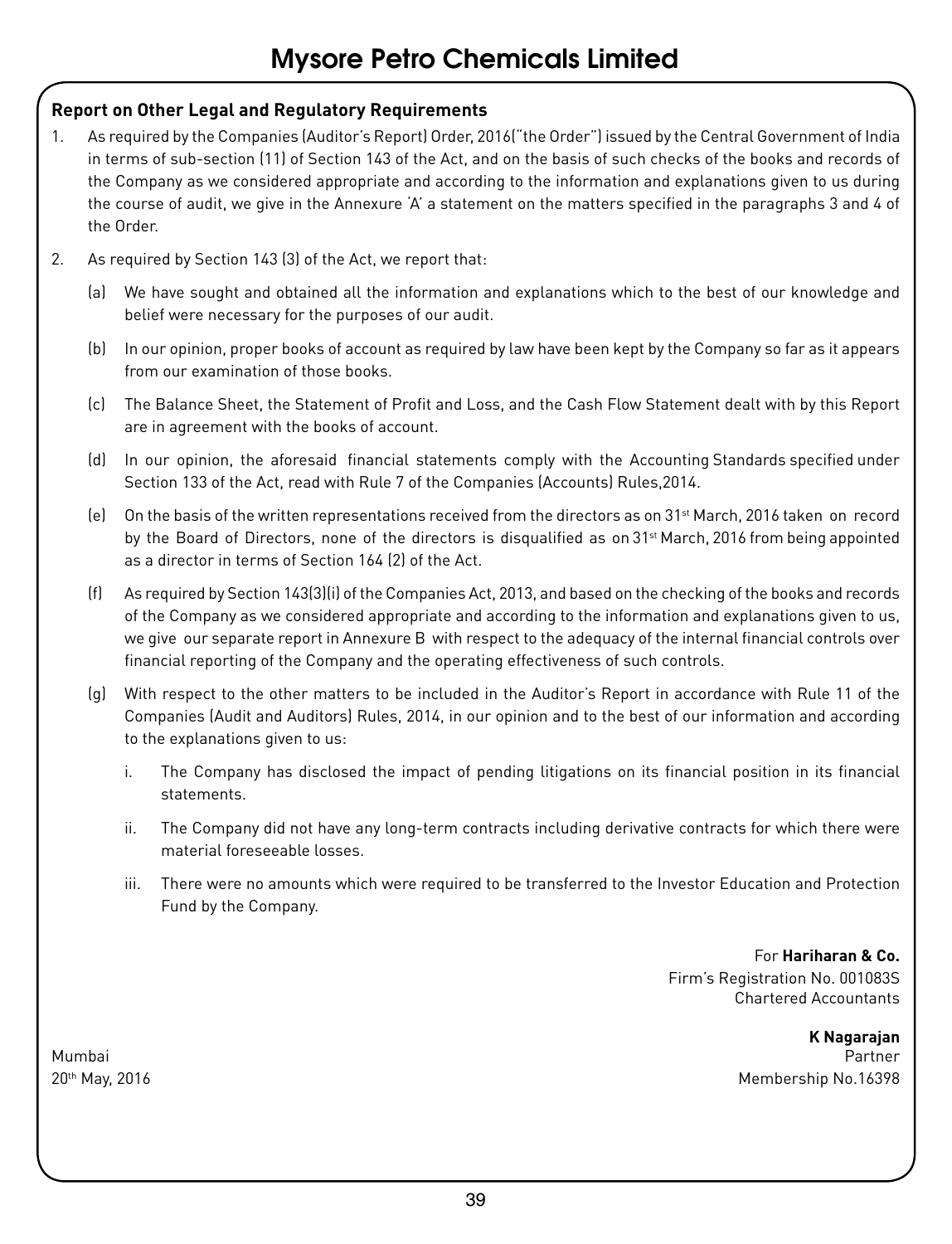## **ANNEXURE 'A' TO THE INDEPENDENT AUDITORS' REPORT**

**Annexure "A" referred to in paragraph 1 under the heading "Report on other legal and regulatory requirements" of our report of even date on the Financial Statements of Mysore Petro Chemicals Limited for the year ended 31st March 2016**

- 1. (a) The Company has maintained proper records showing full particulars including quantitative details and situation of fixed assets.
	- (b) The fixed assets have been physically verified by the management according to the programme of periodical physical verification in phased manner which in our opinion is reasonable having regard to the size of the Company and the nature of its fixed assets. The discrepancies noticed on such physical verification were not material.
	- (c) According to the information and explanations given to us and on the basis of our examination of the records of the Company, the title deeds of immovable properties are held in the name of the Company.
- 2. The inventory of the Company have been physically verified by the management at reasonable intervals. In respect of stock lying with third parties, the same have been substantially confirmed/checked with subsequent receipts. No material discrepancies were noticed on physical verification.
- 3. The Company has not granted any loan secured or unsecured to any companies, firms or other parties covered in the register maintained under Section 189 of the Companies Act, 2013. Accordingly, the provisions of Clause 3(iii) (a) & (b) of the Order are not applicable.
- 4. According to the information, explanations and representations provided by the management and based upon audit procedures performed, we are of the opinion that in respect of investments and guarantees given, the Company has complied with the provisions of the Section 185 and 186 of the Companies Act, 2013.
- 5. In our opinion and according to the information and explanations given to us, the Company has not accepted any Deposits from the public within the meaning of provisions of Section 73 to 76 of the Act or any relevant provisions of the Act and the rules framed there under.
- 6. On the basis of Information furnished, the maintenance of cost records has not been specified by the Central Government under sub section (1) of section 148 of the Companies Act 2013.
- 7. (a) According to the records of the Company, the Company is generally regular in depositing undisputed statutory dues including provident fund, employees' state insurance, income tax, sales-tax, service tax, duty of customs, duty of excise, value added tax, cess and other material statutory dues with the appropriate authorities to the extent applicable and there are no undisputed statutory dues payable for a period of more than six months from the date they become payable as at 31<sup>st</sup> March, 2016.
	- (b) According to the records and information & explanations given to us, there are no material dues in respect of duty of customs or duty of excise or value added tax that have not been deposited with the appropriate authorities on account of any dispute and the dues in respect of sales tax and service tax that have not been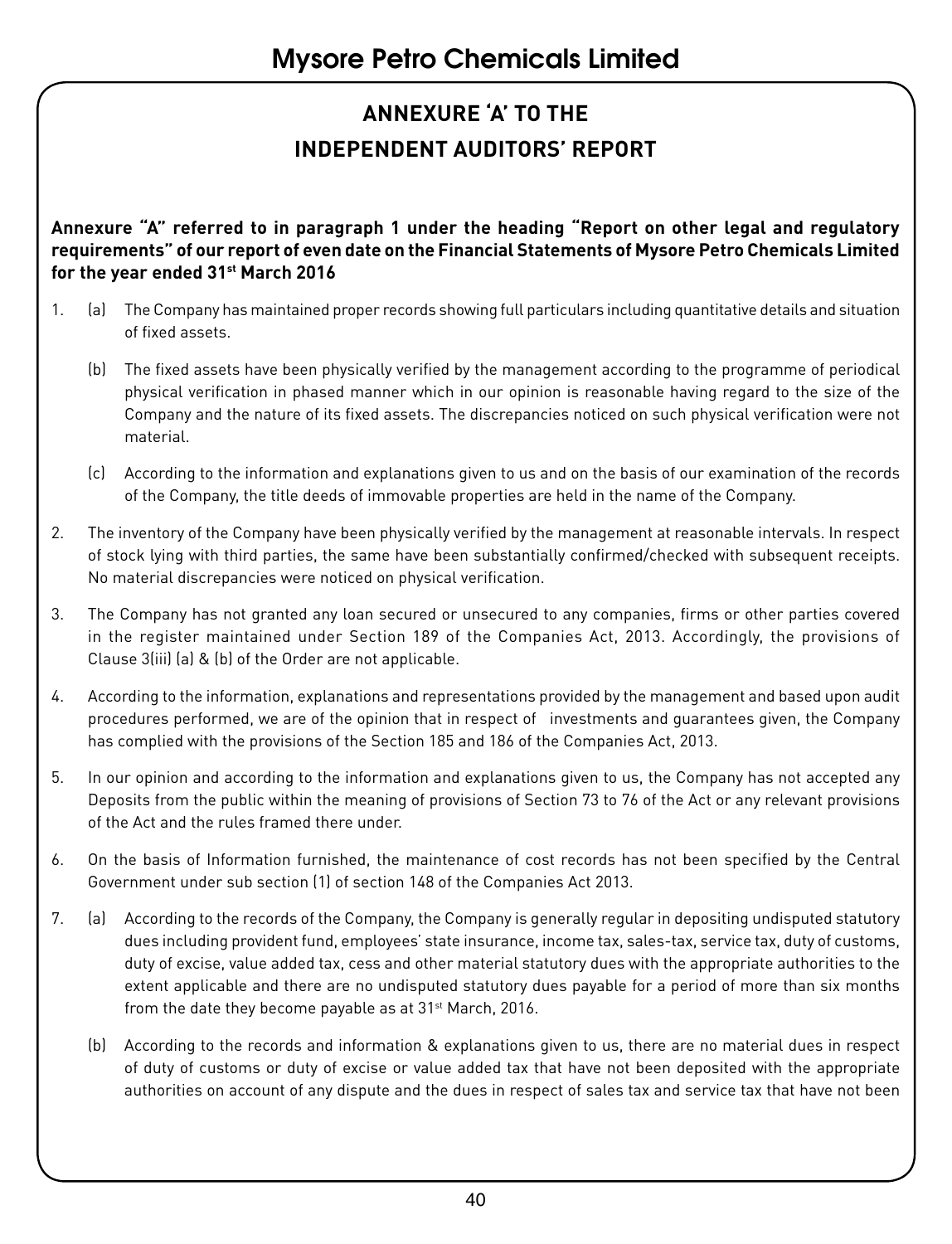deposited with the appropriate authority on account of dispute and the forum where the dispute is pending are given below: -

| Nature of statute                     | Nature of dues | Amount<br>disputed<br><b>(₹in Lacs)</b> | Period to which the<br>amount relates | Forum where dispute<br>is pending            |
|---------------------------------------|----------------|-----------------------------------------|---------------------------------------|----------------------------------------------|
| Karnataka Special Entry Tax Act, 2004 | Sales Tax      | 23.98                                   | 2008-09                               | Karnataka High Court                         |
| Central Excise Act, 1944              | Service Tax    | 17.58                                   | Dec'2008 to Mar'2015                  | <b>CESTAT</b>                                |
| Central Excise Act. 1944              | Service Tax    | 6.74                                    | Apr'2013 to Sep'2015                  | Dy. Commissioner of<br><b>Central Excise</b> |

- 8. In our opinion, on the basis of audit procedures and according to the information and explanations given to us, the Company does not have any dues to Banks, financial institutions or debenture holders.
- 9. On the basis of information and explanations given to us, term loans were applied for the purpose for which the loans were obtained. No moneys have been raised during the year by way of initial public offer or further public offer (including debt instruments).
- 10. Based on the audit procedure performed and on the basis of information and explanations provided by the management, no fraud by the Company and no material fraud on the Company by its officers or employees has been noticed or reported during the course of the audit.
- 11. According to the information and explanations given to us and based on our examination of the records of the Company, managerial remuneration has been paid or provided in accordance with the requisite approvals mandated by the provisions of Section 197 read with Schedule V to the Companies Act.
- 12. In our opinion and according to the information and explanations given to us, the Company is not a nidhi company. Accordingly, paragraph 3(xii) of the Order is not applicable.
- 13. According to the information and explanations and records made available by the management of the Company and audit procedure performed, for transactions with the related parties during the year,the Company has complied with the provisions of Section 177 and 188 of the Act, where applicable. As explained and as per records, details of related party transactions have been disclosed in the financial statements as per the applicable Accounting Standards.
- 14. According to the information and explanations given to us, the Company has not made any preferential allotment or private placement of shares or fully or partly convertible debentures during the year.
- 15. On the basis of records made available to us and according to information and explanations given to us, the Company has not entered into non-cash transactions with the directors or persons connected with him. Accordingly, paragraph 3(xv) of the Order is not applicable.
- 16. The Company is not required to be registered under Section 45-IA of the Reserve Bank of India Act 1934.

For **Hariharan & Co.** Firm's Registration No. 001083S Chartered Accountants

**K Nagarajan** Mumbai Partner 20th May, 2016 Membership No.16398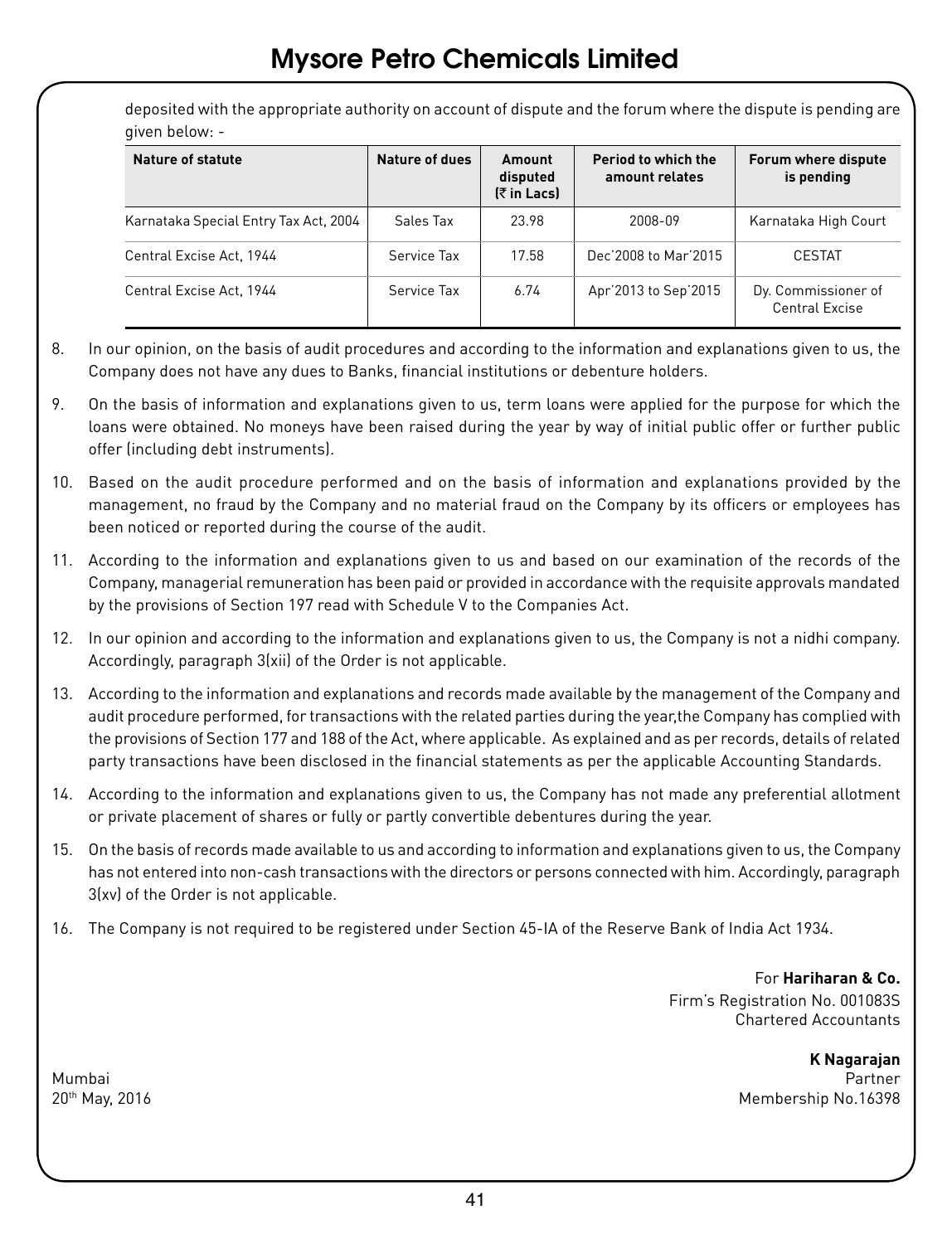### **ANNEXURE 'B' TO THE INDEPENDENT AUDITOR'S REPORT**

#### **Report on the Internal Financial Controls over Financial Reporting under Clause (i) of Sub-section 3 of Section 143 of the Companies Act, 2013 ("the Act")**

We have audited the internal financial controls over financial reporting of Mysore Petro Chemicals Limited ("the Company") as of 31 March 2016 in conjunction with our audit of the financial statements of the Company for the year ended on that date.

#### **Management's Responsibility for Internal Financial Controls**

The Company's management is responsible for establishing and maintaining internal financial controls based on the internal control over financial reporting criteria established by the Company considering the essential components of internal control stated in the Guidance Note on Audit of Internal Financial Controls over Financial Reporting issued by the Institute of Chartered Accountants of India ("ICAI'). These responsibilities include the design, implementation and maintenance of adequate internal financial controls that were operating effectively for ensuring the orderly and efficient conduct of its business, including adherence to company's policies, the safeguarding of its assets, the prevention and detection of frauds and errors, the accuracy and completeness of the accounting records, and the timely preparation of reliable financial information, as required under the Companies Act, 2013.

#### **Auditor's Responsibility**

Our responsibility is to express an opinion on the Company's internal financial controls over financial reporting based on our audit. We conducted our audit in accordance with the Guidance Note on Audit of Internal Financial Controls over Financial Reporting (the "Guidance Note") issued by ICAI and the Standards on Auditing, issued by ICAI and deemed to be prescribed under Section 143(10) of the Companies Act, 2013, to the extent applicable to an audit of internal financial controls, both issued by the Institute of Chartered Accountants of India. Those Standards and the Guidance Note require that we comply with ethical requirements and plan and perform the audit to obtain reasonable assurance about whether adequate internal financial controls over financial reporting was established and maintained and if such controls operated effectively in all material respects.

Our audit involves performing procedures to obtain audit evidence about the adequacy of the internal financial controls system over financial reporting and their operating effectiveness. Our audit of internal financial controls over financial reporting included obtaining an understanding of internal financial controls over financial reporting, assessing the risk that a material weakness exists, and testing and evaluating the design and operating effectiveness of internal control based on the assessed risk. The procedures selected depend on the auditor's judgment, including the assessment of the risks of material misstatement of the financial statements, whether due to fraud or error.

We believe that the audit evidence we have obtained is sufficient and appropriate to provide a basis for our audit opinion on the Group's internal financial controls system over financial reporting.

#### **Meaning of Internal Financial Controls Over Financial Reporting**

A Company's internal financial control over financial reporting is a process designed to provide reasonable assurance regarding the reliability of financial reporting and the preparation of financial statements for external purposes in accordance with generally accepted accounting principles. A Group's internal financial control over financial reporting includes those policies and procedures that (1) pertain to the maintenance of records that, in reasonable detail, accurately and fairly reflect the transactions and dispositions of the assets of the company; (2) provide reasonable assurance that transactions are recorded as necessary to permit preparation of financial statements in accordance with generally accepted accounting principles, and that receipts and expenditures of the companies are being made only in accordance with authorizations of management and directors of the Company and (3) provide reasonable assurance regarding prevention or timely detection of unauthorized acquisition, use, or disposition of the Group's assets that could have a material effect on the financial statements.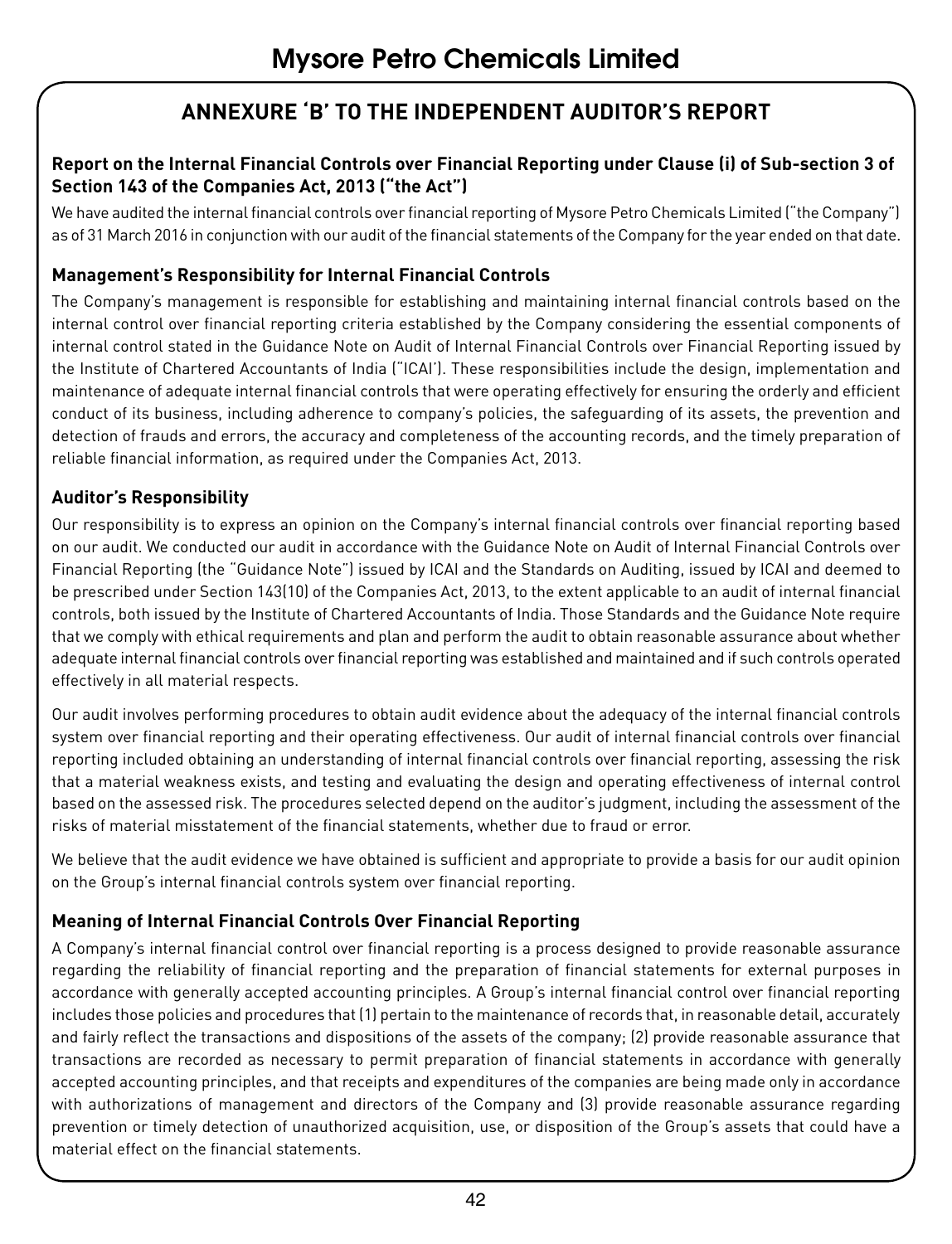#### **Inherent Limitations of Internal Financial Controls Over Financial Reporting**

Because of the inherent limitations of internal financial controls over financial reporting, including the possibility of collusion or improper management override of controls, material misstatements due to error or fraud may occur and not be detected. Also, projections of any evaluation of the internal financial controls over financial reporting to future periods are subject to the risk that the internal financial control over financial reporting may become inadequate because of changes in conditions, or that the degree of compliance with the policies or procedures may deteriorate.

#### **Opinion**

In our opinion, the Company has , in all material respects, an adequate internal financial controls system over financial reporting and such internal financial controls over financial reporting were operating effectively as at 31<sup>st</sup> March, 2016, based on the internal control over financial reporting criteria established by the Company considering the essential components of internal control stated in the Guidance Note on Audit of Internal Financial Controls Over Financial Reporting issued by the Institute of Chartered Accountants of India.

> For **Hariharan & Co.** Firm's Registration No. 001083S Chartered Accountants

**K Nagarajan** Mumbai Partner 20th May, 2016 Membership No.16398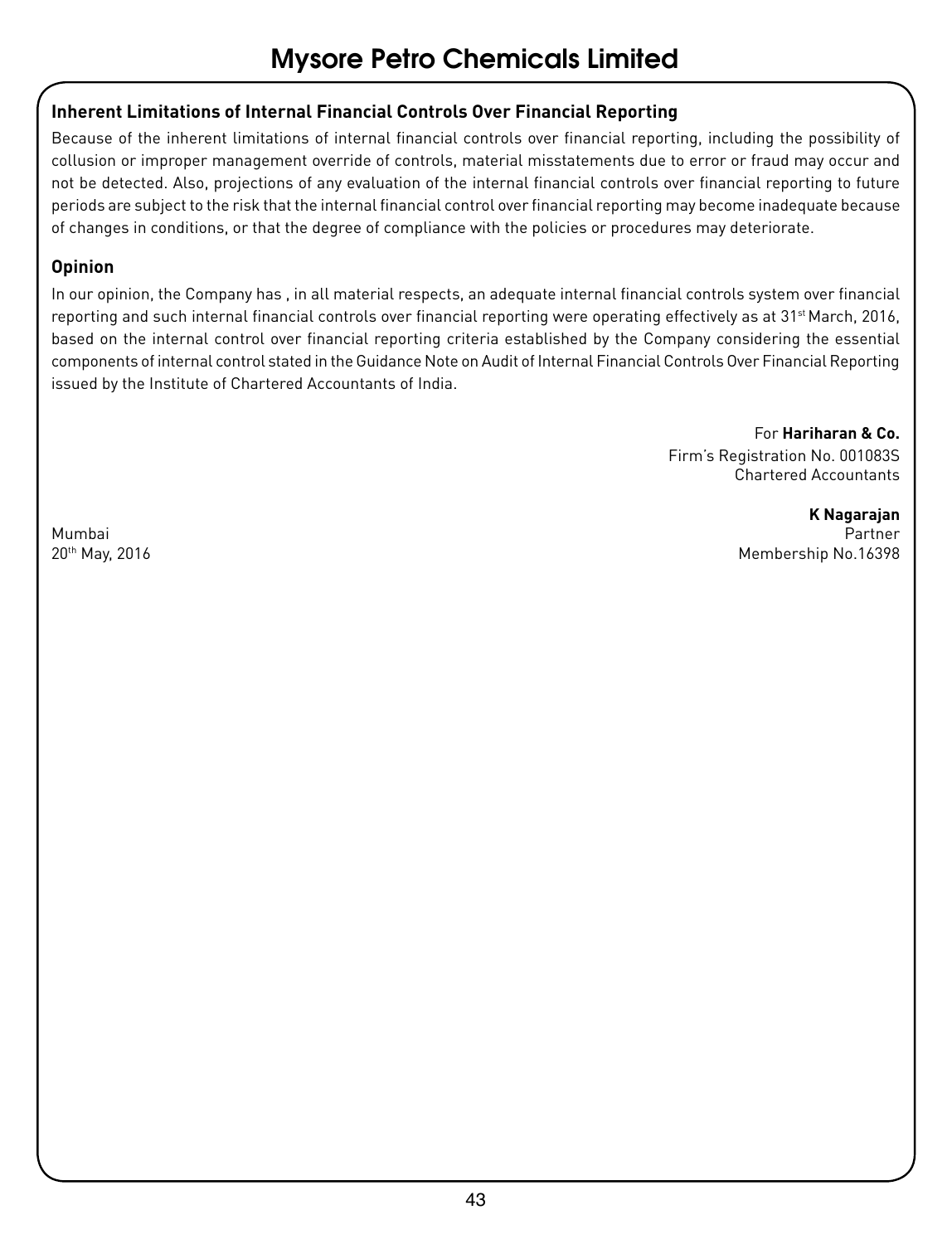| <b>Balance Sheet as at March 31, 2016</b> |                |                                              |                                      |
|-------------------------------------------|----------------|----------------------------------------------|--------------------------------------|
|                                           | <b>Notes</b>   | As at<br>March 31, 2016<br>$\bar{z}$ in Lacs | As at<br>March 31, 2015<br>₹ in Lacs |
| <b>EQUITIES AND LIABILITIES</b>           |                |                                              |                                      |
| <b>Shareholders' funds</b>                |                |                                              |                                      |
| <b>Share Capital</b>                      | 1              | 658.76                                       | 658.76                               |
| Reserves and Surplus                      | $\overline{2}$ | 2,381.47                                     | 2,268.25                             |
|                                           |                | 3,040.23                                     | 2,927.01                             |
| <b>Non-Current Liabilities</b>            | 3              |                                              |                                      |
| Long Term Borrowings                      | 3(a)           | 638.78                                       | 627.08                               |
| Long Term Liabilities                     | 3(b)           | 625.00                                       | 625.00                               |
| Long Term Provisions                      | 3(c)           | 64.25                                        | 60.36                                |
| Deferred Tax Liabilities                  | 4              | 229.95                                       | 229.95                               |
|                                           |                | 1,557.98                                     | 1,542.39                             |
| <b>Current Liabilities</b>                | 5              |                                              |                                      |
| <b>Trade Payables</b>                     | 5(a)           | 264.12                                       | 226.69                               |
| <b>Other Current Liabilities</b>          | 5(b)           | 64.12                                        | 178.30                               |
| <b>Short Term Provisions</b>              | 5(c)           | 99.79                                        | 240.76                               |
|                                           |                | 428.03                                       | 645.75                               |
|                                           | <b>TOTAL</b>   | 5,026.24                                     | 5,115.15                             |
| <b>ASSETS</b>                             |                |                                              |                                      |
| <b>Non Current Assets</b>                 |                |                                              |                                      |
| <b>Fixed Assets (Net)</b>                 |                |                                              |                                      |
| <b>Tangible Assets</b>                    | 6              | 3,239.64                                     | 2,078.65                             |
| Capital Work-In-Progress                  | 6              |                                              | 1.23                                 |
|                                           |                | 3,239.64                                     | 2,079.88                             |
| Non Current Investments                   | 7              | 864.63                                       | 864.63                               |
| Long Term Loans and Advances              | 8              | 135.59                                       | 1,386.09                             |
|                                           |                | 4,239.86                                     | 4,330.60                             |
| <b>Current Assets</b>                     |                |                                              |                                      |
| Inventories                               | 9              | 246.38                                       | 217.43                               |
| <b>Trade Receivables</b>                  | 10             | 269.78                                       | 403.07                               |
| Cash and Bank Balances                    | 11             | 123.39                                       | 56.31                                |
| <b>Short Term Loans and Advances</b>      | 12             | 146.83                                       | 107.74                               |
|                                           |                | 786.38                                       | 784.55                               |
|                                           | <b>TOTAL</b>   | 5,026.24                                     | 5,115.15                             |
| <b>Significant Accounting Policies</b>    | A              |                                              |                                      |
| <b>Notes on Financial Statements</b>      | $1 - 30$       |                                              |                                      |

For **Hariharan & Co**. Firm's Registration No. 001083S Chartered Accountants **M M Dhanuka Nikunj Dhanuka** Partner **Anil Kochar** Membership No. 16398 **S N Maheshwari**

As per our report of even date For and on behalf of the Board of Directors

**Managing Director MM Jayakar** 

Mumbai **Anand Kadkol Paras Jain Uma Acharya** 20th May, 2016 Company Secretary Chief Financial Officer Directors

 **Shrikant Somani**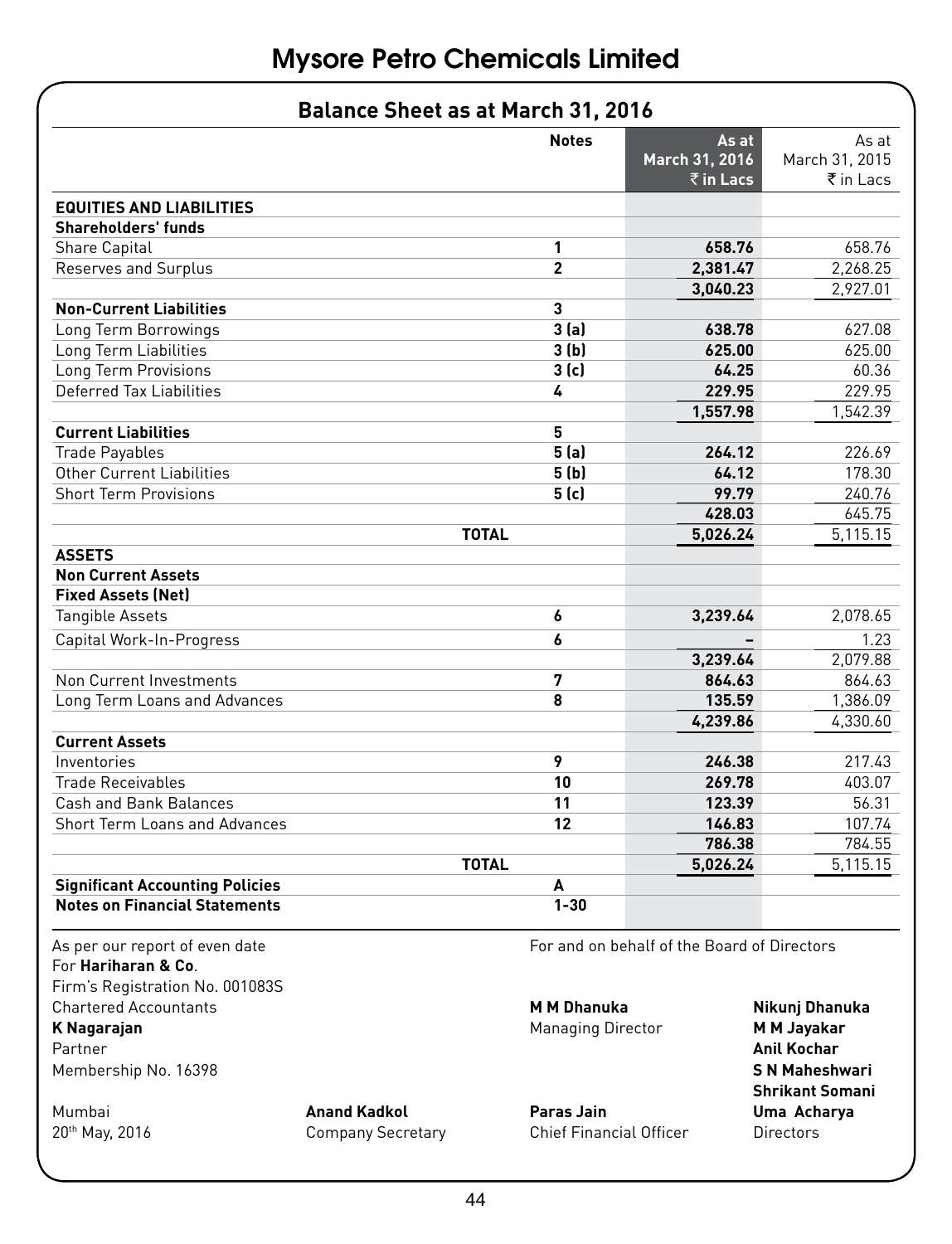|                                                                   | <b>Notes</b>                                | 2015-2016            | 2014-2015                         |
|-------------------------------------------------------------------|---------------------------------------------|----------------------|-----------------------------------|
|                                                                   |                                             | $\bar{\tau}$ in Lacs | ₹ in Lacs                         |
| Revenue                                                           |                                             |                      |                                   |
| Revenue from Operations (Gross)                                   | 13                                          | 2,621.86             | 3,696.73                          |
| Less : Excise Duty                                                |                                             | 293.26               | 409.99                            |
| Revenue from Operations (Net)                                     |                                             | 2,328.60             | 3,286.74                          |
| Other Income                                                      | 14                                          | 100.26               | 94.94                             |
| <b>Total Revenue</b>                                              |                                             | 2,428.86             | 3,381.68                          |
| <b>Expenditure</b>                                                |                                             |                      |                                   |
| Cost of Material Consumed                                         | 15                                          | 139.11               | 80.83                             |
| Decrease / (Increase) in Inventories                              | 16                                          | (18.26)              | 49.67                             |
| <b>Employees Benefits Expense</b>                                 | 17                                          | 910.55               | 971.86                            |
| Other Expenses                                                    | 18                                          | 684.31               | 637.01                            |
| Depreciation and Amortisation Expenses                            | 6                                           | 276.81               | 273.98                            |
| Finance cost                                                      | 19                                          | 76.68                | 135.14                            |
| <b>Total Expenditure</b>                                          |                                             | 2,069.20             | 2,148.49                          |
| Profit before Tax                                                 |                                             | 359.66               | 1,233.19                          |
| <b>Tax Expenses</b>                                               |                                             |                      |                                   |
| - Current Tax                                                     |                                             | 167.20               | 462.00                            |
| - Deferred Tax                                                    | 20                                          |                      | 49.65                             |
| Profit for the year                                               |                                             | 192.46               | 721.54                            |
| <b>Earning per share</b>                                          |                                             |                      |                                   |
| Face value of shares ₹ 10 each (Previous year ₹ 10 each)          |                                             |                      |                                   |
| Basic & Diluted ₹                                                 | 21                                          | 2.92                 | 10.96                             |
| <b>Significant Accounting Policies</b>                            | A                                           |                      |                                   |
| <b>Notes on Financial Statements</b>                              | $1 - 30$                                    |                      |                                   |
| As per our report of even date                                    | For and on behalf of the Board of Directors |                      |                                   |
| For <b>Hariharan &amp; Co.</b><br>Firm's Registration No. 001083S |                                             |                      |                                   |
| <b>Chartered Accountants</b>                                      | <b>M M Dhanuka</b>                          |                      | Nikunj Dhanuka                    |
| K Nagarajan<br>Partner                                            | <b>Managing Director</b>                    |                      | <b>M M Jayakar</b><br>Anil Kochar |

Mumbai **Anand Kadkol Paras Jain Uma Acharya 2016** Company Secretary Chief Financial Officer Directors

Membership No. 16398 **S N Maheshwari Shrikant Somani**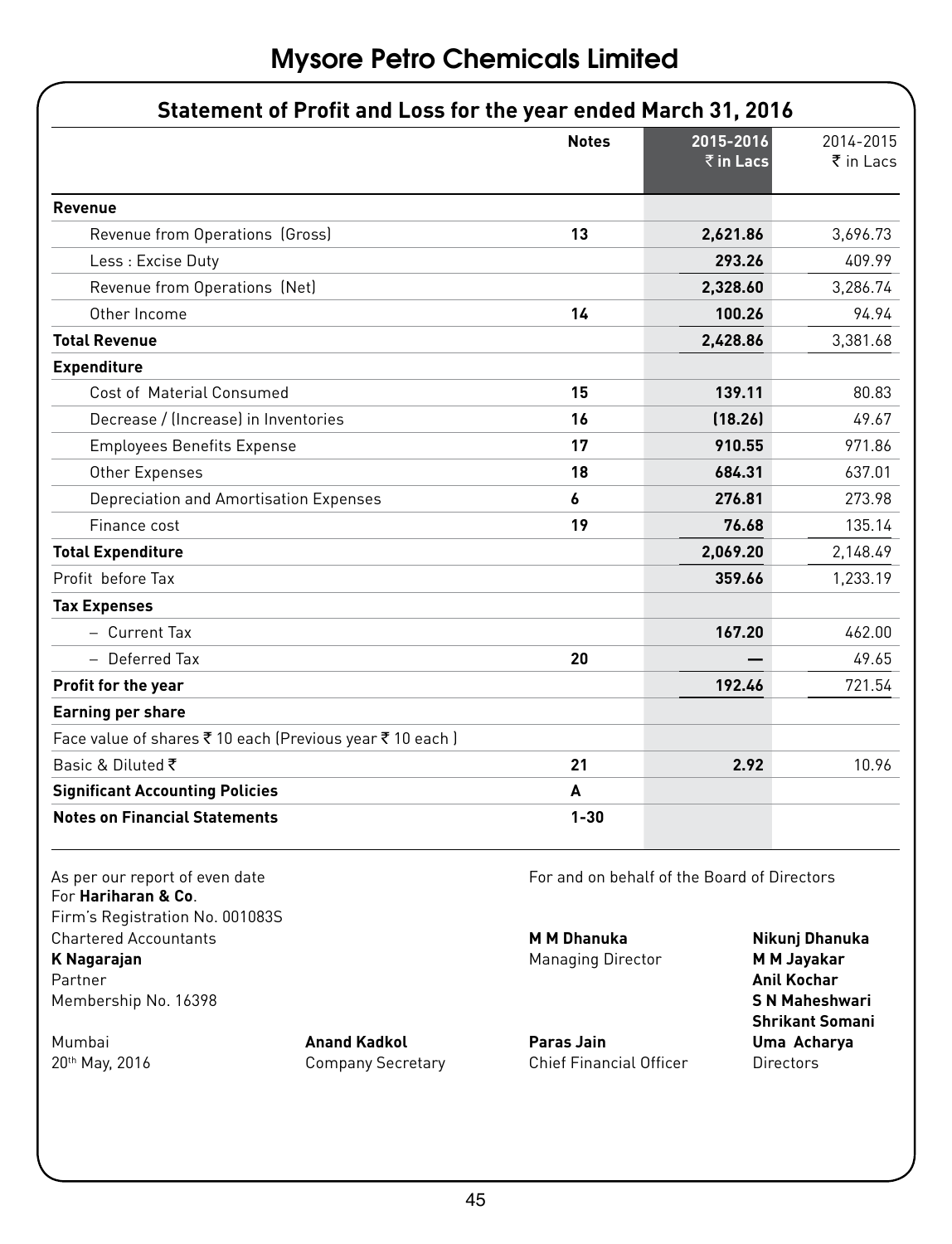|    |                                                                      | 2015-2016                | 2014-2015         |
|----|----------------------------------------------------------------------|--------------------------|-------------------|
|    |                                                                      | $[\overline{z} in Lacs]$ | <b>₹</b> in Lacsl |
| А. | <b>CASH FLOW FROM OPERATING ACTIVITIES</b>                           |                          |                   |
|    | Net Profit before tax and Extraordinary Items                        | 359.66                   | 1,233.19          |
|    | Non-cash Adjustment to reconcile profit before tax to net cash flow: |                          |                   |
|    | Depreciation / Amortisation Expenses                                 | 276.81                   | 273.98            |
|    | Loss / (Profit) on Sale/Write off of Fixed Assets                    | 1.73                     | 1.82              |
|    | Profit on Sale of Investments                                        |                          | [33.94]           |
|    | Sundry Balances / Excess Provision Written Back                      | (3.87)                   | 39.92             |
|    | Interest Expense                                                     | 76.06                    | 134.59            |
|    | Interest Income                                                      | (8.43)                   | (13.06)           |
|    | Dividend Income                                                      | (40.79)                  | [0.03]            |
|    | OPERATING PROFIT BEFORE WORKING CAPITAL CHANGES                      | 661.17                   | 1,636.47          |
|    | <b>Movements in Working Capital</b>                                  |                          |                   |
|    | Increase / (decrease) in Trade Payables / Other Current liabilities  | (35.84)                  | (221.38)          |
|    | Decrease / lincreasel in Trade receivables                           | 133.29                   | 171.75            |
|    | Decrease / lincreasel in Inventories                                 | (28.95)                  | 56.84             |
|    | Decrease / lincreasel in loans and advances                          | (72.13)                  | (126.24)          |
|    |                                                                      | (3.63)                   | [119.03]          |
|    | CASH GENERATED FROM/(USED IN ) OPERATIONS                            | 657.54                   | 1,517.44          |
|    | Direct Taxes Paid (Net of refunds)                                   | (149.97)                 | (377.20)          |
|    | NET CASH FLOW FROM / (USED IN) OPERATING ACTIVITIES                  | 507.57                   | 1,140.24          |
| В. | <b>CASH FLOW FROM INVESTING ACTIVITIES</b>                           |                          |                   |
|    | Purchase of Fixed Assets, including intangible assets, CWIP          | (175.68)                 | [74.86]           |
|    | Proceeds from Sale of Fixed Assets                                   | 3.00                     | 11.29             |
|    | Sale/(Purchase) of Investments                                       |                          | 38.63             |
|    | <b>Interest Received</b>                                             | 9.71                     | 11.96             |
|    | Dividend Received                                                    | 40.79                    | 0.03              |
|    | NET CASH FLOW FROM / (USED IN) INVESTING ACTIVITIES                  | (122.18)                 | [12.95]           |
| C. | <b>CASH FLOW FROM FINANCING ACTIVITIES</b>                           |                          |                   |
|    | Proceeds / (Repayments) of Long-term borrowings                      | 14.44                    | [822.16]          |
|    | Dividend Paid on equity shares (Including Dividend Distribution Tax) | (156.28)                 | (112.75)          |
|    | <b>Interest Paid</b>                                                 | (176.47)                 | (183.09)          |
|    | NET CASH FLOW FROM / (USED IN) FINANCING ACTIVITIES                  | (318.31)                 | (1, 118.00)       |
|    | NET INCREASE / (DECREASE) [A+B+C]                                    | 67.08                    | 9.29              |
|    | CASH AND BANK BALANCES (Opening Balance)                             | 56.31                    | 47.02             |
|    | CASH AND BANK BALANCES (Closing Balance)                             | 123.39                   | 56.31             |

For **Hariharan & Co**. Firm's Registration No. 001083S Chartered Accountants **M M Dhanuka Nikunj Dhanuka**

Partner **Anil Kochar** Membership No. 16398 **S N Maheshwari**

Mumbai **Anand Kadkol Paras Jain Uma Acharya** 20<sup>th</sup> May, 2016 **Company Secretary** Chief Financial Officer **Chief Chief Chief Chief Chief Chief** Chief Chief Chief Chief Chief Chief Chief Chief Chief Chief Chief Chief Chief Chief Chief Chief Chief Chief Chief Chief Chi

**K Nagarajan Managing Director M M Jayakar** 

 **Shrikant Somani**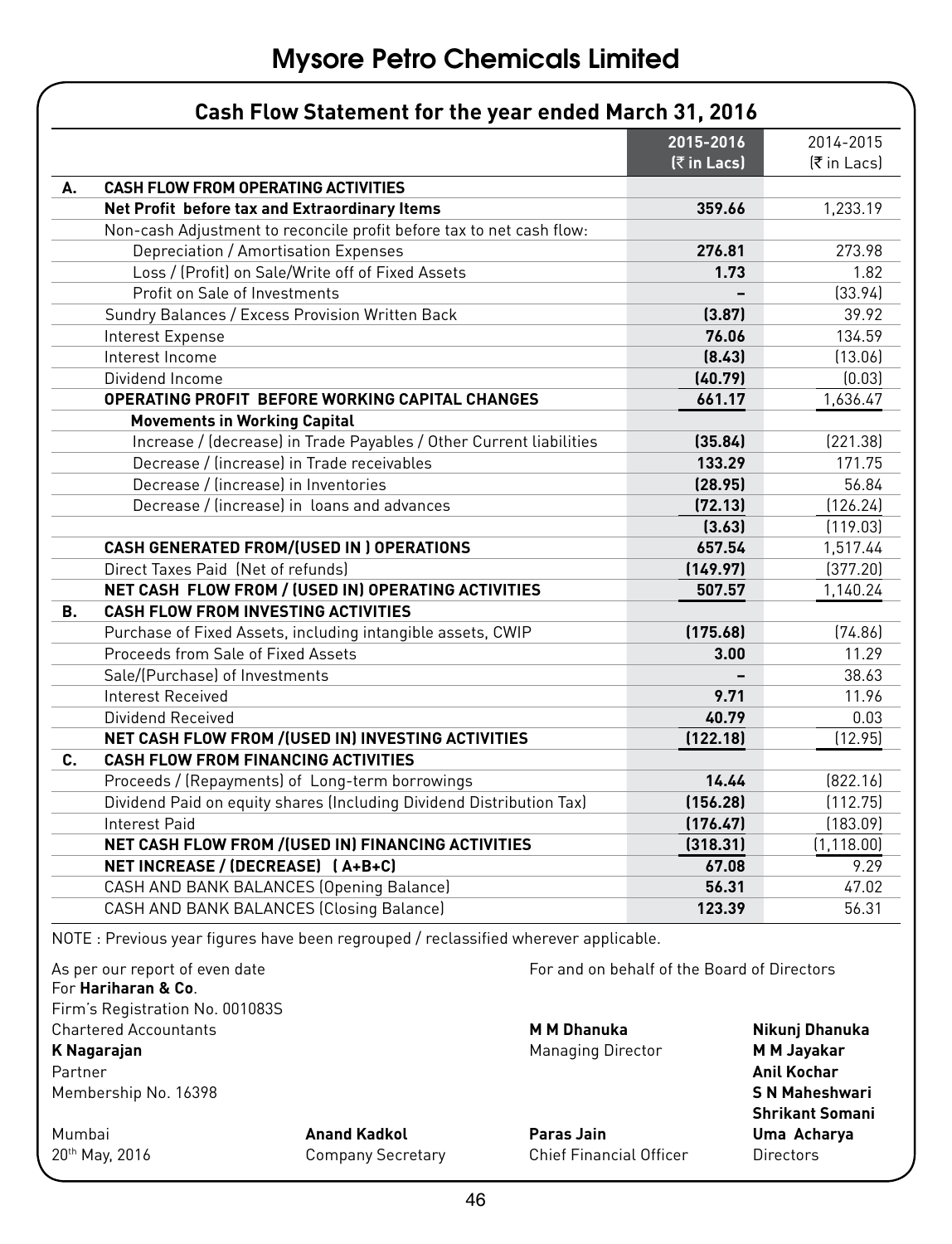#### **Note A. Significant Accounting Policies**

#### **a. Basis of preparation**

The financial statements are prepared in accordance with generally accepted accounting principles in India under the historical cost convention on accrual basis. The financial statements are prepared to comply in all material aspects with the Accounting Standard specified under Section 133 of the Companies Act, 2013, read with Rule 7 of the Companies (Accounts) Rules, 2014 and other relevant provisions of the Companies Act, 2013 to the extent applicable. The accounting policies have been consistently applied by the Company and except for the changes in accounting policy discussed more fully below, are consistent with those used in the previous year.

#### **b. Use of estimates**

The preparation of financial statements in conformity with generally accepted accounting principles requires management to make estimates and assumptions that affect the reported amounts of assets and liabilities and disclosure of contingent liabilities at the date of the financial statements and the results of operations during the reporting period end. Although these estimates are based upon management's best knowledge of current events and actions, actual results could differ from these estimates.

#### **c. Fixed Assets**

Fixed assets are stated at cost less accumulated depreciation and impairment losses if any. Cost comprises the purchase price and any attributable cost of bringing the asset to its working condition for its intended use. Borrowing costs relating to acquisition of fixed assets which takes substantial period of time to get ready for its intended use are also included to the extent they relate to the period till such assets are ready to be put to use.

#### **d. Depreciation and Amortization**

- i. Leasehold land is amortized over the period of lease.
- ii. Intangible assets are amortized over the estimated useful life of 4 years.
- iii. Depreciation on Plant & Equipments, Furniture, office Equipments, Buildings and Vehicles is provided on straight line basis based on the revised remaining useful life of the assets as per Part-C of Schedule II of the Companies Act, 2013.

#### **e. Impairment of Assets**

The carrying amounts of assets are reviewed at each balance sheet date if there is any indication of impairment based on internal/external factors. An impairment loss is recognized wherever the carrying amount of an asset exceeds its recoverable amount. The recoverable amount is the greater of the asset's net selling price and value in use. In assessing value in use, the estimated future cash flows are discounted to their present value at the weighted average cost of capital.

After impairment, depreciation is provided on the revised carrying amount of the asset over its remaining useful life.

#### **f. Investments**

Investments that are readily realizable and intended to be held for not more than a year are classified as current investments. All other investments are classified as long-term investments. Current investments are carried at lower of cost and fair value determined on an individual investment basis. Long-term investments are carried at cost. However, provision for diminution in value is made to recognize a decline other than temporary in the value of the investments.

#### **g. Inventories**

Inventories are valued as follows:

Raw materials, components, stores and spares

Lower of cost and net realizable value. However, materials and other items held for use in the production of inventories are not written down below cost if the finished products in which they will be incorporated are expected to be sold at or above cost. Cost is determined on a weighted average basis.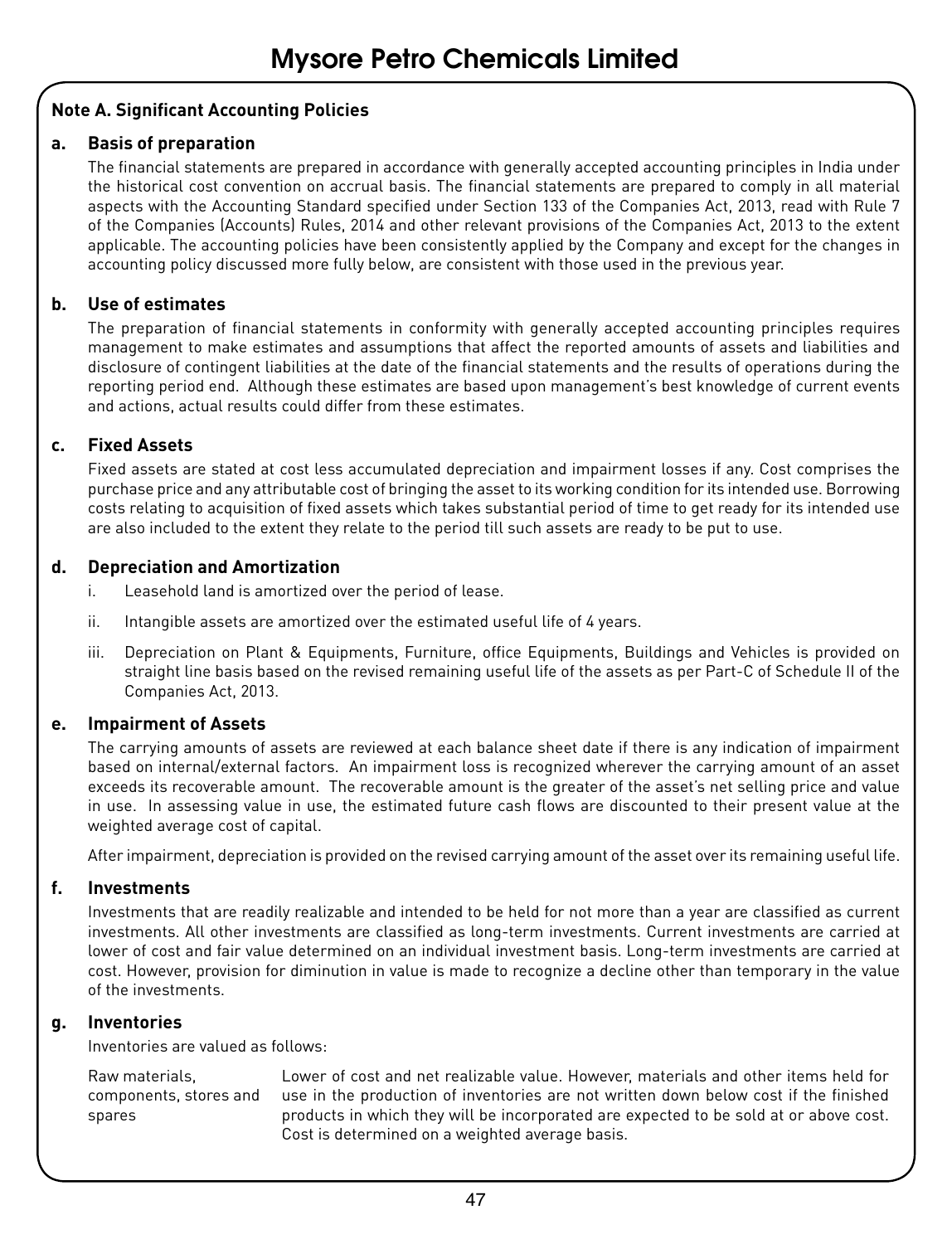Stock in Process and finished goods

Lower of cost and net realizable value. Cost includes direct materials and labour and a proportion of manufacturing overheads based on normal operating capacity. Cost of finished goods includes excise duty.

Net realizable value is the estimated selling price in the ordinary course of business less estimated costs of completion and estimated costs necessary to make the sale.

#### **h. Revenue Recognition**

Revenue is recognized to the extent that it is probable that the economic benefits will flow to the Company and the revenue can be reliably measured.

#### **Sale of Goods**

Revenue is recognized when the significant risks and rewards of ownership of the goods have passed to the buyer. Excise Duty deducted from turnover (gross) is the amount that is included in the amount of turnover (gross) and not the entire amount of liability arised during the year.

#### **Interest**

Revenue is recognized on a time proportion basis taking into account the amount outstanding and the rate applicable.

#### **Dividends**

Revenue is recognized when the shareholders' right to receive payment is established by the balance sheet date.

#### **i. Foreign Currency Translation**

#### **Foreign Currency Transaction**

#### **Initial Recognition**

Foreign currency transactions are recorded in the reporting currency by applying to the foreign currency amount the exchange rate between the reporting currency and the foreign currency at the date of the transaction.

#### **ii. Conversion**

Foreign currency monetary items are reported using the closing rate. Non-monetary items which are carried in terms of historical cost denominated in a foreign currency are reported using the exchange rate at the date of the transaction and non-monetary items which are carried at fair value or other similar valuation denominated in a foreign currency are reported using the exchange rates that existed when the values were determined.

#### **iii. Exchange Differences**

Exchange differences arising on the settlement of monetary items or on reporting company's monetary items at rates different from those at which they were initially recorded during the year or reported in previous financial statements, are recognized as income or as expenses in the year in which they arise except in case of long term liabilities, where they relate to acquisition of fixed assets, in which case they are adjusted to the carrying cost of such assets.

#### **iv. Forward Exchange Contracts not intended for trading or speculation purposes**

The premium or discount arising at the inception of forward exchange contracts is amortized as expense or income over the life of the contract. Exchange differences on such contracts are recognized in the statement of profit and loss in the year in which the exchange rates change. Any profit or loss arising on cancellation or renewal of forward exchange contract is recognized as income or as expense for the year.

#### **j. Retirement and other employee benefits**

i. Retirement benefits in the form of Provident Fund, in case of certain employees, are a defined contribution scheme and the contributions are charged to the Statement of Profit and Loss of the year when the contributions to the respective funds are due. There are no other obligations other than the contribution payable to the respective trusts.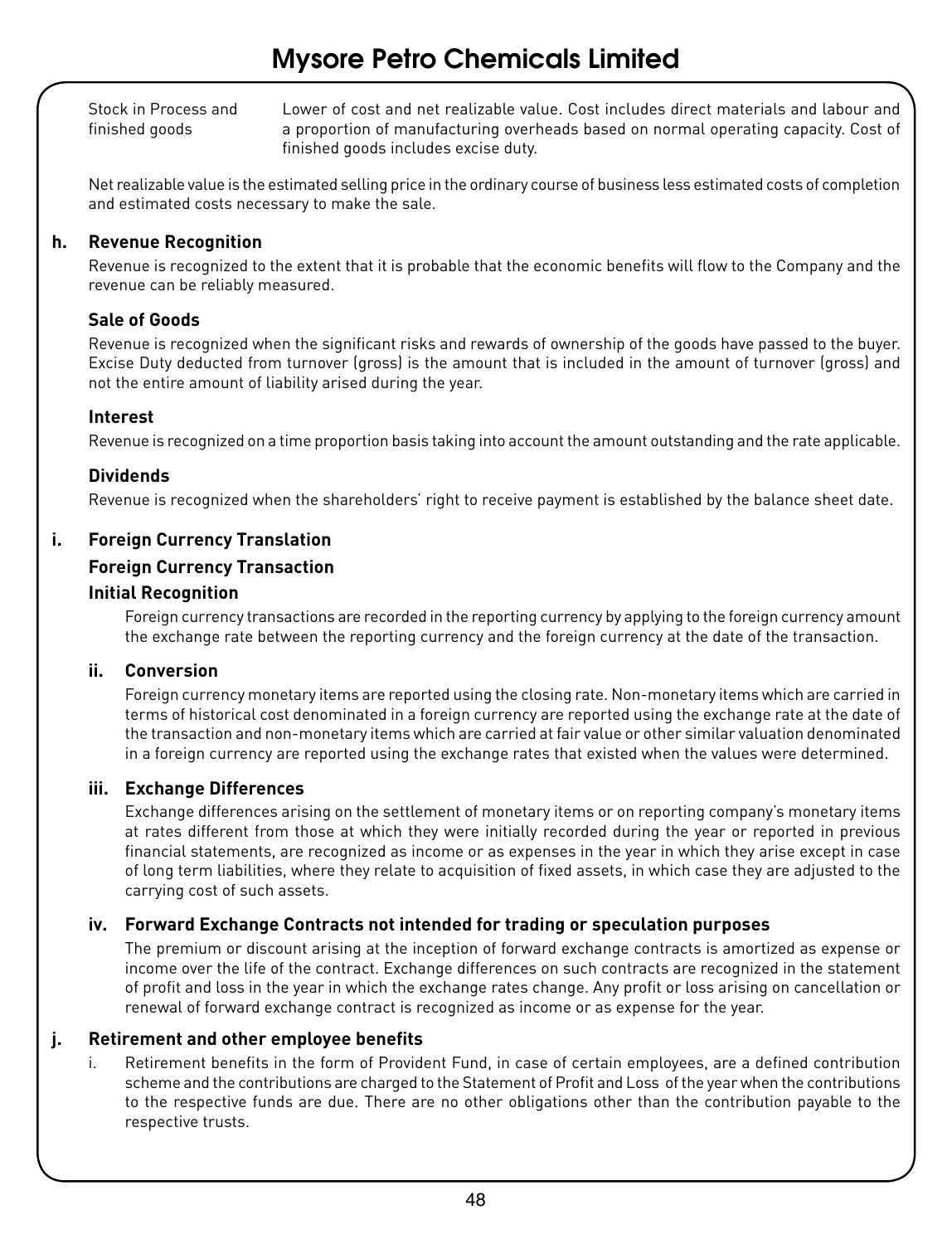- ii. Gratuity liability and Provident Fund, in case of other employees not covered under defined contribution scheme, are defined benefit obligations. Gratuity liability is provided for on the basis of an actuarial valuation on projected unit credit method made at the end of each financial year. Provident Fund contribution to the Trust is charged to Statement of Profit and Loss of the year when the contribution to the fund is due. Any deficit in the fund is provided for and funded.
- iii. Short term compensated absences are provided for based on estimates. Long term compensated absences are provided for based on actuarial valuation. The actuarial valuation is done as per projected unit credit method.
- iv. Actuarial gains/losses are immediately taken to Statement of Profit and loss and are not deferred.

#### **k. Income taxes**

Tax expense comprises of current tax. Current income tax is measured at the amount expected to be paid to the tax authorities in accordance with the Indian Income Tax Act.

Deferred tax is measured based on the tax rates and the tax laws enacted or substantively enacted at the balance sheet date. Deferred tax assets are recognized only to the extent that there is reasonable certainty that sufficient future taxable income will be available against which such deferred tax assets can be realized. In situations where the company has unabsorbed depreciation or carry forward tax losses, all deferred tax assets are recognized only if there is virtual certainty supported by convincing evidence that they can be realized against future taxable profits.

Deferred tax assets are reviewed at each balance sheet date. The company writes down the carrying amount of deferred tax asset to the extent that it is no longer reasonably certain or virtually certain, as the case may be, that sufficient future taxable income will be available against which deferred tax asset can be realized. Any such write down is reversed to the extent that it becomes reasonably certain or virtually certain, as the case may be, that sufficient future taxable income will be available.

At each balance sheet date the Company re-assesses unrecognized deferred tax assets. It recognizes unrecognized deferred tax assets to the extent that it has become reasonably certain or virtually certain, as the case may be that sufficient future taxable income will be available against which such deferred tax assets can be realized.

#### **l. Earnings Per Share**

Basic earnings per share are calculated by dividing the net profit or loss for the period attributable to equity shareholders by the weighted average number of equity shares outstanding during the period. Partly paid equity shares are treated as a fraction of an equity share to the extent that they were entitled to participate in dividends relative to a fully paid equity share during the reporting period.

For the purpose of calculating diluted earnings per share, the net profit or loss for the period attributable to equity shareholders and the weighted average number of shares outstanding during the period are adjusted for the effects of all dilutive potential equity shares.

#### **m. Provisions, Contingent Liabilities & Contingent Assets**

A provision is recognized when an enterprise has a present obligation as a result of past event it is probable that an outflow of resources will be required to settle the obligation, in respect of which a reliable estimate can be made. Provisions are not discounted to its present value and are determined based on best estimate required to settle the obligation at the balance sheet date. These are reviewed at each balance sheet date and adjusted to reflect the current best estimates. Provision for expenditure relating to voluntary retirement is made when the employee accepts the offer of early retirement.

#### **n. Cash and Cash equivalents**

Cash and cash equivalents in the balance sheet comprise cash at bank and in hand and short-term investments with an original maturity of three months or less.

#### **o. Derivative Instruments**

The Company uses derivative financial instruments such as forward exchange contracts to hedge its risks associated with foreign currency fluctuations. Accounting policy for forward exchange contracts is given in note i (iv) above.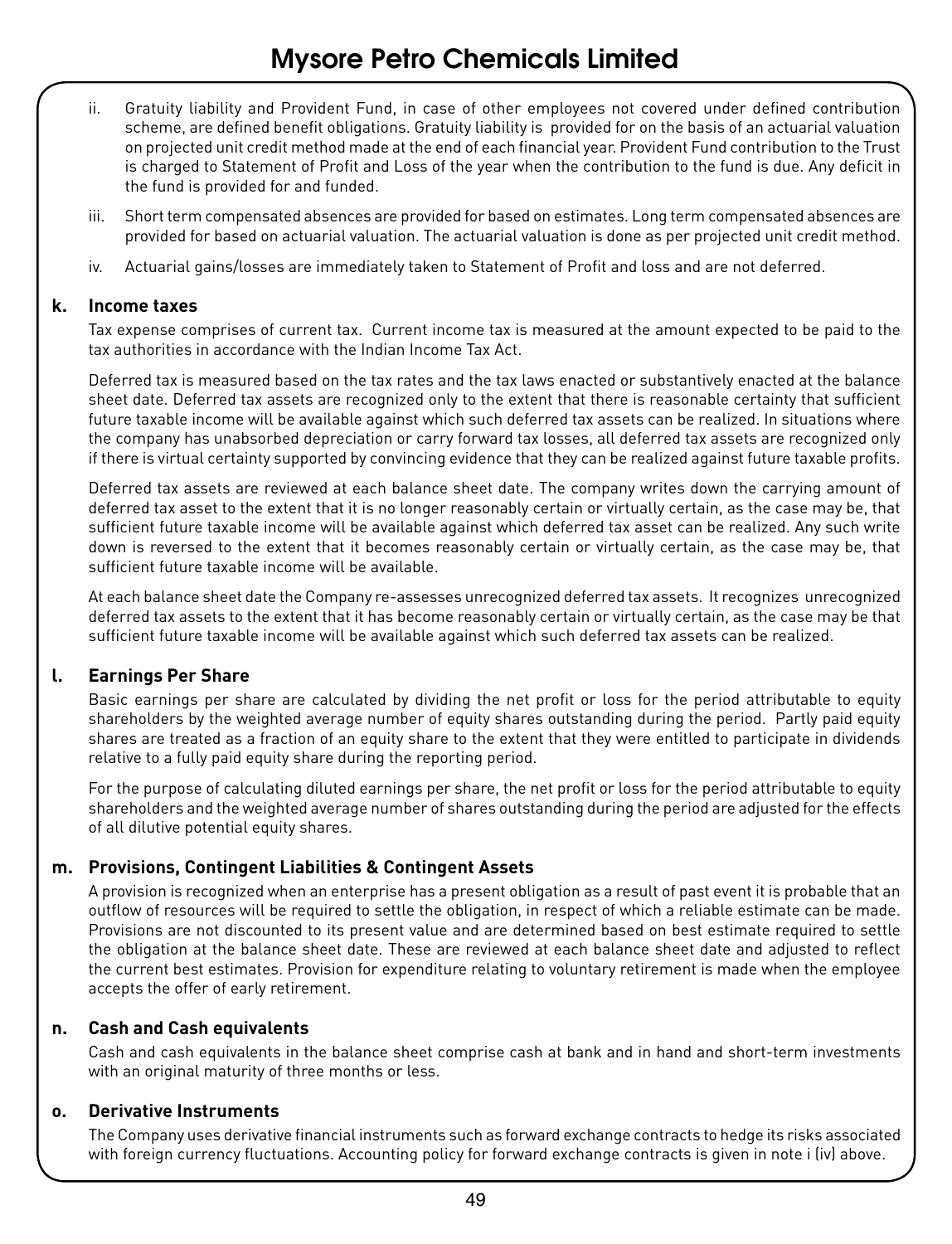|                                                                                                                                                                                                                                                                                                                                                                                                             |        | As at<br>March 31, 2016 |        | As at<br>March 31, 2015 |
|-------------------------------------------------------------------------------------------------------------------------------------------------------------------------------------------------------------------------------------------------------------------------------------------------------------------------------------------------------------------------------------------------------------|--------|-------------------------|--------|-------------------------|
|                                                                                                                                                                                                                                                                                                                                                                                                             |        | $\bar{z}$ in Lacs       |        | ₹ in Lacs               |
| <b>NOTE - 1: SHARE CAPITAL</b>                                                                                                                                                                                                                                                                                                                                                                              |        |                         |        |                         |
| Authorised                                                                                                                                                                                                                                                                                                                                                                                                  |        |                         |        |                         |
| 5,00,000 (Previous year 5,00,000) Redeemable Cumulative<br>Preference Shares of ₹100 each                                                                                                                                                                                                                                                                                                                   |        | 500.00                  |        | 500.00                  |
| 1,00,00,000 (Previous year 1,00,00,000) Equity shares of ₹10 each                                                                                                                                                                                                                                                                                                                                           |        | 1,000.00                |        | 1,000.00                |
|                                                                                                                                                                                                                                                                                                                                                                                                             |        | 1,500.00                |        | 1,500.00                |
| <b>Issued</b>                                                                                                                                                                                                                                                                                                                                                                                               |        |                         |        |                         |
| 65,90,938 Equity shares of ₹10 each<br>(Previous year 65,90,938)                                                                                                                                                                                                                                                                                                                                            |        | 659.09                  |        | 659.09                  |
| <b>Subscribed and Paid up</b>                                                                                                                                                                                                                                                                                                                                                                               |        |                         |        |                         |
| 65,83,488 * Equity shares of ₹10 each<br>(Previous year 65,83,488)*                                                                                                                                                                                                                                                                                                                                         |        | 658.35                  |        | 658.35                  |
| Add: Amount paid up on 7450 Equity shares<br>(Previous year 7450 Equity shares) forfeited                                                                                                                                                                                                                                                                                                                   |        | 0.41                    |        | 0.41                    |
|                                                                                                                                                                                                                                                                                                                                                                                                             |        | 658.76                  |        | 658.76                  |
| Shareholders holding more than 5% Shares in the company<br>Ellenbarrie Steels & Allied Industries Ltd. - No of Shares 372574<br>(Previous year 372574) Gembel Trade Enterprises Ltd. - No of Shares<br>778325 (Previous year 769020) Savita Investment Company Ltd. - No<br>of Shares 1509503 (Previous year 1509503) Shekhavati Investment<br>Corporation Ltd.- No of Shares 656094 (Previous year 656094) |        |                         |        |                         |
| * Includes 1,25,000 shares issued for consideration other than<br>cash and 21,19,983 Bonus shares allotted by capitalisation of<br>the Capital Redemption Reserve and securities premium.                                                                                                                                                                                                                   |        |                         |        |                         |
| <b>NOTE - 2: RESERVES &amp; SURPLUS</b>                                                                                                                                                                                                                                                                                                                                                                     |        |                         |        |                         |
| <b>Securities Premium Reserve</b>                                                                                                                                                                                                                                                                                                                                                                           |        |                         |        |                         |
| Balance as per last Balance Sheet                                                                                                                                                                                                                                                                                                                                                                           |        | 398.89                  |        | 398.89                  |
| <b>General Reserve</b>                                                                                                                                                                                                                                                                                                                                                                                      |        |                         |        |                         |
| Balance as per last Balance Sheet                                                                                                                                                                                                                                                                                                                                                                           | 280.01 |                         | 100.00 |                         |
| Add: Transferred from Profit & Loss Account                                                                                                                                                                                                                                                                                                                                                                 |        |                         | 200.00 |                         |
| Less : Depreciation in respect of assets whose useful life is over                                                                                                                                                                                                                                                                                                                                          |        | 280.01                  | 19.99  | 280.01                  |
| <b>Revaluation Reserve</b>                                                                                                                                                                                                                                                                                                                                                                                  |        |                         |        |                         |
| Balance as per last Balance Sheet                                                                                                                                                                                                                                                                                                                                                                           |        |                         | 555.01 |                         |
| Less: Transferred to Respective Fixed Assets                                                                                                                                                                                                                                                                                                                                                                |        |                         | 555.01 |                         |
| Subsidy under the Central Govt. - Subsidy Scheme 1971                                                                                                                                                                                                                                                                                                                                                       |        |                         |        |                         |
| Balance as per last Balance Sheet                                                                                                                                                                                                                                                                                                                                                                           |        | 36.00                   |        | 36.00                   |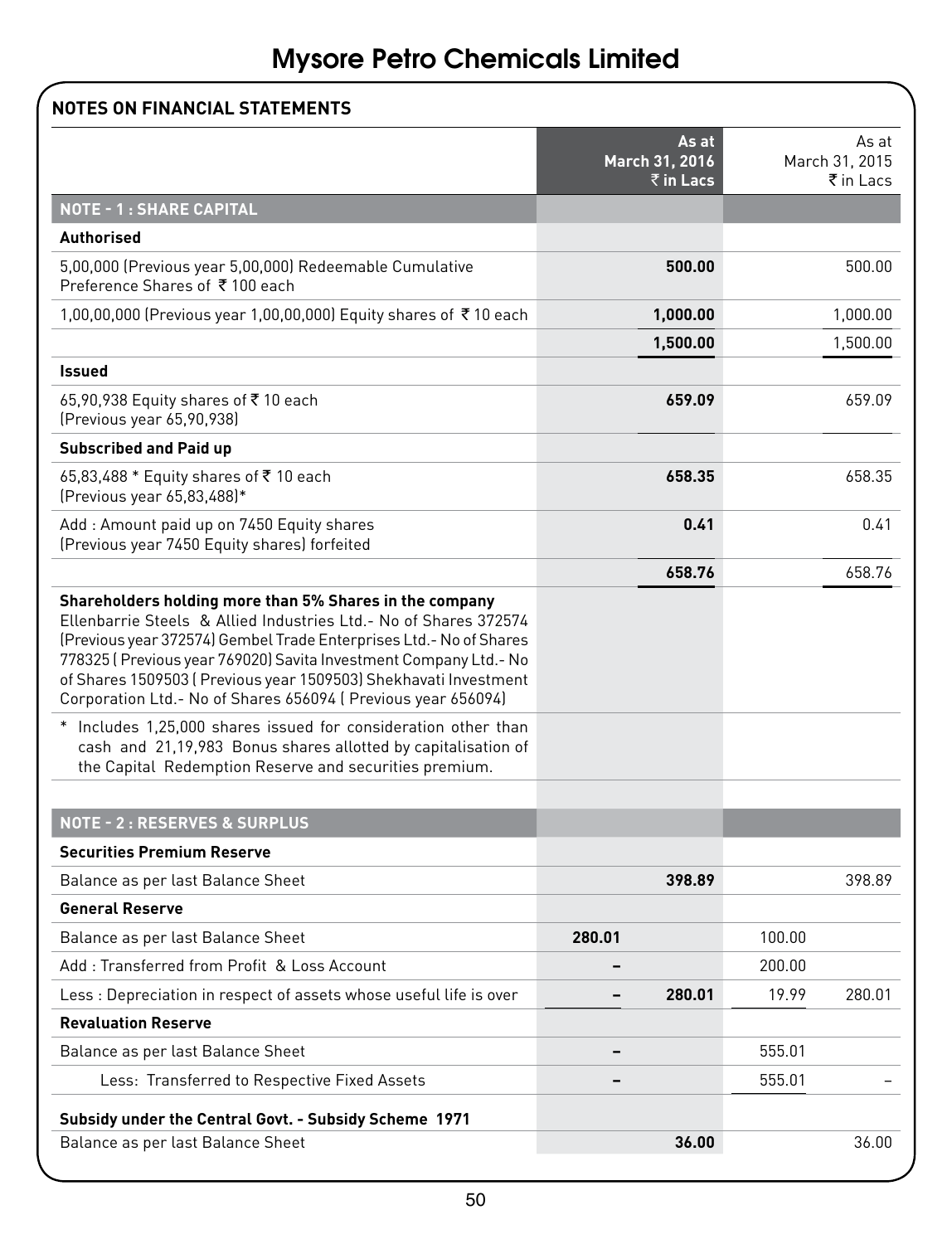|    |                                                                                       | As at<br>March 31, 2016<br>$\bar{z}$ in Lacs | As at<br>March 31, 2015<br>$\bar{\tau}$ in Lacs |
|----|---------------------------------------------------------------------------------------|----------------------------------------------|-------------------------------------------------|
|    | <b>Amalgamation Reserve</b>                                                           |                                              |                                                 |
|    | Balance as per last Balance Sheet                                                     | 37.50                                        | 37.50                                           |
|    | <b>Surplus in Profit and Loss Account</b>                                             |                                              |                                                 |
|    | Opening Balance at the beginning of the year                                          | 1,515.85                                     | 1,153.54                                        |
|    | Add: Profit for the year                                                              | 192.46                                       | 721.54                                          |
|    | <b>Less: Appropriations</b>                                                           |                                              |                                                 |
|    | <b>Transferred to General Reserve</b>                                                 |                                              | 200.00                                          |
|    | Proposed equity dividend (Amount per share ₹1.00<br>Previous year ₹ 2.00)             | 65.84                                        | 131.67                                          |
|    | Tax on Proposed dividend                                                              | 13.40                                        | 26.80                                           |
|    | Tax on dividend -earlier year                                                         |                                              | 0.76                                            |
|    |                                                                                       | 1,629.07                                     | 1,515.85                                        |
|    |                                                                                       | 2,381.47                                     | 2,268.25                                        |
|    | <b>NOTE - 3: NON-CURRENT LIABILITIES</b><br><b>Long Term Borrowings</b>               |                                              |                                                 |
| a. | <b>Secured Loans</b>                                                                  |                                              |                                                 |
|    | Loans against Cars (Secured by Vehicles Purchased)                                    | 6.60                                         | 9.34                                            |
|    |                                                                                       | 6.60                                         | 9.34                                            |
|    | <b>Unsecured Loans</b>                                                                |                                              |                                                 |
|    | From Bodies Corporate                                                                 | 418.18                                       | 388.74                                          |
|    | From Directors                                                                        | 214.00                                       | 229.00                                          |
|    |                                                                                       | 632.18                                       | 617.74                                          |
|    |                                                                                       | 638.78                                       | 627.08                                          |
| b. | <b>Long Term Liabilities</b>                                                          |                                              |                                                 |
|    | Security Deposits - Related Party                                                     | 625.00                                       | 625.00                                          |
| c. | <b>Long Term Provisions</b>                                                           |                                              |                                                 |
|    | Provision for Leave Encashment                                                        | 64.25                                        | 60.36                                           |
|    |                                                                                       | 64.25                                        | 60.36                                           |
|    | NOTE - 4 : DEFERRED TAX LIABILITIES                                                   | 229.95                                       | 229.95                                          |
|    | <b>NOTE - 5: CURRENT LIABILITIES</b>                                                  |                                              |                                                 |
| a. | <b>Trade Payables</b>                                                                 |                                              |                                                 |
|    | <b>Sundry Creditors</b>                                                               |                                              |                                                 |
|    | Total outstanding dues of Micro, Medium and Small<br>Enterprises                      | 0.84                                         | 11.12                                           |
|    | Total Outstanding dues of creditors other than Micro, Medium<br>and Small Enterprises | 263.28                                       | 215.57                                          |
|    |                                                                                       | 264.12                                       | 226.69                                          |
|    |                                                                                       |                                              |                                                 |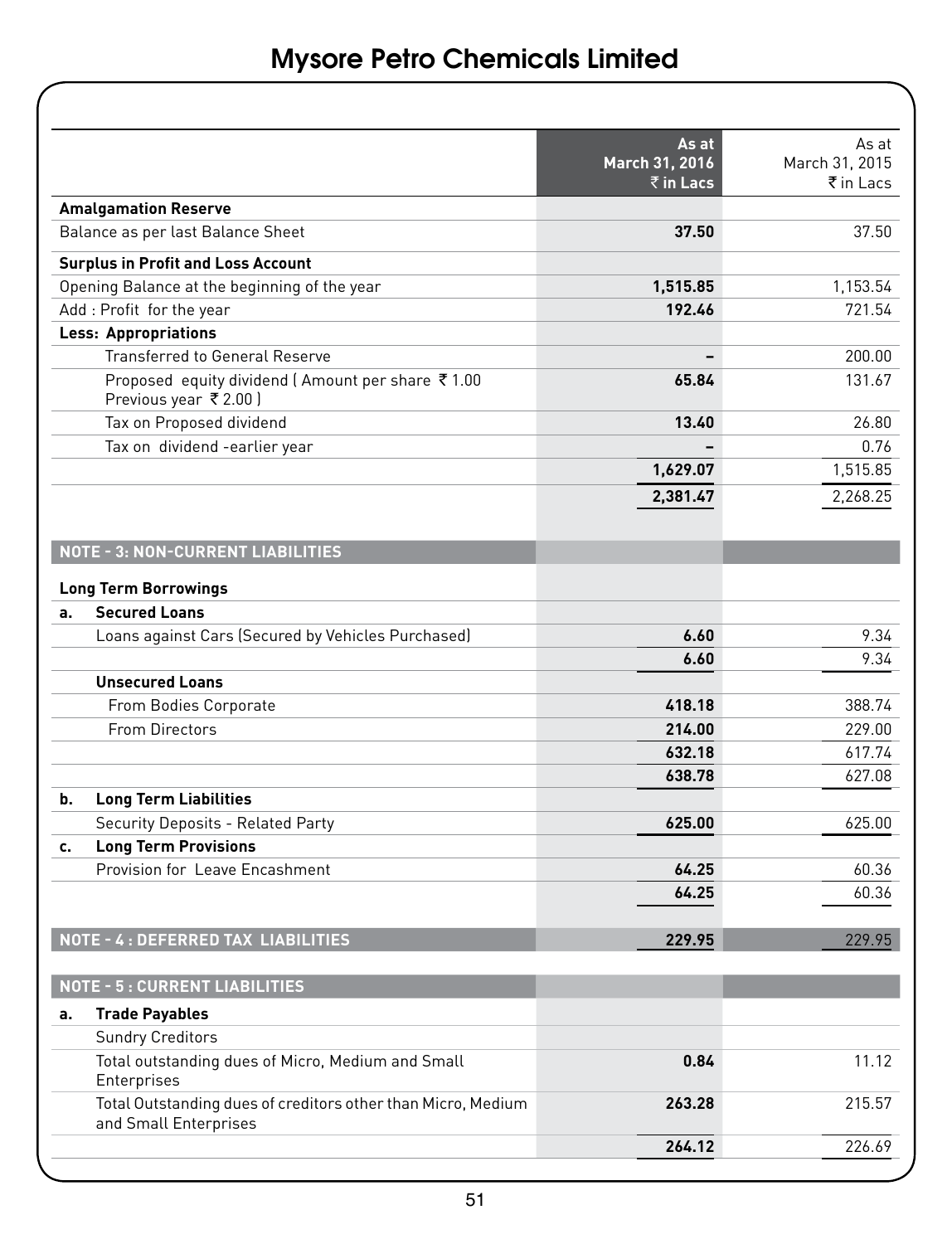|                                                                                                   | As at<br>March 31, 2016<br>$\bar{z}$ in Lacs | $As$ at<br>March 31, 2015<br>$\bar{\tau}$ in Lacs |
|---------------------------------------------------------------------------------------------------|----------------------------------------------|---------------------------------------------------|
| NOTE - 5 : CURRENT LIABILITIES (Contd.)                                                           |                                              |                                                   |
| <b>Other Current Liabilities</b><br>b.                                                            |                                              |                                                   |
| Advance from Customers                                                                            |                                              | 0.07                                              |
| Investor Education and Protection Fund shall be credited las<br>and when due) for unpaid dividend | 6.46                                         | 4 27                                              |
| Interest Accrued But not Due on Loans                                                             | 12.42                                        | 112.83                                            |
| Current Maturities against Loan of Cars                                                           | 10.79                                        | 7.46                                              |
| Other Liabilities                                                                                 | 34.45                                        | 53.67                                             |
|                                                                                                   | 64.12                                        | 178.30                                            |
| <b>Short Term Provisions</b><br>c.                                                                |                                              |                                                   |
| Provision for Wealth Tax                                                                          |                                              | 0.07                                              |
| Proposed equity dividend                                                                          | 65.84                                        | 131.67                                            |
| Tax on Proposed dividend                                                                          | 13.40                                        | 26.80                                             |
| Provision for Leave Encashment                                                                    | 11.75                                        | 11.66                                             |
| Provision for Gratuity                                                                            | 8.80                                         | 70.56                                             |
|                                                                                                   | 99.79                                        | 240.76                                            |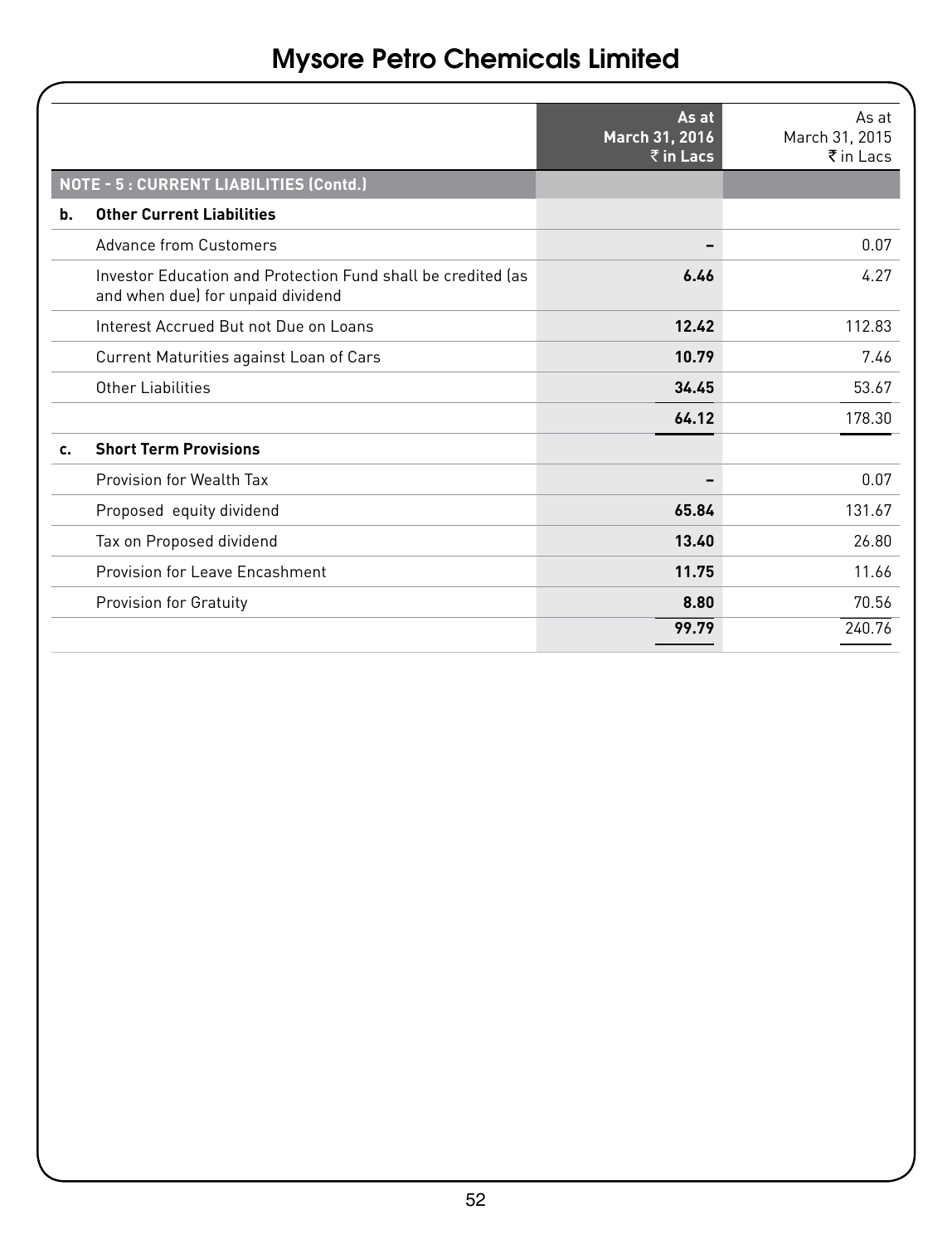| <b>DESCRIPTION</b>                  |                     | GROSS BLOCK              |                          |                           |                   | DEPRECIATION    |                          |                           |                          | <b>IMPAIRMENT LOSS</b> | <b>NET BLOCK</b>   |                    |
|-------------------------------------|---------------------|--------------------------|--------------------------|---------------------------|-------------------|-----------------|--------------------------|---------------------------|--------------------------|------------------------|--------------------|--------------------|
|                                     | As at<br>01.04.2015 | Additions                | Deductions               | 31.3.2016<br><b>As at</b> | 1.4.2015<br>As at | for the<br>year | Deductions               | 31.3.2016<br><b>As at</b> | 31.3.2015<br>As at       | 31.3.2016<br>As at     | 31.3.2016<br>As at | 31.3.2015<br>As at |
| Tangible Assets                     |                     |                          |                          |                           |                   |                 |                          |                           |                          |                        |                    |                    |
| 1. Land & Land Development          | 14.77               | $\overline{\phantom{a}}$ | $\overline{\phantom{a}}$ | 14.77                     | I                 | I               | I                        | ı                         | I                        | ı                      | 14.77              | 14.77              |
| 2. Lease Hold Land                  | 27.00               | 9.05                     | T                        | 36.05                     | 6.84              | 0.36            | I                        | <b>P20</b>                | T                        | I                      | 28.85              | 20.16              |
| 3. Roads & Drains                   | 48.25               | I                        | $\overline{\phantom{a}}$ | 48.25                     | 27.59             | 0.70            | I                        | 28.29                     | 13.02                    | 13.02                  | 9.94               | 7.64               |
| 4. Buildings                        | 392.46              | 1,421.67                 | $\overline{1}$           | 1,814.13                  | 203.20            | 14.59           | $\mathsf{I}$             | 217.79                    | I                        | I                      | 1,596.34           | 189.26             |
| Plant & Equipments<br>.<br>م        | 10,584.30           | T                        | $\overline{1}$           | 10,584.30                 | 8,803.15          | 230.87          | T                        | 9,034.02                  | T                        | T                      | 1,550.28           | 1,781.15           |
| 6. Railway Siding                   | 5.13                | I                        | I                        | 5.13                      | 4.87              | I               | $\overline{\phantom{a}}$ | 4.87                      | 0.26                     | 0.26                   | I                  | I                  |
| 7. Furniture & office<br>equipments | 40.67               | 0.08                     | $\mathsf I$              | 40.75                     | 29.68             | 0.25            | $\overline{\phantom{a}}$ | 29.93                     | 9.09                     | 9.09                   | 1.73               | 1.90               |
| 8. Vehicles                         | 137.96              | 11.73                    | 6.65                     | 143.04                    | 74.19             | 30.04           | 1.92                     | 102.31                    | $\overline{\phantom{a}}$ | I                      | 40.73              | 63.77              |
|                                     | 11,250.54           | 1,442.53                 | 6.65                     | 12,686.42                 | 9,149.52          | 276.81          | 1.92                     | 9,424.41                  | 22.37                    | 22.37                  | 3,239.64           | 2,078.65           |
| Intangible Assets                   |                     |                          |                          |                           |                   |                 |                          |                           |                          |                        |                    |                    |
| 1. Software                         | 0.47                | I                        | $\overline{\phantom{a}}$ | 0.47                      | 0.47              | I               | I                        | <b>CTO</b>                | I                        | ı                      | ı                  | ı                  |
| Total                               | 11,251.01           | 1,442.53                 | 6.65                     | 12,686.89                 | 9,149.99          | 276.81          | 1.92                     | 9,424.88                  | 22.37                    | 22.37                  | 3,239.64           | 2,078.65           |
| Previous year                       | 13,824.34           | 90.43                    | 2,663.76                 | 11,251.01 10,951.66       |                   | 293.97          | 2,095.64                 | 9,149.99                  |                          | 22.37                  | 2,078.65           |                    |

Capital work in progress represents Plant & Equipments under erection ₹ NIL (Previous Year ₹ 1.23 lacs) 2. Capital work in progress represents Plant & Equipments under erection ₹ NIL (Previous Year ₹ 1.23 lacs)

 $\sim$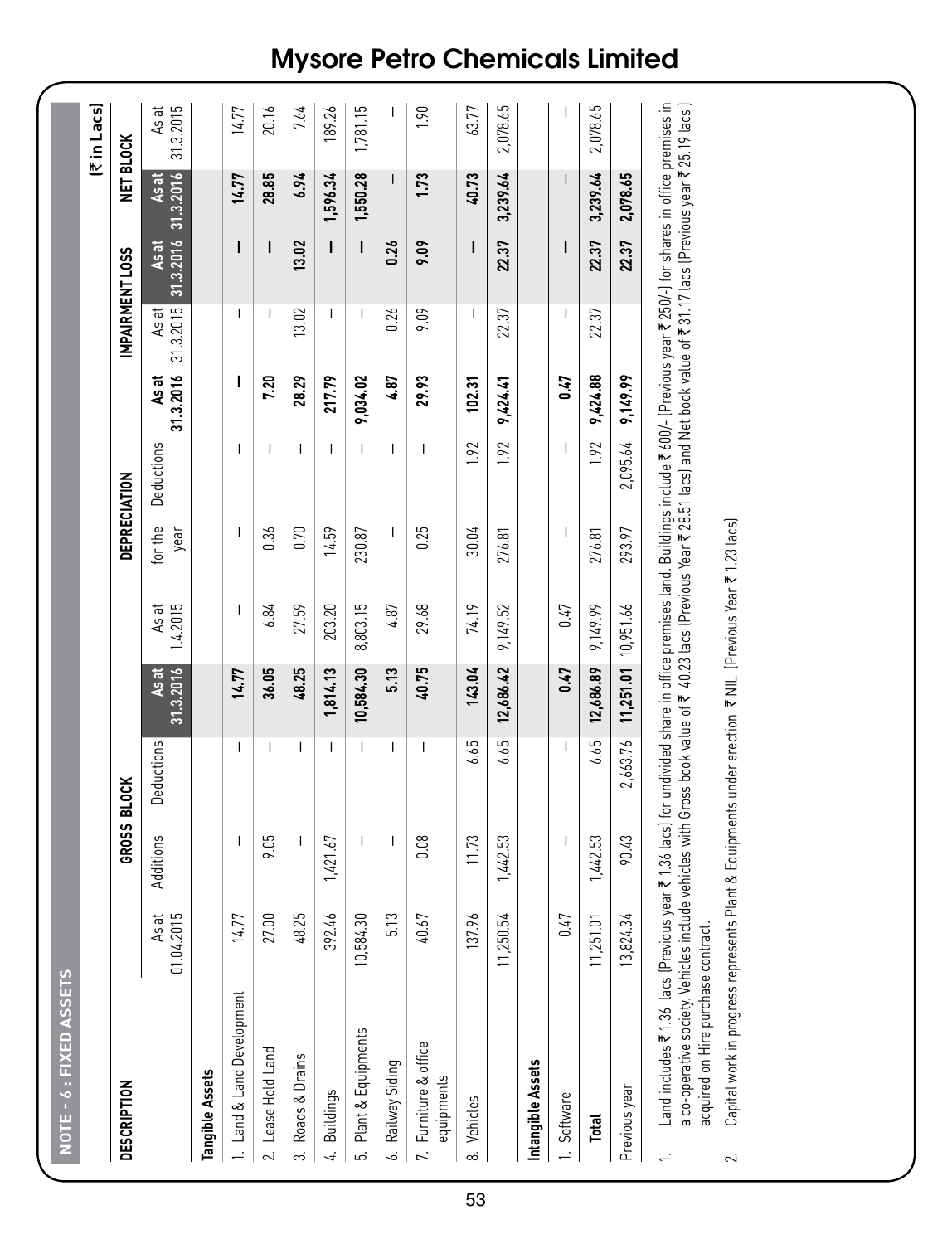|    |                                                                                                                                                |                         | As at<br>March 31, 2016<br>$\bar{\bar{\tau}}$ in Lacs |                  | As at<br>March 31, 2015<br>₹in Lacs |
|----|------------------------------------------------------------------------------------------------------------------------------------------------|-------------------------|-------------------------------------------------------|------------------|-------------------------------------|
|    | <b>NOTE - 7: NON CURRENT INVESTMENTS</b>                                                                                                       |                         |                                                       |                  |                                     |
|    | Long Term Investments, Other than Trade: (At Cost)                                                                                             | No. of<br><b>Shares</b> |                                                       | No. of<br>Shares |                                     |
| А. | <b>Government securities</b>                                                                                                                   |                         |                                                       |                  |                                     |
|    | Six years National Saving Certificates of the face<br>value of ₹30000 (Previous Year ₹30000) lodged<br>as security with Government Department. |                         | 0.30                                                  |                  | 0.30                                |
| В. | Equity Shares of ₹10/- each                                                                                                                    |                         |                                                       |                  |                                     |
|    | Fully Paid up                                                                                                                                  |                         |                                                       |                  |                                     |
|    | Quoted                                                                                                                                         |                         |                                                       |                  |                                     |
|    | <b>IG Petrochemicals Limited</b>                                                                                                               | 40,75,000               | 826.92                                                | 40,75,000        | 826.92                              |
|    | Sand Plast (I) Limited                                                                                                                         | 24,020                  | 0.60                                                  | 24,020           | 0.60                                |
|    | <b>Listed but not Quoted</b>                                                                                                                   |                         |                                                       |                  |                                     |
|    | Bihariji Construction (I) Limited                                                                                                              | 3,80,600                | 8.42                                                  | 3,80,600         | 8.42                                |
|    | Bihariji Projects Limited                                                                                                                      | 3,80,000                | 8.14                                                  | 3,80,000         | 8.14                                |
|    | <b>Unquoted</b>                                                                                                                                |                         |                                                       |                  |                                     |
|    | The Saraswat Co. Op. Bank Limited                                                                                                              | 2,500                   | 0.25                                                  | 2,500            | 0.25                                |
| C. | Debentures of ₹10,00,000/- each @ 11.80%<br>The Lakshmi Vilas Bank Limited                                                                     | 2                       | 20.00                                                 | 2                | 20.00                               |
|    |                                                                                                                                                |                         | 864.63                                                |                  | 864.63                              |
|    | <b>Book Value</b>                                                                                                                              |                         |                                                       |                  |                                     |
|    | Quoted Investments                                                                                                                             |                         | 827.52                                                |                  | 827.52                              |
|    | (Market Value ₹ 5383.52 lacs)                                                                                                                  |                         |                                                       |                  |                                     |
|    | (Previous year ₹2184.79 lacs)                                                                                                                  |                         |                                                       |                  |                                     |
|    | Listed but not Quoted                                                                                                                          |                         | 16.56                                                 |                  | 16.56                               |
|    | Unquoted                                                                                                                                       |                         | 20.55                                                 |                  | 20.55                               |
|    |                                                                                                                                                |                         | 864.63                                                |                  | 864.63                              |
|    |                                                                                                                                                |                         |                                                       |                  |                                     |
|    | <b>NOTE - 8: LONG TERM LOANS &amp; ADVANCES</b>                                                                                                |                         |                                                       |                  |                                     |
|    | (Unsecured, Considered Good unless otherwise stated)                                                                                           |                         |                                                       |                  |                                     |
|    | Deposit - others                                                                                                                               |                         | 121.98                                                |                  | 121.05                              |
|    | Capital Advances                                                                                                                               |                         | 13.61                                                 |                  | 1,265.04                            |
|    |                                                                                                                                                |                         | 135.59                                                |                  | 1,386.09                            |
|    | <b>NOTE - 9: INVENTORIES</b>                                                                                                                   |                         |                                                       |                  |                                     |
|    | (at lower of cost and net realisable value)                                                                                                    |                         |                                                       |                  |                                     |
|    | Raw Material                                                                                                                                   |                         | 4.50                                                  |                  | 1.32                                |
|    | Stores and spares                                                                                                                              |                         | 184.21<br>29.01                                       |                  | 179.28                              |
|    | Work-in-Progress<br>Finished Goods (including stock in transit ₹ Nil, Previous                                                                 |                         | 28.66                                                 |                  | 21.59<br>15.24                      |
|    | Year ₹ 3.66 lacs)                                                                                                                              |                         |                                                       |                  |                                     |
|    |                                                                                                                                                |                         | 246.38                                                |                  | 217.43                              |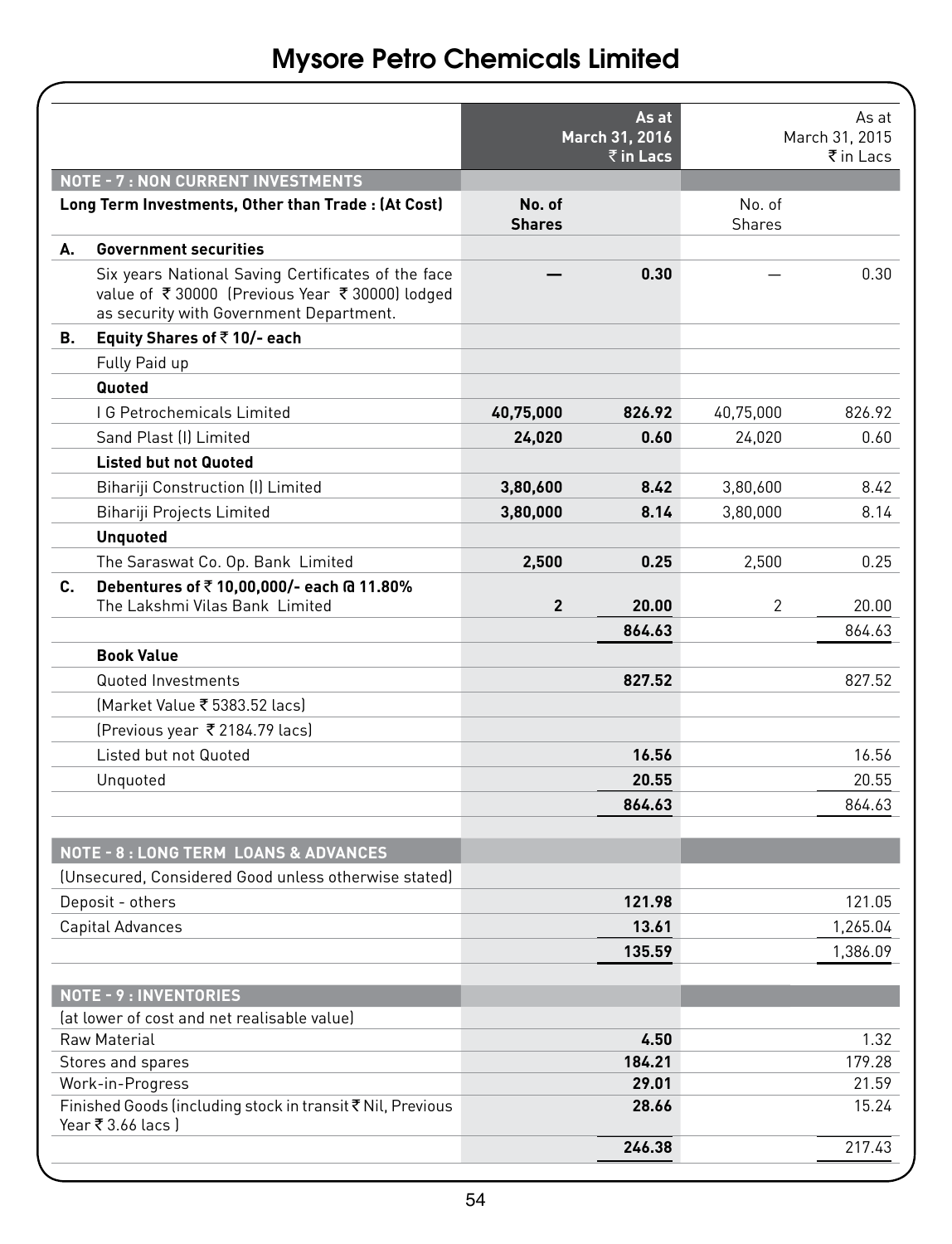|                                                                                                   | As at<br>March 31, 2016               | As at<br>March 31, 2015 |
|---------------------------------------------------------------------------------------------------|---------------------------------------|-------------------------|
|                                                                                                   | $\overline{\overline{\zeta}}$ in Lacs | ₹ in Lacs               |
| <b>NOTE - 10: TRADE RECEIVABLES</b>                                                               |                                       |                         |
| Debts outstanding for a period exceeding six months                                               |                                       |                         |
| Unsecured, Considered Good                                                                        | 87.05                                 | 116.80                  |
| Other debts                                                                                       |                                       |                         |
| Unsecured, Considered Good                                                                        | 182.73                                | 286.27                  |
|                                                                                                   | 269.78                                | 403.07                  |
| <b>NOTE - 11: CASH AND BANK BALANCES</b>                                                          |                                       |                         |
| <b>Cash and cash equivalents</b>                                                                  |                                       |                         |
| Cash in hand                                                                                      | 4.94                                  | 6.25                    |
| <b>Balance with Scheduled Banks</b>                                                               |                                       |                         |
| In Current Accounts                                                                               | 40.31                                 | 39.12                   |
|                                                                                                   | 45.25                                 | 45.37                   |
| <b>Other Bank Balances</b>                                                                        |                                       |                         |
| In Fixed Deposits (Includes ₹5.97 lacs, Previous year<br>₹5.72 lacs with schedule Bank as Margin) | 70.48                                 | 5.72                    |
| In Fixed Deposits (Held with Government Departments<br>as Security)                               | 1.20                                  | 0.95                    |
| In Unpaid Dividend Account                                                                        | 6.46                                  | 4.27                    |
|                                                                                                   | 78.14                                 | 10.94                   |
|                                                                                                   | 123.39                                | 56.31                   |
| <b>NOTE - 12: SHORT TERM LOANS AND ADVANCES</b>                                                   |                                       |                         |
| Advances recoverable in cash or kind or for value to be<br>received                               |                                       |                         |
| Considered Good                                                                                   | 125.98                                | 73.44                   |
| <b>Balance with Central Excise Authorities</b>                                                    | 0.44                                  | 0.77                    |
| Income Tax Deducted at Source / Advance Tax (Net of<br>Provisionl                                 | 20.41                                 | 33.53                   |
|                                                                                                   | 146.83                                | 107.74                  |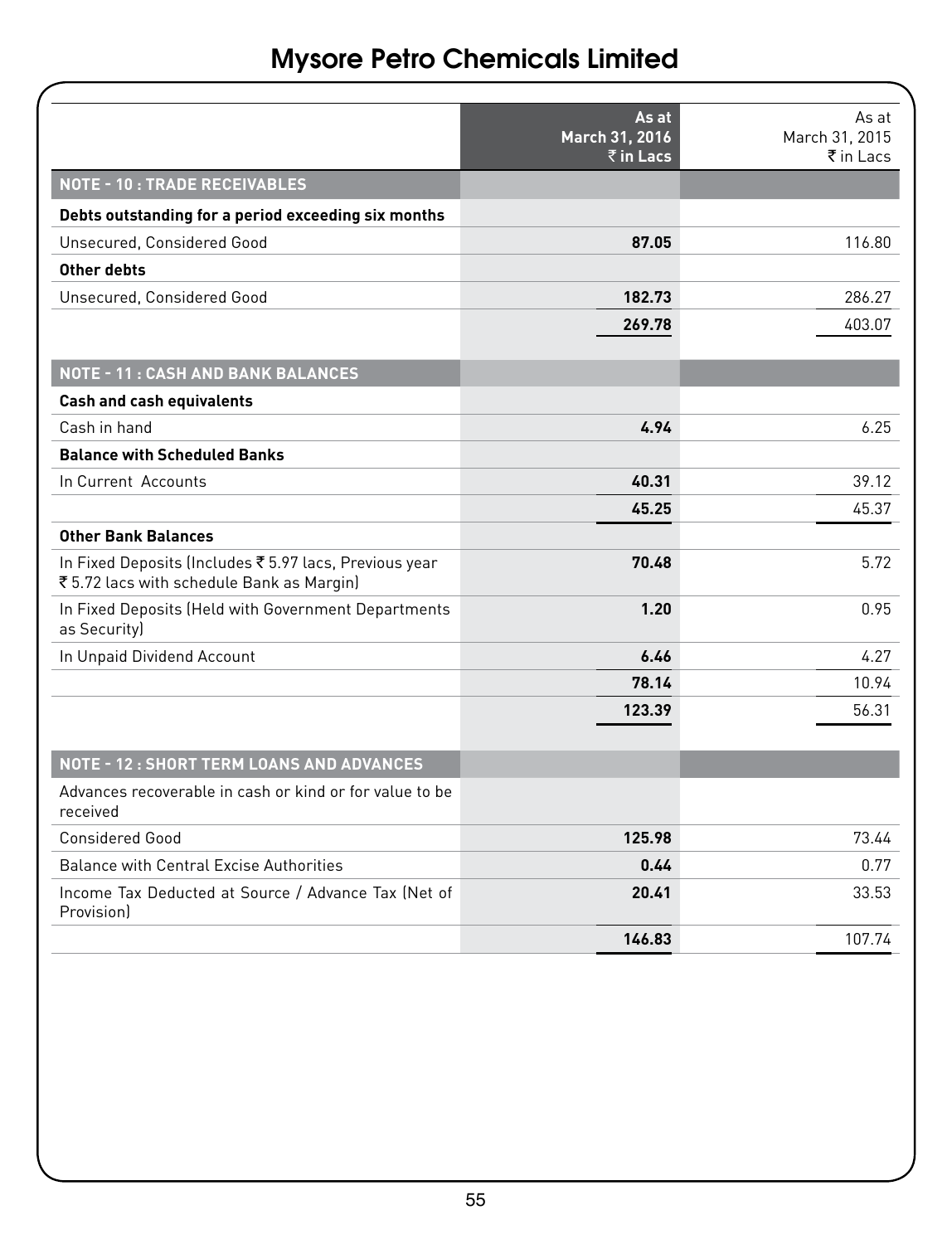|                                                                      | As at<br>March 31, 2016  | As at<br>March 31, 2015 |
|----------------------------------------------------------------------|--------------------------|-------------------------|
|                                                                      | ₹ in Lacs                | ₹ in Lacs               |
| <b>NOTE - 13: REVENUE FROM OPERATION</b>                             |                          |                         |
| <b>Sale of Products</b>                                              |                          |                         |
| Maleic Anhydride                                                     | 2,621.86                 | 3,695.73                |
| Others                                                               |                          | 1.00                    |
|                                                                      | 2,621.86                 | 3,696.73                |
| NOTE - 14 : OTHER INCOME                                             |                          |                         |
| Interest                                                             |                          |                         |
| <b>Bank Deposits</b>                                                 | 0.59                     | 0.49                    |
| Others                                                               | 7.84                     | 12.57                   |
| <b>Dividend Income</b>                                               |                          |                         |
| Long term investments-Non-trade                                      | 40.79                    | 0.03                    |
| Profit on sale of Investments                                        | $\overline{\phantom{0}}$ | 33.94                   |
| Sundry Balances / Excess Provision Written Back                      | 3.87                     |                         |
| Miscellaneous Income                                                 | 47.17                    | 47.91                   |
|                                                                      | 100.26                   | 94.94                   |
| NOTE - 15: COST OF MATERIAL CONSUMED                                 |                          |                         |
| <b>Raw Materials</b>                                                 |                          |                         |
| <b>Opening Stock</b>                                                 | 1.32                     |                         |
| Add: Purchases                                                       | 142.29                   | 82.15                   |
|                                                                      | 143.61                   | 82.15                   |
| Less: Closing Stock                                                  | 4.50                     | 1.32                    |
|                                                                      | 139.11                   | 80.83                   |
| NOTE - 16 : DECREASE / (INCREASE) IN INVENTORIES                     |                          |                         |
| <b>Opening Inventories</b>                                           |                          |                         |
| Work-in-Progress                                                     | 21.59                    | 27.93                   |
| <b>Finished Goods</b>                                                | 15.24                    | 73.07                   |
| <b>Closing Inventories</b>                                           |                          |                         |
| Work-in-Progress                                                     | 29.01                    | 21.59                   |
| <b>Finished Goods</b>                                                | 28.66                    | 15.24                   |
|                                                                      | (20.84)                  | 64.17                   |
| Differential Excise duty in respect of Closing Stock & Opening Stock | 2.58                     | (14.50)                 |
|                                                                      | (18.26)                  | 49.67                   |

Excise duty on sales has been reduced from sales in Statement of Profit & Loss and Excise duty on increase / decrease in stock amounting to ₹2.58 lacs, (Previous Year ₹ (14.50) lacs) has been considered as expense as above.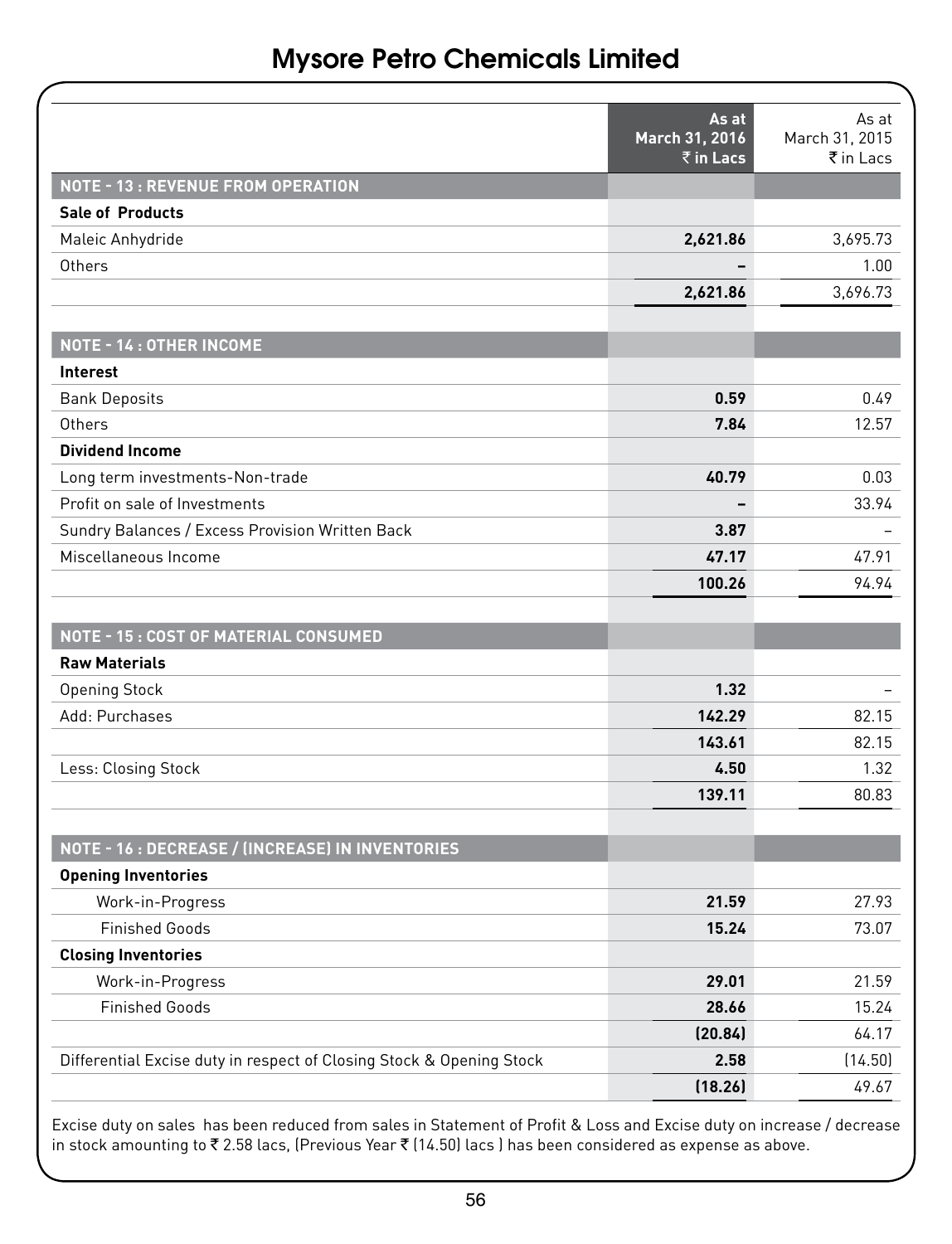|                                                                                                                                                  | $2015 - 2016$<br>$\bar{\bar{\tau}}$ in Lacs | 2014-2015<br>₹ in Lacs |
|--------------------------------------------------------------------------------------------------------------------------------------------------|---------------------------------------------|------------------------|
| NOTE - 17 : EMPLOYEES BENEFITS EXPENSE                                                                                                           |                                             |                        |
| Salaries, Wages and Bonus                                                                                                                        | 732.33                                      | 759.94                 |
| Contribution to Provident and Other Funds                                                                                                        | 47.73                                       | 48.34                  |
| Gratuity expenses                                                                                                                                | (2.20)                                      | 26.24                  |
| Workmen and staff welfare expenses                                                                                                               | 132.69                                      | 137.34                 |
|                                                                                                                                                  | 910.55                                      | 971.86                 |
| <b>NOTE - 18: OTHER EXPENSES</b>                                                                                                                 |                                             |                        |
| Consumption of Stores, Spares and Packing Materials                                                                                              | 78.81                                       | 72.28                  |
| Power, Fuel and Water charges                                                                                                                    | 98.23                                       | 87.47                  |
| <b>Repairs and Maintenance</b>                                                                                                                   |                                             |                        |
| <b>Plant and Machinery</b>                                                                                                                       | 106.40                                      | 74.93                  |
| <b>Buildings</b>                                                                                                                                 | 0.04                                        | 0.94                   |
| Others                                                                                                                                           | 2.86                                        | 4.30                   |
| Insurance Premium                                                                                                                                | 24.78                                       | 23.32                  |
| <b>Selling Expenses</b>                                                                                                                          |                                             |                        |
| <b>Brokerage and Commission</b>                                                                                                                  | 5.47                                        | 5.81                   |
| Transportation                                                                                                                                   | 73.27                                       | 67.76                  |
| Rent                                                                                                                                             | 3.03                                        | 2.73                   |
| Rates and Taxes                                                                                                                                  | 8.92                                        | 15.97                  |
| Travelling & Conveyance                                                                                                                          | 85.40                                       | 76.16                  |
| Communication cost                                                                                                                               | 4.86                                        | 5.66                   |
| Legal & Professional fees                                                                                                                        | 50.51                                       | 26.51                  |
| Miscellaneous Expenses                                                                                                                           | 112.16                                      | 145.22                 |
| Donation and Contribution to Charitable Institutions                                                                                             | 13.40                                       | 20.00                  |
| Directors Sitting Fees                                                                                                                           | 11.50                                       | 3.24                   |
| Payment to Auditors (Refer Note - 18.1)                                                                                                          | 2.94                                        | 2.89                   |
| Loss on Sale/Write off of Fixed Assets (Net)                                                                                                     | 1.73                                        | 1.82                   |
|                                                                                                                                                  | 684.31                                      | 637.01                 |
| NOTE - 18.1 : PAYMENTS TO AUDITORS                                                                                                               |                                             |                        |
| Audit Fees including Limited Review Fees ₹0.50 Lacs (Previous Year ₹0.50 Lacs)<br>excluding service tax of ₹0.29 Lacs (Previous Year ₹0.25 Lacs) | 2.00                                        | 2.00                   |
| Tax Audit Fees (Excluding Service tax of ₹0.10 Lacs, (Previous year ₹0.09 Lacs)                                                                  | 0.75                                        | 0.75                   |
| Reimbursement of Expenses                                                                                                                        | 0.19                                        | 0.14                   |
|                                                                                                                                                  | 2.94                                        | 2.89                   |
| <b>NOTE - 19: FINANCE COST</b>                                                                                                                   |                                             |                        |
| <b>Interest on Fixed Loans</b>                                                                                                                   |                                             |                        |
| On Other Loans                                                                                                                                   | 75.52                                       | 130.45                 |
| Interest - Others                                                                                                                                | 0.54                                        | 4.14                   |
| <b>Bank Charges</b>                                                                                                                              | 0.62                                        | 0.55                   |
|                                                                                                                                                  | 76.68                                       | 135.14                 |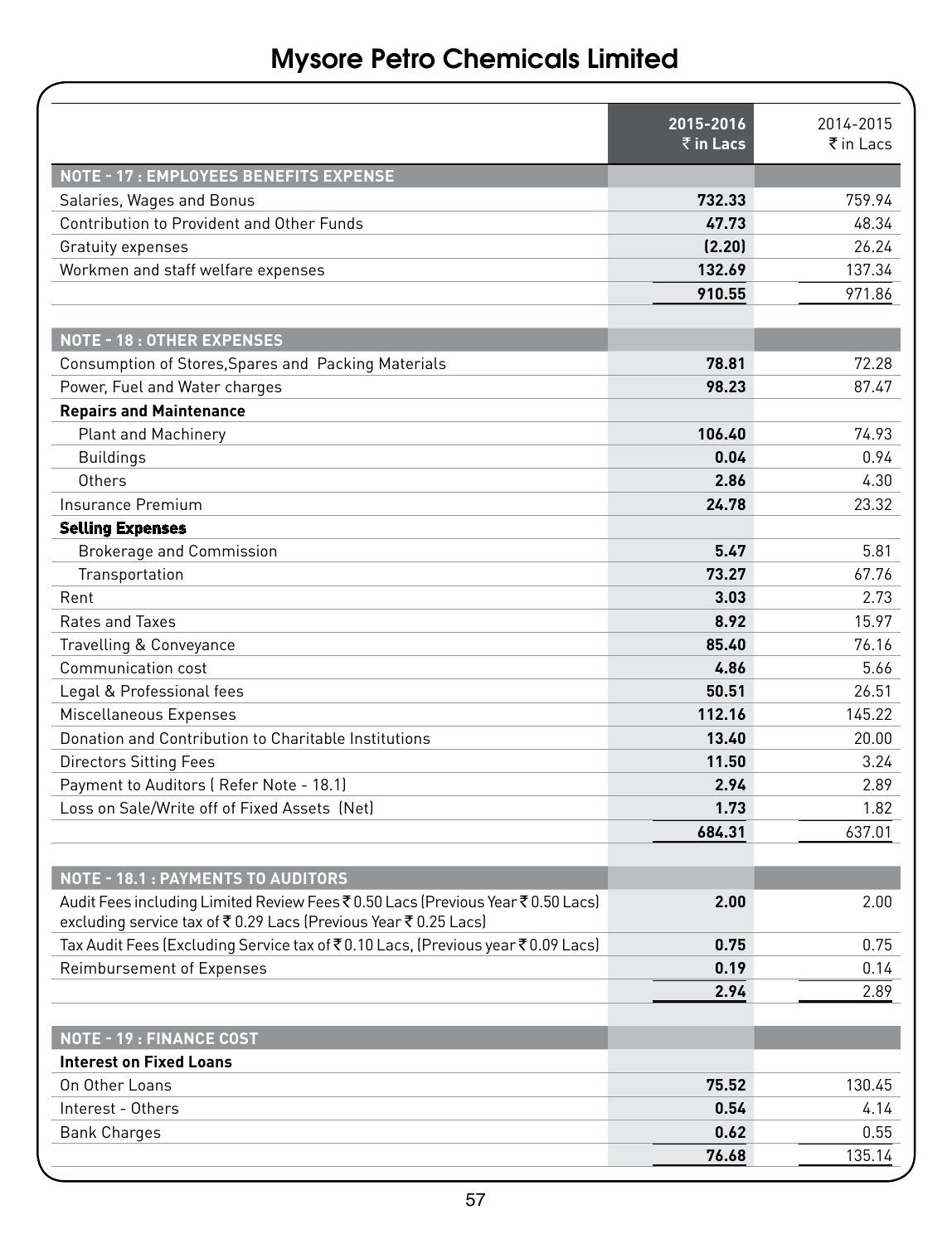|                                                                                                                                                                                                       | 2015-2016<br>$\bar{z}$ in Lacs | 2014-2015<br>₹in Lacs |
|-------------------------------------------------------------------------------------------------------------------------------------------------------------------------------------------------------|--------------------------------|-----------------------|
| <b>NOTE - 20: TAX EXPENSES</b>                                                                                                                                                                        |                                |                       |
| Deferred Tax Liability represents the difference between the Book depreciation<br>and Tax Depreciation for the year.                                                                                  |                                | 49.65                 |
| NOTE - 21: EARNING PER SHARE OF ₹10 EACH (EPS)                                                                                                                                                        |                                |                       |
| Profit after tax as Per Profit & Loss Statement                                                                                                                                                       | 192.46                         | 721.54                |
| Weighted average No. of Shares for calculating basic and diluted EPS                                                                                                                                  | 6583488                        | 6583488               |
| Basic & Diluted EPS - ₹                                                                                                                                                                               | 2.92                           | 10.96                 |
| NOTE - 22 : CAPITAL COMMITMENT                                                                                                                                                                        |                                |                       |
| Estimated amount of contracts remaining to be executed on capital account and<br>not provided for (net of advances).                                                                                  | 97.39                          | 67.01                 |
| <b>NOTE - 23: CONTINGENT LIABILITIES</b>                                                                                                                                                              |                                |                       |
| <b>Contingent Liabilities not provided for</b>                                                                                                                                                        |                                |                       |
| Sales Tax matter under appeal - Case decided in favour of the company which<br>a)<br>are taken further in appeal by Karnataka State Sales Tax department.                                             | 23.98                          | 23.98                 |
| Disputed Service Tax Matters<br>bl                                                                                                                                                                    |                                |                       |
| Cases decided in favour of the Company which are taken further in appeal<br>il.<br>before the appellate authorities by the department.<br>(Deposits paid under protest ₹1.79 lacs (Previous year Nil) | 17.58                          | 15.17                 |
| iil.<br>Show Cause Notices received                                                                                                                                                                   | 6.74                           |                       |
| Future cash outflows in respect of above are determinable only on receipt of judgements/decisions pending at                                                                                          |                                |                       |

various forums/authorities.

c) The operations of Phthalic Anhydride Plant at Raichur, Karnataka was closed during 3rd week of April 2013. The Board of Directors of the Company in their meeting held on 4<sup>th</sup> June, 2013 had decided to close the unit permanently due to Economic unavailability and the unit was closed since 16th July, 2013.

The workmen's union have raised certain demands and the matter have been referred to Industrial Tribunal, Hubbali, Karnataka by the Labour Department, Government of Karnataka and the matter is pending. As the matter is subjudiced no provision have been made. Future cash out flow of the same are determinable on receipt of judgement / decision.

d) Workmen's Union Demand of the Company at Taloja with effect from 1<sup>st</sup> June, 2014 is under negotiation, amount presently not ascertainable.

#### **NOTE - 24 : SEGMENT INFORMATION**

The Company is mainly engaged in the business of manufacture and sale of chemicals and as the Company is managed organizationally as a united entity with various functional heads reporting to the top management there are no separate reportable segments as per Accounting Standard 17 - Segmental Reporting issued by the Institute of Chartered Accountants of India.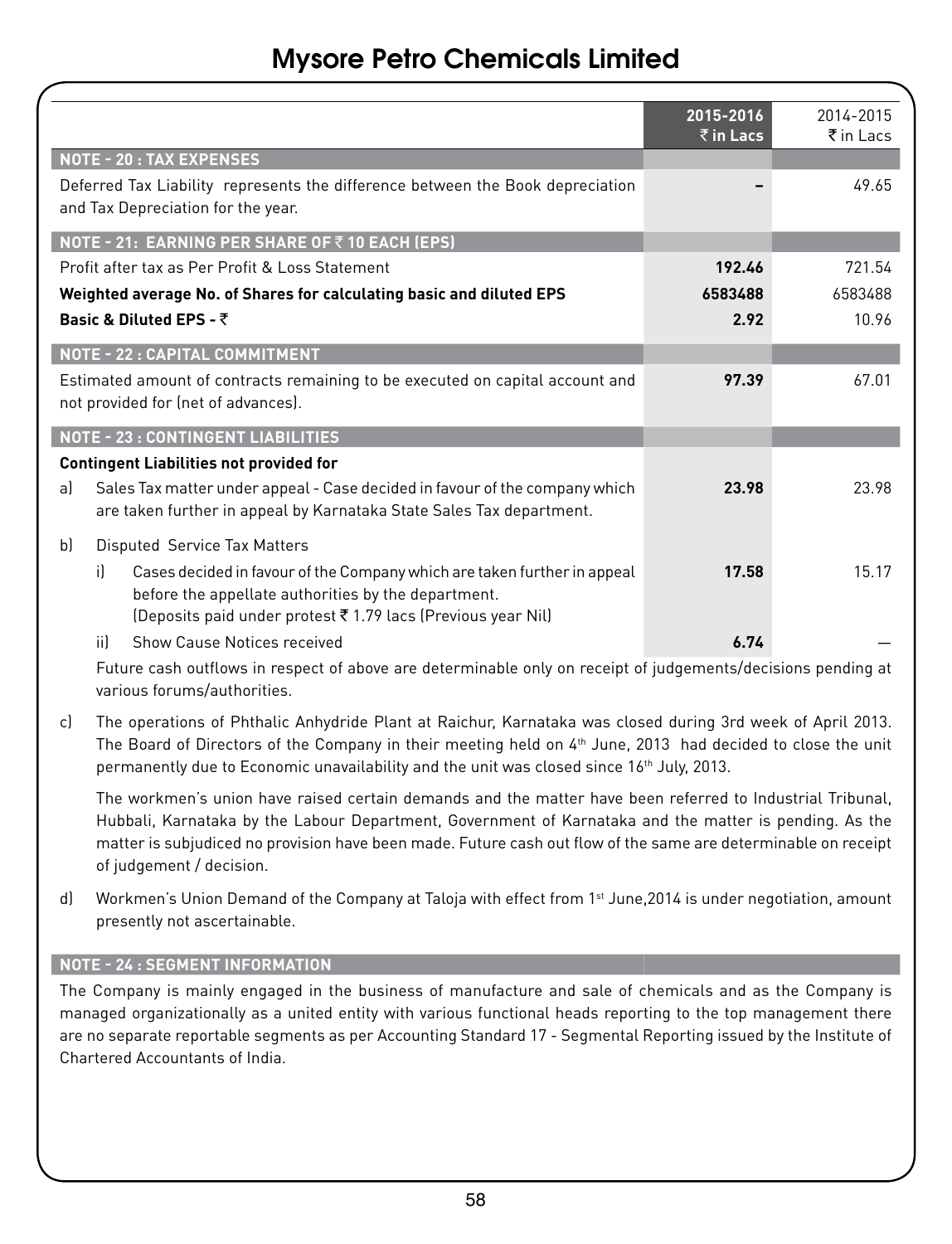|    |     | <b>NOTE - 25: RELATED PARTY DISCLOSURE</b>                                                            |                                                                                                                                                                                                                                                                                                                                                |
|----|-----|-------------------------------------------------------------------------------------------------------|------------------------------------------------------------------------------------------------------------------------------------------------------------------------------------------------------------------------------------------------------------------------------------------------------------------------------------------------|
| 1. |     | Relationship                                                                                          |                                                                                                                                                                                                                                                                                                                                                |
|    | lal | <b>Subsidiary Companies</b>                                                                           | Nil                                                                                                                                                                                                                                                                                                                                            |
|    | (b) | Enterprises Owned or significantly<br>influenced by key management<br>personnel or their relatives    | <b>IG Petrochemicals Limited</b>                                                                                                                                                                                                                                                                                                               |
|    | [c] | Key Management Personnel                                                                              | Mr. M. M. Dhanuka - Managing Director<br>Mr. Paras Jain - Chief Financial Officer<br>Mr. Anand Kadkol - Company Secretary                                                                                                                                                                                                                      |
|    | (d) | <b>Subsidiary Companies</b>                                                                           | Nil.                                                                                                                                                                                                                                                                                                                                           |
|    | le) | Relatives of key management<br>personnel and their enterprises<br>where transctions have taken place. | Mr. Nikunj Dhanuka - Brother's Son of Managing Director<br>Mrs. Binadevi Dhanuka - Wife of Managing Director<br>Mr. Mayank Dhanuka - Son of Managing Director<br>Mrs. Rajkumari Dhanuka - Brother's wife of Managing Director<br>Mrs. Neha Dhanuka - Son's wife of Managing Director<br>Mr. Umang Dhanuka - Brother's Son of Managing Director |

Note: Related party relationship is as identified by the Company and relied upon by the Auditors.

2. Transaction carried out with related parties referred in 1 above, in ordinary course of business are as under:

|    |                                  |            |                    | (₹ In Lacs)<br>Related parties referred to in |                  |
|----|----------------------------------|------------|--------------------|-----------------------------------------------|------------------|
|    | <b>Nature of Transaction</b>     | 1(a) above | 1(b) above         | 1(c) above                                    | 1(d) above       |
| 11 | <b>Purchase</b>                  |            | 239.26<br>(200.96) |                                               |                  |
| 2) | Income                           |            |                    |                                               |                  |
|    | <b>Guarantee Commission</b>      |            | 41.02<br>(53.83)   |                                               |                  |
| 3) | <b>Expenses</b>                  |            |                    |                                               |                  |
|    | Interest                         |            |                    | 21.71<br>[21.71]                              | 7.26<br>(56.20)  |
|    | Remuneration                     |            |                    | 105.87<br>[82.91]                             |                  |
| 4) | <b>Finance</b>                   |            |                    |                                               |                  |
|    | <b>Outstanding</b>               |            |                    |                                               |                  |
|    | <b>Property Deposit Received</b> |            | 625.00<br>(625.00) |                                               |                  |
|    | Other Payables                   |            |                    | (19.54)                                       | (50.58)          |
|    | Loans Payables                   |            |                    | 167.00<br>(167.00)                            | 47.00<br>(62.00) |
|    | Loans Receivable                 |            |                    | 4.40<br>(1.50)                                |                  |

Note: Amount in bracket represents figures for previous year.

#### **NOTE - 26 : EMPLOYEE BENEFITS**

#### **i. General Description of defined benefit plan Gratuity**

The Company has a defined benefit gratuity plan. Every employee who has completed five years or more of service gets a gratuity on departure at 15 days salary (last drawn salary) for each completed year of service. The scheme is funded with an insurance company in the form of a qualifying insurance policy.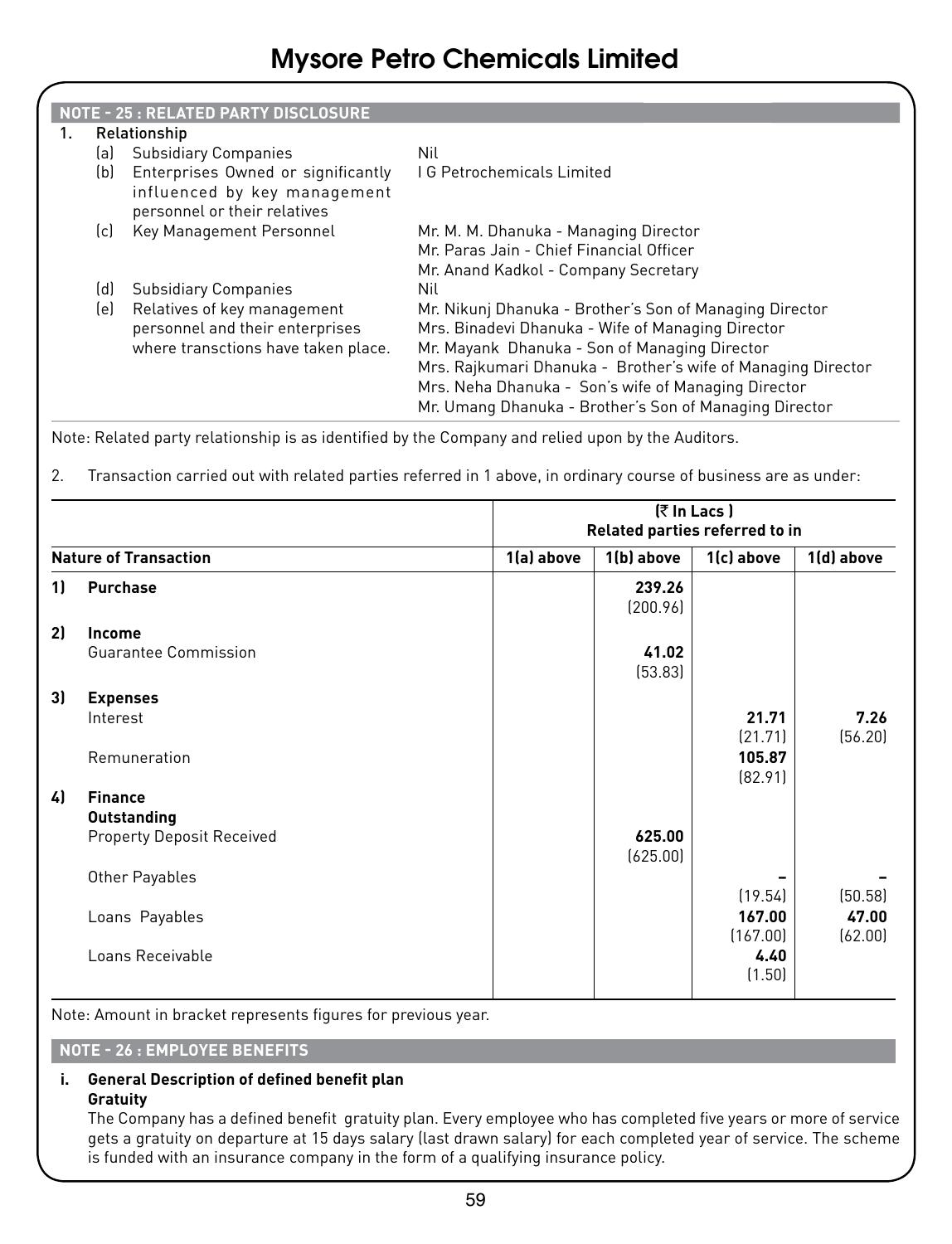The following tables summarise the components of net benefit expense recognized in the Statement of Profit and Loss and the funded status and amounts recognized in the balance sheet.

#### **a. Profit and Loss account**

Net employee benefit expense (recognized in Employee Benefits Expense in Note 17)

|                                                                                                            | Leave<br>(Unfunded)<br>$\bar{\bar{\tau}}$ in Lacs | Leave<br>(Unfunded)<br>March 31, 2016 March 31, 2015 March 31, 2016 March 31, 2015<br>₹ in Lacs | <b>Gratuity</b><br>(funded)<br>₹ in Lacs | Gratuity<br>(funded)<br>₹ in Lacs |
|------------------------------------------------------------------------------------------------------------|---------------------------------------------------|-------------------------------------------------------------------------------------------------|------------------------------------------|-----------------------------------|
| Current service cost                                                                                       | 4.32                                              | 4.01                                                                                            | 10.57                                    | 15.22                             |
| Interest cost on benefit obligation                                                                        | 5.42                                              | 5.52                                                                                            | 20.60                                    | 20.85                             |
| Expected return on plan assets                                                                             |                                                   |                                                                                                 | 8%                                       | 8%                                |
| Net actuarial (gain) / loss recognized in<br>the year                                                      | 5.99                                              | [6.47]                                                                                          | (15.51)                                  | 5.56                              |
| Actual return on plan assets                                                                               |                                                   |                                                                                                 | 17.86                                    | 15.39                             |
| Net Benefit / Cost                                                                                         | 15.73                                             | 3.06                                                                                            | (2.20)                                   | 26.24                             |
| b.<br><b>Balance sheet</b>                                                                                 |                                                   |                                                                                                 |                                          |                                   |
| Details of Provision for gratuity                                                                          |                                                   |                                                                                                 |                                          |                                   |
| Defined benefit obligation                                                                                 | 76.00                                             | 72.02                                                                                           | 266.44                                   | 283.39                            |
| Fair value of plan assets                                                                                  |                                                   |                                                                                                 | 257.63                                   | 212.83                            |
| Amount recognised in the Balance Sheet                                                                     | (76.00)                                           | (72.02)                                                                                         | (8.81)                                   | [70.56]                           |
| Changes in the present value of the<br>c.<br>defined benefit obligation are as follows                     |                                                   |                                                                                                 |                                          |                                   |
| Opening defined benefit obligation                                                                         | 72.02                                             | 73.30                                                                                           | 283.39                                   | 266.29                            |
| Interest cost                                                                                              | 5.42                                              | 5.52                                                                                            | 20.60                                    | 20.85                             |
| Current service cost                                                                                       | 4.32                                              | 4.01                                                                                            | 10.57                                    | 15.22                             |
| Benefits paid                                                                                              | 11.75                                             | 4.34                                                                                            | 35.36                                    | 26.30                             |
| Actuarial (gains) / losses on obligation                                                                   | 5.99                                              | [6.47]                                                                                          | (12.76)                                  | 7.33                              |
| Closing defined benefit obligation                                                                         | 76.00                                             | 72.02                                                                                           | 266.44                                   | 283.39                            |
| Changes in the fair value of plan assets<br>d.<br>are as follows                                           |                                                   |                                                                                                 |                                          |                                   |
| Opening fair value of plan assets                                                                          |                                                   | $\overline{\phantom{0}}$                                                                        | 212.83                                   | 179.62                            |
| Expected return                                                                                            |                                                   |                                                                                                 | 8%                                       | 8%                                |
| Contributions by employer                                                                                  |                                                   |                                                                                                 | 24.20                                    | 20.96                             |
| Benefits paid                                                                                              |                                                   |                                                                                                 |                                          | 4.91                              |
| Actuarial gains / (losses)                                                                                 |                                                   |                                                                                                 | 2.74                                     | 1.77                              |
| Closing fair value of plan assets                                                                          |                                                   |                                                                                                 | 257.63                                   | 212.83                            |
| Actual Return on plan Assets                                                                               |                                                   |                                                                                                 | 20.60                                    | 17.16                             |
| Estimated contribution to be made in next<br>annual year                                                   |                                                   |                                                                                                 | 20.88                                    | 39.16                             |
| The major categories of plan assets as a percentage of the fair value of total plan assets are as follows: |                                                   |                                                                                                 |                                          |                                   |
|                                                                                                            | %                                                 | $\%$                                                                                            | %                                        | $\%$                              |
| Investments with insurer                                                                                   |                                                   |                                                                                                 | 100                                      | 100                               |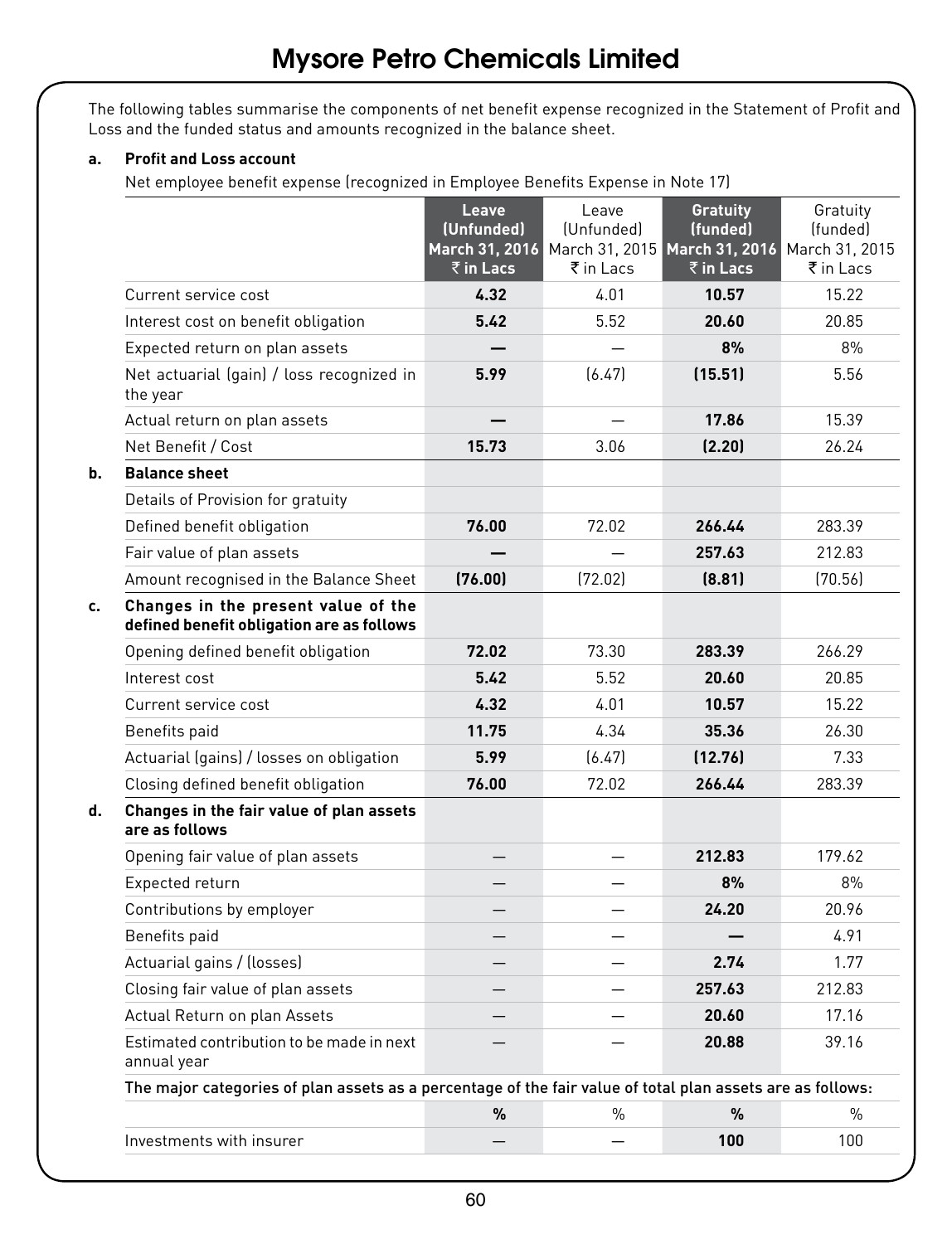| e. | (i)                                                                                                                                            | History of Assets values, Present Benefit Obligation, Surplus/Deficit & Experience Gains/Losses -<br>Leave |                           |                           |                                              |                           |  |  |
|----|------------------------------------------------------------------------------------------------------------------------------------------------|------------------------------------------------------------------------------------------------------------|---------------------------|---------------------------|----------------------------------------------|---------------------------|--|--|
|    |                                                                                                                                                | <b>Date of Valuation</b>                                                                                   | March 31, 2016            |                           | March 31, 2015 March 31, 2014 March 31, 2013 |                           |  |  |
|    |                                                                                                                                                | Defined Benefit Obligation (DBO)                                                                           | 76.00                     | 72.02                     | 73.30                                        | 94.57                     |  |  |
|    |                                                                                                                                                | Fair Value of Plan Assets                                                                                  |                           |                           |                                              |                           |  |  |
|    |                                                                                                                                                | (Surplus) / Deficit                                                                                        | 76.00                     | 72.02                     | 73.30                                        | 94.57                     |  |  |
|    |                                                                                                                                                | Experience Adjustments on Plan<br>Assets                                                                   |                           |                           |                                              |                           |  |  |
|    |                                                                                                                                                | (Gains) / Losses due to change in<br>Assumptions                                                           | 0.13                      | 1.20                      |                                              |                           |  |  |
|    |                                                                                                                                                | Experience (Gains) / Losses on DBO                                                                         | 5.86                      | (7.67)                    | 1.12                                         |                           |  |  |
|    |                                                                                                                                                | Total Acturial (Gains) / Loss on DBO                                                                       | 5.99                      | [6.47]                    | 1.12                                         |                           |  |  |
|    | History of Assets values, Present Benefit Obligation, Surplus/Deficit & Experience Gains/Losses -<br>(ii)<br><b>Gratuity Date of Valuation</b> |                                                                                                            |                           |                           |                                              |                           |  |  |
|    |                                                                                                                                                | Defined Benefit Obligation (DBO)                                                                           | 266.44                    | 283.39                    | 266.29                                       | 383.60                    |  |  |
|    |                                                                                                                                                | Fair Value of Plan Assets                                                                                  | 257.63                    | 212.83                    | 179.62                                       | 161.99                    |  |  |
|    |                                                                                                                                                | (Surplus) / Deficit                                                                                        | 8.81                      | 70.56                     | 86.67                                        | 221.61                    |  |  |
|    |                                                                                                                                                | Experience Adjustments on Plan<br>Assets                                                                   | 2.74                      | 1.77                      |                                              |                           |  |  |
|    |                                                                                                                                                | (Gains) / Losses due to change in<br>Assumptions                                                           | 0.41                      | 2.85                      |                                              |                           |  |  |
|    |                                                                                                                                                | Experience (Gains) / Losses on DBO                                                                         | (13.17)                   | 4.48                      | 45.67                                        |                           |  |  |
|    |                                                                                                                                                | Total Acturial (Gains) / Loss on DBO                                                                       | (12.76)                   | 7.33                      | 45.67                                        |                           |  |  |
| f. |                                                                                                                                                | The principal assumptions used in determining gratuity obligations for the Company's plans are shown below |                           |                           |                                              |                           |  |  |
|    |                                                                                                                                                |                                                                                                            | $\%$                      | $\frac{0}{0}$             | $\frac{0}{0}$                                | $\frac{0}{0}$             |  |  |
|    |                                                                                                                                                | Discount rate                                                                                              | 7.94                      | 7.95                      | 7.94                                         | 7.95                      |  |  |
|    |                                                                                                                                                | Expected rate of return on assets                                                                          |                           |                           | 7.94                                         | 8.70                      |  |  |
|    |                                                                                                                                                | Employee turnover                                                                                          | 5                         | 5                         | 5                                            | 5                         |  |  |
|    |                                                                                                                                                | <b>Salary Escalation</b>                                                                                   | 4                         | $\overline{4}$            | $\overline{4}$                               | 4                         |  |  |
|    |                                                                                                                                                | Mortality                                                                                                  | IALM(2006-08)<br>Ultimate | IALM(2006-08)<br>Ultimate | IALM(2006-08)<br>Ultimate                    | IALM(2006-08)<br>Ultimate |  |  |

The estimates of future salary increases, considered in actuarial valuation, take account of inflation, seniority, promotion and other relevant factors such as supply and demand in the employment market.

#### **Provident Fund**

Pending the issuance of Guidance Note from the Actuarial Society of India, the Company's Actuary has expressed his inability to reliably measure the Provident Fund Liability. There is no deficit in the fund as at March 31st 2016 and no provision has been made.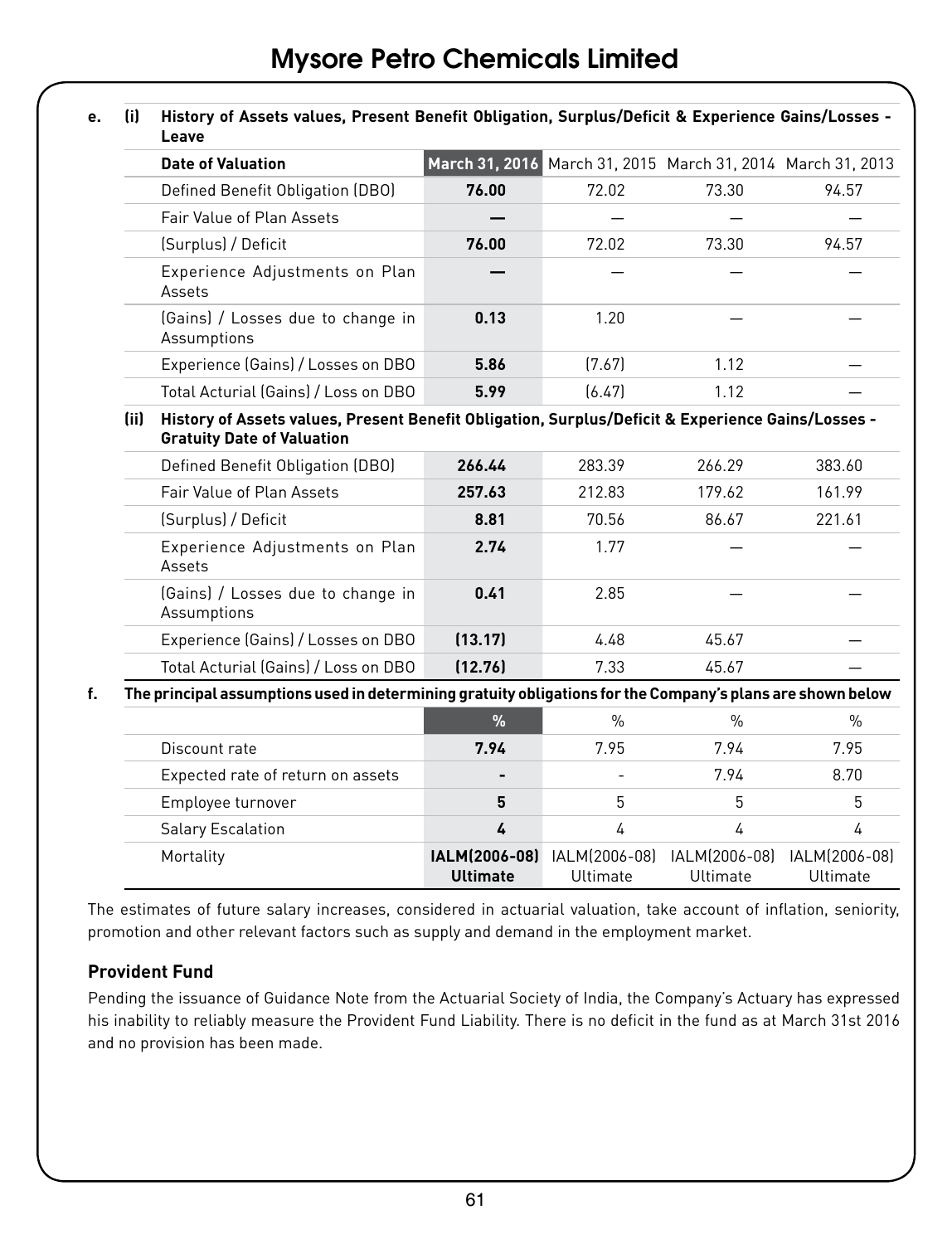#### **ii. Defined Contribution Plan**

Employee Benefits Expenses in Note 18 includes the following contributions to defined contribution plan

|                                                  | March 31, 2016<br>$\bar{z}$ in Lacs | March 31, 2015<br>$\bar{\tau}$ in Lacs |
|--------------------------------------------------|-------------------------------------|----------------------------------------|
| <b>Contribution to Provident and Other Funds</b> |                                     |                                        |
| Contribution to Provident Fund                   | 35.44                               | 38.77                                  |
| <b>Employees Pension Fund</b>                    | 11.17                               | 8.66                                   |
| EDLI                                             | 1.12                                | 0.91                                   |
| <b>Total</b>                                     | 47.73                               | 48.34                                  |
| Workmen and Staff Welfare fund                   |                                     |                                        |
| ESIC                                             | 0.26                                | 0.39                                   |
| Labour Welfare Fund                              | 0.03                                | 0.04                                   |
| <b>Total</b>                                     | 0.29                                | 0.43                                   |

|     |                                                                             | March 31, 2016<br>$\bar{z}$ in Lacs | March 31, 2015<br>$\bar{\bar{\tau}}$ in Lacs |
|-----|-----------------------------------------------------------------------------|-------------------------------------|----------------------------------------------|
|     | NOTE - 27 : SUPPLEMENTARY STATUTORY INFORMATION                             |                                     |                                              |
| ι.  | <b>Expenditure in foreign currency (Accrual basis)</b>                      |                                     |                                              |
|     | Travelling                                                                  | 32.86                               | 17.95                                        |
|     | <b>Total</b>                                                                | 32.86                               | 17.95                                        |
| ii. | Value of imports calculated on CIF basis<br>(Including High Seas Purchases) |                                     |                                              |
|     | Stores & Spares                                                             | 7.14                                |                                              |
|     | <b>Total</b>                                                                | 7.14                                |                                              |

#### **iii. Details of dues to Micro, Small and Medium Enterprises as per MSMED Act, 2006**

Outstanding to parties covered under the Micro, Small and Medium Enterprises as per MSMED Act, 2006 have been identified on the basis of information available with the Company. This has been relied upon by the Auditors.

#### **NOTE - 28 : REMITTANCE OF DIVIDEND TO NON-RESIDENT SHAREHOLDERS**

|                                    | March 31, 2016<br>$\bar{z}$ in Lacs | March 31, 2015<br>$\bar{\tau}$ in Lacs |
|------------------------------------|-------------------------------------|----------------------------------------|
| Number of Shareholders             | 38                                  | 32                                     |
| Number of Equity Shares held       | 16916                               | 14657                                  |
| Amount Remitted (₹ in lacs)        | 0.34                                | 0.22                                   |
| Year to which the Dividend related | March 31, 2015                      | March 31, 2014                         |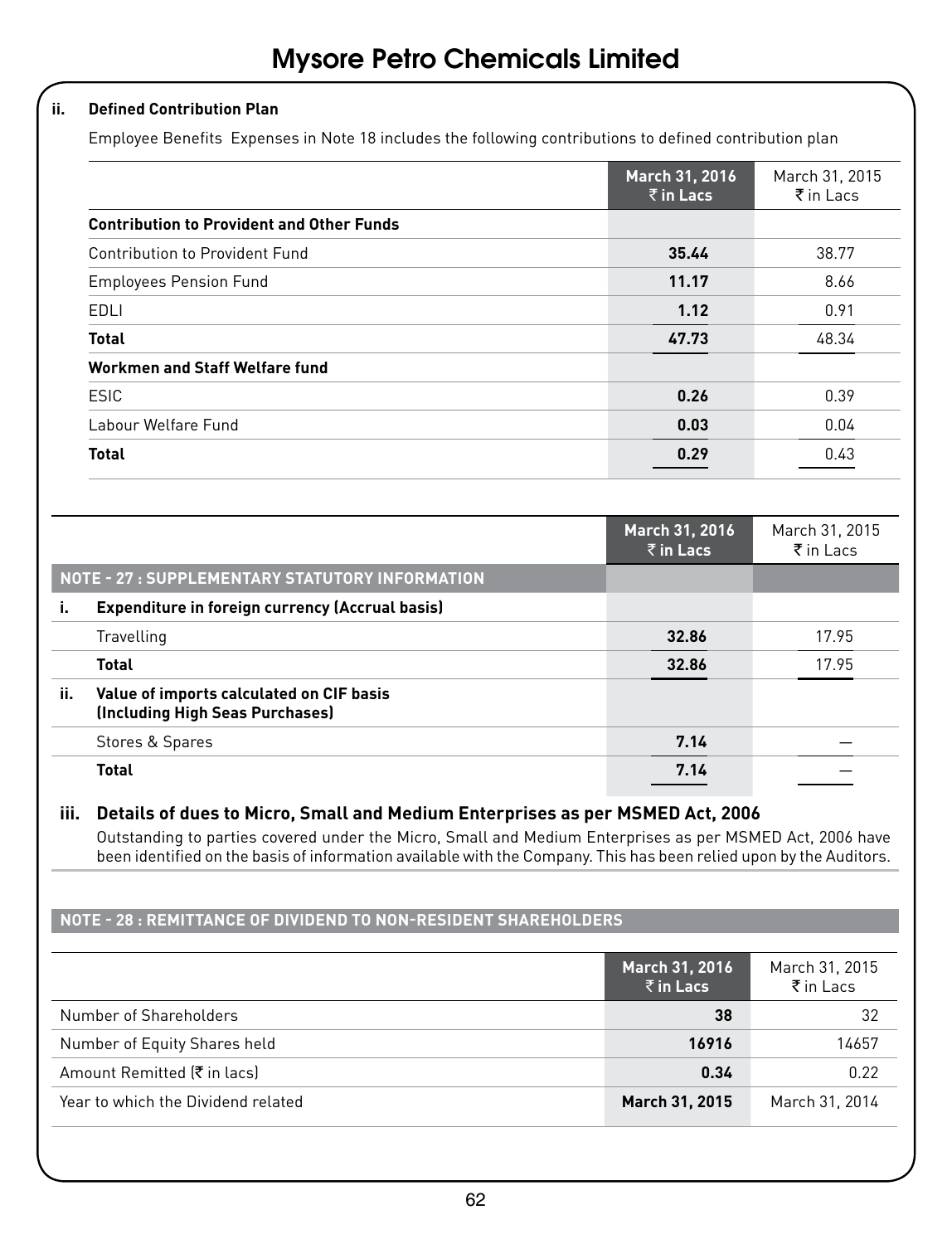#### **NOTE - 29: IMPORTED AND INDIGENOUS RAW MATERIAL, COMPONENTS & SPARE PARTS CONSUMED**

#### **i. Imported and indigenous raw materials consumed**

| Product      | March 31, 2016 |                   | March 31, 2015 |                            |
|--------------|----------------|-------------------|----------------|----------------------------|
|              | % of total     | $\bar{z}$ in Lacs | % of total     | $\bar{\bar{\tau}}$ in Lacs |
| Imported     |                |                   |                |                            |
| Indigenous   | 100            | 139.11            | 100            | 80.83                      |
| <b>Total</b> | 100            | 139.11            | 100            | 80.83                      |

#### **ii. Imported and indigenous spare parts consumed**

| Product      | March 31, 2016 |                   | March 31, 2015 |                      |
|--------------|----------------|-------------------|----------------|----------------------|
|              | % of total     | $\bar{z}$ in Lacs | % of total     | $\bar{\tau}$ in Lacs |
| Imported     |                | 4.54              |                | 0.09                 |
| Indigenous   | 93             | 59.23             | 100            | 31.49                |
| <b>Total</b> | 100            | 63.77             | 100            | 31.58                |

#### **NOTE - 30 : PREVIOUS YEAR COMPARATIVES**

Previous year's figures have been regrouped / reclassified wherever necessary to correspond with the current year's classification / disclosure.

For **Hariharan & Co**. Firm's Registration No. 001083S Chartered Accountants **M M Dhanuka Nikunj Dhanuka K Nagarajan Managing Director M M Jayakar** Partner **Anil Kochar** Membership No. 16398 **S N Maheshwari**

As per our report of even date For and on behalf of the Board of Directors

Mumbai **Anand Kadkol Paras Jain Uma Acharya** 20<sup>th</sup> May, 2016 **Company Secretary** Chief Financial Officer **Chief Financial Officer** 

 **Shrikant Somani**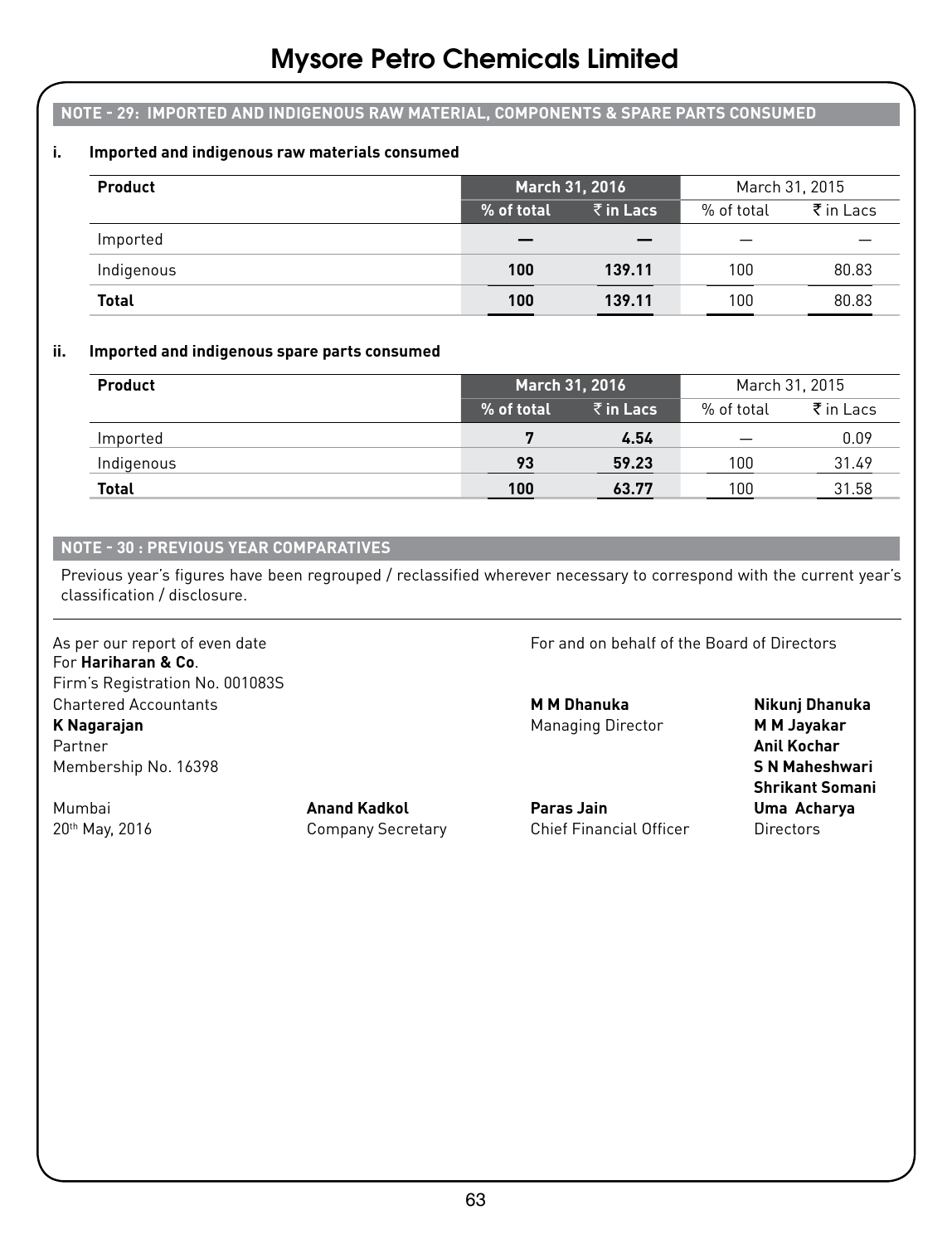| <b>NOTES</b> |
|--------------|
|              |
|              |
|              |
|              |
|              |
|              |
|              |
|              |
|              |
|              |
|              |
|              |
|              |
|              |
|              |
|              |
| $\cdots$     |
|              |
|              |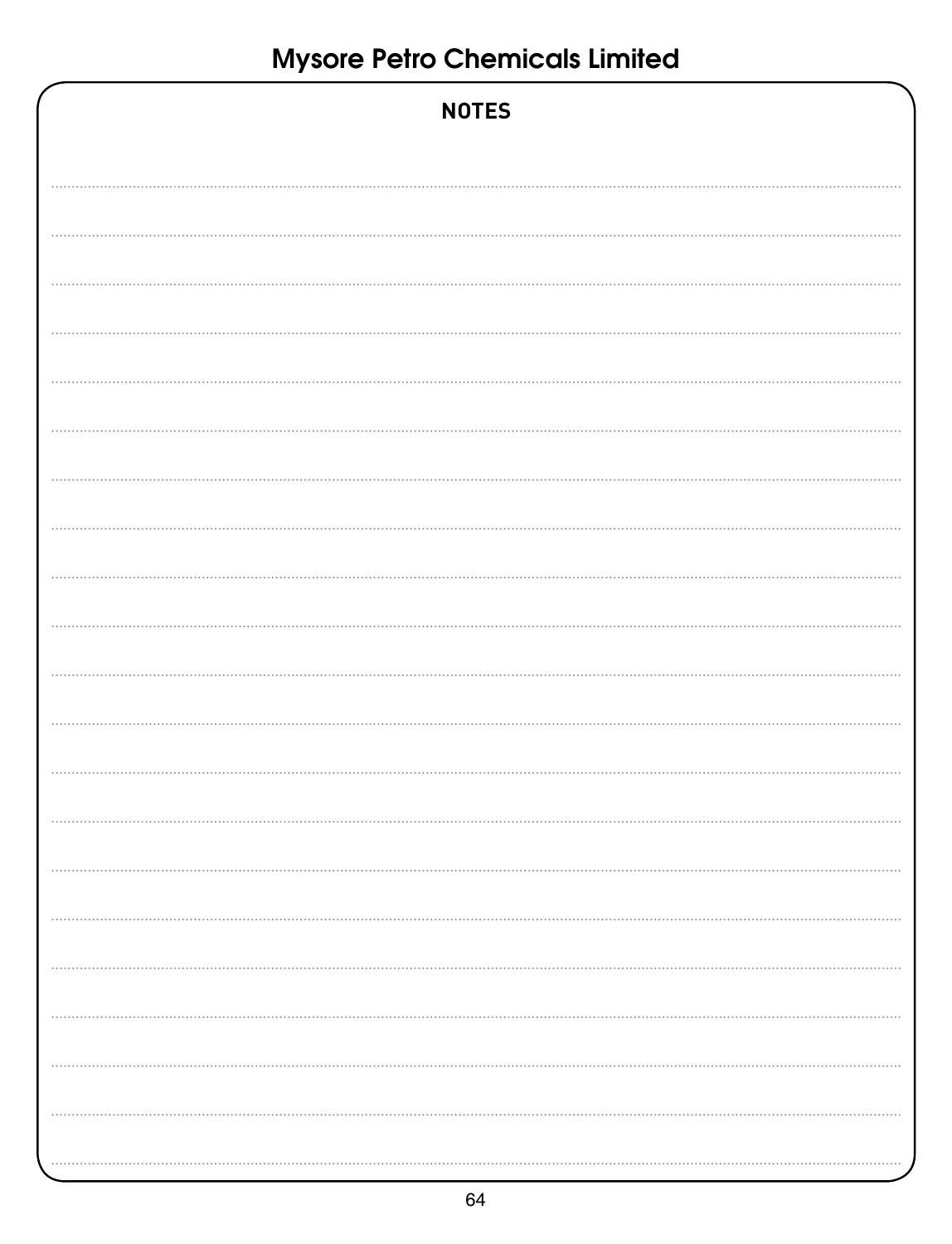## MYSORE PETRO CHEMICALS LIMITED

CIN: L24221KA1969PLC001799

**Registered Office:** D-4, Jyothi Complex, 134/1, Infantry Road, Bengaluru - 560 001 **Corporate Office:** 401, Raheja Centre, 214, Nariman Point, Mumbai - 400 021 **Tel. :** 022 30286100 • **Fax:** 022 22040747 • **Email:** mpcl@mysorepetro.com

#### ATTENDANCE SLIP

(to be presented at the entrance)

I/We hereby record my/our presence at the 46<sup>th</sup> Annual General Meeting of the Company at Woodlands Hotel, 5, Raja Rammohan Roy Road, Bengaluru - 560 025 on Tueday, 23<sup>rd</sup> August, 2016 at 12.30 p.m.

PLEASE COMPLETE THIS ATTENDANCE SLIP AND HAND IT OVER AT THE ENTRANCE OF THE MEETING HALL. JOINT SHAREHOLDER(S) MAY OBTAIN ADDITIONAL SLIP AT THE VENUE OF THE MEETING.

 $\lambda$ 

TEAR HERE

**TEAR HERE** 

Folio No. DP ID No. Client ID No.

Name of the Member Signature

Name of the Proxy holder Signature

- 1. Only Member / Proxy holder can attend the Meeting.
- 2. Member / Proxy holder should bring his / her copy of the Annual Report for reference at the Meeting.

## MYSORE PETRO CHEMICALS LIMITED

CIN: L24221KA1969PLC001799

**Registered Office:** D-4, Jyothi Complex, 134/1, Infantry Road, Bengaluru - 560 001 **Corporate Office:** 401, Raheja Centre, 214, Nariman Point, Mumbai - 400 021 **Tel. :** 022 30286100 • **Fax:** 022 22040747 • **Email:** mpcl@mysorepetro.com

### PROXY FORM

(Pursuant to Section 105(6) of the Companies Act, 2013 read with Rule 19(3) of the Companies (Management and Administration) Rules, 2014)

|                  | I/We the member(s) of Mysore Petro Chemicals Limited holding shares hereby appoint:                                                                                                                                                                           |  |
|------------------|---------------------------------------------------------------------------------------------------------------------------------------------------------------------------------------------------------------------------------------------------------------|--|
| (1)              |                                                                                                                                                                                                                                                               |  |
|                  | en and the state of the state of the state of the Signature Community of the Signature Community of the Signatur                                                                                                                                              |  |
| $\left[2\right]$ | Name: E-Mail Id: E-Mail Id:<br>Address: the contract of the contract of the contract of the contract of the contract of the contract of the contract of the contract of the contract of the contract of the contract of the contract of the contract of the c |  |
|                  | er failing him;                                                                                                                                                                                                                                               |  |
| $\left[3\right]$ | Address: Address:                                                                                                                                                                                                                                             |  |
|                  | <u> Expansion Signature Communication and Communication and Communication and Communication and Communication and Communication and Communication and Communication and Communication and Communication and Communication and Co</u>                          |  |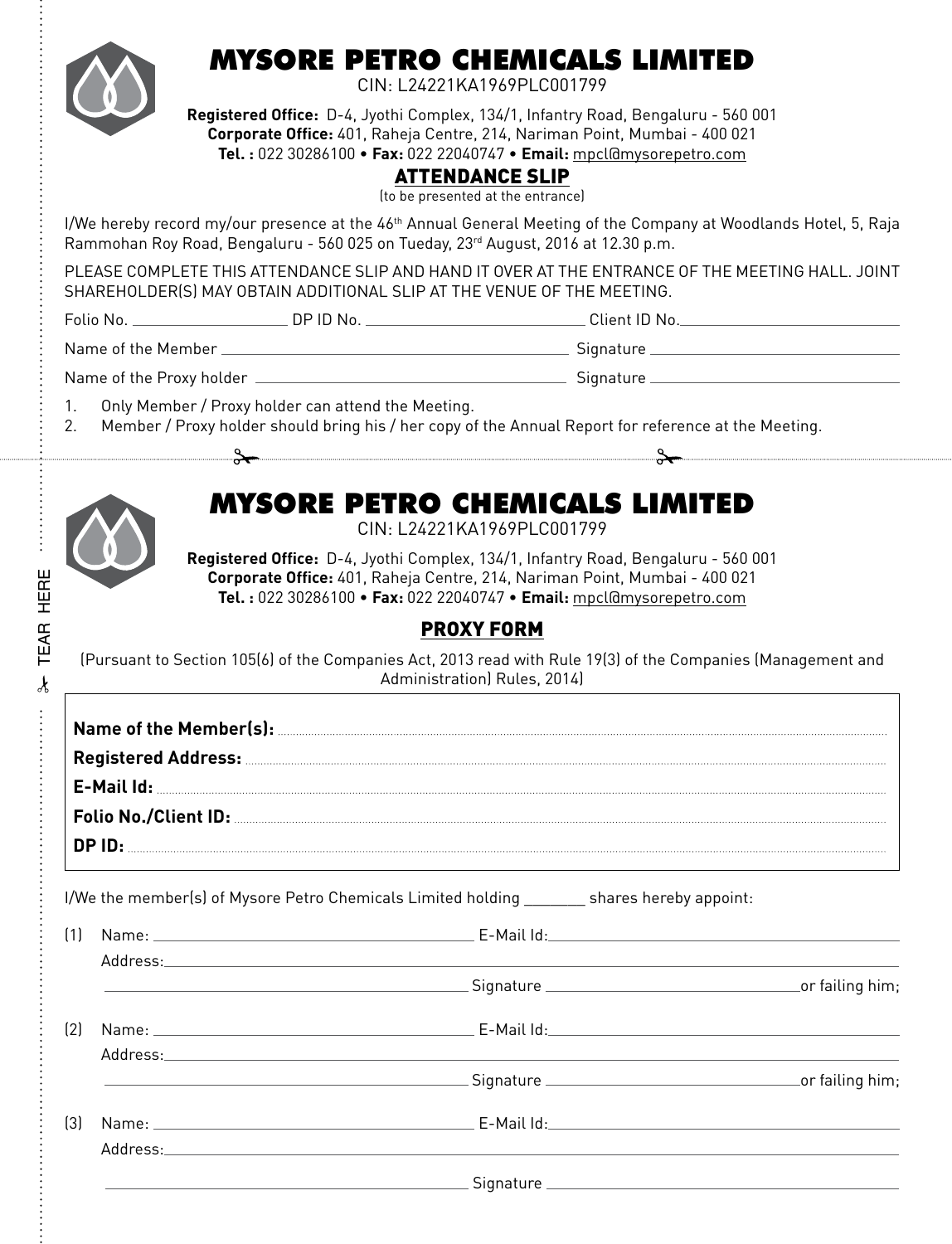as my/our proxy to attend and vote (on a poll) for me/us and on my/our behalf at the 46<sup>th</sup> Annual General Meeting of the Company to be held on Tuesday, 23rd August, 2016 at 12.30 p.m. at Woodlands Hotel, 5, Raja Rammohan Roy Road, Bengaluru - 560 025 and at any adjournment thereof in respect of such resolutions as are indicated below:

| <b>Resolution</b>                              | <b>RESOLUTIONS</b>                                                                                                                                                                                     | Type of           | For | <b>Against</b> |
|------------------------------------------------|--------------------------------------------------------------------------------------------------------------------------------------------------------------------------------------------------------|-------------------|-----|----------------|
| No.                                            | <b>Ordinary Business</b>                                                                                                                                                                               | <b>Resolution</b> |     |                |
| 1.                                             | Consider and adopt the Audited Financial Statements of the<br>Company for the financial year ended 31 <sup>st</sup> March 2016 and the<br>Reports of the Board of Directors and the Auditors' thereon. | Ordinary          |     |                |
| 2.<br>Declare Dividend on equity shares.       |                                                                                                                                                                                                        | Ordinary          |     |                |
| 3.                                             | Appointment of Shri Nikunj Dhanuka (DIN 00193499) who<br>retires by rotation and being eligible offers himself for<br>reappointment.                                                                   | Ordinary          |     |                |
| Ratification of appointment of Auditors.<br>4. |                                                                                                                                                                                                        | Ordinary          |     |                |
|                                                | <b>Special Business</b>                                                                                                                                                                                |                   |     |                |
| 5.                                             | Approval of Material Related Party Transactions                                                                                                                                                        | Special           |     |                |

Signed this \_\_\_\_\_\_\_\_\_ day of \_\_\_\_\_\_\_\_ 2016

Signature of the Member

Affix Revenue Stamp

**393H RAR HERE** TEAR HERE

÷

Signature of the proxy holder

**Note :** This form of proxy in order to be effective should be duly completed and deposited at the Registered Office of the Company, not less than 48 hours before the commencement of the Meeting.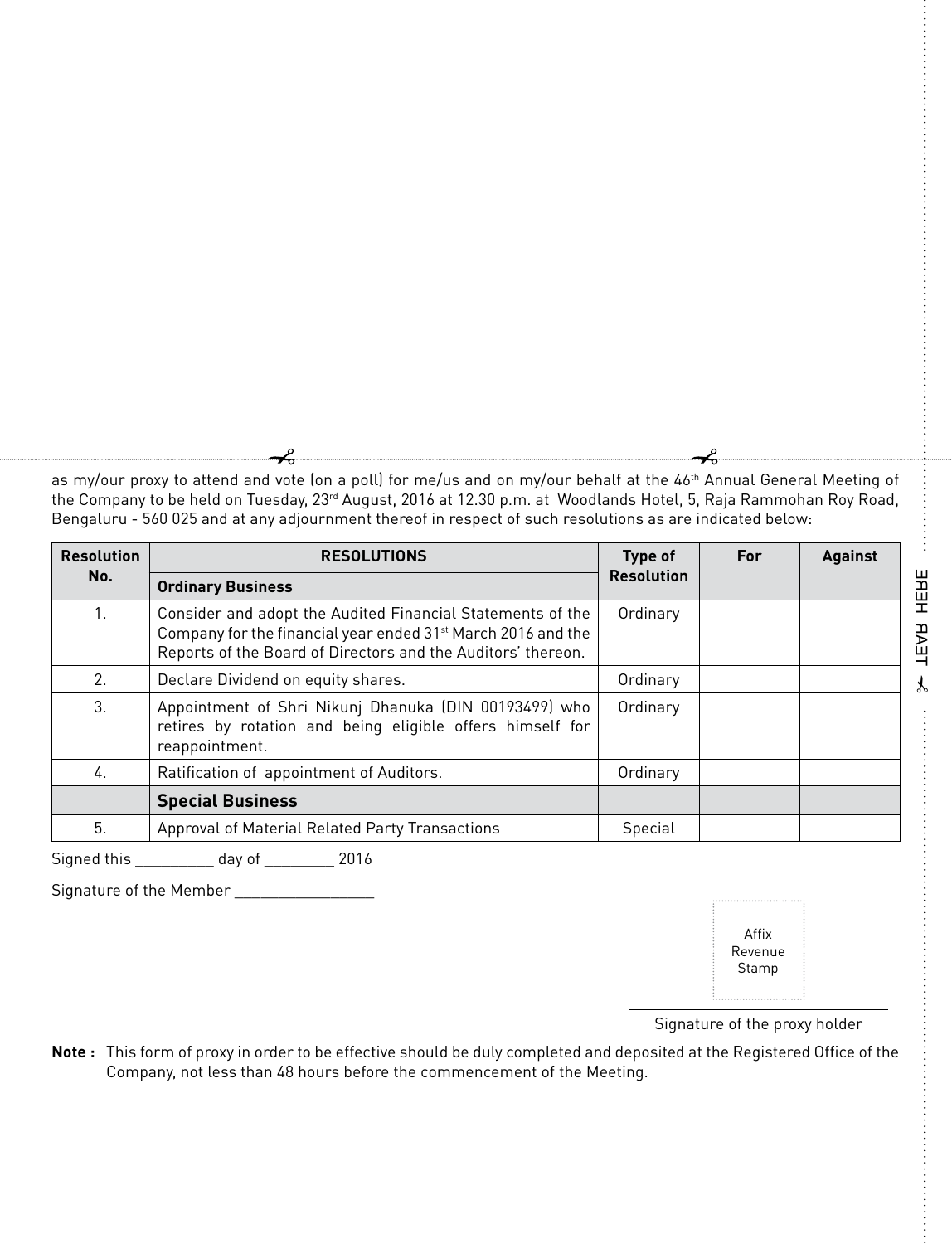#### **Registration of e-mail address**

Date: \_\_\_\_\_\_\_\_\_\_\_\_\_\_\_\_\_\_

Bigshare Services Pvt. Ltd. Unit: E-2/3, Ansa Industrial Estate Saki Vihar Road, Saki Naka Andheri (E) Mumbai - 400 072

Dear Sir,

> TEAR HERE TEAR HERE

 $\ddot{\cdot}$ 

#### **Sub: Go-green initiatives in Corporate Governance - E-mail updation**

I hereby authorize you to send all communications to me in electronic mode. Please register my e-mail id in your records for sending all communications through e-mail. The relevant details in respect of my folio are given below:

| <b>Important Notes:</b>      |                                                                                                                                                                                                                               |                              |
|------------------------------|-------------------------------------------------------------------------------------------------------------------------------------------------------------------------------------------------------------------------------|------------------------------|
| Signature of the shareholder | 1 <sup>st</sup> joint holder                                                                                                                                                                                                  | 2 <sup>nd</sup> joint holder |
| Yours faithfully,            |                                                                                                                                                                                                                               |                              |
| Thanking you,                |                                                                                                                                                                                                                               |                              |
|                              | Kindly communicate the registration of the e-mail ID in your record by email.                                                                                                                                                 |                              |
| E-mail ID                    | the control of the control of the control of the control of the control of the control of the control of the control of the control of the control of the control of the control of the control of the control of the control |                              |
|                              |                                                                                                                                                                                                                               |                              |
| <b>PAN</b>                   |                                                                                                                                                                                                                               |                              |
| Client ID                    | the contract of the contract of the contract of the contract of the contract of the contract of the                                                                                                                           |                              |
| DP ID                        | <u> 1988 - Johann John Stone, mars et al. (1988)</u>                                                                                                                                                                          |                              |
| Folio No.                    | <u> 1989 - Andrea Stadt Britain, amerikansk politiker (d. 1989)</u>                                                                                                                                                           |                              |

1) On registration, all the communication will be sent to the registered e-mail ID.

2) Shareholders are requested to keep Company informed as and when there is any change in the e-mail address. Unless the email Id given above is changed by you by sending another communication in writing, the Company will continue to send the notices/documents to you on the above mentioned email ID.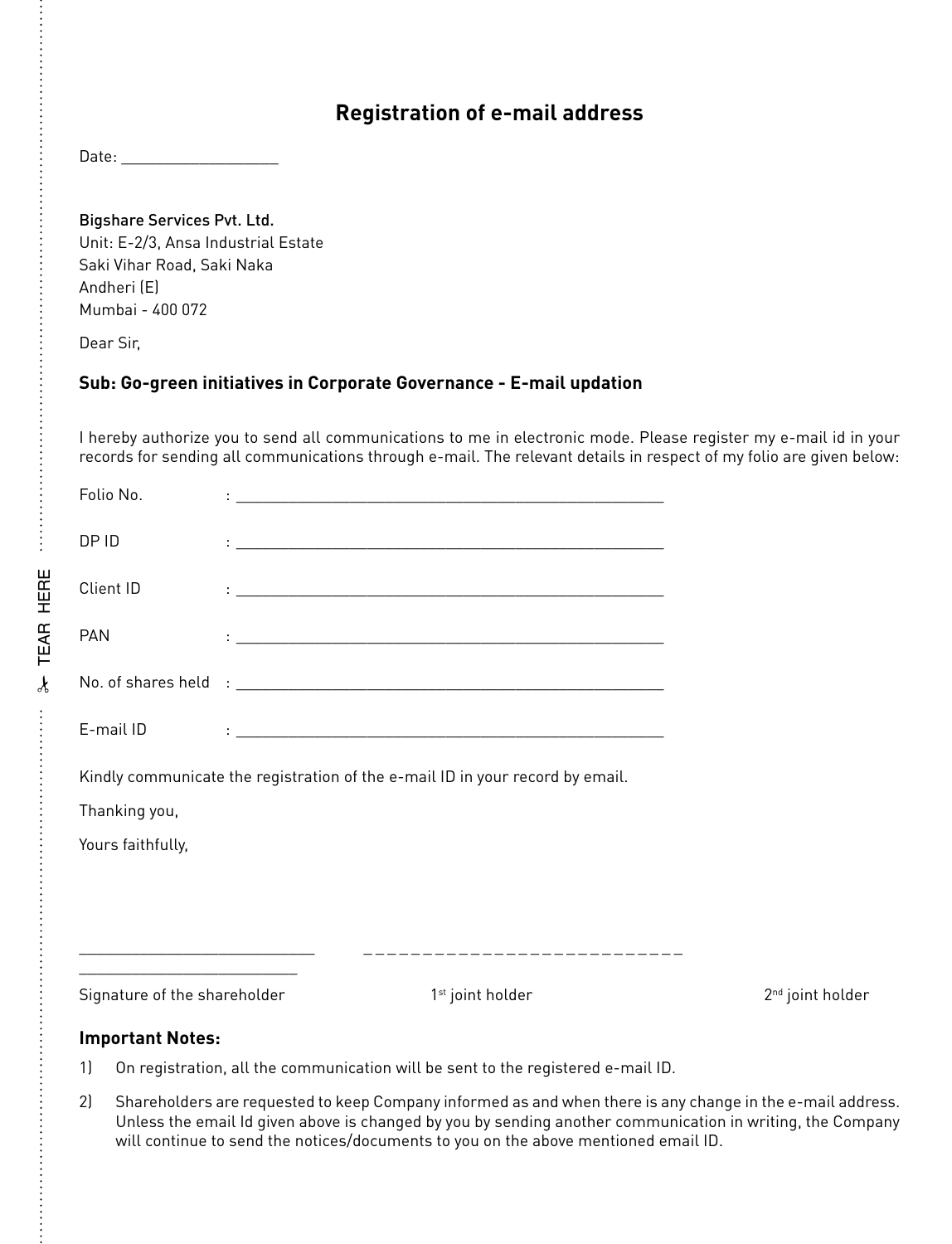

**Route map of the venue of the AGM**

# AGM

#### 46th Annual General Meeting

Tuesday 23rd August, 2016 at 12.30 p.m.

#### Venue

Woodlands Hotel, 5, Raja Rammohan Roy Road Bengaluru-560 025